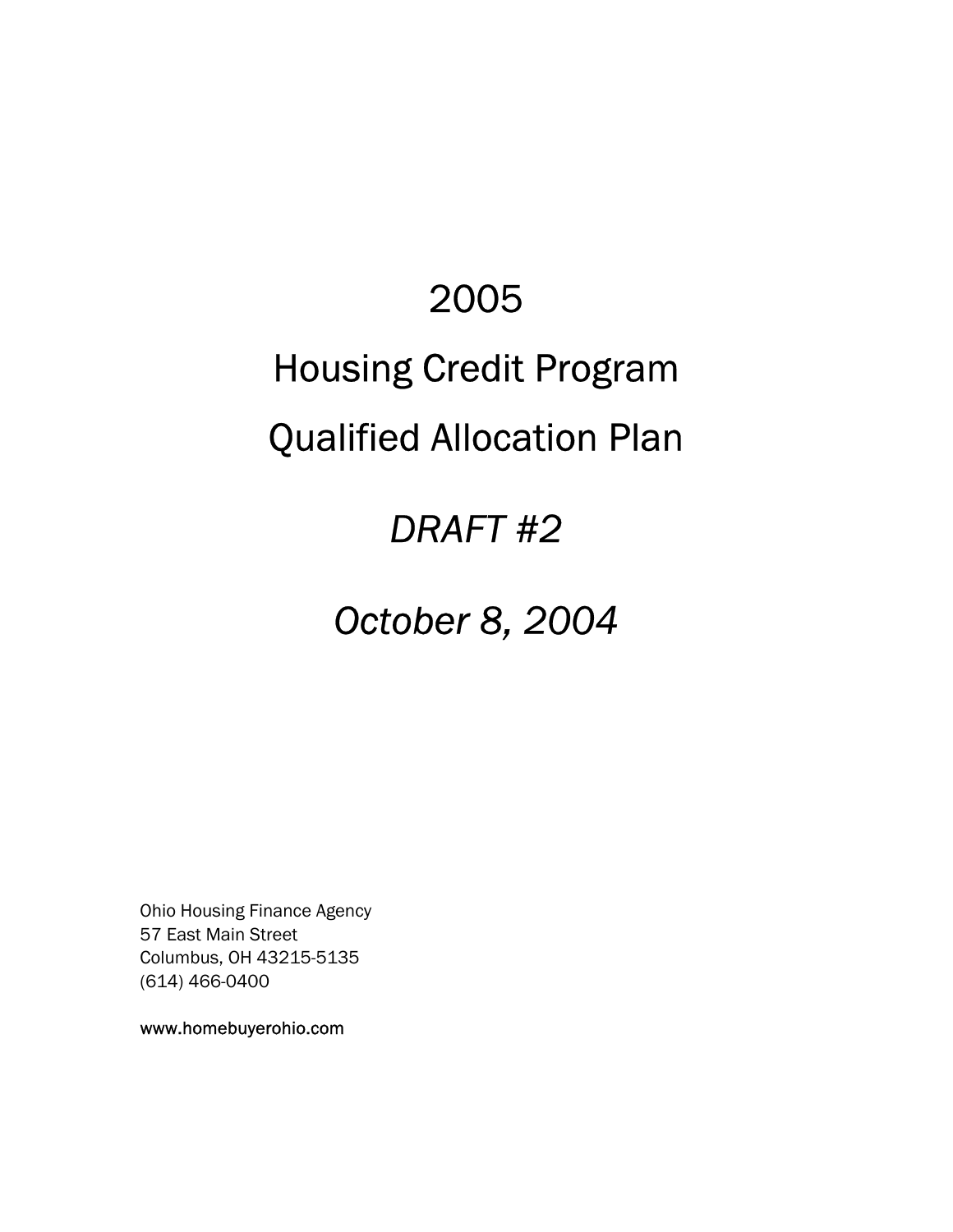2005 Housing Credit Qualified Allocation Plan **Canadian Charlotter Charlotter Charlotter Agency Ohio Housing Finance Agency** *DRAFT #2*



BOB TAFT GOVERNOR STATE OF OHIO

## [INSERT GOVERNOR'S LETTER HERE]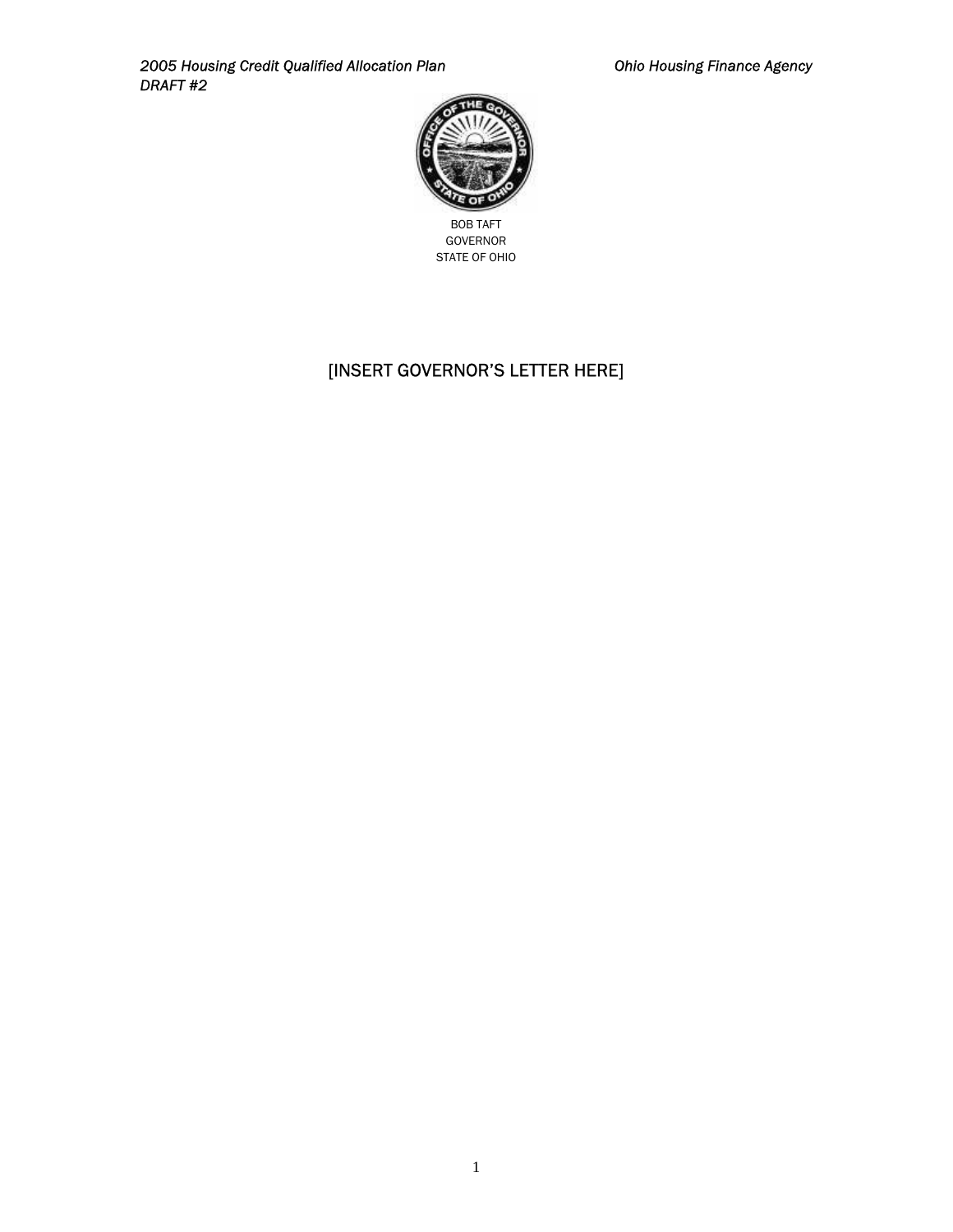### **TABLE OF CONTENTS**

| А.  |                                                                                          |  |
|-----|------------------------------------------------------------------------------------------|--|
| В.  |                                                                                          |  |
| C.  |                                                                                          |  |
| D.  |                                                                                          |  |
| II. |                                                                                          |  |
| А.  |                                                                                          |  |
| В.  |                                                                                          |  |
| C.  |                                                                                          |  |
| 1.  |                                                                                          |  |
| 2.  |                                                                                          |  |
| 3.  |                                                                                          |  |
| 4.  |                                                                                          |  |
| 5.  |                                                                                          |  |
| 6.  |                                                                                          |  |
| 7.  |                                                                                          |  |
| 8.  |                                                                                          |  |
| 9.  |                                                                                          |  |
| 10. |                                                                                          |  |
| 11. |                                                                                          |  |
| 12. |                                                                                          |  |
| 13. |                                                                                          |  |
| 14. |                                                                                          |  |
| 15. |                                                                                          |  |
| 16. |                                                                                          |  |
| 17. |                                                                                          |  |
| 18. | Conformity with Local Consolidated Plan/Comprehensive Housing Improvement Strategy<br>21 |  |
| 19. |                                                                                          |  |
| D.  |                                                                                          |  |
| Е.  |                                                                                          |  |
| Е.  |                                                                                          |  |
| F.  |                                                                                          |  |
| G.  |                                                                                          |  |
| Η.  |                                                                                          |  |
| L.  |                                                                                          |  |
| Ш.  |                                                                                          |  |
| IV. |                                                                                          |  |
| V.  |                                                                                          |  |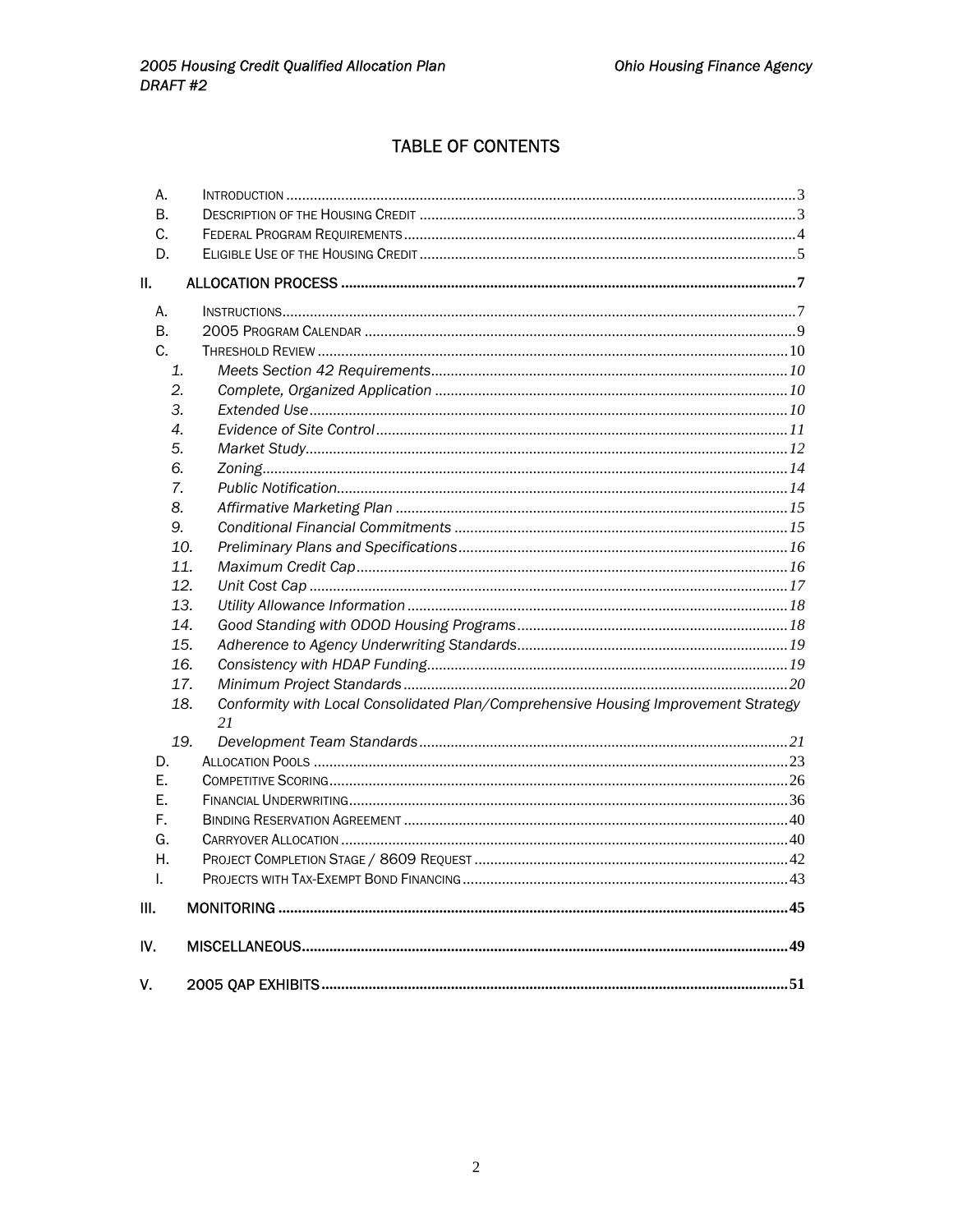## <span id="page-3-0"></span>I. GENERAL PROGRAM INFORMATION

#### A. Introduction

The Housing Credit (also know as the Low-Income Housing Tax Credit) is a tax incentive program designed to increase the supply of quality affordable rental housing. These federal income tax credits offset the building acquisition, new construction, or substantial rehabilitation costs for rental housing developments. Since 1987, the Ohio Housing Finance Agency (OHFA), which is part of the Ohio Department of Development (ODOD), has used the Housing Credit Program to facilitate the development of over 65,000 affordable rental housing units in Ohio.

The Internal Revenue Service (IRS) regulations for the Housing Credit Program can be found under Section 42 of the Internal Revenue Code (IRC). It is the responsibility of the applicant to be knowledgeable of Section 42 of the IRC, regulations and administrative documents (rulings, notices, and procedures), and all relevant materials published by the IRS. OHFA strongly encourages all applicants to seek experienced legal and accounting advice in order to comply with all program requirements.

The Qualified Allocation Plan (QAP), described under Section 42(m) of the IRC, contains OHFA's procedures and policies for the distribution of the state's allocation of Housing Credits. The QAP may be subject to change, pending developments in federal and state legislative requirements and/or OHFA policy.

#### B. Description of the Housing Credit

The Housing Credit was created by Congress in 1986, replacing earlier federal tax incentives for the development of affordable rental housing.

Housing Credits are used to offset an individual's or corporation's federal income tax liability. The amount of Housing Credit received can be subtracted on a dollar-for-dollar basis from the federal income tax liability.

The Housing Credit is received each year for 10 years - the period the taxpayer claims the Housing Credit on his/her federal income tax return. The owner must maintain income and rent restrictions continuously for 15 years - this is the compliance period. Additionally, the owner must enter into an extended use period of an additional 15 years by filing a Restrictive Covenant on the project with the County Recorder.

The taxpayer may claim the Housing Credit beginning either with the taxable year in which the building is placed-in-service, or in the following year at the owner's election (or OHFA's determination, if necessary). The allocated Housing Credit amount taken by the taxpayer is based on the portion of the building occupied by low-income tenants at the end of the first year of the Housing Credit period.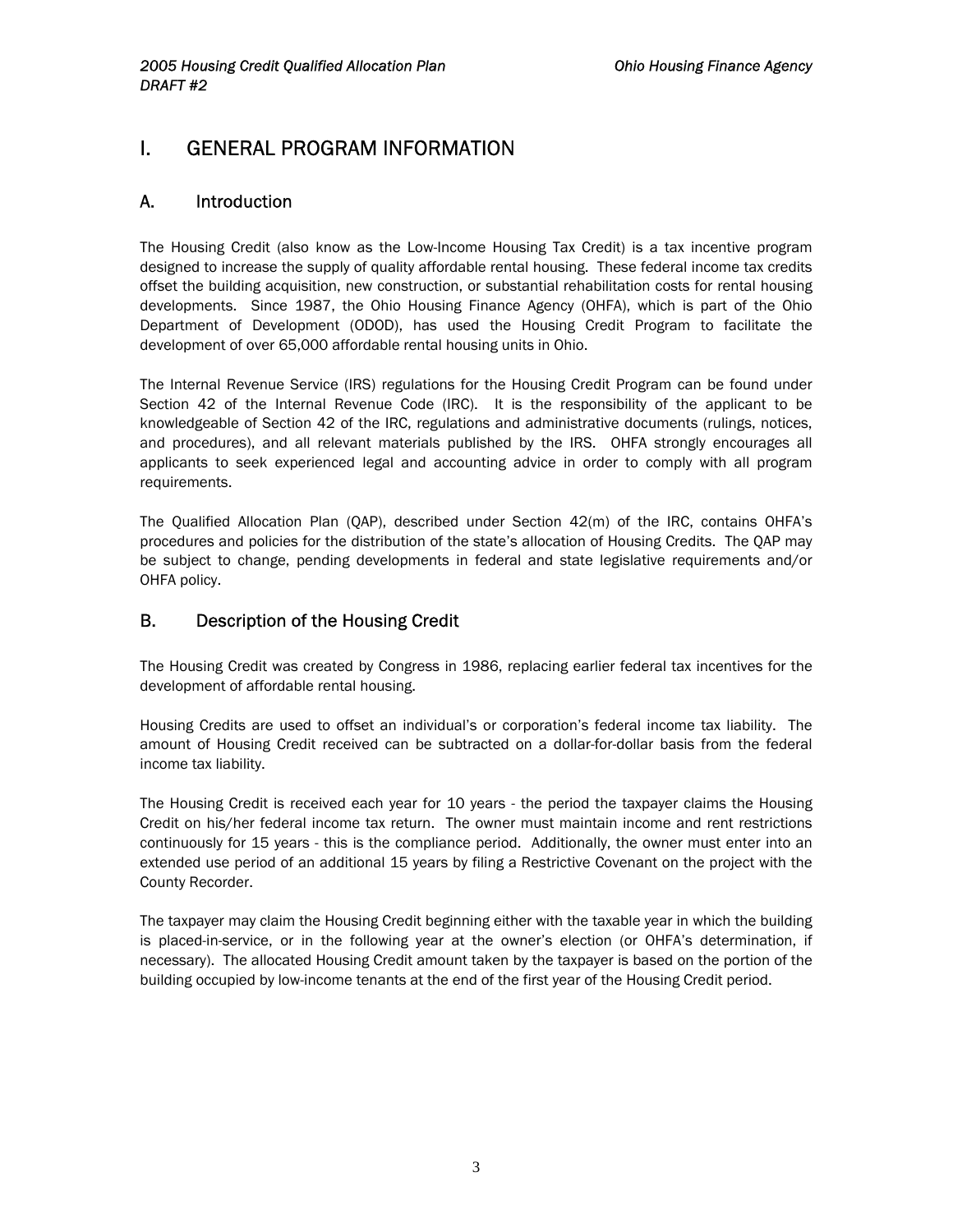#### <span id="page-4-0"></span>C. Federal Program Requirements

The following are brief descriptions of the federally-mandated program requirements. The list does not include all rules and requirements. Applicants should refer to Section 42 of the IRC for more information.

Income Targeting. A project qualifies for Housing Credit if at least 20% of the project is occupied by households with incomes at or below 50% (20/50 projects) of the Area Median Gross Income (AMGI) or at least 40% of the project is occupied by households with incomes at or below 60% (40/60 projects) of the AMGI. The AMGI limits are published by the U.S. Department of Housing and Urban Development (HUD) annually (see Exhibit A). Incomes are adjusted by household size. OHFA has provided the income limitations by county.

Rent Restriction on Units. The rent limits are based on the AMGI limits and the number of bedrooms in a unit. Rent subsidies paid on behalf of the tenant (such as Section 8 program payments) and overage defined by the Rural Development (RD) 515 program are not included in gross rent calculations. Gross rent includes a utility allowance for the utilities paid by the tenant (see Exhibit A).

In order to assure the units are rented at the specified level elected at application for competitive points, OHFA requires owners to file a Restrictive Covenant in the County Recorder's office where the project is located. The Restrictive Covenant details the restrictions on rent, as well as the term of affordability. Furthermore, the Restrictive Covenant also includes restrictions on the income levels the project is targeting per the election the owner selects on the application.

Utility allowance information is obtained from HUD or the Public Housing Authority in the county where the project is located. Please refer to Treasury Regulation 1.42-10 for more information. For a USDA Rural Development 515 project, the utility allowance can be obtained from the Rural Development office.

Extended Low-Income Use. Income and rent limitations must be maintained for a minimum period of 15 years and through the extended use period, which is an additional 15 years. Project owners must enter into an extended low-income use agreement with OHFA.

Safe. Decent, & Sanitary Housing. All projects must meet applicable building codes promulgated by the Ohio Board of Building Standards and local governmental agencies.

"No More Credit Than Necessary". Section 42 of the IRC mandates that state housing finance agencies ensure the amount of Housing Credits awarded to a project is the minimum amount necessary for the project to be placed in service as affordable rental housing. OHFA completes this designated task by underwriting every project receiving Housing Credits.

Civil Rights Compliance. It is the responsibility of the owner/developer/borrower and any of its employees, agents or sub-contractors in doing business with OHFA to adhere to and comply with all Federal Civil Rights legislation, inclusive of the Fair Housing Laws, Section 504 of the Rehabilitation Act of 1973, and the Americans With Disabilities Act, as well as any state and local Civil Rights legislation along with any required related codes and laws. Should OHFA not specify any requirements, such as design, it is nonetheless the owners' responsibility to be aware of and comply with all non-discrimination provisions relating to race, color, religion, sex, handicap, familial status,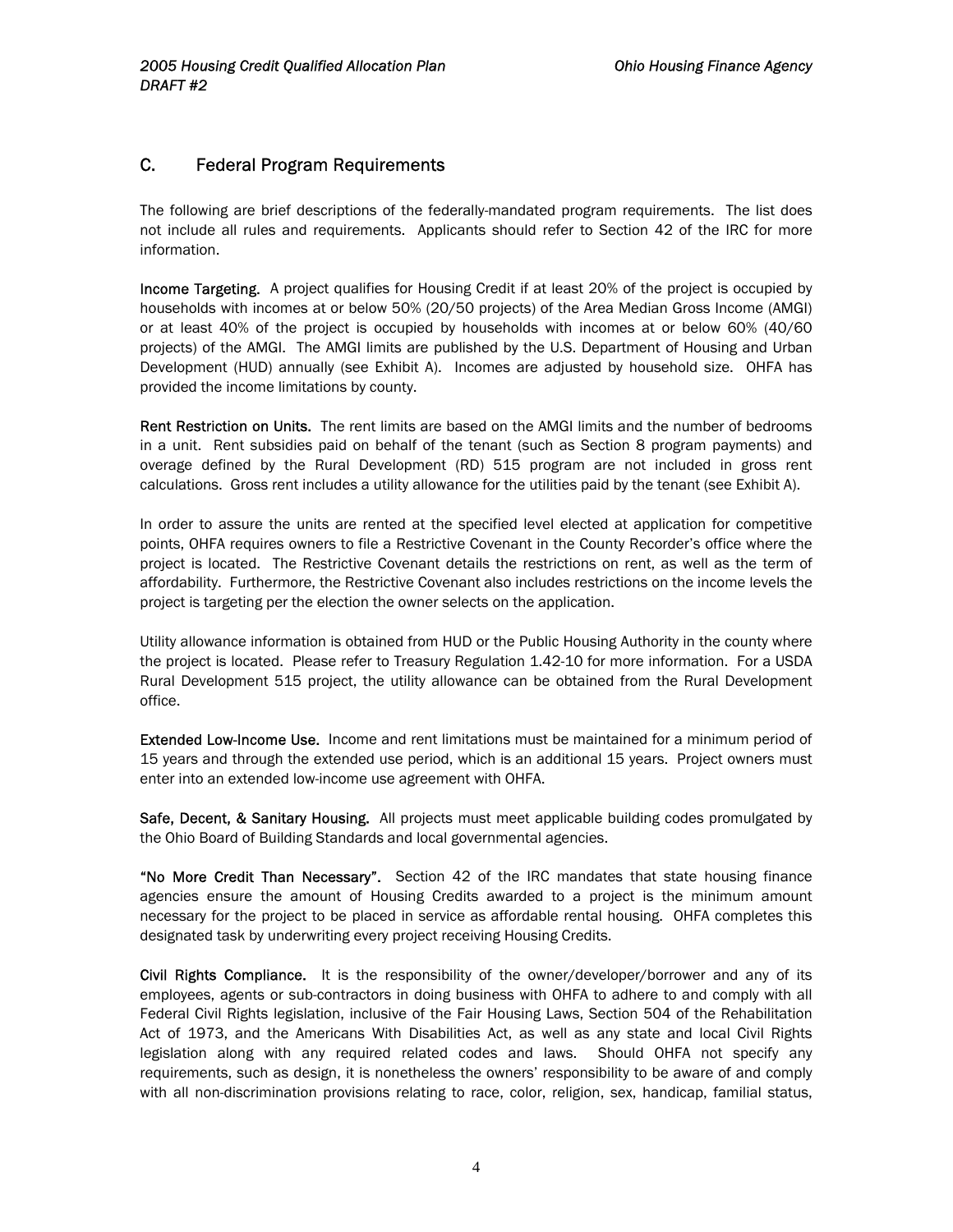<span id="page-5-0"></span>and national origin. This includes design requirements for construction or rehabilitation, Equal Opportunity in regard to marketing and tenant selection and reasonable accommodation and modification for those tenants covered under the Laws. OHFA has provided a brief guide to federal accessibility requirements (see Exhibit L).

### D. Eligible Use of the Housing Credit

The Housing Credit can be used to offset the cost of acquiring, substantially rehabilitating, or constructing residential rental housing to be occupied by low-income individuals and families. These units must be available to the general public and have initial leases of six months or longer.

Costs to develop the low-income units become the building's eligible basis. The Housing Credit can be allocated to common areas as long as these facilities are provided to all tenants without additional fees or charges. It is important to note that units created solely for manager and/or security guard occupancy are considered common space.

The applicable fraction multiplied by the eligible basis becomes the project's qualified basis. The applicable fraction is defined as the lesser of (a) the number of low-income units divided by the total number of units (unit fraction) or (b) the amount of low-income unit square footage divided by the total amount of residential unit square footage (floor-space fraction). Low-income units are defined as units occupied by households with incomes at or below 50% or 60% of AMGI, depending on the minimum set-aside selected by the owner.

Qualified basis is the product of the eligible basis multiplied by the applicable fraction. The applicable Housing Credit percentage (commonly referred to as the 9% and 4% Housing Credit rate) is the percentage used to determine the annual Housing Credit amount by multiplying it by the total qualified basis. The Housing Credit rates fluctuate from month to month, and the IRS publishes the new rates monthly. The recipient of an allocation of Housing Credits may "lock-in" the Housing Credit rates at the date of the Binding Reservation Agreement with OHFA or at the date the project is placed into service.

The Housing Credit is available for the following types of projects:

- Acquisition/Substantial Rehabilitation. The Housing Credit is available for the acquisition and substantial rehabilitation of a building. The acquisition basis is allocated Housing Credit at the 4% Housing Credit rate. The substantial rehabilitation basis is allocated Housing Credit at the 9% Housing Credit rate. The property cannot have been placed in service within 10 years prior to acquisition. In addition, capital improvements on the building are not eligible cost items if within the previous 10 years, major capital improvements have been made to the building. The new buyer or related entity cannot currently own the building; however, 10% of the ownership may remain unchanged.
- Substantial Rehabilitation only. The Housing Credit may be claimed on the basis of costs incurred for the substantial rehabilitation of a property without claiming credit on the acquisition basis of the project.
- New Construction. The Housing Credit at the 9% Housing Credit rate is available for the eligible costs to construct a new building or buildings.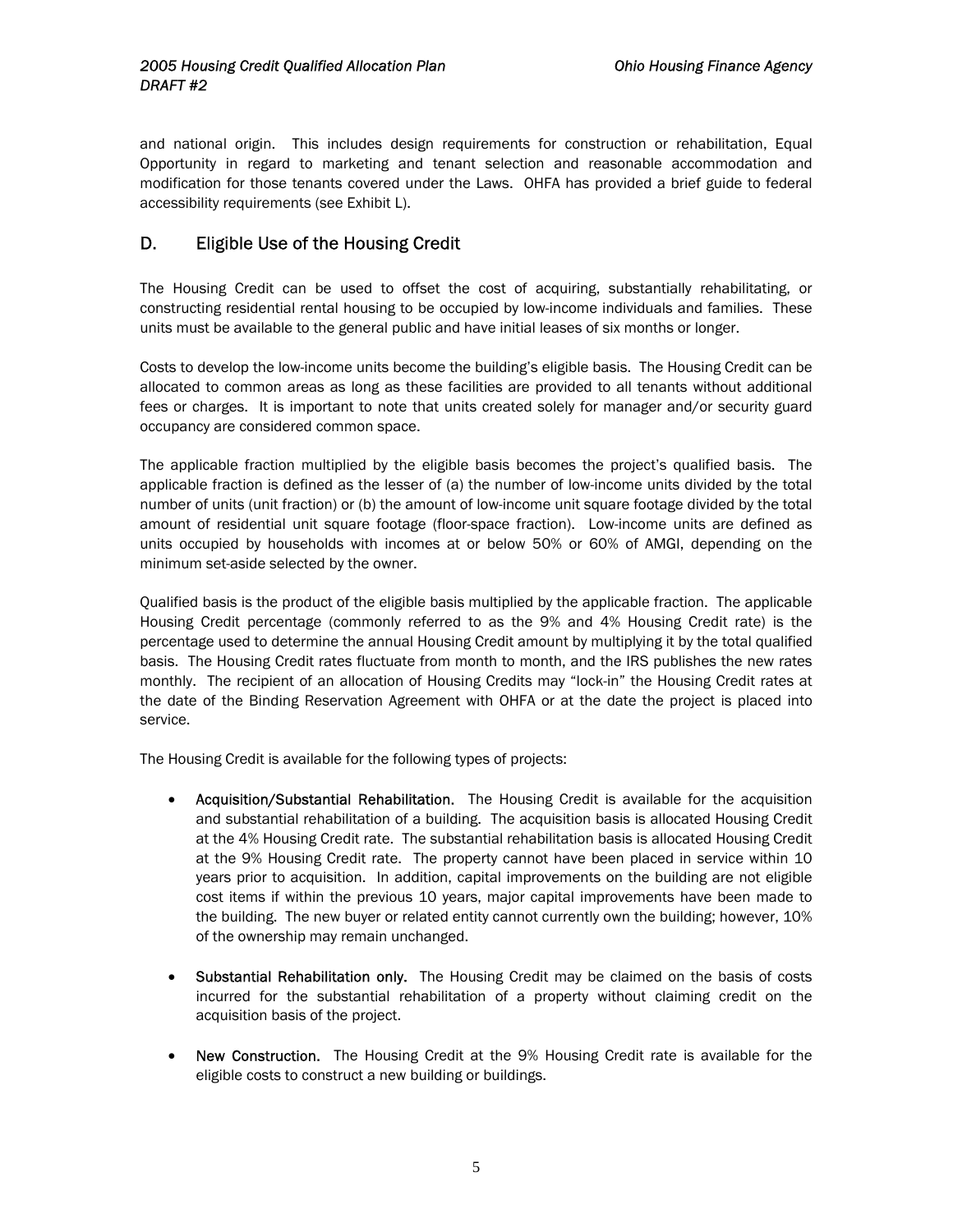Ineligible Costs. Certain project costs are not subject to inclusion into eligible basis upon which the Housing Credits are derived. These include:

- 1. Commercial Building Costs.
- 2. Land.
- 3. Permanent Financing Fees.
- 4. Reserves.
- 5. Off-Site Improvements.
- 6. Syndication Expenses (including legal, accounting, and bridge loan interest).
- 7. Any expense that cannot be depreciated with the building.
- 8. OHFA Application, Reservation, & Compliance Fee.
- 9. In-kind contributions to a project.

This list is not inclusive of all costs that may be ineligible for Housing Credits. Please refer to Section 42 of the IRC for more information.

The Housing Credit is not available for any of the following facilities: hospitals, nursing homes, sanitariums, lifecare facilities, retirement homes (if providing significant services other than housing are mandatory for residents), employer housing, mobile homes and student housing. Factory-made housing that is permanently fixed to real property may qualify for the Housing Credit. Congregate care facilities may be eligible if the "additional supportive services" are provided to the tenant as a voluntary option and the tenant is not charged mandatory fees for those services. Please refer to Section 42 of the IRC for more information.

The costs of constructing or rehabilitating a community service facility, such as a daycare building, located in a qualified census tract may be included with the eligible basis of a housing credit project. These additional costs cannot exceed 10% of the eligible basis for the entire project. All community service facilities that are part of the same qualified project shall be treated as one facility. A community service facility must be designed to serve primarily individuals, not necessarily residents of the project, whose incomes are 60% or less of the AMGI. Please refer to Revenue Ruling 2003-77 for more information.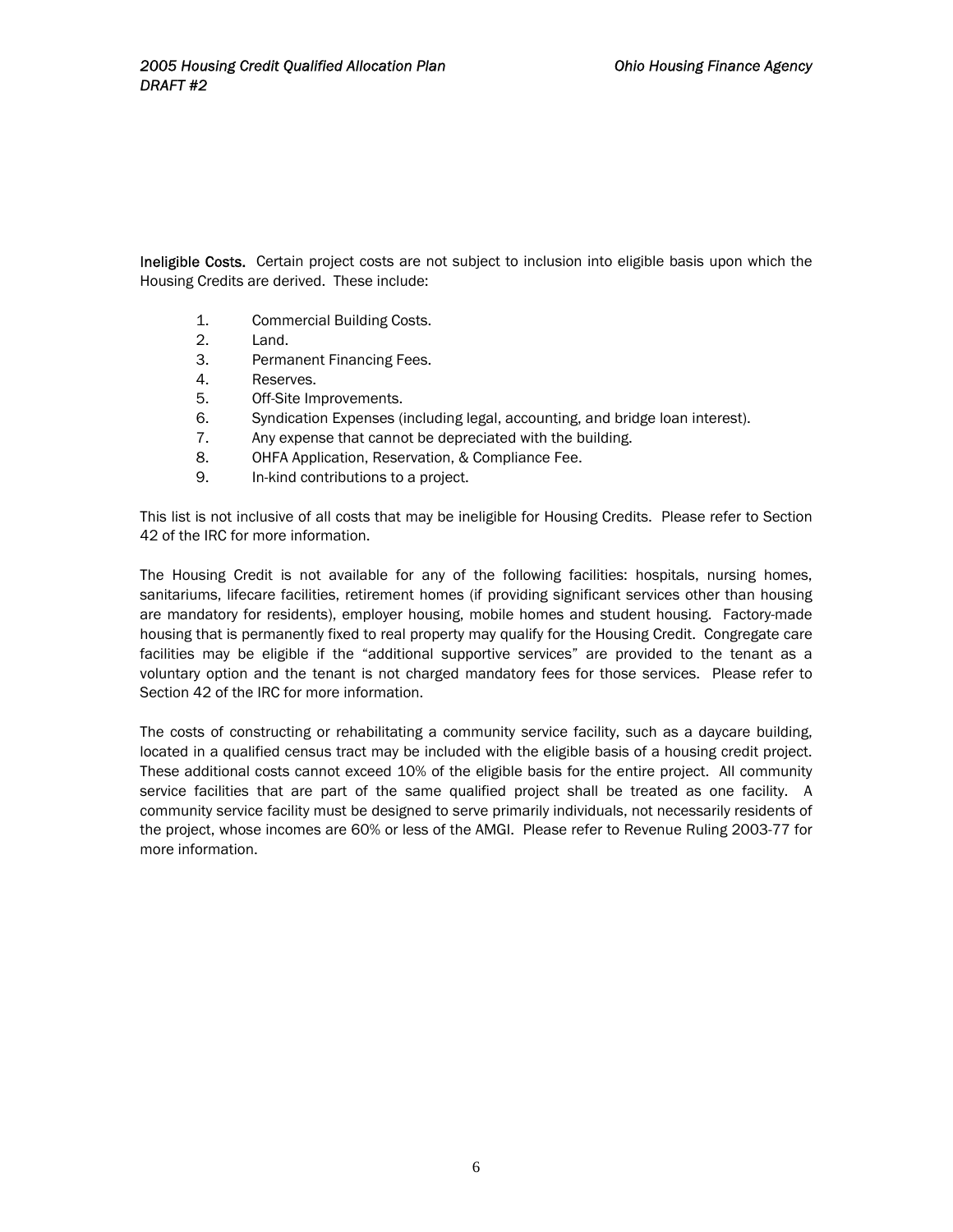## II. ALLOCATION PROCESS

#### <span id="page-7-0"></span>A. Instructions

In order to apply for 2005 Housing Credits, submit an application to the Office of Planning, Preservation, and Development; OHFA; 57 East Main Street, Columbus, Ohio 43215. Applications must be received no later than 5:00 p.m. by the date listed in the program calendar, unless the project is financed with tax-exempt bonds (see page 42). Applicants must use the 2005 ODOD Affordable Housing Funding Application (AHFA) that is available on OHFA's web site. The application submission should include an original signed hard copy of the application and all required attachments. A copy of the AHFA in Excel format on a computer diskette must also be submitted.

The application round will consist of three review steps: threshold, competitive, and underwrite. Threshold review is an evaluation of an applicant's ability to meet certain minimum requirements set forth in the Allocation Plan. Competitive review is the scoring of applications through objective criteria reflecting Congressional mandates and state housing policy as well as input from interested parties. These project scores serve as the basis of OHFA's funding determination. OHFA will allow applicants to remedy threshold and competitive deficiencies after the initial review. Finally, OHFA will review the financial feasibility of the project and the amount of Housing Credit necessary for the development to proceed.

Special Allocation. A project that has returned a Housing Credit allocation from a previous year due to the inability to proceed resulting from local government action that has been determined through the judicial system to be inappropriate may seek an allocation of credit in the current year. In order to qualify to apply for this relief, the project must meet the following requirements:

- 1. The project must have received an allocation of competitive Housing Credits from OHFA in a previous year.
- 2. The owner of the allocation must have returned the Housing Credits to OHFA prior to the required placed-in-service date.
- 3. The underlying reason for the return of the credit allocation must relate to action or inaction of the local government approval process to allow for plan approval or building permit issuance.
- 4. The owner of the project must obtain either a final judicial determination that the local action or inaction is inappropriate or a settlement or consent of all parties to an appealable judicial action that no appeal will be taken from a judicial decree or that determines the local activity is inappropriate. As a result of this judicial decree or settlement, the owner of the project must demonstrate that the project can now proceed. OHFA or ODOD legal counsel and/or the Ohio Attorney General's office will make the determination of these requirements.
- 5. The project will complete a current year application and request OHFA Board consideration to obtain a current year Housing Credit reservation.
- 6. OHFA staff will evaluate the project based on current year criteria, although waivers from current year requirements may be requested and considered. It is OHFA's expectation that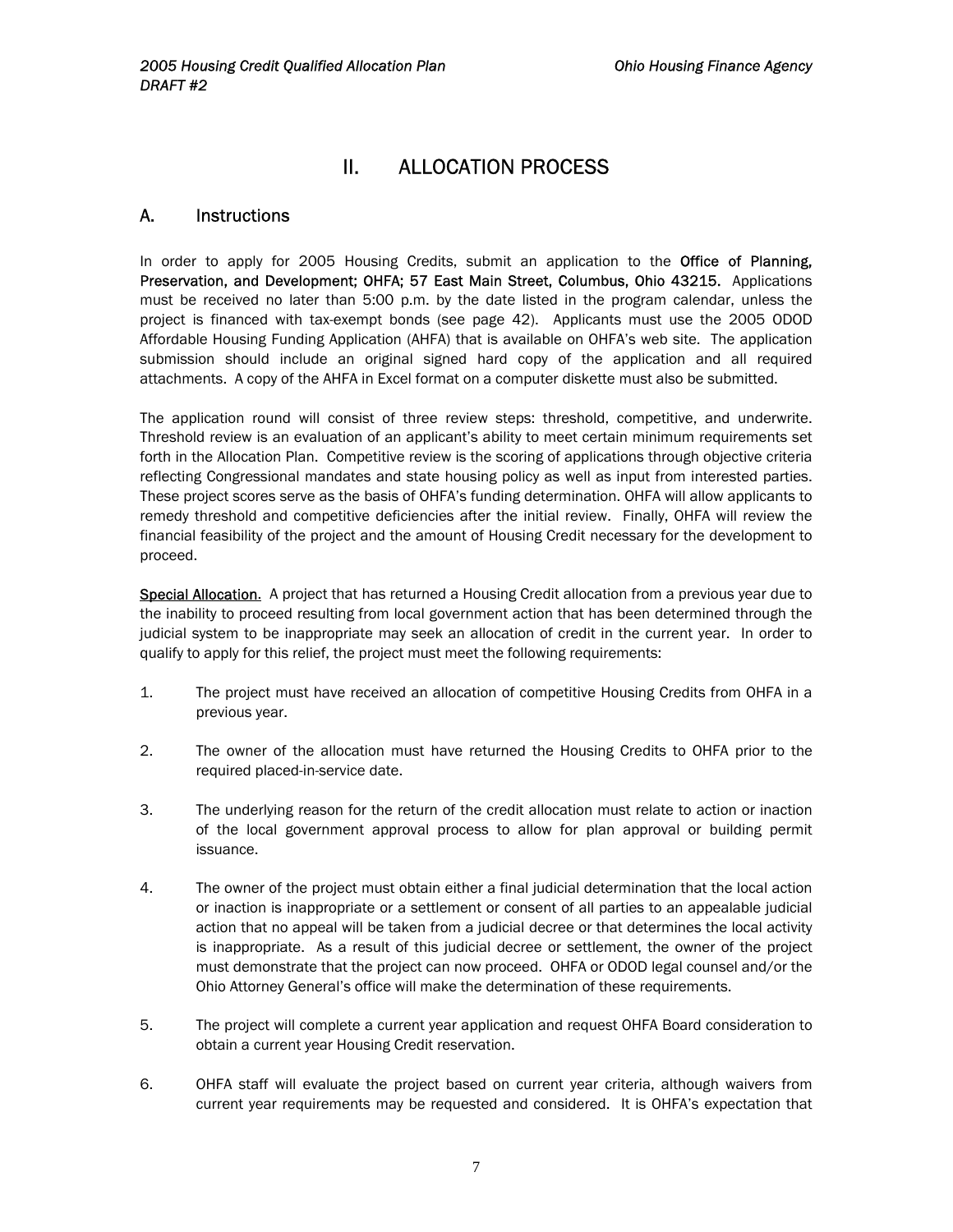comparable competitive commitments will be made. It is expected that any monetary damages received which are related to the project, less direct costs of litigation apportioned between damages that are related and unrelated to the project, will be pledged to the project.

Qualifying requests will be summarized and presented to the OHFA Multifamily Committee and Board for consideration and approval. OHFA has no affirmative obligation to grant approval to any project seeking relief.

Previous Allocation. Owners of projects that received a prior allocation of Housing Credits mav apply for additional credit if necessary for the continued financial feasibility of the project. The ownership structure, development team members, rent elections, applicable fraction, developer's fee, special needs population served (if any), and physical structure of the project may not be changed unless approved in advance by OHFA. All requests for changes must be received no later than 30 days prior to the 2005 application deadline.

Applications for additional credit must include documentation dated within one year prior to application for Housing Credits. Owners must meet all requirements contained in the 2005 QAP.

Owners of projects that received an allocation of Housing Credits in previous years and are placed-inservice may only apply for additional Housing Credits if 10% or more residential square footage, and/or 5% or more units have been added to the project. OHFA may waive the previously mentioned requirements if an applicant can demonstrate the following: the project requires an extreme amount of repairs, the project is supported by the local government, and the local government and/or a federal agency is providing additional financial assistance. An extreme amount of repairs is defined as a situation in which the rehabilitation hard costs equal or exceed 50% of the total project cost. In addition, OHFA reserves the right to place restrictions on new ownership or management, limit the developer's fee, and require a capital needs assessment with the application. Applicants must include a narrative with the application that outlines the need for the waiver. OHFA has the sole discretion to approve such requests and will judge the requests on a case-by-case basis.

All placed-in-service Housing Credit projects (with no tax-exempt bond financing) must apply during a standard application round, and will be reviewed according to the current year's competitive criteria. In addition, projects that re-apply may be subject to additional underwriting requirements. Projects must provide the previous Housing Credit allocation amount, the previous project square footage, and previous number of units on the new application and in the project narrative. Placed-in-service Housing Credit projects are also subject to rules outlined in Section 42 of the IRC and Treasury Regulations.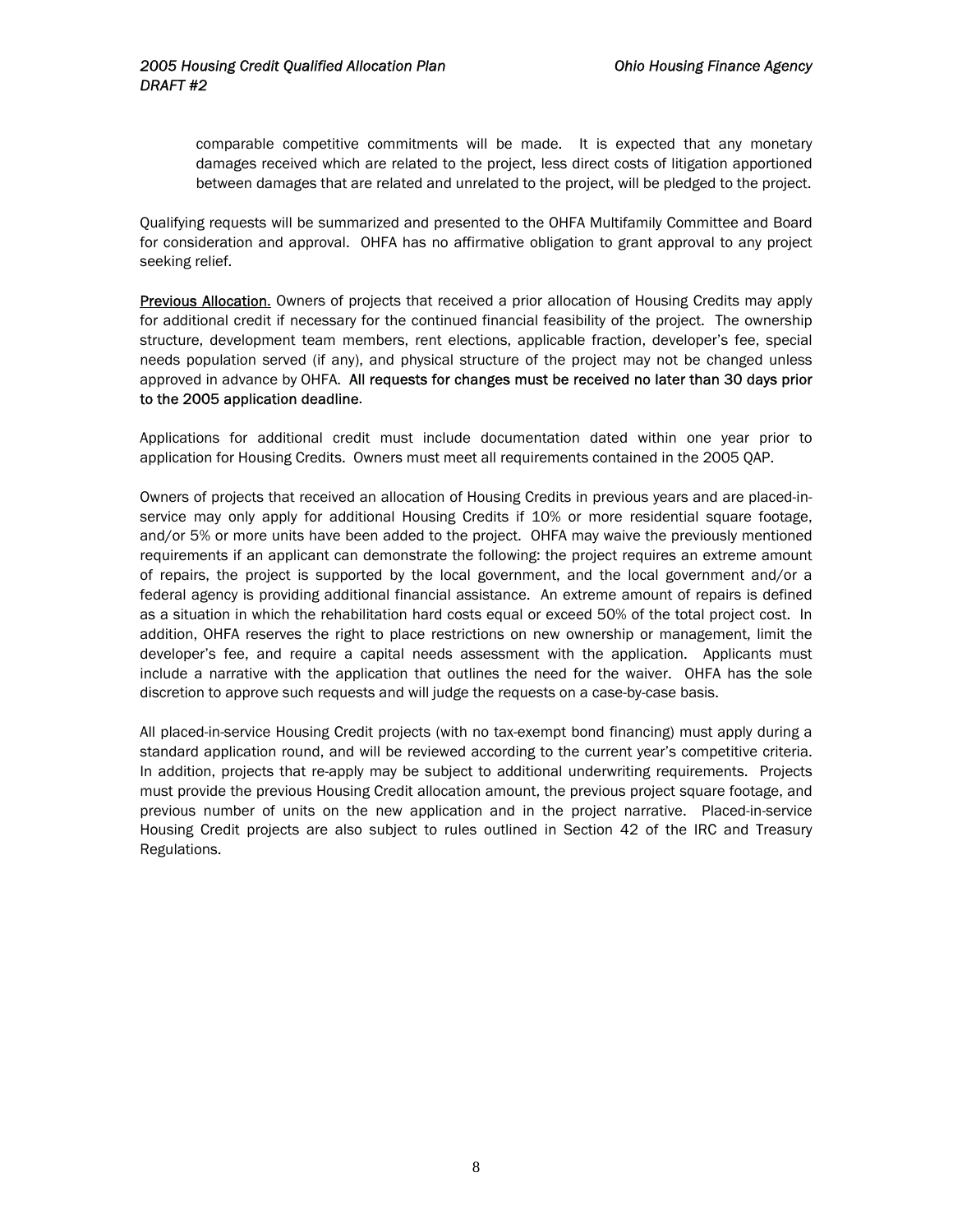#### <span id="page-9-0"></span>B. 2005 Program Calendar

#### December, 2004

16 2005 Program Training

#### **January**

5 2005 AHFA Ready for Distribution

#### **March**

- 17 Application Deadline
- 24 Agency Notification of Public Notification Deficiencies
- 31 Applicant Response Deadline for Public Notification Corrections

#### April

28 Agency Notification of Threshold Deficiencies

#### **May**

5 Applicant Response Deadline for Threshold Corrections

#### **June**

- 2 Agency Notification of Preliminary Competitive Scores
- 9 Applicant Response Deadline for Appeals/Competitive Corrections

#### July

| 1  | <b>Reservation Agreements Issued</b> |  |  |  |                                   |  |  |
|----|--------------------------------------|--|--|--|-----------------------------------|--|--|
| 15 | <b>Reservation Agreements Due</b>    |  |  |  |                                   |  |  |
| 28 | Applicants                           |  |  |  | Next Steps Meeting for Successful |  |  |

#### **October**

27 First Round Carryover Deadline

#### **November**

17 Carryover Extension Deadline

#### **December**

| 15 |  | Carryover Allocation Agreements Issued |  |
|----|--|----------------------------------------|--|
|    |  |                                        |  |

28 Carryover Allocation Agreements Due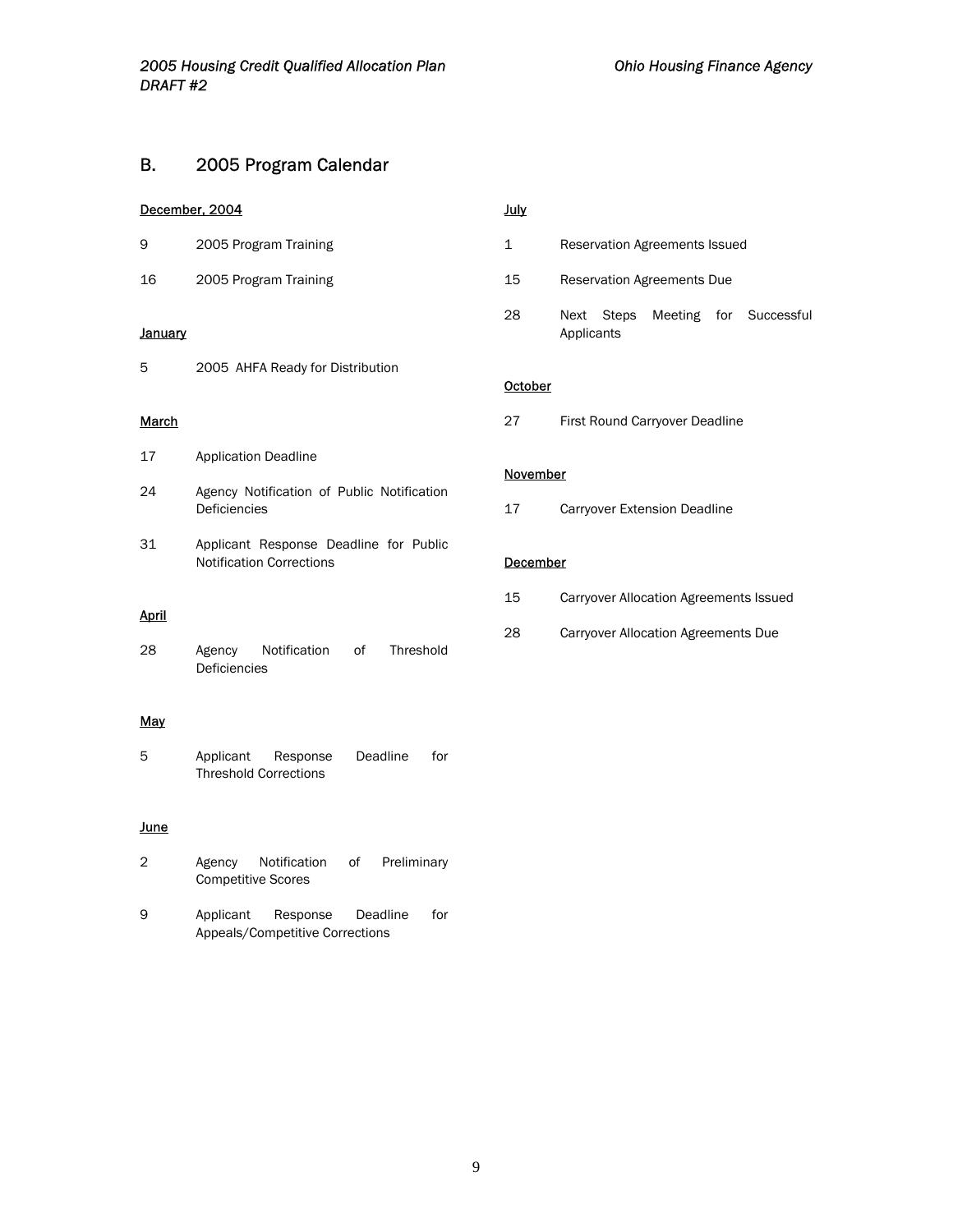#### <span id="page-10-0"></span>C. Threshold Review

Threshold review is a basic review of the application to determine if it is complete, all necessary forms, supporting evidence, and fees are included, and the project meets minimum program requirements. OHFA has established the following threshold criteria that must be met in order to qualify for the competitive review stage. In addition, all projects with tax-exempt bond financing must meet all threshold requirements to receive a reservation of Housing Credits (see page 42).

OHFA will complete threshold reviews of applications and offer the applicants the opportunity to correct deficiencies in their applications. Please refer to the calendar on the preceding pages for timelines for deficiency correction.

The criteria are as follows:

#### 1. Meets Section 42 Requirements

The project must meet all the requirements set forth in Section 42 of the Internal Revenue Code of 1986, as amended, and all relevant U.S. Department of the Treasury regulations, notices, and rulings.

#### 2. Complete, Organized Application

Applications must be submitted in a three-ring binder, utilizing the index provided with the application and appropriate tabbing. Applications must be complete and consistent with all supporting documentation. Any applications that are incomplete, inconsistent, and/or illegible will be rejected. A copy of the AHFA on a computer diskette must be submitted or the application will be rejected.

#### a. Application Fee

The appropriate processing fee must accompany each application. If a check is returned for insufficient funds, the application will be immediately rejected. The amount of the application fee is \$1,000 for all Housing Credit applicants.

Projects with threshold deficiencies will be charged a resubmission fee. The resubmission fee will equal \$50 per corrected threshold review criterion up to a maximum of \$500. This fee will apply to all applicants, including tax-exempt bond projects seeking an award of Housing Credits. Any items that will not be supplied with the initial application for a tax-exempt bond project must be agreed upon in advance in order to avoid the resubmission fee. If a resubmission fee check is returned twice for insufficient funds, the application will be rejected. The threshold resubmission fee does not apply to the Public Notification threshold criterion.

#### 3. Extended Use

All projects must commit to an extended use term of a minimum of 30 years of affordability. Projects with tax-exempt bond financing must commit to an extended use term of the greater of 30 years or the outstanding term of the bonds. If an allocation of Housing Credits is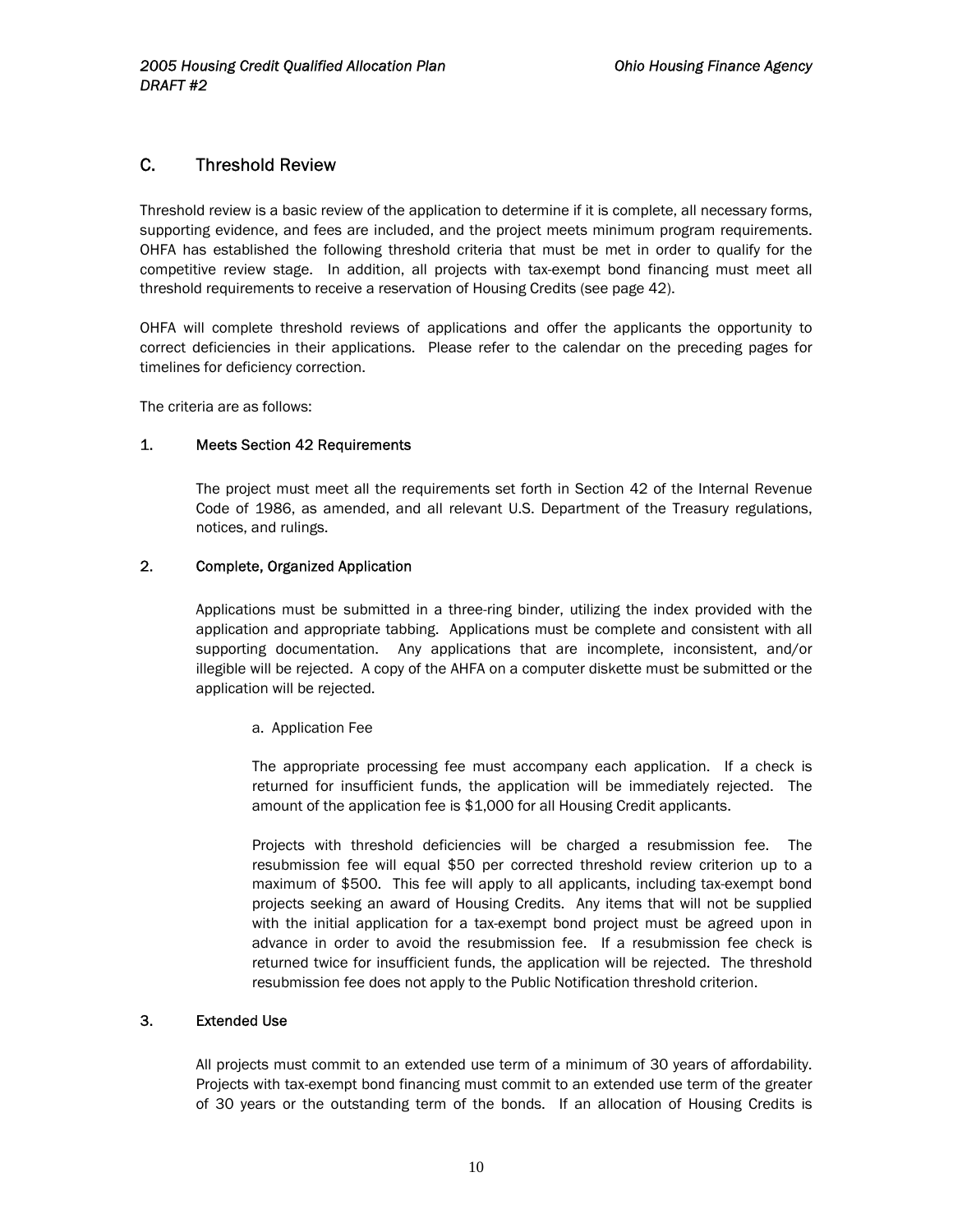<span id="page-11-0"></span>received, the owner must file a Restrictive Covenant (provided by OHFA) to waive the right to petition OHFA to terminate the extended use term as described in Section 42 of the Internal Revenue Code.

#### 4. Evidence of Site Control

Both the buyer and seller must evidence site control. The following must be submitted:

a. The executed and recorded deed(s) of the current owner(s).

In addition, if the current owner(s) is not the applicant, then one of the following must be submitted to properly evidence site control:

- a. Executed purchase option with date certain performance;
- b. Executed purchase contract;
- c. Executed land contract; or
- d. Executed long-term (35 or more years) lease agreement with an executed and recorded memorandum of lease.

If parcels will be purchased from a City land bank, then a copy of the final City Council Resolution approving the transfer of all applicable lots may be submitted with the deeds of the current owner as evidence of site control.

The items listed above are the minimum required to meet OHFA's threshold requirements. OHFA reserves the right to require, as needed, additional documentation that evidences proper site control.

Each of the site options/contracts, as applicable, must not expire before 120 days following the submission of the application. OHFA reserves the right to waive this requirement for projects with tax-exempt bond financing.

There are two exceptions to the site control requirements listed above:

- a. A scattered-site project is required to have at least 35% of the sites under control at the time of application. A project qualifies as scattered-site if there are 10 or more sites AND no more than 50% of the sites are contiguous. Contiguous sites are defined as two or more sites that share common boundaries, and cannot be separated by vacant or developed land, railroad tracks, rivers, creeks, etc. A site is defined as a parcel with an assigned permanent parcel number as it exists at application. For scattered-site projects that contain a mix of rehabilitated and newly constructed units, the sites under control must reflect the proportion of rehab units to new construction units. OHFA reserves the right to reduce basis at Carryover if the site control percentage at application is not maintained at Carryover. In addition, scattered-site projects may submit verification from a title company in lieu of copies of the deed of the current owner unless the applicant is the owner.
- b. For single-site properties that are currently in default to a mortgage held by a federal agency, the documentation of site control may be held in abeyance until Carryover. In lieu of site control documentation, the project sponsor must produce a deed of the current owner, a letter from the federal agency indicating that the first mortgage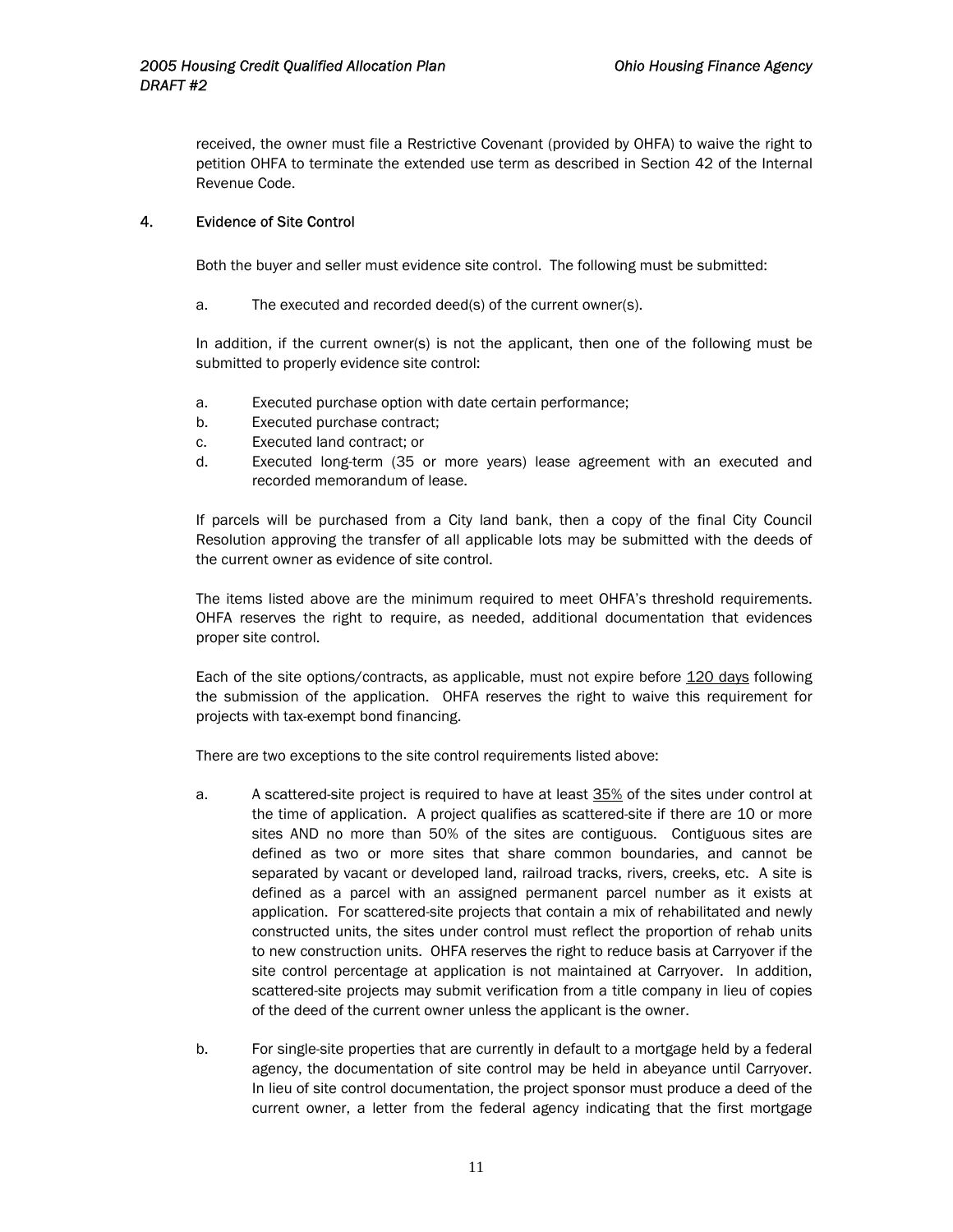<span id="page-12-0"></span>which it holds is currently in default, that the federal agency is willing to proceed with a foreclosure action if the project is otherwise eligible for a tax credit reservation, and that foreclosure will be completed and title transferred to the project sponsor prior to the Carryover deadline for the project. No Carryover extensions will be permitted for any project that seeks this avenue of site control.

#### 5. Market Study

A market study conducted by an OHFA-approved market study professional must be submitted with the application. A list of OHFA-approved market study providers will available on OHFA's web site in December, 2004. In order to placed on this list market analysts must follow the application requirements that will be available on OHFA's web site in October, 2004. The market study professional must organize the study using the index found in Exhibit H and complete the market study checklist (ODOD Form 007).

A market study must include all of the following:

- a. Brief executive summary in bullet format that briefly reviews all of the market study requirements, and indicates any recommendations or suggested modifications to the proposed project.
- b. Concise conclusion by the author that indicates a market exists for the proposed project. The conclusion must include the estimated stable year vacancy rate and the estimated time needed to fully lease-up the proposed project. If the estimated stable year vacancy rate exceeds 7% and/or the estimated lease-up time exceeds one year, provide a detailed explanation.
- c. Description of the proposed project including all of the following: the site and adjacent parcels; visibility and accessibility of the site; project design (walk-up, elevators, etc.); number of units; number of bedrooms (efficiency, SRO, 1, 2, 3, etc.) and baths; unit and project amenities; proposed rents and utility allowances; and population served. This information must be consistent with the AHFA. The author must review the site and floor plans and indicate whether the plans are appropriate or need certain modifications.
- d. Description and map of the primary market area for the proposed project, including the methodology used to determine the boundaries. Provide a detailed explanation if the primary market area includes any areas outside of a five-mile radius from the proposed project. Include color photographs of the project site(s) and surrounding areas.
- e. Comparison of the rents of the proposed project to the market rents for comparable units in the primary market area. Include the methodology for the calculation of the market rents.
- f. Description of the number of income-eligible renter households in the proposed project's primary market area. Indicate the percentage of these households that are required to fully lease-up the project ("capture rate"). If this percentage exceeds 10%, provide a detailed explanation for the higher rate.
- g. Description and evaluation of the public services (including transportation, police, fire department, and schools), infrastructure (including roads and traffic), community services (including shopping, recreation, medical services, and services for special needs if applicable), and employers in the primary market area. List the approximate distances to all the services. Include a map that clearly identifies the location of the project and all public services and community services.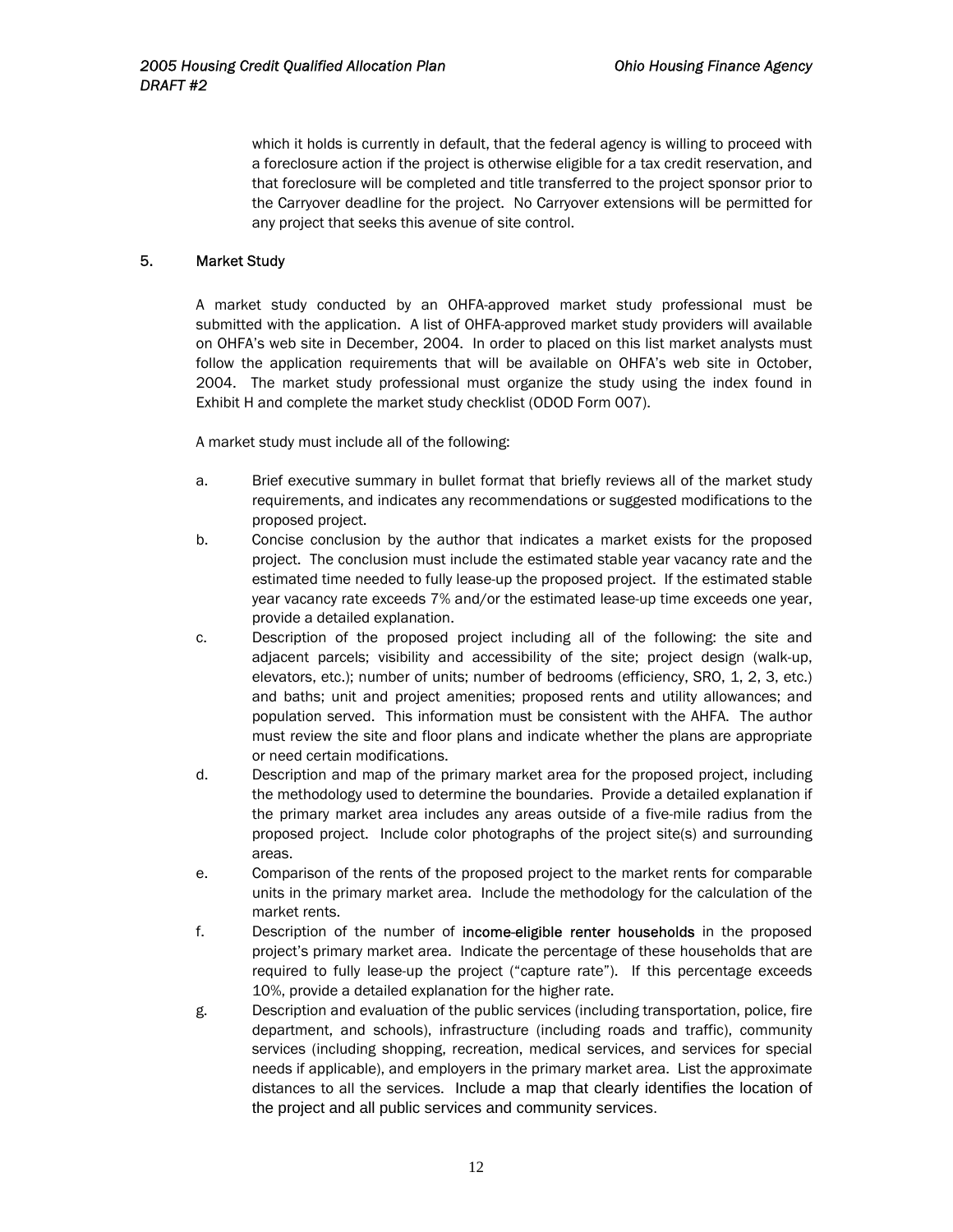- h. If the project will be serving a special needs population, identification of the number of special needs households residing in the primary market area. Indicate the percentage of these households that are required to meet the project's special needs set-aside (i.e. senior housing, developmental disability, severe and persistent mental illness). Information regarding the number of special needs households may be obtained from the local Continuum of Care study, local CHIS or Consolidated Plan, local Mental Health or MR/DD Board, homeless shelters, or other community social services agencies. Please document the source of your information.
- i. Description of the federally subsidized developments and Housing Credit projects (both operating and not yet placed-in-service) located in the project's primary market area. Housing Credit projects not yet placed in service must be included in the analysis. Provide the current vacancy rate for each project. Also, include the person(s) contacted for each competing project and the method of contact. Compare the rents, amenities, unit sizes, bedroom sizes, and populations served of the competing projects to the proposed project. Projects that receive a reservation may be required to amend their market study to incorporate those other projects receiving an allocation in the same round and are located in the same primary market area. A listing of Housing Credit projects in service and in development is located on the OHFA web site at www.homebuyerohio.com. Calculate the ratio of subsidized and Housing Credit units to income eligible renter households.
- j. Estimate of the vacancy rates of the Housing Credit projects (only those currently operating) located in the project's primary market area during the first stabilized year of the proposed project. If the estimated vacancy rate exceeds 10% for any Housing Credit project, provide a detailed explanation for the higher rates.
- k. Description of other comparable market rate developments located in the primary market area. Provide the current vacancy rate for each project. Also, include the person(s) contacted for each competing project and the method of contact. Compare the rents, amenities, unit sizes, bedroom sizes, and populations served of the competing projects to the proposed project.
- l. Evaluation of the concerns or issues raised by the most local Public Housing Authority (PHA). The applicant or market study author must send a letter via certified mail to the local PHA. The letter must contain a brief description of the project and target population, instructions for the PHA to forward all comments to the market study author, and a statement that all comments must be submitted within 30 days from receipt of the letter. If the PHA does not respond to the letter or comments are submitted after the 30-day comment period, the market study author does not need to analyze the PHA's issues or concerns. Include in the market study a copy of the letter, certified mail receipt, and a copy of any letters from the PHA.
- m. An executed original ODOD Form 008 Market Study Certification. The market analyst shall have no financial interest in the proposed project. Financial interest is deemed to be any remuneration other than the fee for preparing the market study. Furthermore, the fee assessed for the study shall not be contingent upon the proposed project being approved by the Ohio Housing Finance Agency.
- n. A list of all data sources used in the study.

The study must have been completed or updated by the author within one year prior to the application for Housing Credits.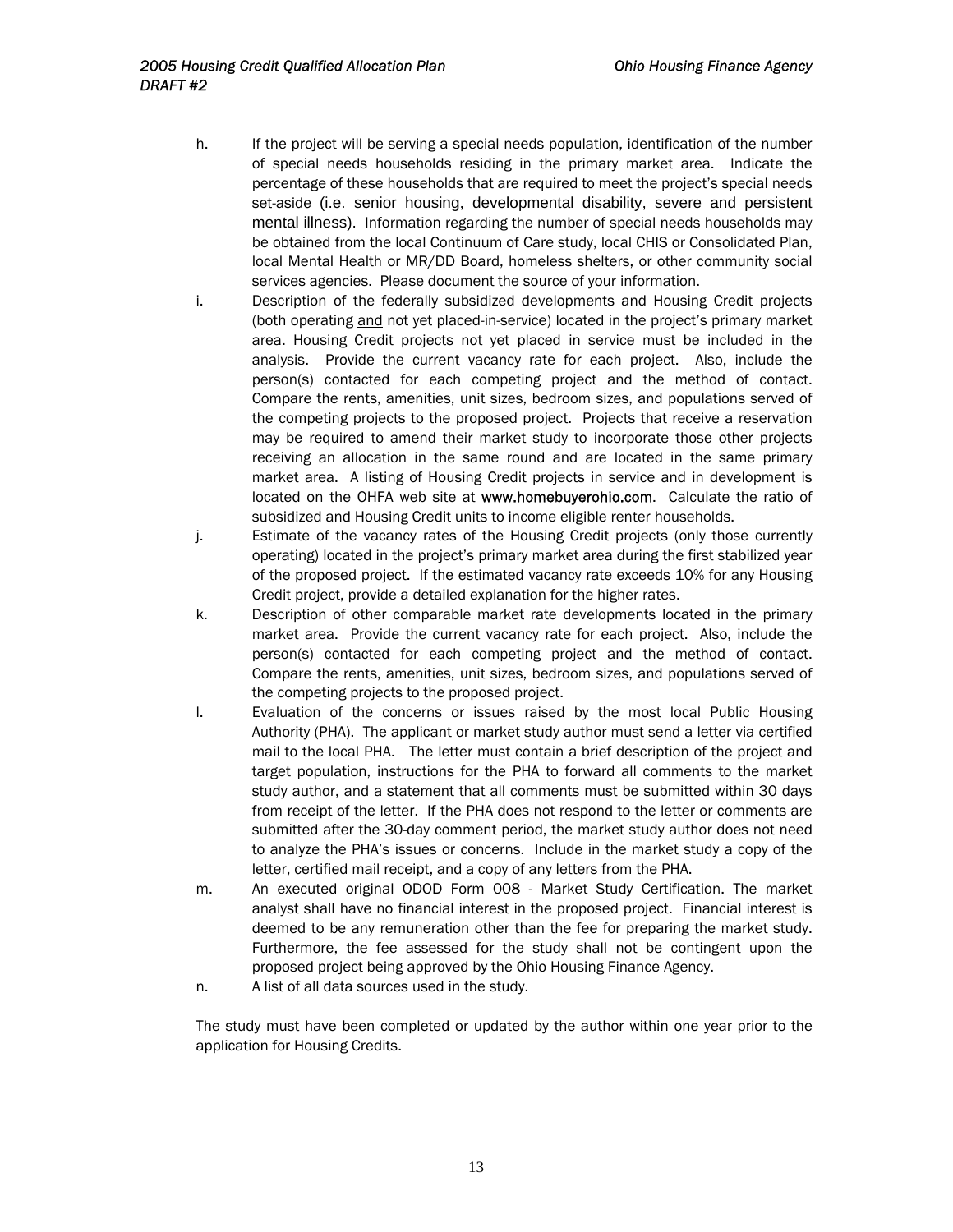<span id="page-14-0"></span>The characteristics listed above are the minimum required to meet the OHFA threshold requirements. OHFA reserves the right to independently determine if a market exists for the proposed project and to require additional information and/or another market study.

Watch Areas. OHFA will classify certain areas of the state as "watch areas." The area determinations will be based on penetration rates, vacancy rates, and other housing and demographic statistics included in OHFA's 2004 Statewide Rental Housing Analysis. A market study for a proposed project located in a watch area must reasonably demonstrate that the project will be successful and will not negatively impact existing affordable housing in the area. Factors to consider are, but are not limited to, submarket definition, project type, population served, special needs housing, condition and age of existing housing stock, and OHFA's methodology for the classification of watch areas. An internal market committee will review the market studies for projects located in watch areas, and the committee has the authority to reject an application. Applicants may appeal the decision of the committee within one week of the notification of the decision. Appeals will be taken to the May, 2005, meeting of the OHFA Multifamily Committee. The OHFA Multifamily Committee will review the staff recommendation and applicant arguments and then make a final decision as to whether the application meets the threshold standard.

#### 6. Zoning

The applicant must demonstrate that the zoning for each site on which the project will be located allows for the use(s) proposed by the applicant. Thus, at a minimum, the zoning designation for each site must allow residential use. Applicants must include a letter from the local jurisdiction to confirm the zoning, and must include the following:

- a. The actual zoning designation and a description of this designation; and
- b. Any density and/or lot coverage requirements; and
- c. If a conditionally permitted use, explanation of the conditions to be met for the project to be considered a permitted use; and
- d. A description of any overlay or planned development district regulations that would further condition the development of the project.

For jurisdictions with no zoning regulations in effect, a letter from the jurisdiction so stating is required.

#### 7. Public Notification

The applicant must notify, in writing, certain officials from:

- a. The political jurisdiction(s) in which the project will be located; and
- b. Any political jurisdiction(s) whose boundaries are located within one-half mile of the project's location.

The applicant must use the letter template provided in Exhibit F of the 2005 QAP.The notification must state the applicant's intent to develop a project using OHFA funding. The notification must be in writing and sent via certified mail, return receipt requested. Each official must be notified with an individual certified letter. Please provide a copy of the stamped post office receipt (return receipt not required) for certified mail and copies of your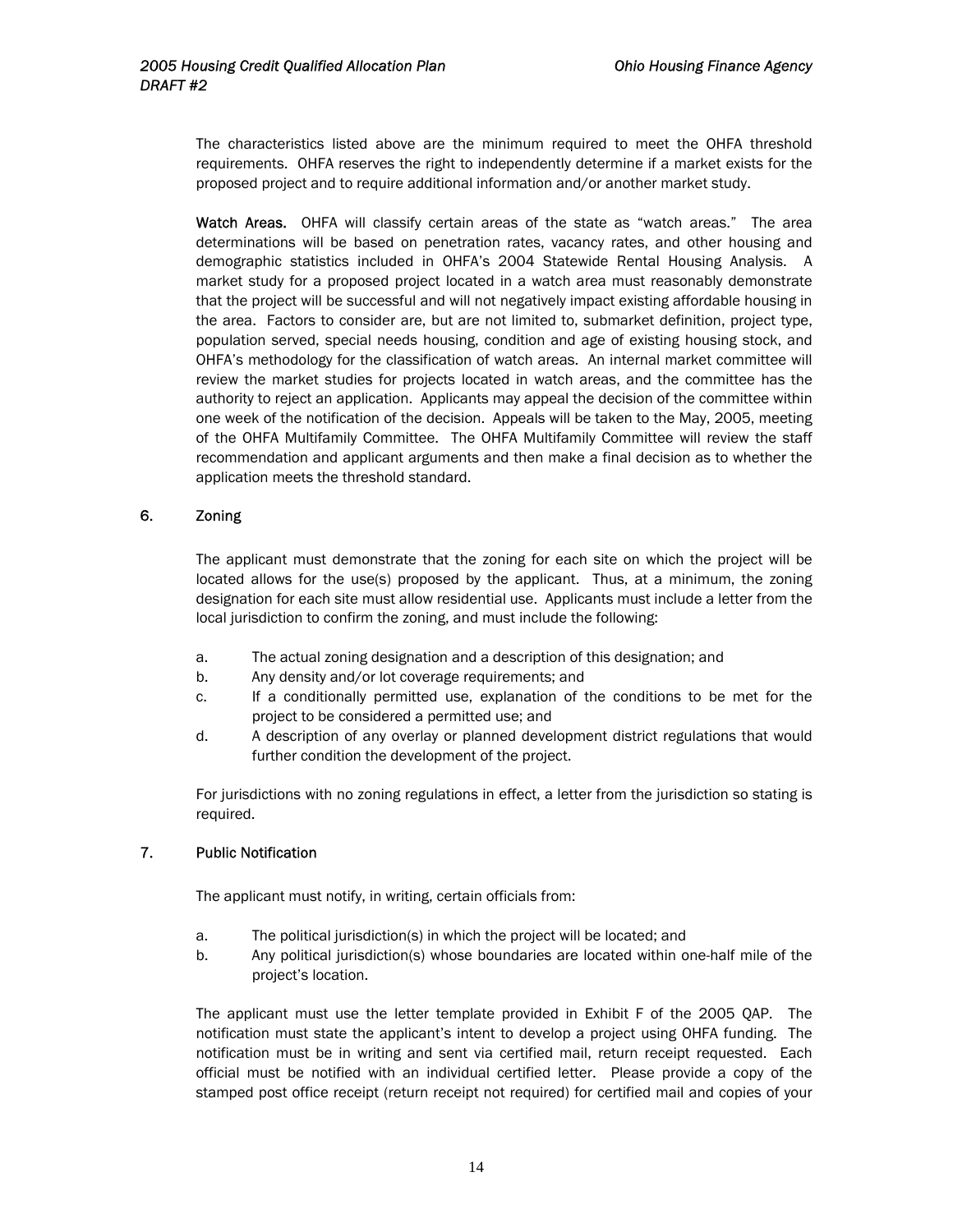<span id="page-15-0"></span>notification letters with your application. The letter must include the following information about the proposed project:

- a. The address of each site in the project;
- b. The maximum number of units;
- c. The nature of the project (i.e. new construction or rehabilitation);
- d. All OHFA programs utilized in the project;
- e. A statement regarding the recipient's right to submit comments;
- f. The address of OHFA and to whom comments should be sent; and
- g. The recipient's rights and procedures to express disapproval or objection.

The officials to be notified include:

- a. Highest elected executive local political official and each member of the elected legislative body (i.e. mayor, city council);
- b. Members of the board of township trustees;
- c. Members of the board of county commissioners;
- d. State Representative(s);
- e. State Senator(s); and
- f. Governor's Regional Economic Development Representative (see Exhibit J).

Scattered site projects must complete the public notification process for sites under control at application and then again for remaining sites prior to the Carryover deadline. The notification must be evidenced at Carryover.

#### 8. Affirmative Marketing Plan

The applicant must complete ODOD Form AFHM-98 -- Affirmative Fair Housing Marketing Plan. All items on the form must be completed correctly including all attachments. The applicant must include on the form a description of the outreach, marketing, and advertising methods used in order to affirmatively market the project. The form and instructions are located in the AHFA.

#### 9. Conditional Financial Commitments

All non-ODOD construction and permanent financing, grants, and equity sources shall be conditionally committed at the time of application. An executed conditional commitment letter from each source must be included with the application. A conditional financing commitment shall contain, at a minimum, a) the amount of financing; b) the interest rate of the loan; c) the term of the loan; d) the amortization period or other repayment terms for the loan; and e) the contact person's name and telephone number. A letter or explanation for all sources must be submitted.

Those applicants seeking funding from a local government, Federal Home Loan Bank, or other public or quasi-public funding source that does not issue a funding decision prior to the Housing Credit application deadline must substitute a letter of application or letter of intent from the funding source. The letter of application or letter of intent must be signed by the funding source and shall include the name of the project, the number of units, the amount of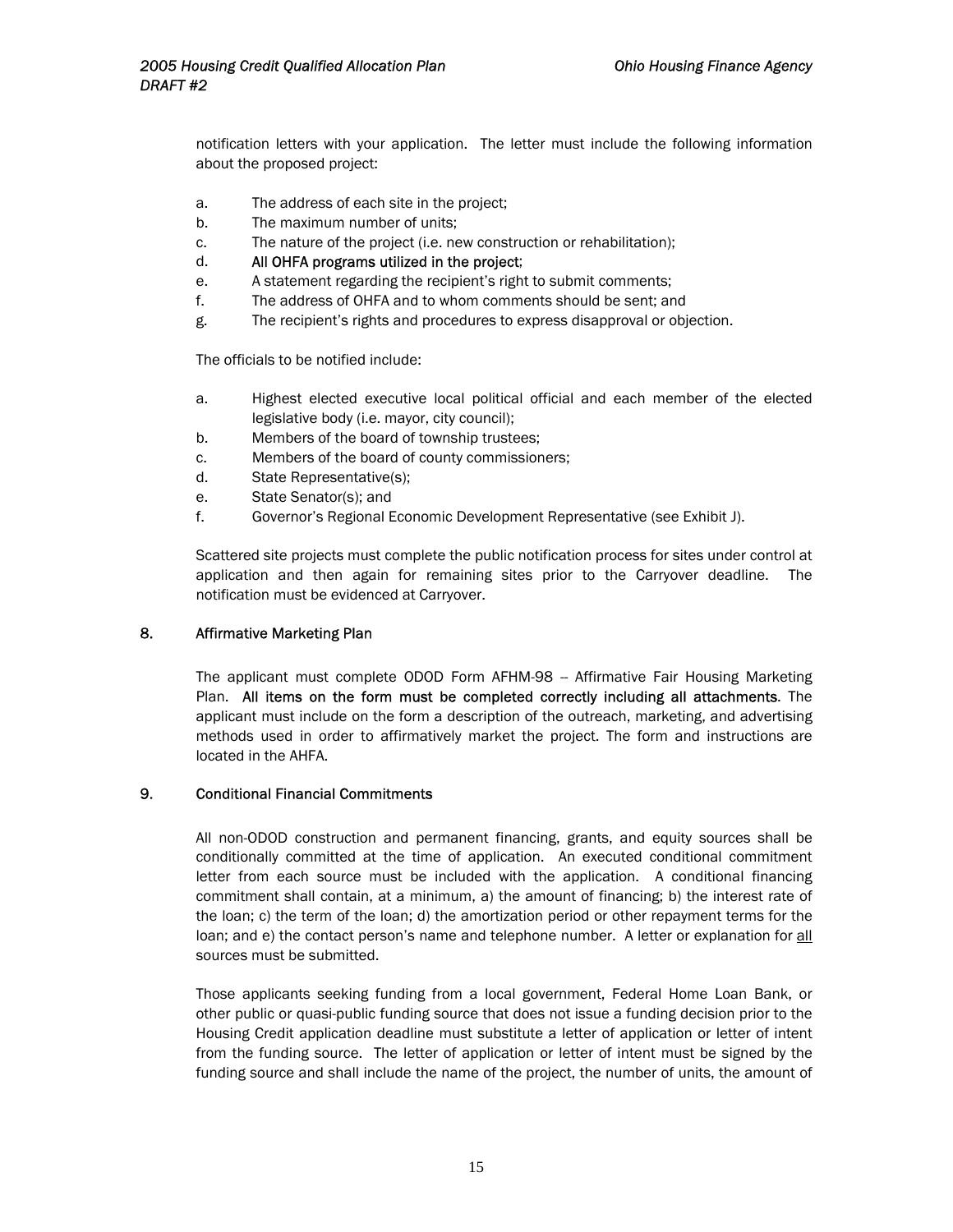<span id="page-16-0"></span>funding sought, the terms and rates for the funding sought, the anticipated date of funding decision, and a statement that the project is, or will be, considered for funding.

A conditional equity commitment must contain at a minimum a) the amount of Housing Credit equity - net and gross, b) the pay-in schedule for the equity, c) the cents per Housing Credit dollar factor used, and d) amount of historic equity (if any). The conditional commitment letters must be consistent with the information provided on the Housing Credit application and must be signed and dated no more than six months prior to the application deadline.

OHFA reserves the right to verify any financial commitment(s) and to require a legal opinion indicating whether the project's sources should or should not affect the project's eligible basis and/or Housing Credit rate.

Projects participating in HUD's portfolio re-engineering program (Mark-to-Market) must provide a copy of the most recent underwriting model, if available, or other acceptable evidence to substantiate the anticipated amount of any HUD second mortgage.

Applicants who have been denied requested ODOD loans and/or grants may be required to submit conditional-funding commitments that will match the funding sought from ODOD. Failure to provide these conditional commitments may result in the rejection of the application or revocation of the project's reservation.

#### 10. Preliminary Plans and Specifications

The applicant must submit preliminary plans and specifications that provide a description of the proposed development. All projects must submit the following on paper that is not larger than 8 ½ inches by 14 inches:

- a. Typical unit plan(s) including the square footage of each unit;
- b. Building elevation (photographs are acceptable for rehabilitation projects);
- c. Site plan (scattered site projects exempted);
- d. Detailed scope of work (rehabilitation projects only); and
- e. Completed ODOD Form 000 Contractor/Architect Certification.

OHFA reserves the right to reject any unit plans that are not drawn accurately and to scale.

#### 11. Maximum Credit Cap

The following caps will be in place for the 2005 Housing Credits:

a. All users are restricted to \$2,000,000 in annual Housing Credits.

"Users" to which the credit cap applies are actual general partners, and parent organizations of general partner entities or affiliates of the general partner or managing members of entities to which tax credits have been awarded. "Affiliate" is any entity that directly or indirectly controls another entity or has a Controlling Interest in the entity. "Controlling Interest" is defined as the possession, directly or indirectly, of the power to direct or cause the direction of the management and policies of an entity, whether through the means of ownership, position, contract, or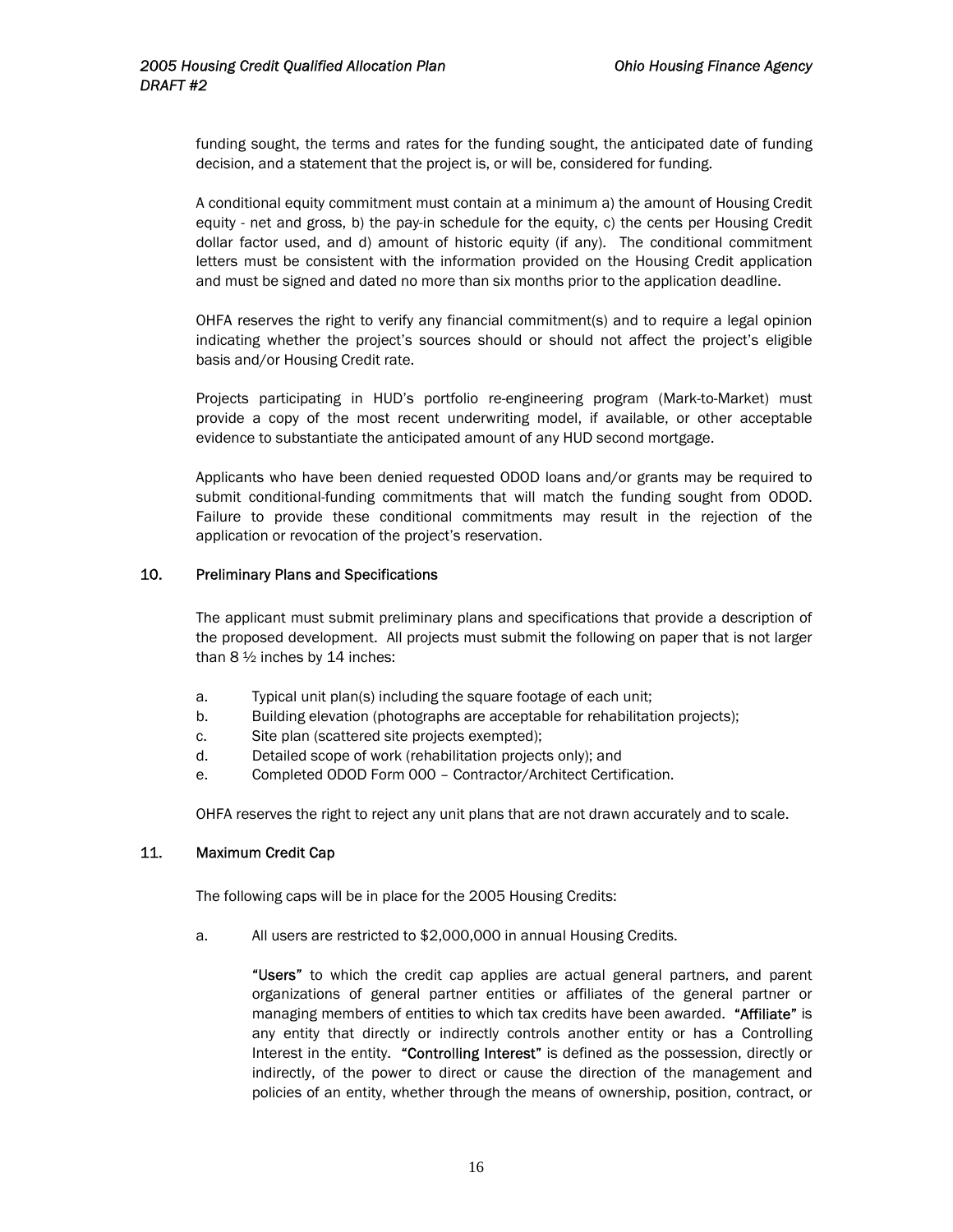<span id="page-17-0"></span>otherwise. In addition, "controlling" means the possession, directly or indirectly, of the power to direct or cause the direction of the management and policies of an entity, whether through the means of ownership, position, contract, or otherwise.

b. Organizations acting as users, developers, and/or general contractors are limited to \$3,500,000 in annual Housing Credits.

An "organization" to which this cap applies is defined as the actual entity indicated in the AHFA, and any parent organization or affiliate of such entity (see the preceding paragraph for definitions of affiliate and other applicable terms). This restriction includes any applications in which such organization is indicated as a general partner or as a consultant. If a developer or general contractor enters any additional projects after the reservation agreements are issued, these will count against their cap for the following year. Full disclosure of identity of interest between all development team members must be included in the application. At the time of reservation and allocation, each general partner, developer and general contractor must execute a certification that their participation in Housing Credit projects is limited to the maximum credit cap amounts. If an entity does not fully disclose all participation, then such entity and all affiliated organizations will be banned from participating in the Housing Credit program for one year from the date of discovery by the OHFA.

- c. A project may receive no more than \$1,000,000 in annual Housing Credits.
- d. A "new user" ("user" as defined in item a. above), is limited to \$500,000 in annual Housing Credits. A new user is further defined as an entity that is not part of the ownership of an existing housing credit project in Ohio that has received 8609 Forms. The entity must have been part of the original ownership.

Any entity that applies for Housing Credits in excess of the amounts stated above must submit an explanation of how they plan to proceed if all of their applications receive funding.

OHFA reserves the right to determine to which entities the maximum credit cap may apply. Any such determinations shall apply only to the applications received in 2005, and such determinations shall not be bound or limited by any determinations by OHFA for any previous year. OHFA reserves the right to combine the credit amounts for projects located in close proximity to each other and sharing similar attributes. Possible examples include similar project type, construction style, or development team. The annual credit amount for each project will be applied to each general partner, developer, or general contractor, regardless of ownership interest; thus, a 51% general partner will have the entire project credit total applied toward its cap, rather than 51% of the credit total.

#### 12. Unit Cost Cap

The total development cost (total project cost minus cost of land, commercial hard construction, bridge loan interest, operating reserves, OHFA compliance monitoring fee and replacement reserves) per unit must not exceed 100% of the HUD 221 (d)(3) mortgage limits by bedroom size (see Exhibit B).

Projects receiving historic rehabilitation tax credits will be allowed to deduct the residential portion of the historic tax credit from the project cost to allow for stricter rehabilitation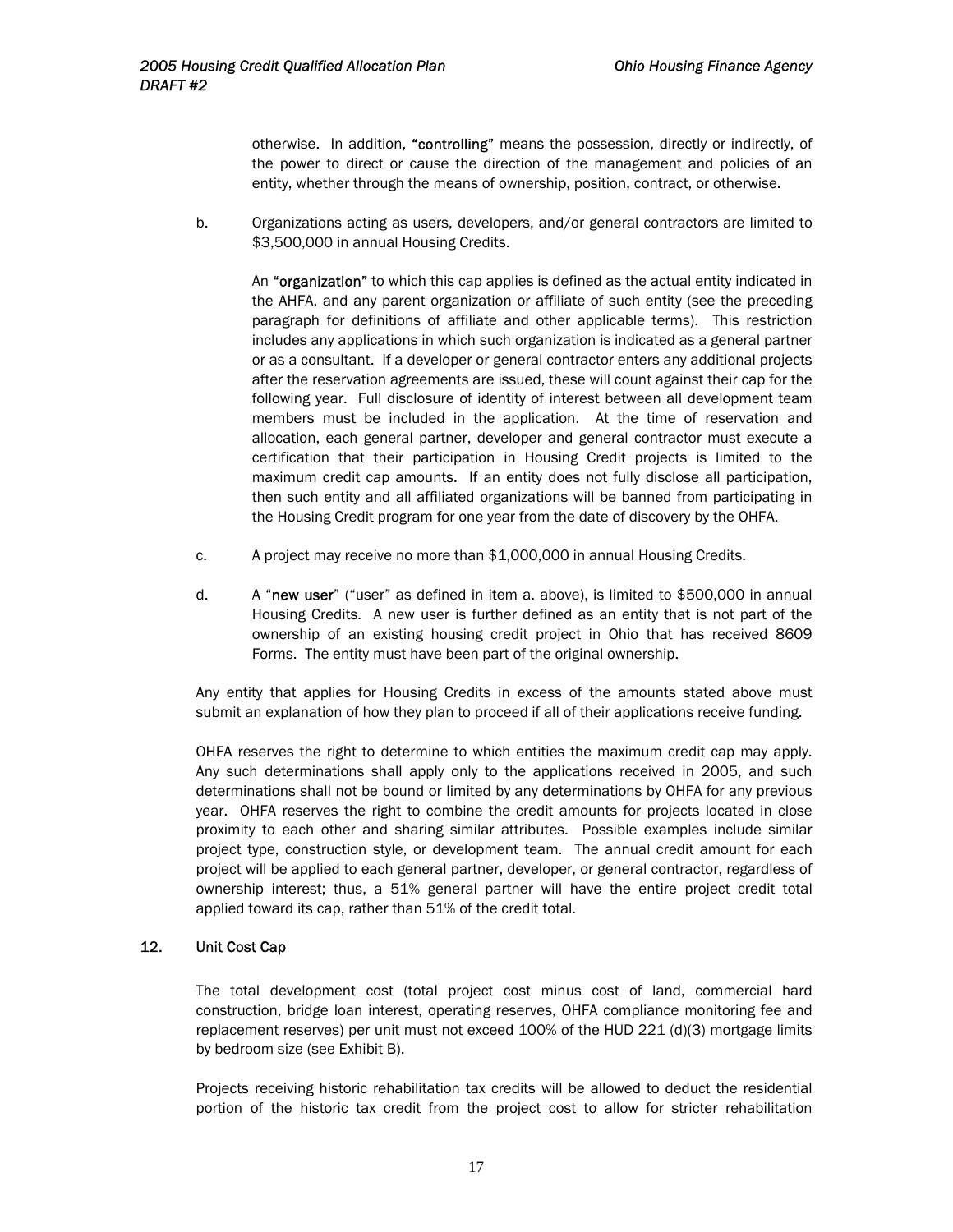<span id="page-18-0"></span>standards. OHFA may, on a case-by-case basis, allow a project receiving historic rehabilitation tax credits or participating in the HUD portfolio re-engineering program to exceed the unit cost cap. A request to waive this requirement must be submitted with the application. However, total adjusted eligible basis (before qualified census tract adjustment) will be limited to 100% of the HUD 221(d)(3) mortgage limits in any case. OHFA reserves the right to reduce basis for all projects at Carryover and 8609 reviews to compensate for increased costs.

#### 13. Utility Allowance Information

Utility allowance information must be submitted that is consistent with Section 42 of the IRC and IRS Regulation 1.42-10.

#### 14. Good Standing with ODOD Housing Programs

If any controlling or managing owner (LLC or proprietorship), or general partner (partnership) was involved with a project that is in a state of uncured noncompliance (both IRS regulations and OHFA application requirements) due to site audits or the failure to comply with owner reporting requirements during the period of January 1, 2004 through date of applicationor remains in a state of noncompliance from a previous year, the project will be rejected. Owners who received an uncured Form 8823 due to a building transfer will still be considered in good standing. In addition, exceptions may be granted on a case-by-case basis for 8823 events that are not the fault of the owner, such as a casualty loss, or if an owner inherits noncompliance issues from the prior owner. Owners or general partners not in compliance or not in good standing with other OHFA programs will be subject to threshold rejection of their applications.

Non-profits and/or for-profit housing developers that previously received assistance from the Office of Housing and Community Partnerships (OHCP) or any other Ohio Department of Development division must be in compliance with the applicable program regulations and guidelines. Aforementioned entities that are not in compliance will have 15 working days from receipt of a deficiency letter to rectify the deficiencies or be subject to a threshold rejection of the application(s).

Owners, general partners, and other development team members involved with projects subject to a Voluntary Compliance Agreement or other similar agreements between ODOD and HUD must be currently complying with the terms of the agreement. OHFA reserves the right to reject the current application of owners, general partners, and other development team members who are either not cooperating with, or are in violation of, an agreement.

Owners of projects that received funding from OHFA must also comply with reasonable requests for information (such as the annual operating survey) in accordance with Agency timelines in order to remain in good standing.

Owners of existing Housing Credit projects must apply for their 8609 Forms or request an extension by the deadline included in the Carryover Allocation Agreement or, for tax-exempt bond financed projects, the Eligibility Letter in order to remain in good standing.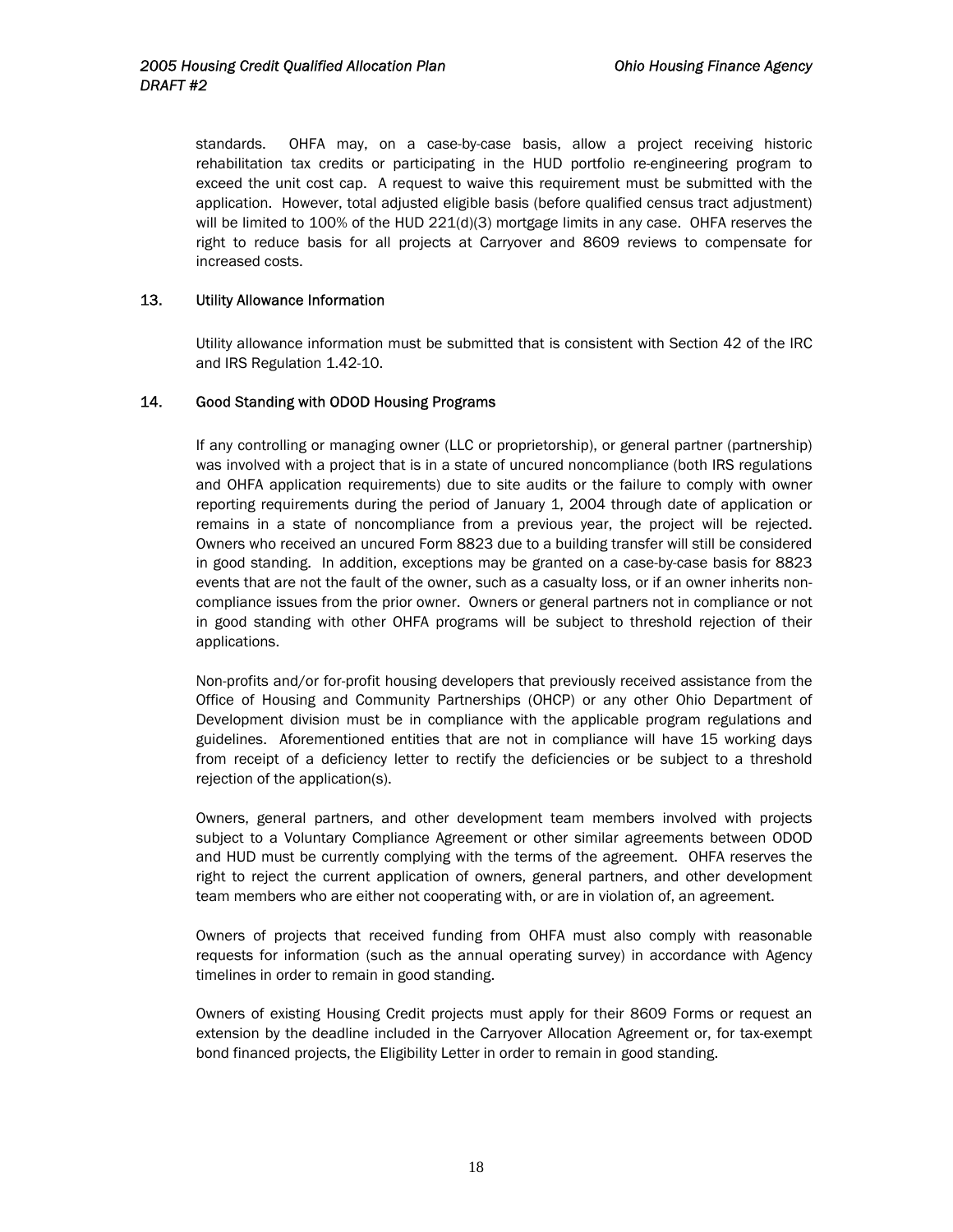<span id="page-19-0"></span>If changes are made to an existing Housing Credit project and the changes would result in a net loss to the project's original competitive score, OHFA reserves the right to limit future participation in the program by current and previous general partners and their affiliates. All cases will be judged on their specific facts and circumstances.

#### 15. Adherence to Agency Underwriting Standards

Projects must meet certain underwriting standards to pass the threshold review. In addition, OHFA may require a legal opinion stating that any government sources utilized by the project will or will not affect the eligible basis and/or credit rate as a condition of the Housing Credit reservation. OHFA reserves the right to combine the costs for projects located in close proximity to each other and share similar attributes such as project type, construction style, or development team. OHFA will use the combined costs to evaluate the fee percentages for the projects. The project must comply with the following underwriting standards:

- a. Developer fees and overhead and any consultant fees may not exceed the sum of:
	- i. 15% of total rehabilitation and new construction eligible basis, and
		- ii. 5% of total acquisition eligible basis.
- b. Contractor's profit, overhead, and general requirements may not exceed 14% of total rehabilitation and new construction eligible basis.
- c. Total soft costs may not exceed 35% of total eligible basis. Total soft costs means the sum of general requirements, contractor overhead, contractor profit, architectural fees, survey costs, engineering fees, permanent loan fees, cost of taxexempt bond issuance, taxes, appraisal, market study, environmental report, rentup/marketing costs, title & recording fees, non-syndication legal fees, accounting fees, developer fees & overhead, consultant fees, organizational fees, and syndication expenses.
- d. The total of the project's permanent financing sources must equal the total project costs at the time of application. After OHFA's initial underwrite, any financial shortfalls cannot exceed 10% of total project costs.

#### 16*.* Consistency with HDAP Funding

Projects seeking funding through the Housing Development Assistance Program (HDAP) must initially meet the following requirements:

- a. A minimum of 40% of the units must be occupied by and affordable to households at or below 50% of AMGI for projects located in a Participating Jurisdiction (PJ). The HDAP/HOME-assisted units cannot exceed the HUD Low- and High-HOME rent for the county where the project will be located. If the project is located in a nonparticipating jurisdiction, a minimum of 35% of the units must be occupied by and affordable to households at or below 50% of AMGI, with rents for the HDAP/HOMEassisted units at the HUD Low- and High-HOME rent.
- b. Completion of the appropriate section of the AHFA.
- c. The applicant must comply with all requirements of the 2005 HDAP Program Guidelines.
- d. A project that receives HOME funds must comply with all HOME program rules, including environmental review and the requirement that residents may not be evicted other than for good cause.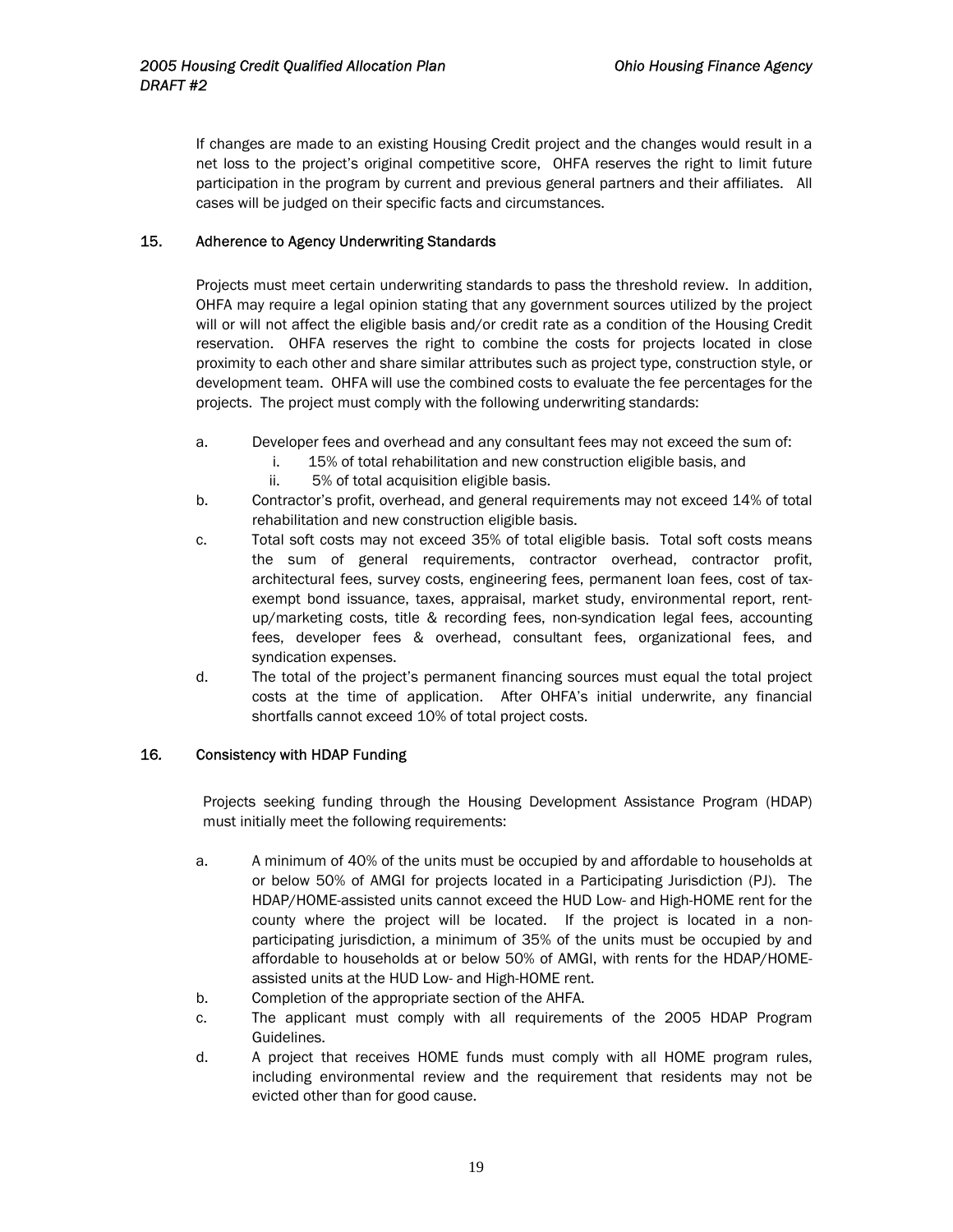#### <span id="page-20-0"></span>17. Minimum Project Standards

- a. In addition to meeting all new construction and rehabilitation standards required within Section 42 and local and state building codes, each unit must provide a refrigerator and stove in good working order. OHFA reserves the right to allow exceptions to these standards on a case-by-case basis.
- b. Each bedroom in new construction or adaptive reuse units must be at least seven feet in each direction, at least 100 square feet total, and contain a closet in addition to the minimum square footage. Existing housing units are exempt from this criterion.
- c. The minimum hard construction costs for rehabilitation must be equal to or greater than \$10,000 per unit or 40% of the total project costs, whichever is greater. Applicable hard construction costs include residential hard construction costs, onsite improvements, construction contingency, furnishings and appliances. An exception to this requirement are projects with tax-exempt bond financing. The minimum hard construction cost for rehabilitation projects with tax-exempt bond financing must be equal to or greater than \$6,000 per unit.
- d. A minimum of twelve (12) universal design features must be incorporated into the project. ODOD Form 000 must be completed to certify this item.
- e. A single-site multifamily project must provide a parking lot with concrete curbs and at least one parking space for each unit in the project. Exceptions to this requirement may be permitted on a case-by-case basis for projects located in dense urban areas, or for projects serving the elderly or permanent supportive housing populations.
- f. All units must be provided with energy efficient central air conditioning systems. Exceptions to this requirement are preservation pool eligible projects that, due to design issues, can only provide window units or other cooling systems for each room.
- g. Three-bedroom units must contain one and a half bathrooms and four-and fivebedroom units must contain at least two full bathrooms. Exceptions to this requirement are existing housing projects that, due to design issues, can not provide the number of bathrooms without incurring excessive costs.
- h. Except for single-family home and scattered site developments, owner must provide full-time (at least 20 hours per week) on-site management staff based on the following scale:
	- $\bullet$  Up to 75 units = at least one full-time staff
	- 76 to 150 units = at least two full-time staff
	- Over 150 units = at least three full-time staff
- i. Owner must provide reasonable security features, such as security staff, cameras, alarms systems, secure common hallways, block watch plans, etc. for all residents. Applicants must describe features in a narrative that cannot exceed more than one page in length.
- j. Minimum unit size (residential living space) for new construction and adaptive reuse projects are as follows:
	- SRO Units: Exceed 250 S.F.
	- Efficiency: Exceed 450 S.F.
	- 1-Bedroom Units: Exceed 650 S.F.
	- 2-Bedroom Units: Exceed 850 S.F.
	- 3-Bedroom Units: Exceed 1000 S.F.
	- 4-Bedroom Units: Exceed 1150 S.F.
- k. Single family homes must: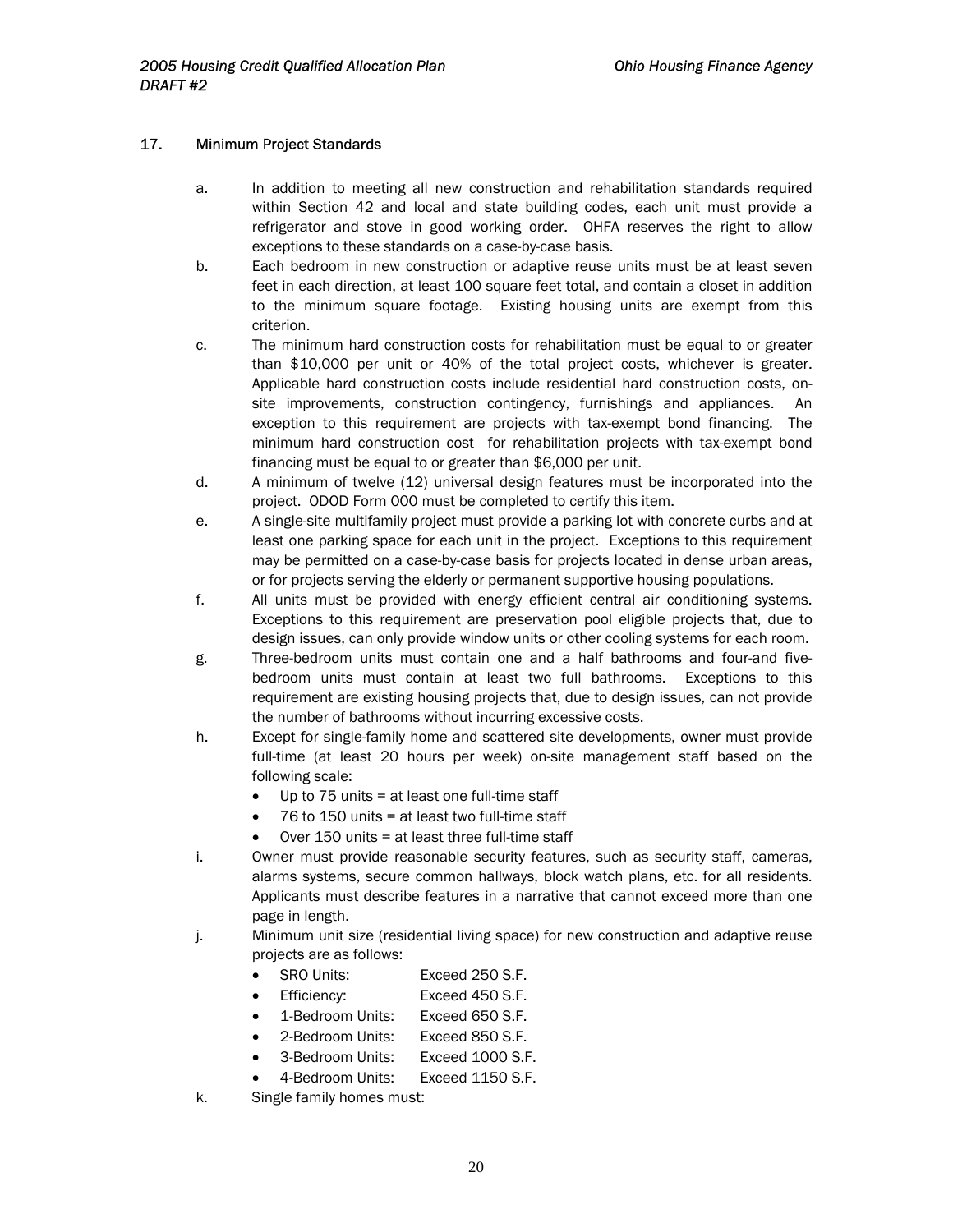- <span id="page-21-0"></span>• Contain three or more bedrooms;
- Provide a two-car garage;
- Include washer/dryer hook-ups.
- Exceptions will be made for the rehabilitation of existing homes or infill housing.

Request for exceptions for items a., e., f., g., h., and k. above must be made to OHFA 30 days in advance of the application deadline. OHFA will evaluate each project on a case by case basis and staff decisions will be final.

#### 18*.* Conformity with Local Consolidated Plan/Comprehensive Housing Improvement Strategy

Applicants must evidence that their project meets community housing needs through the local Consolidated Plan or Comprehensive Housing Improvement Strategy (CHIS). Applicants will be required to secure approval from the local agency that administers the Consolidated Plan or CHIS. It is the responsibility of the applicant to determine which plan applies. Please see Exhibits D and E for a listing of cities and counties with a Consolidated Plan or CHIS. If no local Consolidated Plan or CHIS exists in the community in which the project is located, the project must conform to the state Consolidated Plan. A completed ODOD Form 003 signed by the appropriate official from the city, county, or state must be included with the application.

#### 19*.* Development Team Standards

- a. Management Company. The proposed management company must meet the following standards:
	- i. The company must currently be a member of at least one of the following organizations or associations:
		- National Assisted Housing Management Association (NAHMA)
		- Midwest Assisted Housing Management Association (MAHMA)
		- National Leased Housing Association (NLHA)
		- Council for Affordable Rural Housing (CARH)
		- Council for Rural Housing and Development of Ohio (CRHDO)
		- American Association for Homes and Services for the Aging (AAHSA)
		- Association for Ohio Philanthropic Homes and Housing for the Aging (AOPHA)
		- A special needs association with a focus on housing management training for that special needs population
		- American Association of Service Coordinators
	- ii. A representative of the management company has earned a certification as a Housing Credit professional from the National Association of Home Builders (NAHB), or other nationally recognized consultant or association, including but not limited to Affiliated Compliance & Consulting, Quadel Consulting, Salter Ltd., or Spectrum Seminars.
	- iii. The company must have managed at least five housing credit and/or federally subsidized developments (at least 10 units each) for at least one year each or have managed two housing credit projects (at least 10 units each) for at least three years each. All projects currently managed by the proposed company must not have any uncured Forms 8823. Exceptions may be granted on a case-by-case basis for 8823 events that are not the fault of the management company, such as a casualty loss, or if a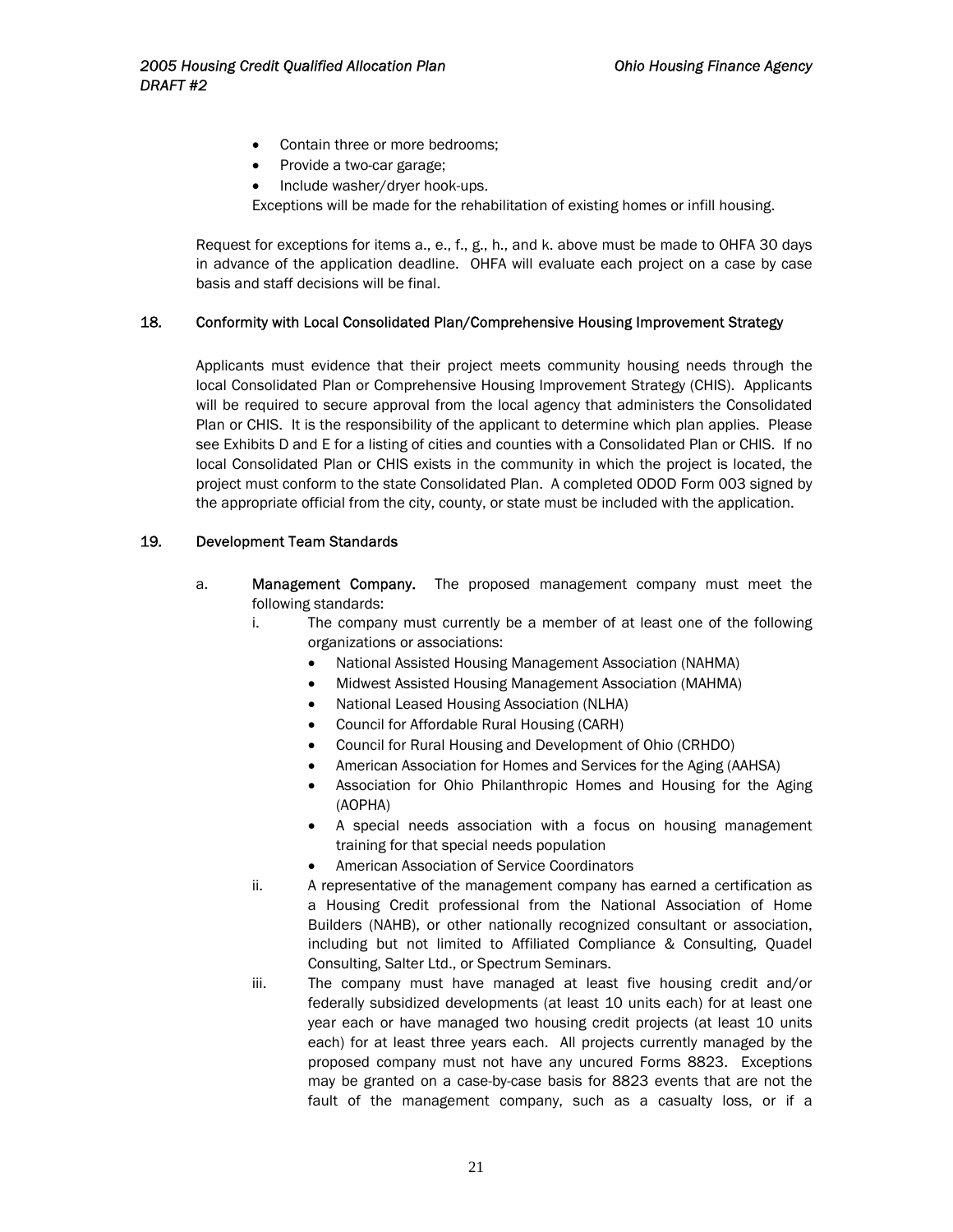management company inherits non-compliance issues from the prior manager. Exceptions to the experience requirement will be made for new companies that meet requirements i. and ii. above and whose principals can demonstrate previous management experience with no record of uncorrected noncompliance.

#### b. Inexperienced Managing Owners or General Partners.

- i. Managing owners or general partners with no previous housing credit experience either in or out of Ohio must joint venture (own no more than 51% of the general partnership) with a single experienced entity (own at least 25% of the general partnership). Experience is defined as having a current ownership interest in at least three or more housing credit projects placed-in-service in Ohio with 8609s. Inexperienced general partners are limited to one project per year until they place a project into service and obtain the 8609 forms (or have submitted a complete request for the 8609 forms).
- ii. Managing owners or general partners with no housing credit experience in Ohio must schedule a pre-application meeting with OHFA staff in Columbus or a conference call, if needed, at least 30 days prior to the application deadline. The purpose of the meeting is to walk through OHFA policies and application requirements.

#### c. Verification of Capacity.

OHFA reserves the right to request additional information from the managing owners or general partners regarding their development capacity and ability to perform. If the managing owner or general partner in question cannot reasonably demonstrate that they can succeed, OHFA may reject the application. Applicants will have the opportunity to appeal staff's decision to the Multifamily Committee of the OHFA Board.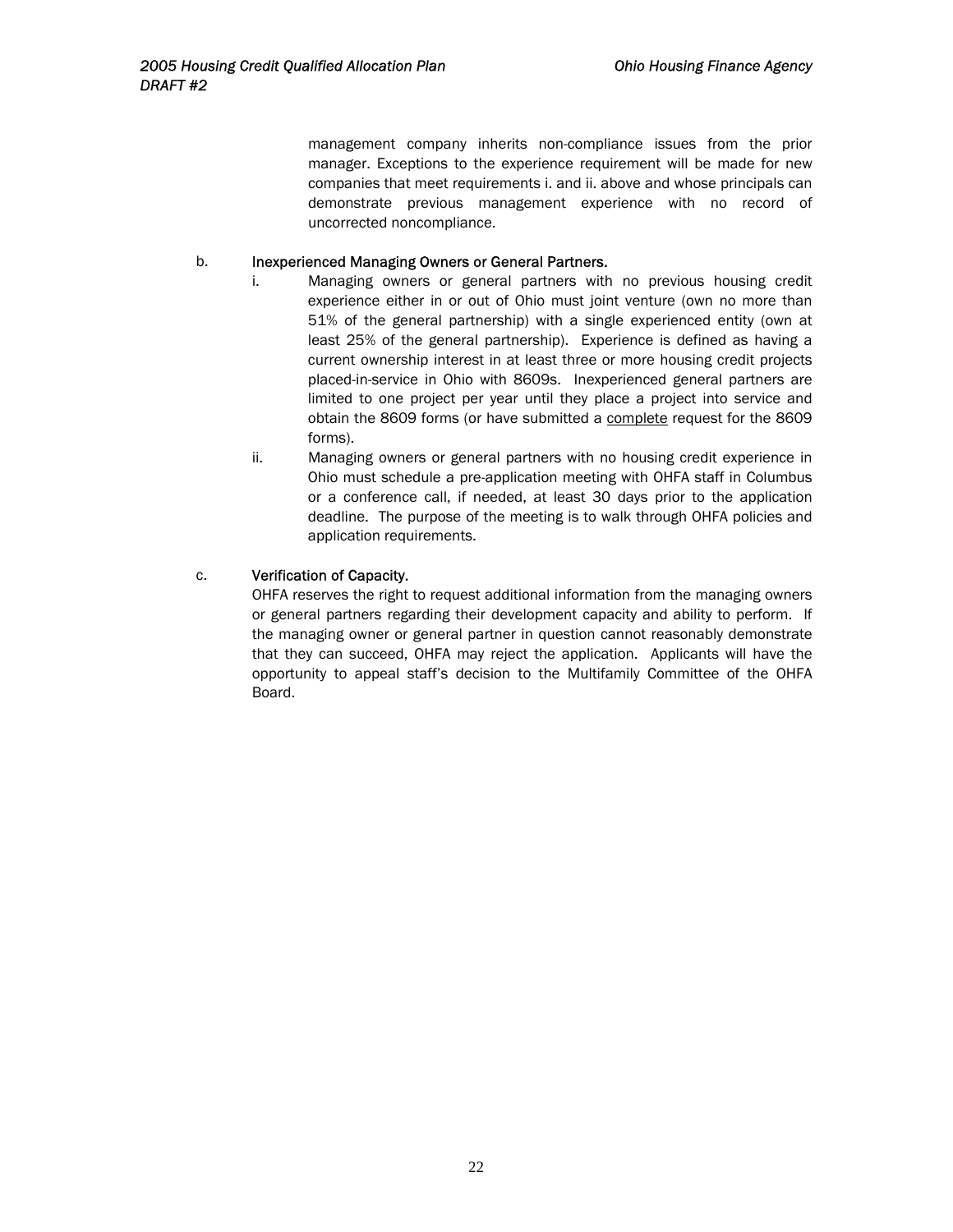#### <span id="page-23-0"></span>D. Allocation Pools

OHFA has divided the state's annual per capita credit allocation into seven target and geographic pools. Applicants may compete in only one of the pools. Projects will be assigned to target pools if they meet the qualifications for the target pools. Unsuccessful applicants will compete in the general pool. Applications are ranked based on the objective scoring criteria described starting on page 26.

The pool definitions and percentage of the state's annual per credit allocation designated to each pool are as follows:

#### Target Pools (45%)

All projects must receive a score of 90 or higher in order to receive a reservation in the target pools. If a project scores below 90, it may only compete in the General Pool.

#### 1. Rural Development Funding – 10%

- a. Includes new construction 515 projects and new construction or rehabilitation 538 loan guarantee with interest subsidy projects.
- b. All buildings must be financed with the Rural Development loan or loan guarantee.
- c. If a project qualifies for the Preservation Pool it is ineligible for the Rural Development Pool.

#### 2. Permanent Supportive Housing (PSH) for the Homeless – 5%

- a. Projects are designed for persons/households that are homeless (primary residence is a publicly or privately operated shelter designed to provide temporary living accommodations, or a public or private place not designed for, or ordinarily used as, a regular sleeping accommodation for human beings) and have one or more of the following characteristics: physical, mental or developmental disabilities; alcohol and/or substance abuse problems; HIV/AIDS and related diseases; chronically unemployed (the project owner must provide appropriate employment services); or other persons/households that qualify under the HUD Shelter Plus Care Program.
- b. At least 50% of the units within the housing development must be reserved for occupancy by the targeted population.
- c. A comprehensive service plan that is satisfactory to OHFA must be submitted with the application that identifies (i) the services to be provided; (ii) the anticipated sources of funding for such services; (iii) the physical space that will be used to provide such services; and (iv) the applicant or the contracted (or equivalent relationship) supportive services provider and their experience in providing services to the targeted population.
- d. The applicant must provide a commitment for rental subsidy for at least 50% of the units. The subsidy must be specifically committed to the project. Sources may include project-based vouchers or other assistance from the local PHA, McKinney-Vento Homelessness grant, or other federal, state or local government source. The organization providing the subsidy must continue to hold the project in good standing while their funding is in place.
- e. The applicant must evidence support from the local government jurisdiction (city, village or township) in which the project is located.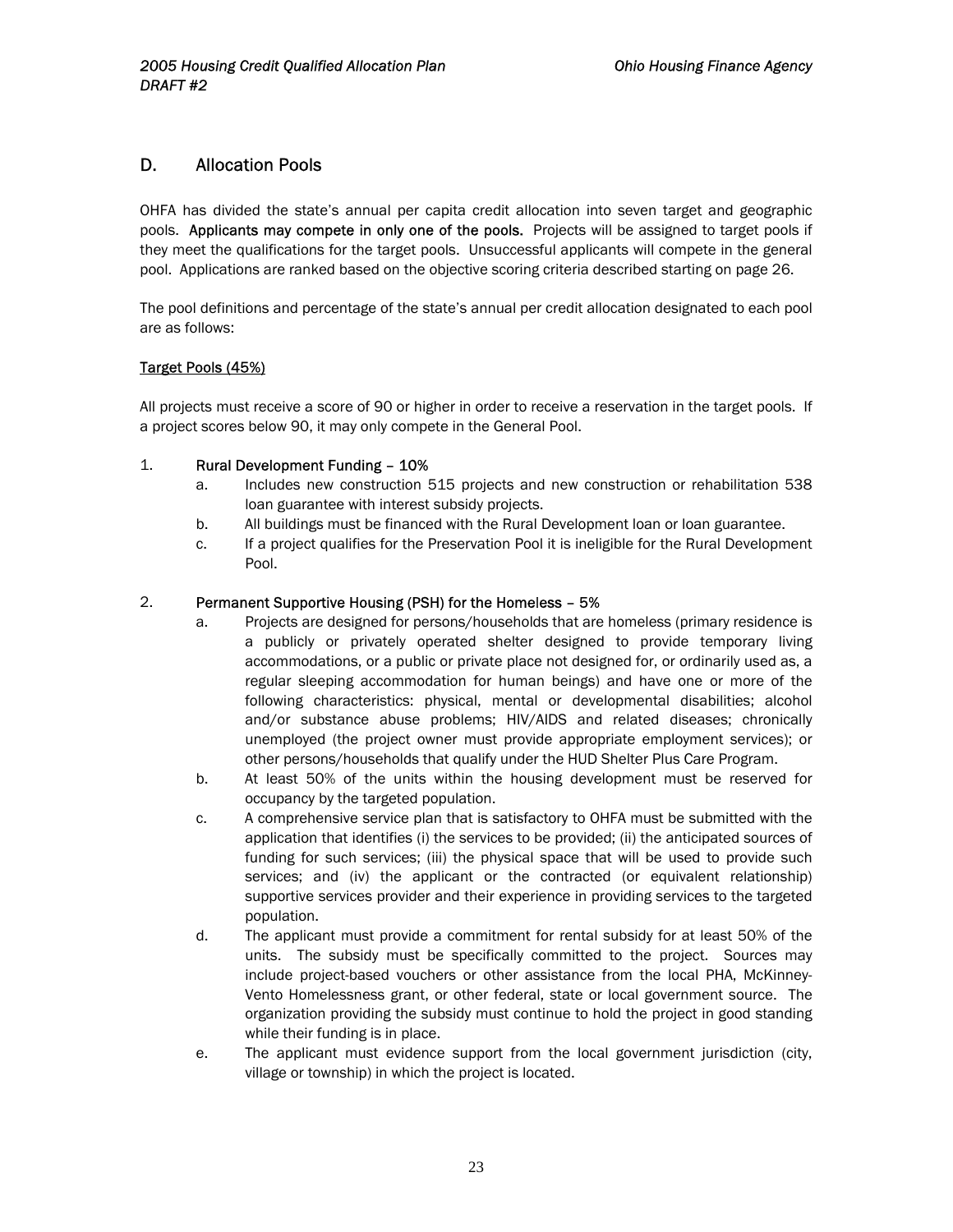- f. The project will not be considered for single-family lease purchase and senior housing points.
- g. Eligible projects must be located in a Geographic Pool A city.
- h. PSH projects that also qualify for the Preservation Pool must compete in the PSH Pool.

#### 3. HOPE VI Funding – 5%

- a. The amount of HOPE VI grant funding used as permanent financing must be equal to at least 30% of the total costs of the project.
- b. Applicants must submit the "Confirmation of Funding Approval" from HUD or equivalent documentation to evidence the HOPE VI grant award.
- c. The project must set aside a minimum of 20% of the units in the project for Public Housing residents.
- d. All buildings must be financed with the HOPE VI assistance.
- e. HOPE VI projects that also qualify for the Preservation Pool must compete in the HOPE VI Pool.

#### 4. Preservation – 25%

Includes the following projects:

a. Projects receiving project-based rental subsidy through a Section 8 Housing Assistance Payment Program (HAP) contract that is due to expire on or before December 31, 2007. The contract must be in effect at the time of application. Documentation from HUD that evidences the assistance and length of the contract must be submitted with the application.

A new owner must accept the project-based rental subsidy if it is offered by HUD. If a compelling reason exists for the new owner not to accept the subsidy, the applicant must submit a narrative that explains this decision and include letters supporting this decision from the tenant council (if one exists), local government official(s), and a local or statewide low-income housing advocacy group that receives OTAG funding from HUD.

- b. Troubled projects that have received assistance through the USDA Rural Development (RD) office. Applicants must provide a letter from the RD office that details the current situation for the project, explains the need for housing credits, and approves of the current or proposed owner(s) and management company.
- c. Projects participating in the HUD Portfolio Reengineering Program. Applicants must provide a letter of eligibility from HUD and be assigned to a Participating Administrative Entity (PAE). Projects that have closed their financing under this program since March 1, 2001 are also eligible for the pool.
- d. HUD Section 202 or 811 projects placed-in-service prior to 1979.
- e. Existing HUD Section 236 projects. The Interest Reduction Payment (IRP) must be decoupled from the Section 236 agreement (an exception may be allowed on a caseby-case basis), and the affordability requirements indicated in the Section 236 agreement must be maintained for the property. Any unit not included in the original Section 236 agreement will not qualify for the pool.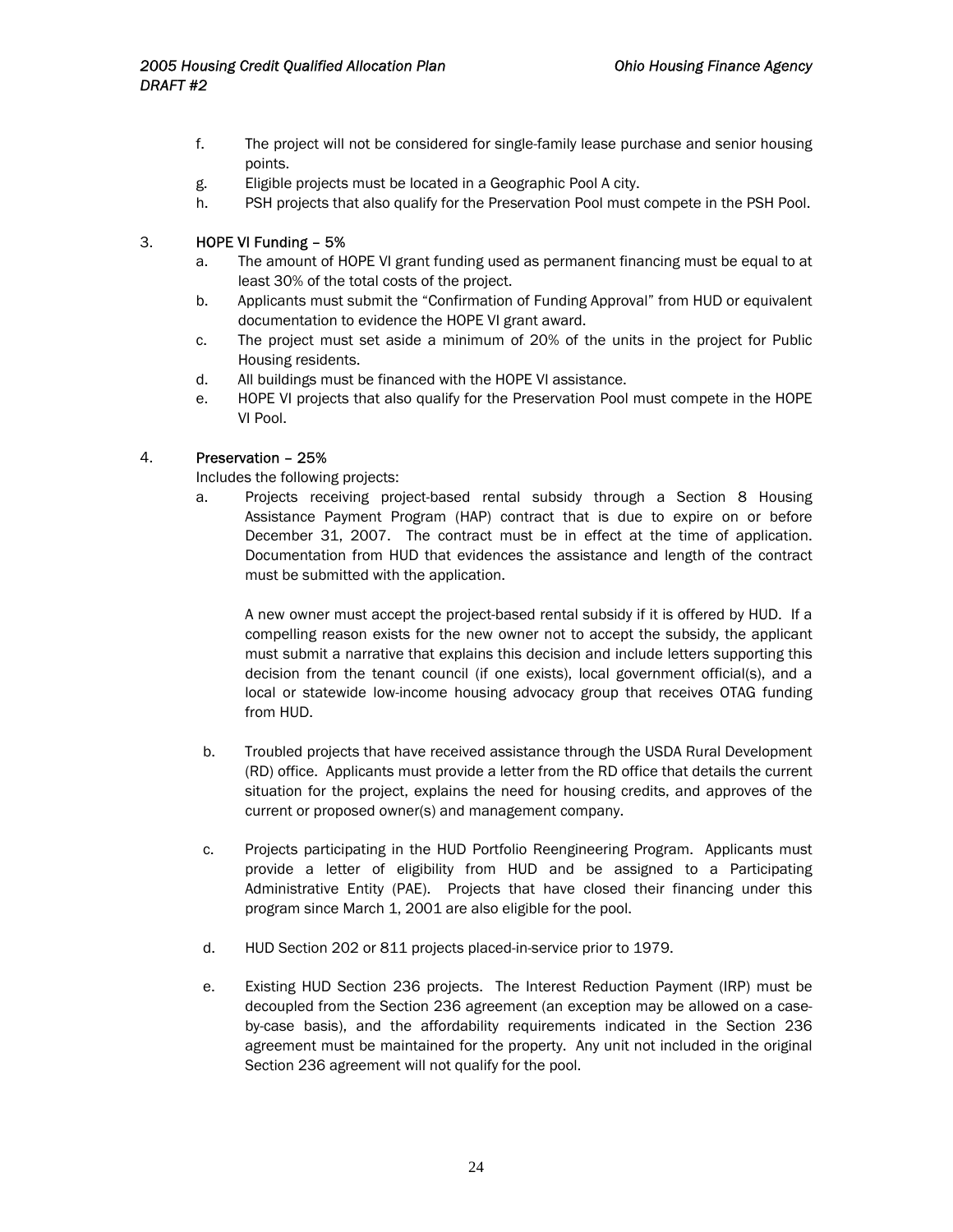f. Projects that received a previous allocation of Housing Credits and were placed in service between 1987 and 1994.

At least 75% of the units in a projects must be located in buildings meeting the definition of preservation. Additional community rooms and common space may be added to the project.

The preservation pool will be divided into two pools based on the geographic pool definitions. Twenty (20) percent of the state's annual per capita credit allocation will be designated to preservation projects, meeting one of the definitions above, located in Geo Pools A or B. Five (5) percent of the state's annual per capita credit allocation will be designated to preservation projects, meeting one of the definitions above, located in Geo Pool C.

#### Geographic Pools (45%)

All buildings in a project must be located in one pool area. Projects located in multiple pools will not be permitted. For a definition of the pools refer to Exhibit G.

- 5. Geo Pool C (rural) 12.5%
- 6. Geo Pool B (suburban / mid-sized counties) 12.5%
- 7. Geo Pool A (urban) 20% (estimate see 2006 Reservations below)

#### General Pool (10%)

The remaining 10% of the state's per capita credit allocation will be placed in the general pool. Any returned credits from a previous year, credits received from the national credit pool, or unused credits from the target or geographic pools will also be placed in the general pool. Projects that do not receive a reservation of credits in one of the target or geographic pools will compete in this pool. The general pool credit will first be used to fully fund the last project reserved in each of the target and geographic pools. Any credits left over will be distributed to the projects that qualify for the general pool. Awards will be based on the competitive score.

#### 2006 Reservations:

If the amount of credits assigned to the general pool is exhausted by fully funding the last project reserved in each of the target and geographic pools, credit assigned to Geo Pool A will be used to fund the last project reserved in the remaining pools. OHFA will then commit up to \$1 million in 2006 Housing Tax Credits to fund Geo Pool A up to 20% the state's annual per credit allocation.

Waiting List: Projects that do not receive a reservation will be given the opportunity to be placed on a waiting list for Housing Credits that are returned later in the year.

At the conclusion of the round, a waiting list will be created for the target, geographic and general pools. Projects will be ranked by their scores in each pool. If a project returns Housing Credits that were reserved during 2005 AND the total amount awarded (less the returned credits) falls below the minimum amount of credits set aside for that particular pool, then the highest scoring project from that pool will receive an offer for a reservation of credits. If credits reserved in the 2005 general pool or in any other pool from any other year are returned, the highest scoring project from the general pool waiting list will receive an offer of credits. Please note that if a project returns credits that were awarded during 2005, then any HDAP or HDLP awarded must also be returned. Projects that receive credits from the waiting lists may then be considered for HDAP or HDLP funding.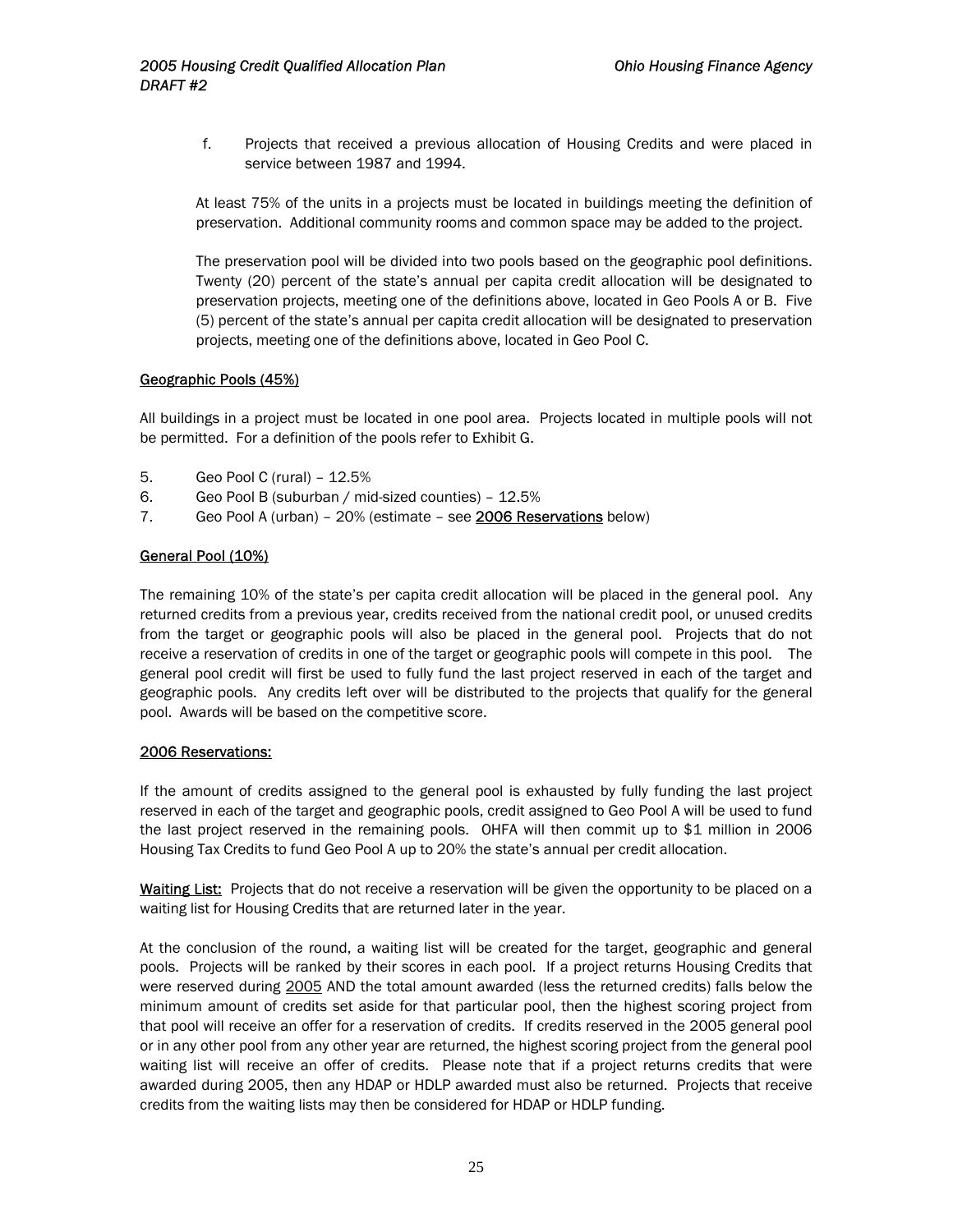<span id="page-26-0"></span>OHFA will contact representatives of the waiting list projects when Housing Credits become available. OHFA will set a deadline for the applicant to respond to any offer.

#### E. Competitive Scoring

Projects will be judged using competitive system divided into two parts – Part I and Part II. A project may receive up to 80 points out of 100 available in Part I. Another 20 points may be obtained in Part II. The scores in both parts are then added together to determine the project's score. The maximum score is 100 points.

#### Part I

#### 1. Additional Rent Restrictions – 25 points

Applicants who select one of the following elections, will receive 25 points:

- a. 30% of the units affordable to households with incomes at or below 50% AMGI (projects located in non-Participating Jurisdictions); or
- b. 35% of the units affordable to households with incomes at or below 50% AMGI (projects located in Participating Jurisdictions).

Please refer to the OHFA web site for a list of Participating Jurisdictions (PJ).

#### 2. Local Government Support – 10 points

Applicants may receive points for only *ONE* of the following:

- a. Ten (10) points will be given to applicants who have obtained a resolution of support from the local government in which the project is located. For incorporated jurisdictions, the resolution would come from the council. For unincorporated jurisdictions, the resolution would come from the township trustees. A copy of the official resolution must be included with the application. The resolution must indicate the number of units in the project including a breakdown between affordable and market rate units and specifically mention any special needs populations to be served or indicate that the project is not targeted for a special needs population. If the local government withdraws its support for good cause (as determined by OHFA) during the 45-day public notification response period, the project will lose local government support points. The resolution must be signed and dated on or before the application deadline and no earlier than September 2004.
- b. Seven (7) points will be given to applicants who provide a letter signed by the President of the city council for incorporated areas, or a majority of the township trustees for unincorporated areas, when council or trustees do not pass a resolution. The letter must state that a majority of the council members or trustees have voted in support of the proposed project. The letter must provide the location of the project with reasonable specificity and state specific support for the project. The letter of support must be on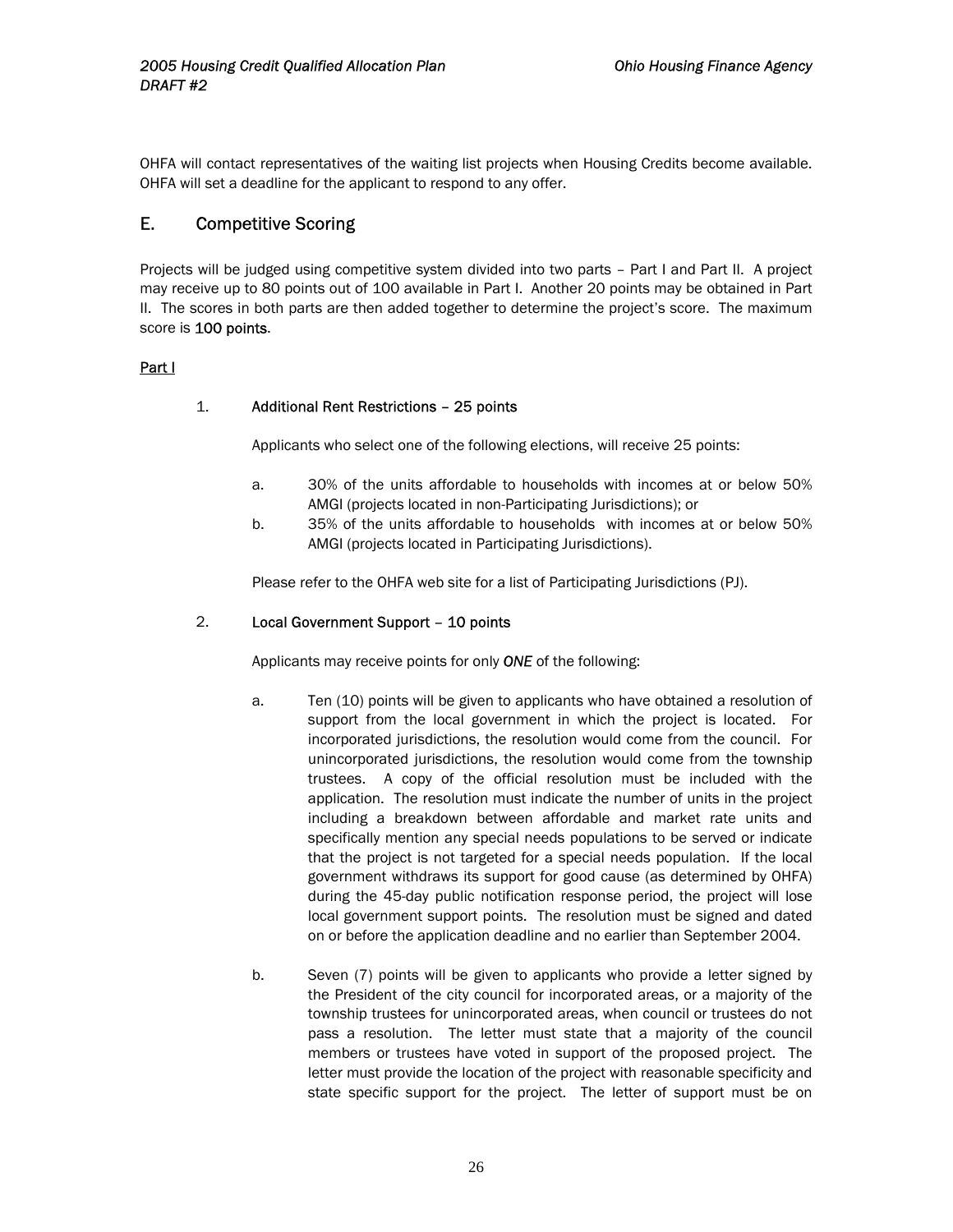official letterhead or indicate in the letter that letterhead is not available, indicate the number of units in the project including a breakdown between affordable and market rate units, and specifically mention any special needs populations to be served or indicate that the project is not targeted for a special needs population. The signature(s) must be notarized. If the local government withdraws its support for good cause (as determined by OHFA) during the 45-day public notification response period, the project will lose local government support points. The letter must be signed and dated on or before the application deadline, but no earlier than September 2004.

c. Five (5) points will be given to applicants who have obtained local government support for the proposed project through an affirmative letter by the highest-elected official of the most local jurisdiction in which the project is located. For incorporated jurisdictions, the letter must come from the mayor. For unincorporated jurisdictions, the president of the board of township trustees must sign the letter. The letter must provide the location of the project with reasonable specificity and state specific support for the project. The letter of support must be on official letterhead or indicate in the letter that letterhead is not available, indicate the number of units in the project including a breakdown between affordable and market rate units, and specifically mention any special needs populations to be served or indicate that the project is not targeted for a special needs population. The signature(s) of the local official(s) must be notarized. If the local government official withdraws its support for good cause (as determined by OHFA) during the 45-day public notification response period, the project will lose local government support points. The letter must be signed and dated on or before the application deadline, but no earlier than September 2004.

Housing credit applications for a project that will have units in more than one local government jurisdiction must provide resolutions or letters of support from all jurisdictions in which there are project units. Points for local government support letters will not be pro-rated. If different types of support are received for a single project, the lowest point value will be awarded.

#### 3. Other Local Support – 10 points

Preference will be given to applicants who have obtained the support of other local officials, or locally-based groups or agencies that represent or serve the jurisdiction in which the project will be located. Five (5) points will be awarded, total not to exceed 10 points, for an affirmative signed letter of support from each of the following entities:

- a. Mayor if letter was not used for 2c. above.
- b. State Representative.
- c. State Senator.
- d. A local social services agency that provides services or service referrals to the project's target population (unless it is the applicant or is related to the applicant) - only one agency will be considered.
- e. County Commissioner (one or more).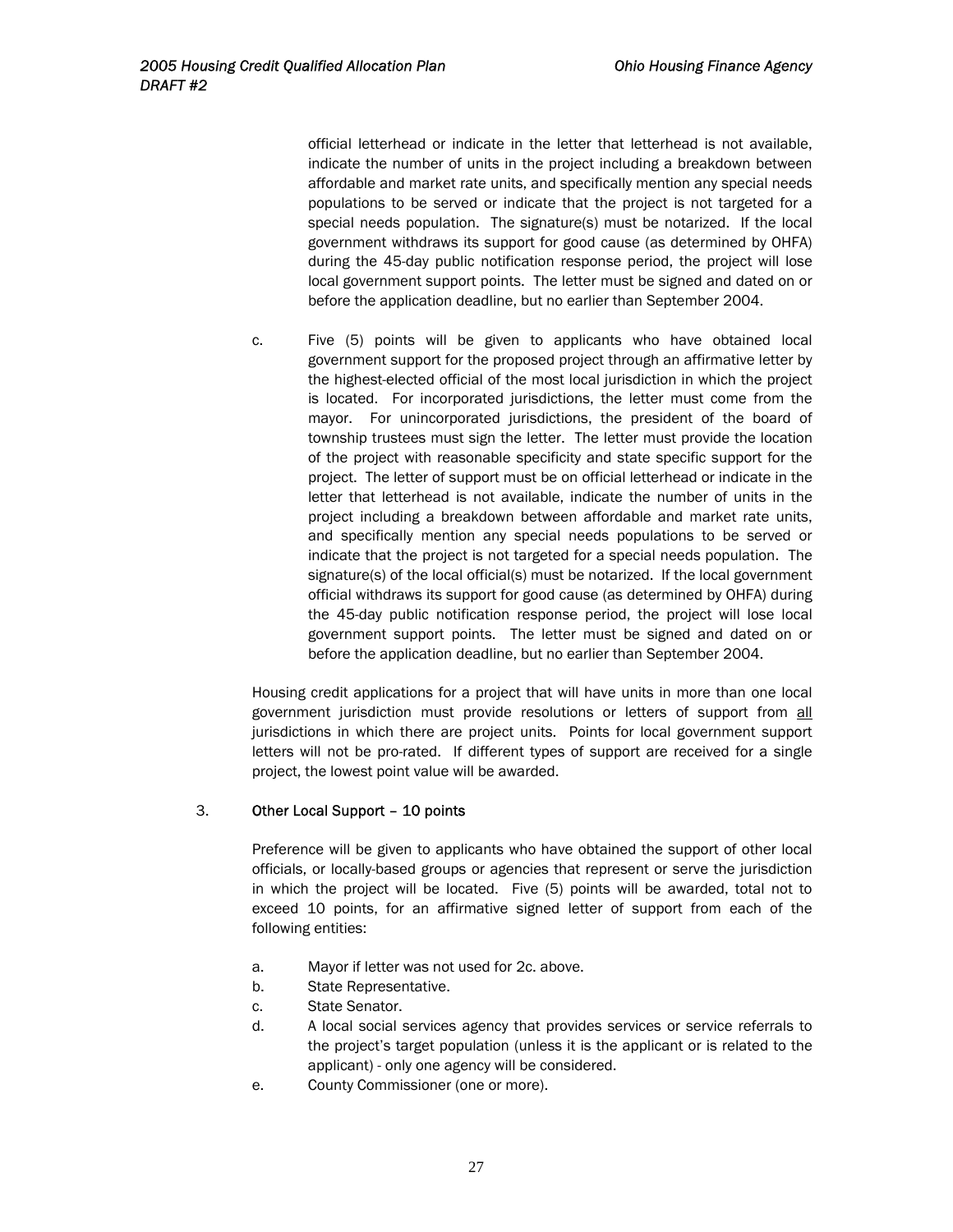For projects with buildings in multiple jurisdictions/service areas, the letters must be from the jurisdictions/service areas in which the majority of the buildings will be located (e.g., a project will be located in three different state representative districts and therefore, OHFA will only award five points for a letter from the state representative of the jurisdiction in which the majority of buildings will be located). Letters must be specific to the project, contain a specific affirmative statement of support, and contain information (address, number of units, etc.) consistent with information in the application. If an elected official withdraws their support for good cause (as determined by OHFA) during the 45-day public notification response period, the project will lose points for that particular official. The letters must be signed and dated on or before the application deadline, but no earlier than September 2004.

#### 4. Senior Housing – 5 points

Experienced service coordinators, evidence of service coordinator salary or an in-kind service agreement, additional market study requirements (see Page \_\_\_) and supportive service plans containing specified services (see Exhibit \_\_\_) are required for all special needs populations. With regard to the supportive service plans, applicants will be permitted to provide minimal updates to their plans during the Competitive Cure period. However, in order to receive the points, a reasonable quality plan must be included with the original application by the submission deadline.

Additional requirements are as follows:

- a. 100% of the units must set aside for households containing at least one person who is age 55 years or older;
- b. all buildings must contain only one story unless an elevator is provided;
- c. units may contain no more than two bedrooms;
- d. all units and buildings must contain at least 20 universal design features as described on ODOD Form 000, in addition to grab bars in the bathrooms (in shower and around the toilet);
- e. the project must contain common space equal to the lesser of 5% of the total residential square footage for the entire project or 20 square feet per number of units in the entire project;
- f. the project must set-aside at least \$100 per unit annually for service coordination, evidenced as an operating expense in the AHFA; and
- g. an application cannot receive points for Single Family Lease Purchase or MR/DD or SMI Unit Set Aside.

#### 5. Historic Buildings – 5 points

Five (5) points will be given to projects that evidence use of historic rehabilitation tax credits. Projects are eligible to receive points if the building(s) is/are individually listed in the National Register of Historic Places. Applicants must include documentation indicating that the project is indeed individually listed in the National Register of Historic Places. If the building(s) is/are not individually listed in the National Register, then the project applicant must have submitted a Part 1 application ("Evaluation of Significance") and received a recommendation for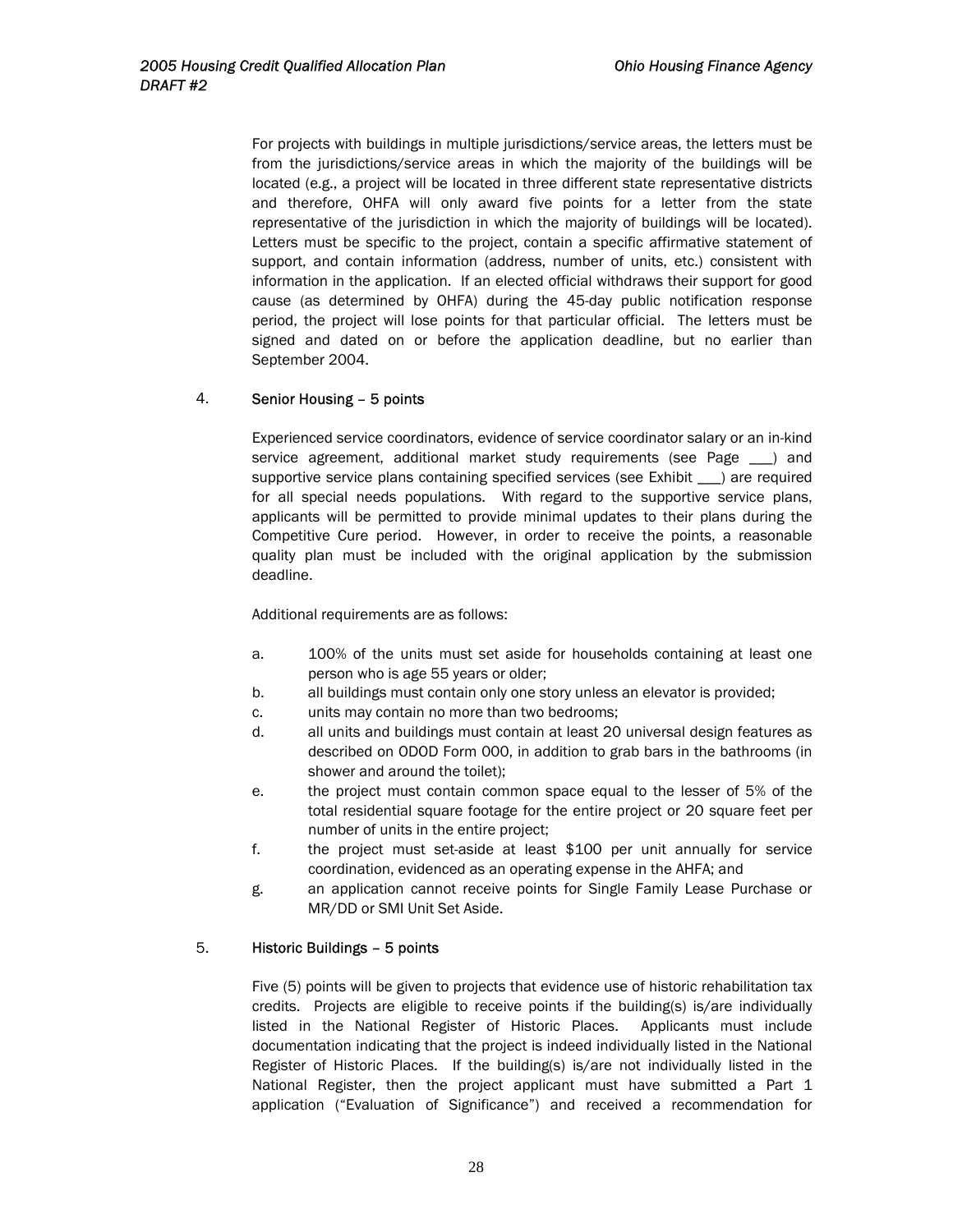approval by the Ohio Historic Preservation Office. Applicants must submit their complete Part 1 application to the Ohio Historic Preservation Office no later than 30 days prior to the round application submission deadline. At least 75% of the total units must be located in eligible historic buildings in order for a project to receive points in this category. Points will be prorated based on the percentage of total units located in eligible historic buildings. In addition, to be eligible for these points, one of the project's General Partners or the Contractor must provide evidence of having successfully completed and placed-in-service at least one other historic project by including with the housing credit application a certificate of occupancy or 8609 Form(s).

#### 6. Additional Income Targeting – 5 points

Applicants who select one of the following elections will receive five points:

- a. 5% of the units occupied and affordable to households with incomes at or below 35% AMGI (projects located in non-Participating Jurisdictions); or
- b. 10% of the units occupied and affordable to households with incomes at or below 35% AMGI (projects located in Participating Jurisdictions).

These units may be counted as part of the rent elections made in criterion 1.

#### 7. Accessible Units – 5 points

Projects that include units that meet the federal section 504 (Section 504 of the Rehabilitation Act of 1973 as amended) accessibility standards will receive five points. At least 10% of the total units in the project must be designed for persons with mobility disabilities as defined in the Section 504 regulations. Applicants must complete the relevant section of ODOD Form 000.

#### 8. MR / DD or SMI Unit Set-Aside – 5 points

Experienced service coordinators, evidence of service coordinator salary or an in-kind service agreement, additional market study requirements (see Page 13) and supportive service plans containing specified services (see Exhibit I) are required for all special needs populations. With regards to the supportive service plans, applicants will be permitted to provide minimal updates to their plans during the Competitive Cure period. However, in order to receive the points, a reasonable quality plan must be included with the original application by the submission deadline. An application cannot also receive points for Senior Housing.

Additional requirements are as follows:

- a. Persons with a developmental disability (MR /DD)
	- 20% maximum unit set-aside and exact percentage must be established in collaboration with the local MR/DD agency (owners must initially offer 20% of the units to be set-aside). The MR/DD agency must specify reasons for a lower set-aside in writing. The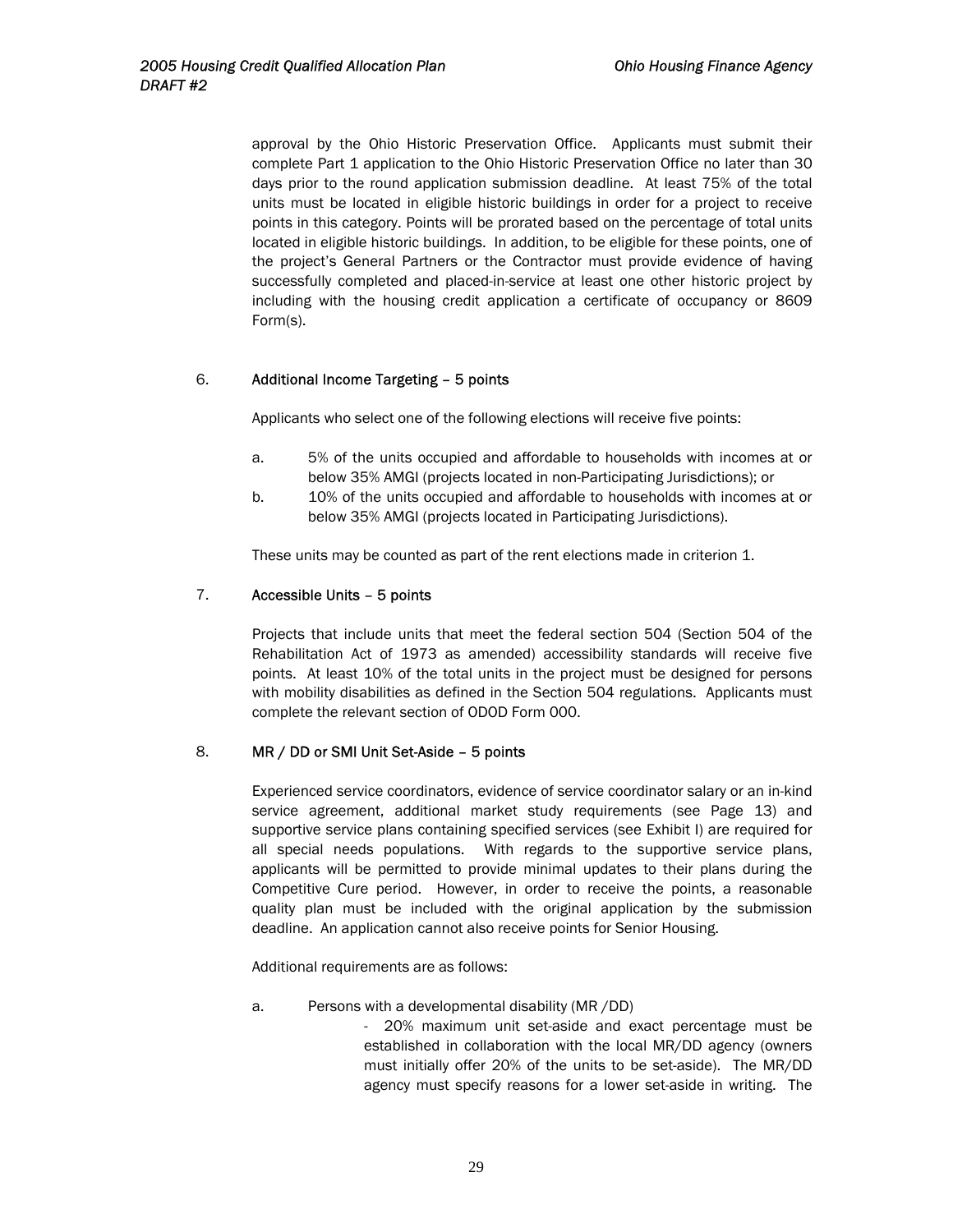final set-aside must be equal to or greater than 5% of the total units.

b. Persons with severe and persistent mental illness (SMI)

- 20% maximum unit set-aside and exact percentage must be established in collaboration with the local ADAMHS or Mental Health Board (owners must initially offer 20% of the units to be set-aside). The local board must specify reasons for a lower set-aside in writing. The final set-aside must be equal to or greater than 5% of the total units.

#### 9. Single-Family Lease Purchase – 5 points

Preference will be given to projects that offer homeownership opportunities to qualified tenants after the initial 15-year compliance period. Applicants must have a viable homeownership strategy for tenants who inhabit the units during the compliance period. The strategy must incorporate an exit strategy, homeownership counseling, and a minimum amount of funds set-aside by the owner to assist the tenant in the purchase. Applicants will be permitted to provide minimal updates to their lease purchase strategies during the Competitive Cure period. However, in order to receive the lease purchase points, a reasonable quality strategy must be included with the original application by the submission deadline.

Scattered-site projects will be evaluated based on sites under control at application. The percentage of lease purchase units at application must be maintained at Carryover and 8609. All sites must be owned (long-term leases are unacceptable) and properly sub-divided by the Carryover submission deadline. As with site control requirements, projects may be required to reduce overall sites subsequent to application to maintain consistency with their initial lease purchase commitment.

The lease agreement between the project owner and the resident must specify that the owner may not fail to renew the lease of a resident or may not evict a resident other than for good cause. This good cause provision must remain in the lease agreement as long as the units are utilized as rental housing. The definition of good cause may be found at 24 CFR § 247.3 of the Code of Federal Regulations.

The only types of units eligible for these points are single-family detached structures. The detached structures in new construction projects must be at least four feet apart and neither joined nor touching in any manner.

Applications cannot also receive points for Historic and/or Senior Housing.

#### 10. Energy Efficient Design – 5 points

Projects, including all residential buildings, that are energy efficient and meet the rating standards as listed on ODOD Form 000. Please note that there are different standards for newly constructed and existing buildings.

#### 11. Additional Universal Design Features – 5 points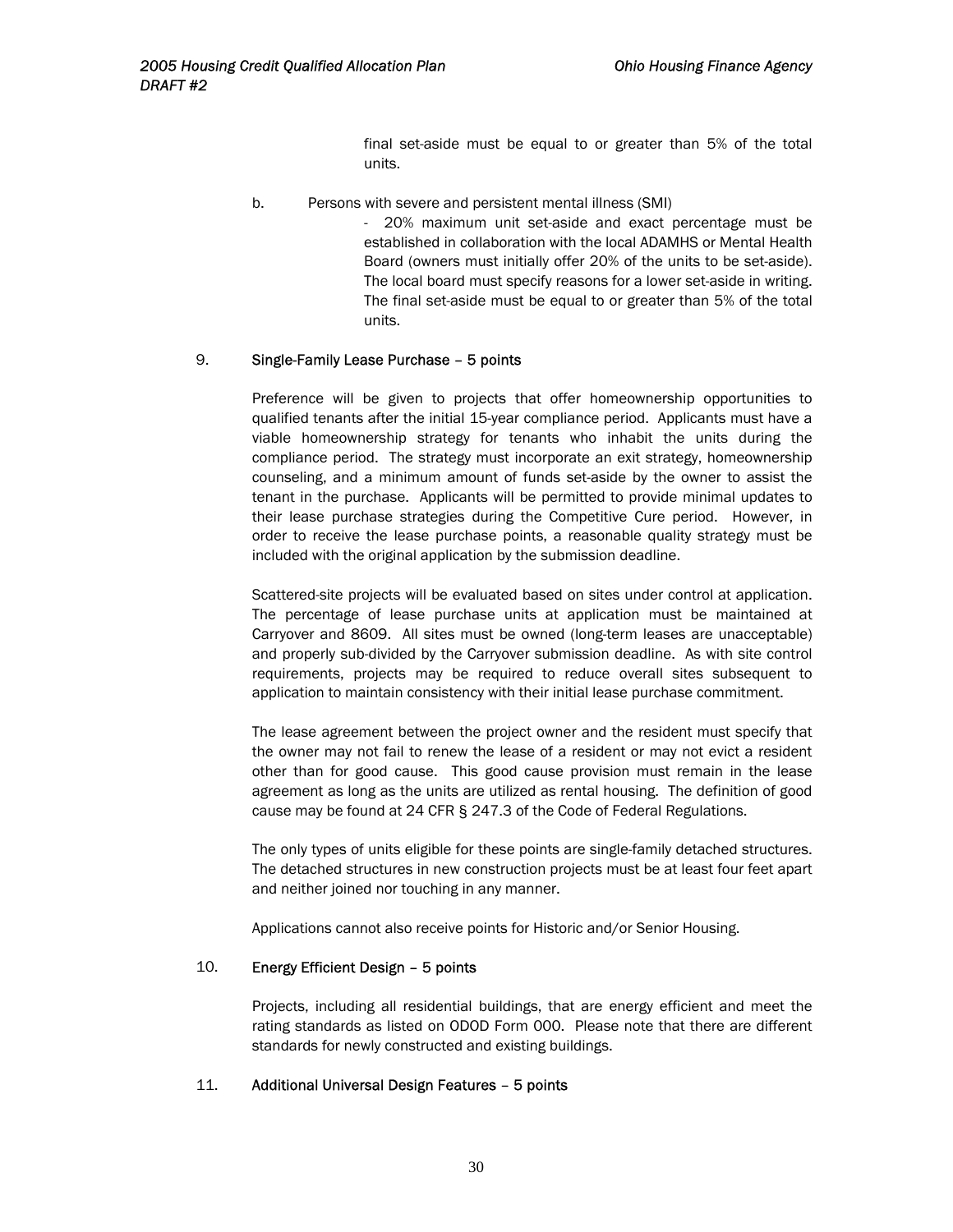Projects, including all units and buildings, that incorporate at least 20 universal design features into the project. ODOD Form 000 must be completed to certify this item.

#### 12. Located in a QCT and Contributes to a Local Revitalization Plan – 5 points

Projects located in a 2005 Qualified Census Tract (refer to Exhibit C for a list of QCTs) and contribute to a local revitalization plan, which is separate and distinct from a local Con Plan or CHIS, will receive five points. The revitalization plan must currently be in effect; must have been approved by a local governmental or quasigovernmental jurisdiction, such as a county, township, municipal government, or neighborhood commission; and must demonstrate that other significant economic development initiatives or infrastructure improvements are planned for the area. Applicants must include a copy of the plan and a letter from the plan approval entity stating that the proposed project is consistent with the plan.

#### 13. CHDO / CAC / Large Non-Profit – 10 points

If one of the general partners is a state certified community housing development organization (CHDO), a community action agency (CAC), or a large non-profit (NP) organization, then the project will receive 10 points. The following restrictions apply:

- a. the entity must own at least 51% of the general partnership;
- b. for CHDO, CAC, or large NP, entity must agree to participate in and be eligible for the Section 42, non-profit set-aside;
- c. a large non profit is defined as an organization that has at least five years of housing experience, has at least five full-time (or equivalent) staff devoted to housing development or management, has one of its primary purposes (as described in by-laws) to develop affordable rental housing, and has developed (single owner) at least one housing credit project in three different counties or has developed (single owner) at least three housing credit projects in a single county;
- d. for CHDO and CAC, the proposed project must be located in the entity's service area, as stated in the organization's by-laws.

#### Part II

#### 14. Local Owner /Managing Member /General Partner – 5 points

If one of the general partner entities is a local organization, defined as having a central office located in the same county in which the project will be developed. The central office must be the entity's main/corporate headquarters and must have been located in the project county for a minimum of one year prior to application.

An entity that serves multiple counties may also qualify for these points if the central office is not located in the project county. The proposed project must qualify for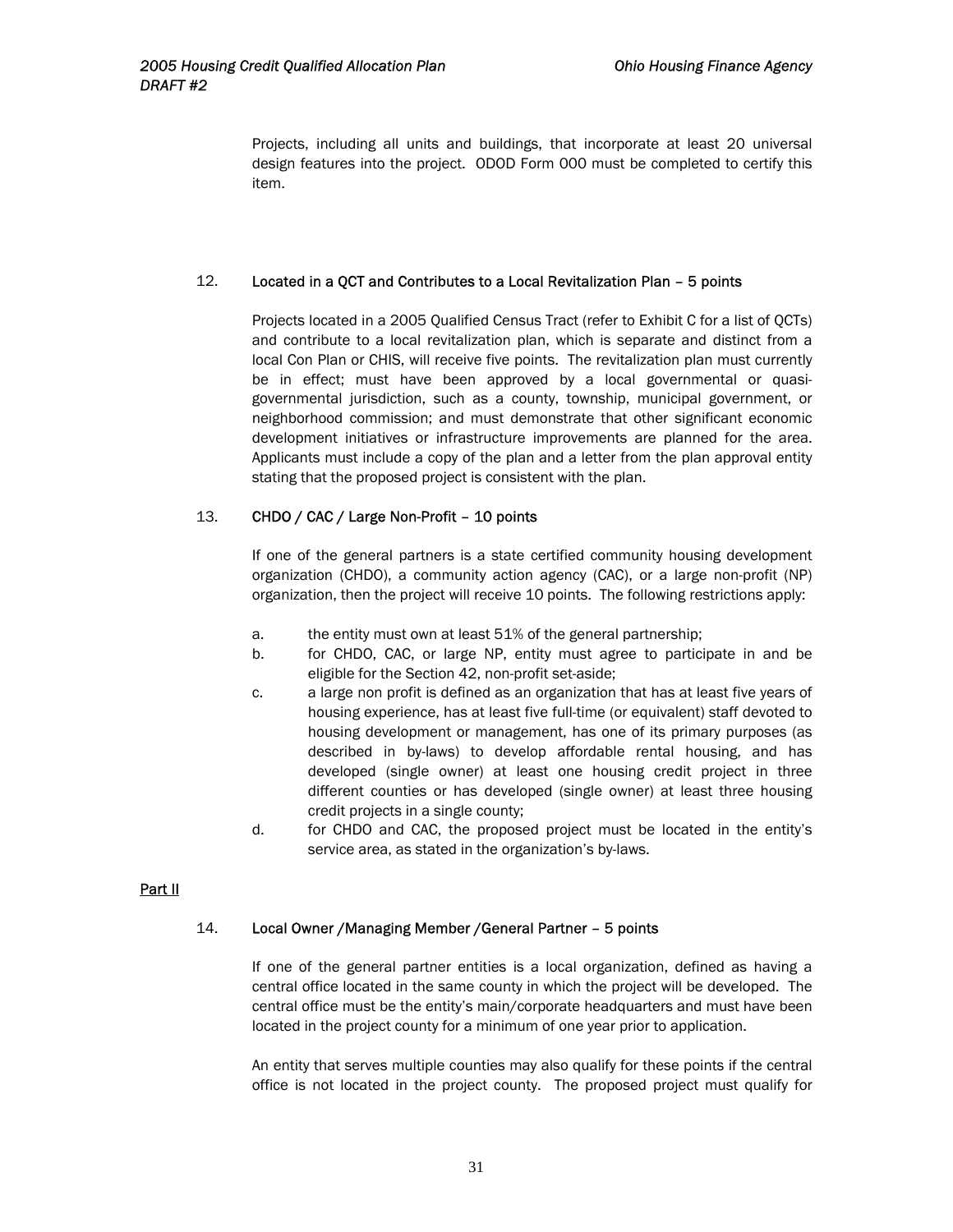inclusion only in Geographic Pools B or C, and must be located in a county that is directly adjacent to the county where the central office is located.

#### 15. Owner /Managing Member /General Partner Housing Experience – 15 points

OHFA will evaluate the previous housing development and ownership experience of the general partner entities with at least a 49% interest in the general partnership of the proposed project. Points will be awarded for affordable rental or homeownership projects financed with public or semi-private funds. In order to be counted, projects must consist of five or more units and be subject to rent, except for homeownership projects, and income restrictions as defined in federal, state, or local regulations; program guidelines; or land use agreements. The projects for the general partner entities with at least a 49% interest in the general partnership of the proposed project will combined in order to determine the score for the proposed projects. Projects will not be counted more than once. The general partner entity must have been part of the ownership of the previous projects when they were placed-in-service, was a material participant in the development of the projects and is still currently part of the ownership, except for homeownership projects. Points will be awarded as follows:

- a. Two points for each Housing Tax Credit project awarded in Ohio after 1994 and the project is placed in service with 8609 Forms (or a complete request for 8609 Forms has been submitted at least a month prior to the application deadline).
- b. One point for each Housing Tax Credit project awarded in Ohio in 1994 or earlier or Housing Tax Credit project from another state awarded in any year and the project is placed in service with 8609 Forms (or for Ohio projects, a complete request for 8609 Forms has been submitted at least a month prior to the application deadline).
- c. One point for each affordable housing project funded with public or semipublic funds including, but not limited to, Housing Development Assistance Program; HOME; CDBG; Ohio Housing Trust Fund; Local Housing Trust Funds; HUD programs (Project-based Section 8, McKinney-Vento, 236, 202, 811); Rural Development (515, 538); Fannie Mae; Federal Home Loan Bank; Public Housing; Public Housing Authority financing (i.e. capital funds or related funds); private Foundations, Charities, or Non-Profits that have a mission of financing affordable housing; or Tax-Exempt or 501(c)(3) bonds. In order to qualify for points, the projects must be complete and placed in service and have no significant compliance or heath or safety issues. OHFA reserves the right to exclude projects that cannot be reasonably classified as affordable housing.

The maximum score for this category is 15 points. For each project identified that has not received funding from OHFA, except for out-of-state Housing Tax Credit projects, the applicant must provide a signed letter from the funding provider stating the general partner entity was part of the ownership of the project when it was placed-in-service, was a material participant in the development of the project, is still currently part of the ownership, except for homeownership projects, and there are no significant compliance or heath or safety issues with the project. In order to evidence out-of-state Housing Tax Credit experience, applicants must submit a copy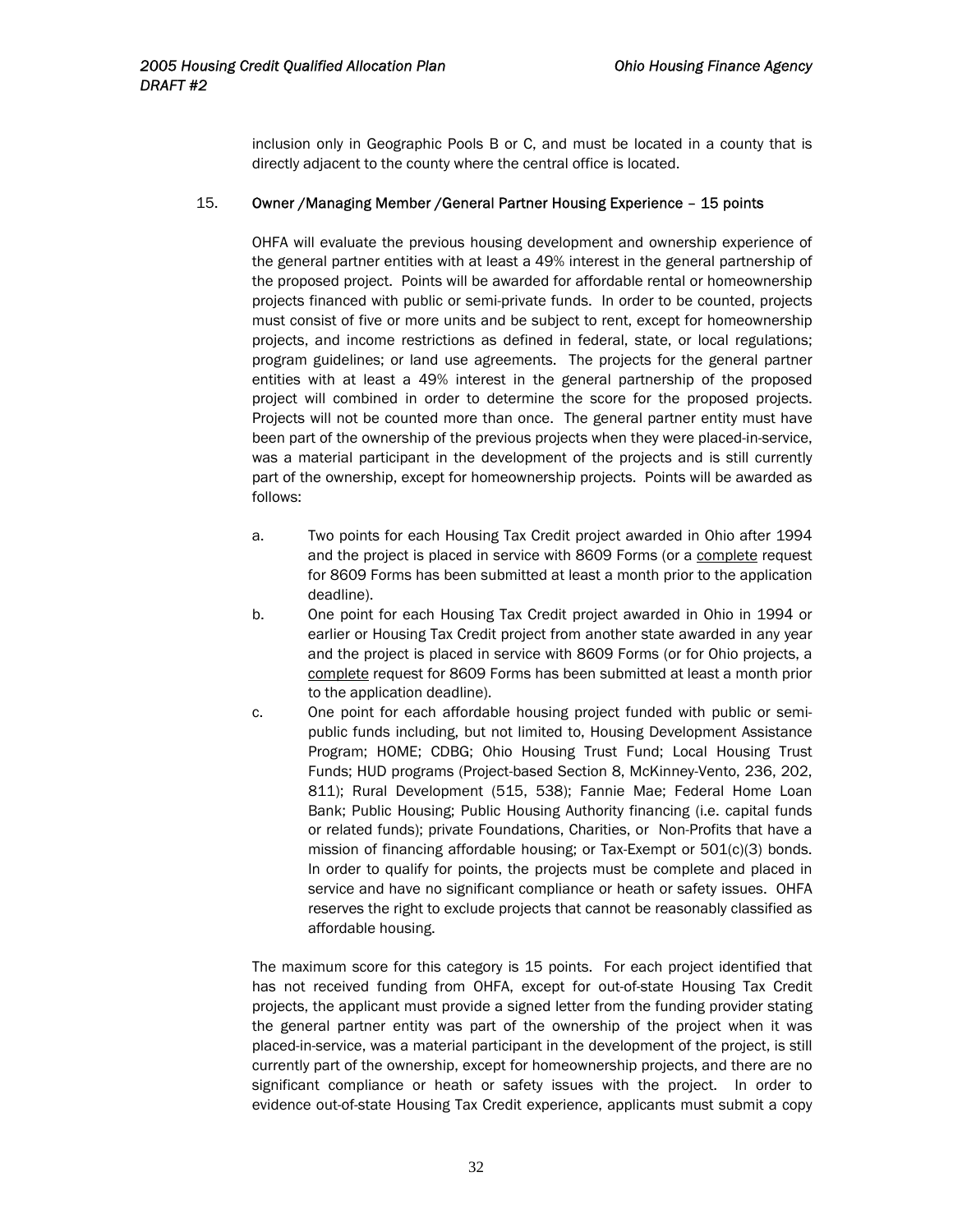of an 8609 Form signed by the allocating agency for one (not every building) building in each project.

Tie-Breaking Procedures: In case of a tie score in any of the pools, OHFA will rank the projects in order by the following criteria, by pool:

- a. Rural Development Pool
	- 1. Projects receiving a RD 515 new construction loan.
	- 2. One of the general partner entities that owns at least 49% of the general partnership / managing member is a non-profit organization (Public Housing Authorities are considered non-profits for this criterion) until 80% (percentage may be greater in order to fully fund all requests) of the credits assigned to this pool have been reserved to such projects. Then the preference changes to projects with a general partnership / managing member owned by a single for-profit company or individual.
	- 3. Projects located in counties that have not exceeded county targets (see Exhibit O). Credits will be assigned to counties as they are reserved in each pool in the following order: 1. Rural Development, 2. PSH, 3. HOPE VI, 4. Preservation, 5. Geo Pool C, 6. Geo Pool B, 7. Geo Pool A.
	- 4. Projects located in areas with the lowest county index score (see Exhibit P).
	- 5. Projects with owners who have the lowest combined user cap amount. Credits will be assigned to users as they are reserved in each pool in the following order: 1. Rural Development, 2. PSH, 3. HOPE VI, 4. Preservation, 5. Geo Pool C, 6. Geo Pool B, 7. Geo Pool A.
	- 6. Projects with the lowest OHFA tie-breaking number. Numbers will be randomly assigned to applications shortly after they are submitted. OHFA will assign the numbers during a public meeting and meeting information will be posted on the OHFA web site.
- b. PSH and HOPE VI Pools
	- 1. One of the general partner entities that owns at least 49% of the general partnership / managing member is a non-profit organization (Public Housing Authorities are considered non-profits for this criterion).
	- 2. Projects located in counties that have not exceeded county targets (see Exhibit O). Credits will be assigned to counties as they are reserved in each pool in the following order: 1. Rural Development, 2. PSH, 3. HOPE VI, 4. Preservation, 5. Geo Pool C, 6. Geo Pool B, 7. Geo Pool A.
	- 3. Projects located in areas with the lowest county index score (see Exhibit P).
	- 4. Projects with owners who have the lowest combined user cap amount. Credits will be assigned to users as they are reserved in each pool in the following order: 1. Rural Development, 2. PSH, 3. HOPE VI, 4. Preservation, 5. Geo Pool C, 6. Geo Pool B, 7. Geo Pool A.
	- 5. Projects with the lowest OHFA tie-breaking number. Numbers will be randomly assigned to applications shortly after they are submitted. OHFA will assign the numbers during a public meeting and meeting information will be posted on the OHFA web site.
- c. Preservation, Geographic Pools A, B, and C, and General Pool
	- 1. One of the general partner entities that owns at least 49% of the general partnership / managing member is a non-profit organization (Public Housing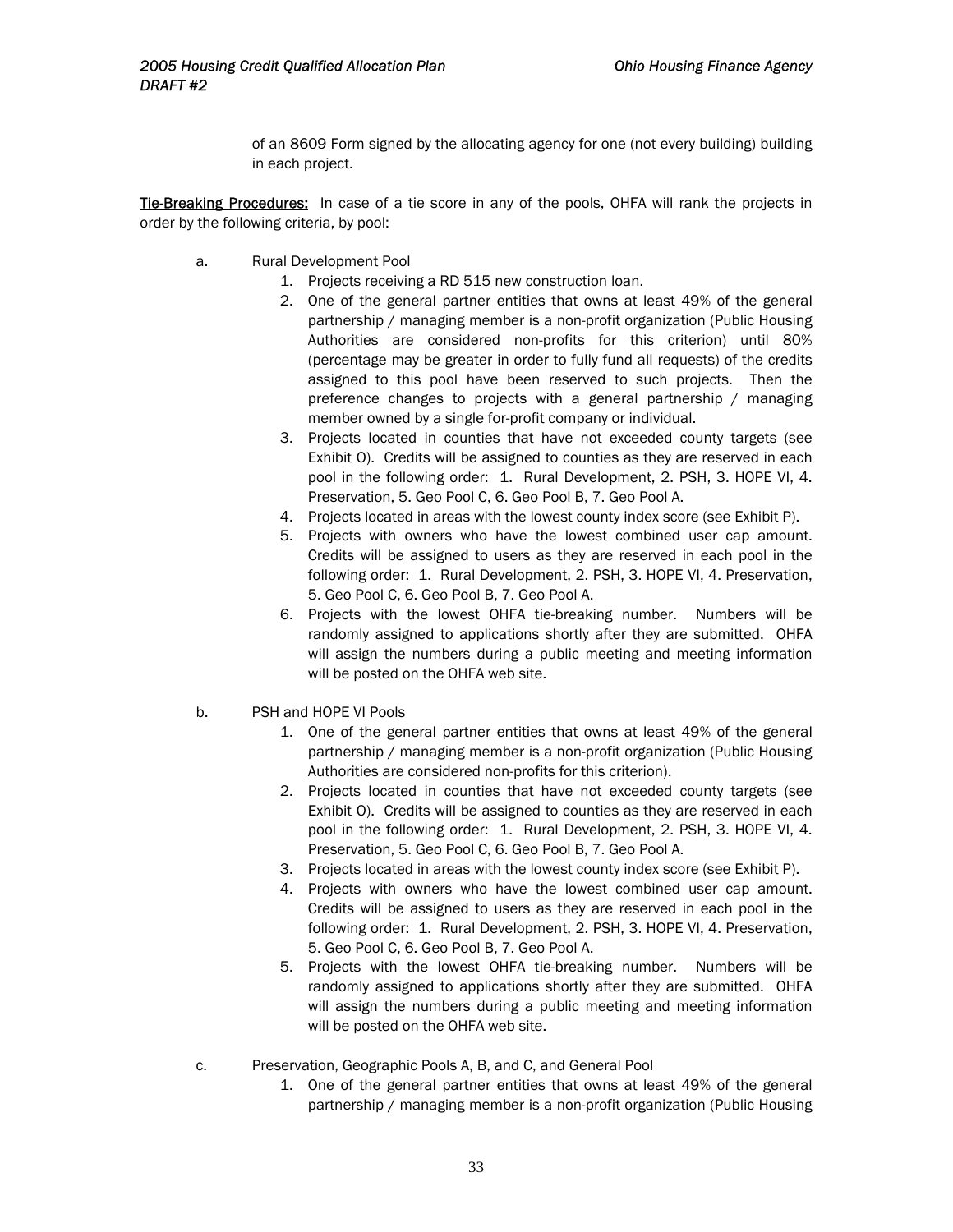Authorities are considered non-profits for this criterion) until 80% (percentage may be greater in order to fully fund all requests) of the credits assigned to this pool have been reserved to such projects. Then the preference changes to projects with a general partnership / managing member owned by a single for-profit company or individual.

- 2. Projects located in counties that have not exceeded county targets (see Exhibit O). Credits will be assigned to counties as they are reserved in each pool in the following order: 1. Rural Development, 2. PSH, 3. HOPE VI, 4. Preservation, 5. Geo Pool C, 6. Geo Pool B, 7. Geo Pool A.
- 3. Projects located in areas with the lowest county index score (see Exhibit P).
- 4. Projects with owners who have the lowest combined user cap amount. Credits will be assigned to users as they are reserved in each pool in the following order: 1. Rural Development, 2. PSH, 3. HOPE VI, 4. Preservation, 5. Geo Pool C, 6. Geo Pool B, 7. Geo Pool A.
- 5. Projects with the lowest OHFA tie-breaking number. Numbers will be randomly assigned to applications shortly after they are submitted. OHFA will assign the numbers during a public meeting and meeting information will be posted on the OHFA web site.

Competitive Cure Period: Applicants will have a one-time opportunity to correct up to two administrative errors or omissions regarding any competitive criteria or target pool documentation.

During the round, OHFA will notify all applicants of their preliminary project scores, and then applicants will have one week to submit additional information. Based on the original application and any additional documents, OHFA will issue revised scores for the projects. OHFA will not accept any additional information after the one-week cure period. All changes including but not limited to changes in ownership, development team, project physical structure, project costs, project financing, site(s), special needs population, value-added items and project location will not be permitted. Please be advised that certain items are date-sensitive and must have been completed on or before the application deadline to be eligible for points. Please review the descriptions of the Competitive Criteria for more information.

Appeals: Applicants may appeal their preliminary project score, Housing Credit amount (at Binding Reservation, Carryover and 8609), or Threshold rejection if the applicant believes OHFA has erred in its determination. The applicant must submit the appeal in writing to the Director of the Office of Planning, Preservation & Development. The appeal must be sent to OHFA within one week of notification of results.

In the appeal, the applicant must state the objections to OHFA's determinations and give specific reasons why OHFA's decision should be overturned. Any documentation to support the appeal may be provided, but will not override the documentation or materials that were included in the original application or provided during the threshold or competitive correction period.

An appeals committee comprised of OHFA personnel, excluding Housing Credit staff, will review any appeal of a preliminary project score. This committee may review the project in its entirety. The appeal will be granted only if the applicant can document that OHFA has erred in its review of the project application or in determining the credit amount.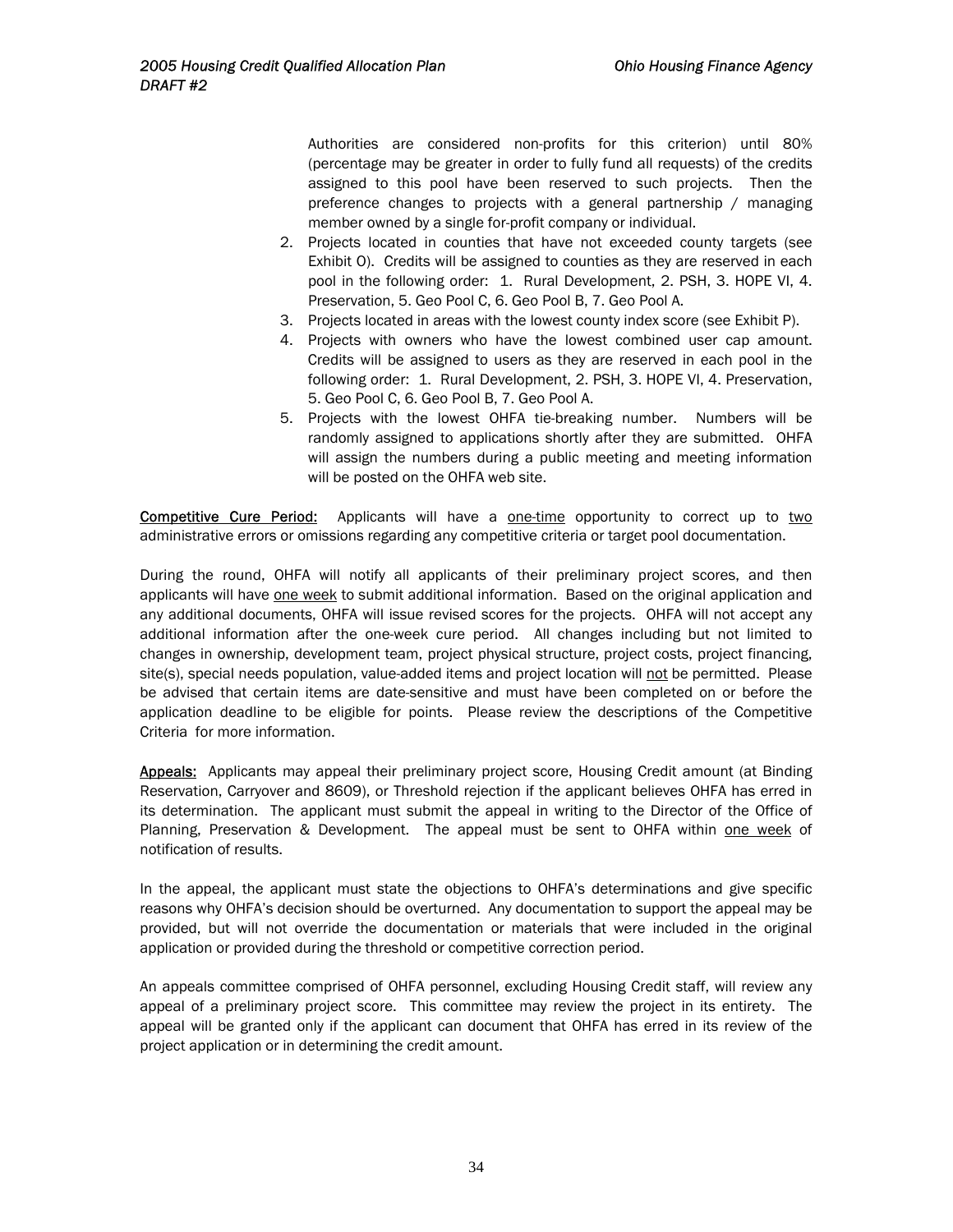AN APPEAL IS JUDGED SOLELY UPON THE MATERIALS THAT WERE PROPERLY AND TIMELY SUBMITTED WITH THE ORIGINAL APPLICATION OR DURING THE THRESHOLD AND COMPETITIVEREVIEW DEFICIENCY CORRECTION PERIODS.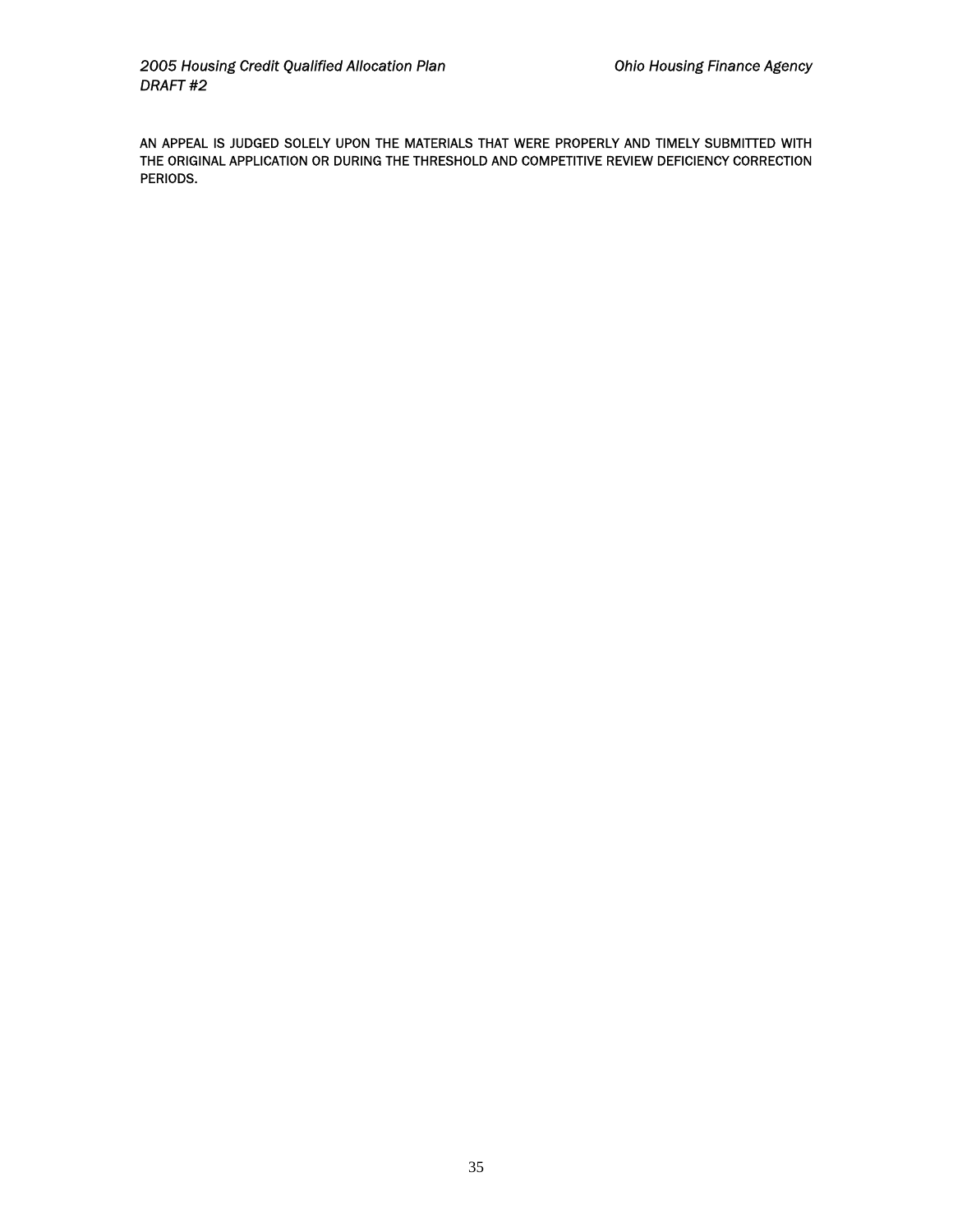### E. Financial Underwriting

If a project is selected to receive a reservation or allocation of Housing Credits, OHFA will underwrite said project to ensure that it receives the minimum amount of Housing Credits necessary to assure project feasibility and viability throughout the Housing Credit period. This includes tax-exempt bond financed projects that are excluded from the state's Housing Credit allocation ceiling. OHFA is required to perform the Housing Credit evaluation three times:

- 1) prior to issuing a Binding Reservation Agreement or Letter of Eligibility;
- 2) prior to issuing a Carryover Allocation Agreement (does not apply to tax-exempt bond projects); and,
- 3) at the time the project is placed-in-service and requests IRS Form(s) 8609.

After the first underwriting analysis, OHFA will issue a Binding Reservation Agreement. OHFA's reservation will not necessarily equal the amount of Housing Credits requested in the application. In addition, the Housing Credit amount may be reduced at any underwriting stage.

If the credit percentage has not been elected, OHFA will use the current month's applicable Housing Credit Percentage at Binding Reservation and/or Carryover to calculate the value of the Housing Credit. The owner may elect to lock in the current month's applicable Housing Credit Percentage at reservation or at placed-in-service. HOWEVER, THE RESERVATION HOUSING CREDIT AMOUNT IS THE MAXIMUM AMOUNT THAT THE PROJECT CAN RECEIVE NO MATTER WHAT THE HOUSING CREDIT RATE MAY BE IN THE FUTURE.

An owner may appeal a reduction of credits resulting from a violation of any of the OHFA's underwriting standards. OHFA will only consider an appeal if the owner can demonstrate that the reason(s) the project cannot meet OHFA underwriting standards is outside the control of the owner and could not be reasonably anticipated before the initial application date. OHFA will review each appeal independently and will have discretion in its decisions. In order to appeal, the owner must submit a complete appeal in writing along with an appeal processing fee of \$250. These appeal requirements are retroactive to projects funded in prior years.

OHFA staff will review all projects receiving a Binding Reservation Agreement, Carryover Allocation Agreement, 8609 Forms, or Letter of Eligibility using the following procedures:

1. The applicant's determination of adjusted qualified basis will be reviewed. All non-eligible costs will be deducted from the basis.

- a. OHFA will verify the applicable fraction for each project. The applicable fraction is defined as the lesser of (a) the number of low-income units divided by the total number of units or (b) the residential low-income unit square footage divided by the total residential square footage.
- b. Owners of projects with market rate units must demonstrate in the application that all amenities (i.e. garages, community buildings, parking spaces, etc.) are available to ALL units. If certain amenities are only available to the market rate units, the costs for these amenities must be deducted from the eligible basis. Also, if the market rate units are larger and of higher quality than the low-income units, the basis for the market rate units will be reduced to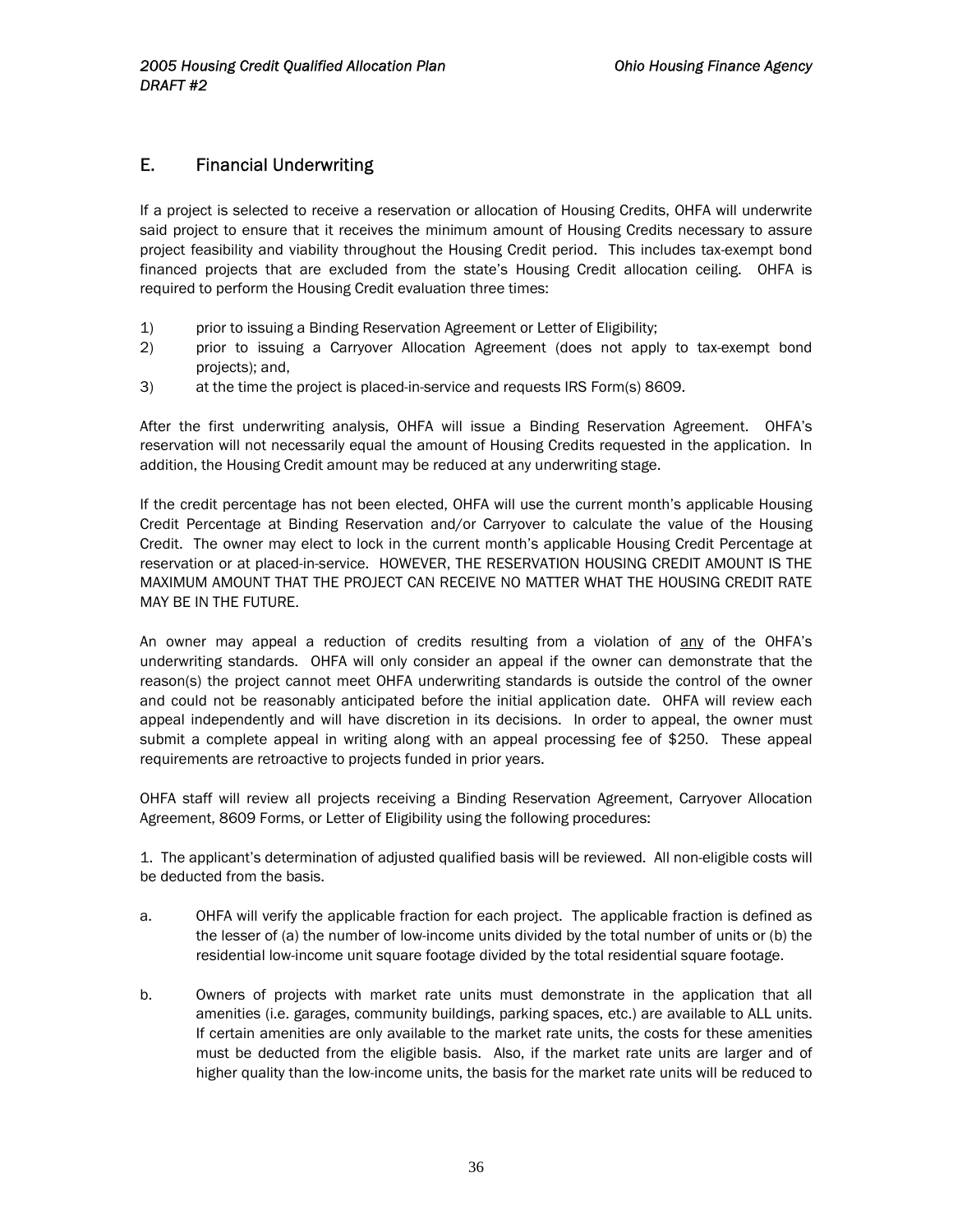match the basis for the low-income units. OHFA reserves the right to request additional information to clarify any issues regarding the market rate units.

- c. The acquisition eligible basis cannot exceed the value of the property at or before the date of acquisition (the date of acquisition equals the date the deed or lease is recorded) as determined by the appraisal of the property (see G. Carryover Allocation). The estimated value cannot include the value of the Housing Credits.
- d. For projects receiving "soft" loans (e.g. HOME, deferred fees, AHP, etc.), owners must adequately explain in their application and cost certification form the repayment schedule of these loans. Projects with deferred interest and principal exceeding the total project cost at the end of the 15th year must submit a legal opinion upon issuance of a reservation. The legal opinion must state whether the "soft" loans should be considered grants and be deducted from eligible basis.
- e. Applicants must include an operating reserve as part of the total project cost. The operating reserve must equal at least four months of operating expenses and hard debt payments. The maximum operating reserve allowable must be equal to or less than twelve months of operating expenses and hard debt payments. This reserve is not included as part of the project's eligible basis. Applicants who believe a reserve is unnecessary for their project may, upon clear demonstration to OHFA, request a waiver. The request and reasons for the waiver must be in writing and must accompany the application. OHFA reserves the right to approve or disapprove requests and to exclude reserves from its unit cost analysis on a case-by-case basis. For projects financed with tax-exempt bonds with credit enhancement, the minimum operating standard is reduced from four to two months of operating expenses (does not include replacement reserves) and hard debt payments.
- f. Projects may receive an allocation of credit based upon 130% of the qualified basis for new construction or substantial rehabilitation if the project is located in designated high cost areas of the state. High cost areas are defined as qualified census tracts and difficult development areas. The U.S. Department of Housing and Urban Development publishes a list of qualified areas for 130% basis (refer to Exhibit C for a list of QCTs).
- g. The evaluation of each type of basis is separately determined. Losses in one type of basis (e.g., acquisition) cannot be offset by increases in another type of basis (e.g., rehabilitation).
- 2. All fees, costs, and assumptions will be checked to determine if they meet Agency standards.
- a. OHFA will assume that all projects will receive no less than \$.70 per dollar of Housing Credit for equity. Applicants for projects located in a qualified census tract that have difficulty achieving the \$.70 per dollar of Housing Credit may, upon clear demonstration to OHFA, request a waiver. The request and reasons for the waiver must be in writing and must accompany the application. OHFA reserves the right to approve or disapprove requests on a case-by-case basis. The equity per dollar of tax credit will be evaluated based on the percentage of the limited partner ownership of the project. OHFA reserves the right to modify the equity standards at any time based on extreme fluctuations in the equity market. Updated equity standards will be published on OHFA's website at www.homebuyerohio.com.
- b. The number of units and square footage in the project must remain constant from date of application to the placed-in-service date. If the number of units or square footage decreases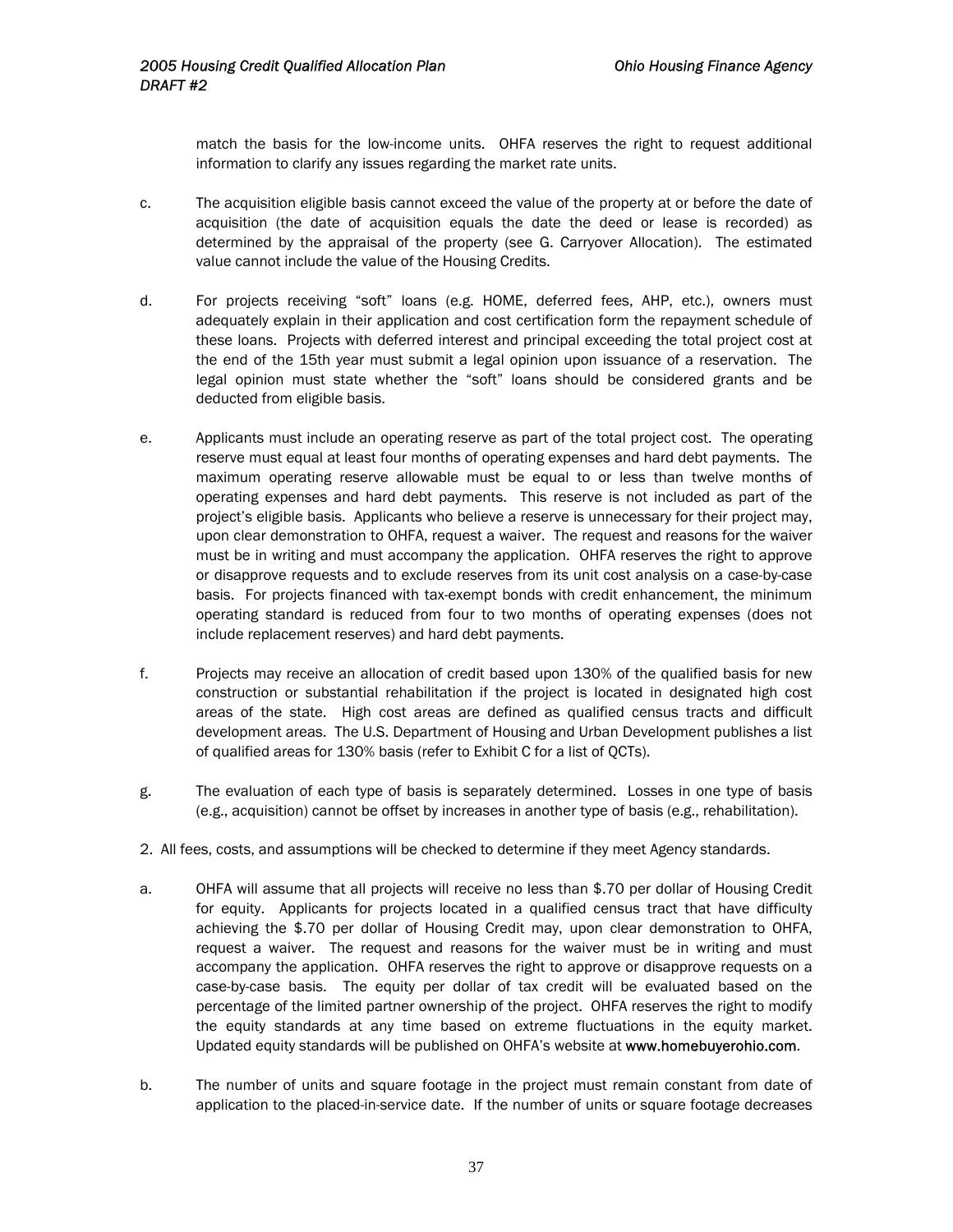at any time, the project's eligible basis may be proportionally reduced by the decrease in units or square footage, potentially reducing the Housing Credit amount.

c. Applicants must show that the deferred developer's fee (principle and interest) can be paid from annual income, in full, within the first 12 years. Any unpaid or deferred balance after year 12 will be deducted from the housing credit eligible basis.

3. The project's total sources must always equal the total project cost. If the sources exceed the costs, OHFA will reduce the Housing Credit equity by reducing the annual Housing Credit allocation or reduce the amounts of other OHFA resources, such as HDAP or Housing Development Loans.

4. The Net Operating Income (NOI) is calculated according to OHFA standards, and is then compared to the annual debt service payments to make sure there is positive and adequate debt service coverage.

- a. The hard debt coverage ratio (DCR) must be above 1.15. Owners of projects with a hard debt coverage ratio lower than 1.15 must provide a written explanation from their lender(s) describing the reasons for their willingness to accept a low DCR. OHFA has the discretion to waive this requirement based on documentation provided by the owner.
- b. Project must be able to obtain a Hard DCR of 1.15 and fully fund replacement reserves for each year during the 15-year compliance period. For projects with no hard debt, annual income must equal 125% of operating expenses and reserves for each year during the 15 year compliance period.
- c. Only rental income will be used in the cash flow analysis. Income from commercial space, fees, and other income will not be considered. Exceptions may be granted for special situations – i.e., existing commercial, long-term lease, documented prior income, etc.
- d. The DCR for all debt sources may be no higher than 1.30. If the DCR is too high, the following will happen:

OHFA will first reduce the amounts of other OHFA resources, such as HDAP or Housing Development Loans. If further reductions are necessary, a new loan amount will be calculated to reflect a lower DCR. The characteristics of the new loan will be: rate = prime  $+3$ (published in the Wall Street Journal) and term/amortization period = 25 years. The new loan will be added to the project's permanent sources. The new loan amount is an artificial gap created by OHFA. If the gap exceeds 10% of total project costs, OHFA will require that the owner obtain additional financing to cover the gap before issuing a reservation/allocation.

- e. For owners who are not syndicating the Housing Credits, OHFA will include the annual Housing Credit amount as part of the total cash flow in order to determine the DCR.
- f. The project's annual operating expenses per unit must fall within 10% of the average costs, based on region and project type (see Exhibit N). Exceptions may be made for projects with special circumstances. Owners must provide persuasive evidence in order to secure a waiver of these standards.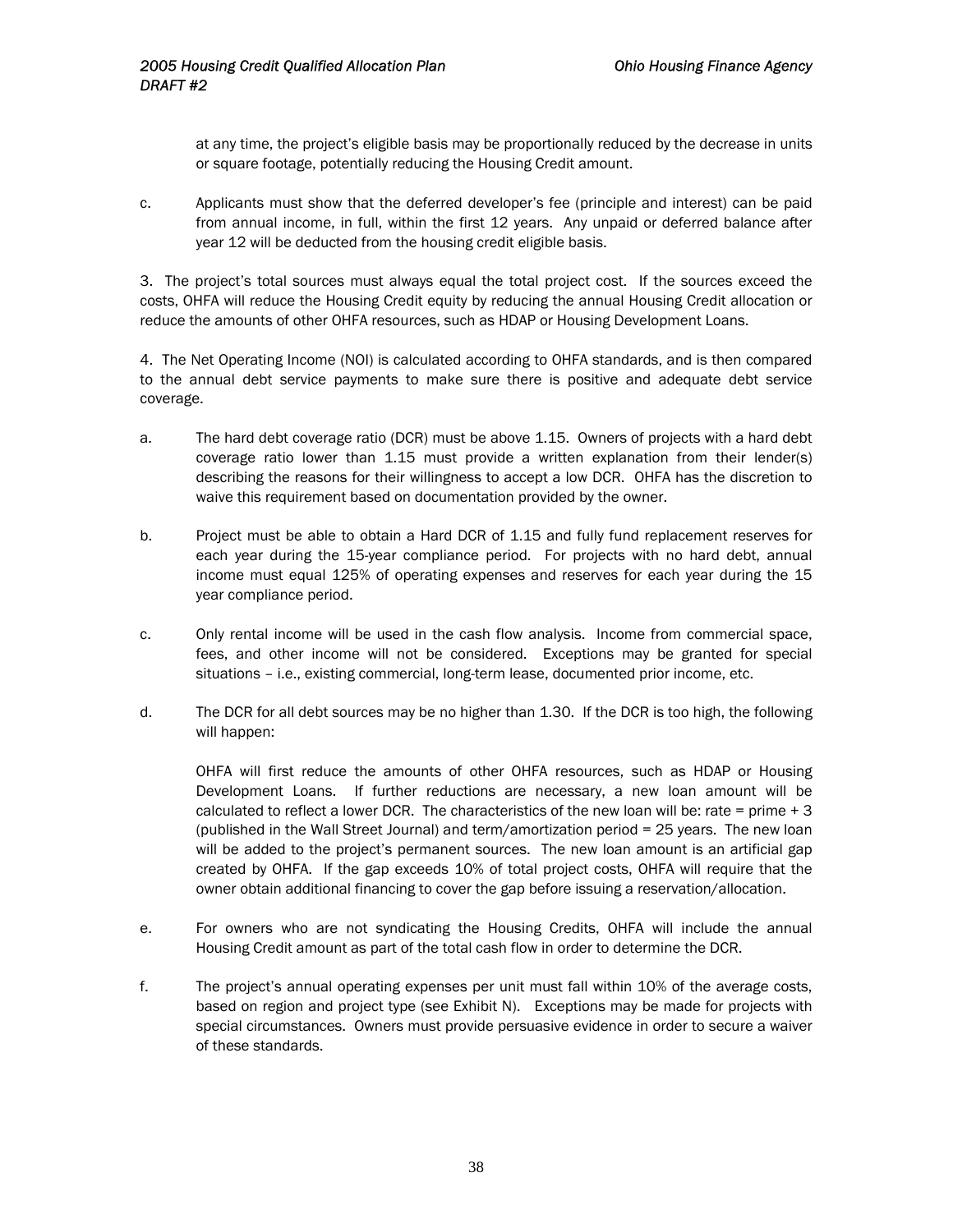g. OHFA has adopted maximum and minimum annual replacement reserve standards.

| Project Type: | New Construction - | Acquisition/Rehabilitation or |
|---------------|--------------------|-------------------------------|
|               | Senior Housing     | New Construction -            |
|               |                    | non-senior                    |
| Maximum:      | \$350 per unit     | \$400 per unit                |
| Minimum:      | \$250 per unit     | \$300 per unit                |

For Rural Development and FHA-financed projects, OHFA will use the reserve limits prescribed by those agencies. Exceptions may be made for projects with special circumstances. Owners must provide persuasive evidence in order to secure a waiver of these standards.

- h. OHFA will assume an annual income increase of 2% and an annual expense increase of 3%.
- i. OHFA will run two cash flow scenarios using two different annual physical vacancy rate assumptions: 7% and 10%. The project must meet the Hard DCR requirements, described in 4a. above, under the 7% vacancy scenario. For the 10% vacancy scenario, the Hard DCR standard is reduced to 1.10 (or for projects with no hard debt, annual income must equal 115% of operating expenses and reserves).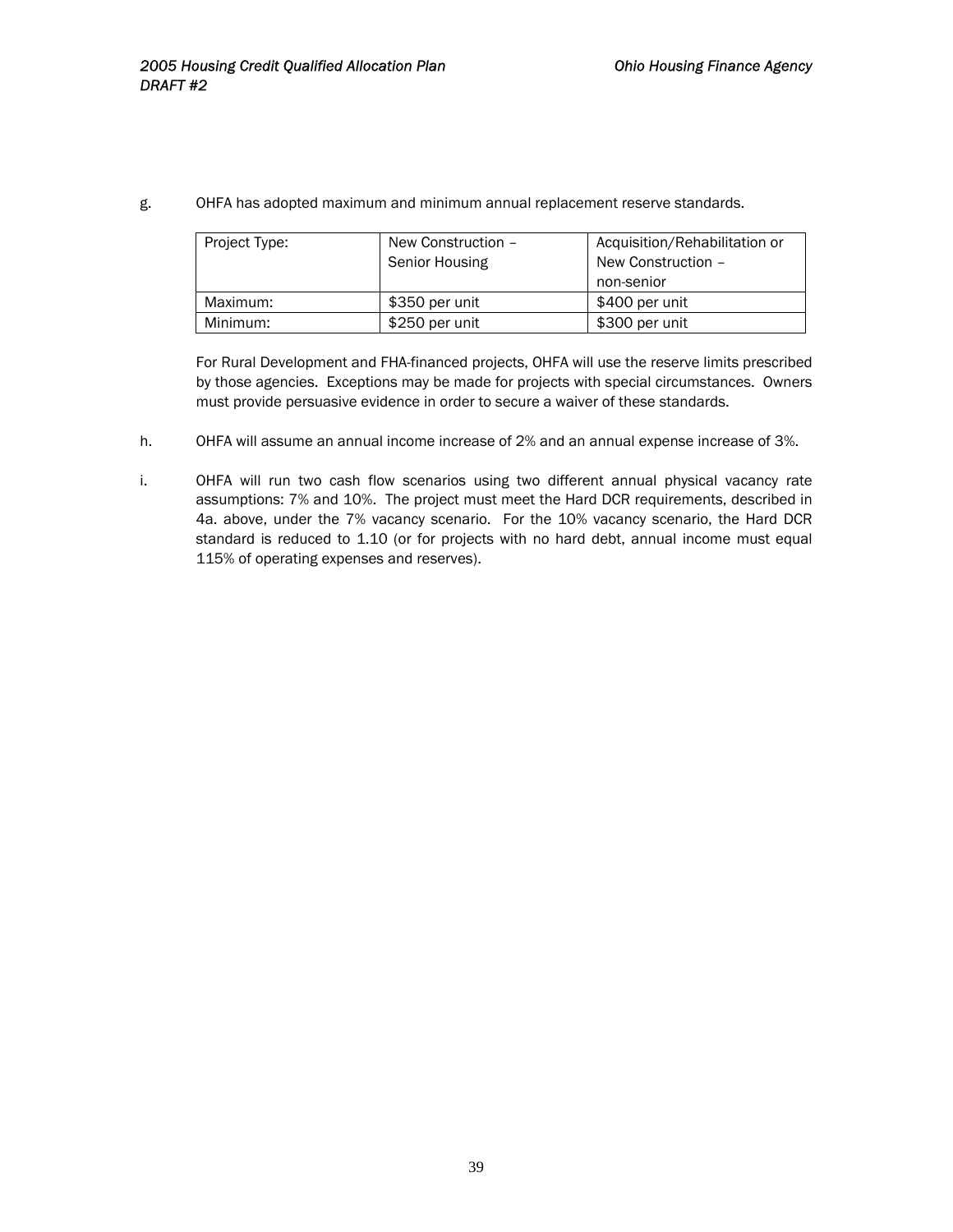### F. Binding Reservation Agreement

After OHFA has determined to which projects will receive Housing Credits, the Binding Reservation Agreement will be mailed to the primary project contact. The original Binding Reservation Agreement and Credit Rate Election form must be signed and notarized by the owner/general partner during the month the agreement was issued. The Binding Reservation Agreement, Credit Rate Election form and reservation fee (equal to 5% of the reservation amount), and any additional documentation listed in the Agreement, must be sent to OHFA by the fifth day of the following month in which the agreement was issued, or the reservation of Housing Credits will be invalid.

### G. Carryover Allocation

All projects must meet all Carryover Allocation requirements as described in Section 42 of the Internal Revenue Code and in Treasury Regulation 1.42-6.

The following items must be submitted for all projects that received a reservation of Housing Credits by the Carryover submission deadline (refer to page\_\_\_\_):

- 1. Completed OHFA Cost Certification forms (*the most current version*) signed by the owner and by the accountant or attorney. The forms and instructions are available on the OHFA website at www.homebuyerohio.com or by contacting the Office of Planning, Preservation & Development at (614) 466-0400 or (800) 848-1300 extension 60400.
- 2. Federal Tax ID number for the owner.
- 3. The project owner must, at a minimum, acquire all property or have entered into a long-term leasehold agreement. Acquisition must be evidenced by a copy of a recorded deed or recorded long-term lease for each site. Owners must also provide legible legal descriptions and permanent parcel numbers for each site. These items will be used to facilitate the production of the project's Restrictive Covenant.
- 4. Conditional commitment letters, including equity commitments, from non-OHFA lenders must be updated from those submitted with the application. This requirement may be waived for projects that receive a binding reservation agreement in the second funding round.
- 5. An appraisal meeting OHFA requirements if the project is seeking acquisition credit. Those requirements include:
	- a. Preparation by a third-party appraiser licensed in the State of Ohio. Name, address, and license number must be included.
	- b. A statement of the estimated value of the property at or before the date of acquisition (the date of acquisition equals the date the deed or lease is recorded). The estimated value cannot include the value of the Housing Credit.
	- c. Adherence to the Uniform Standards of Appraisal Practice. A statement to this effect must be included in the report.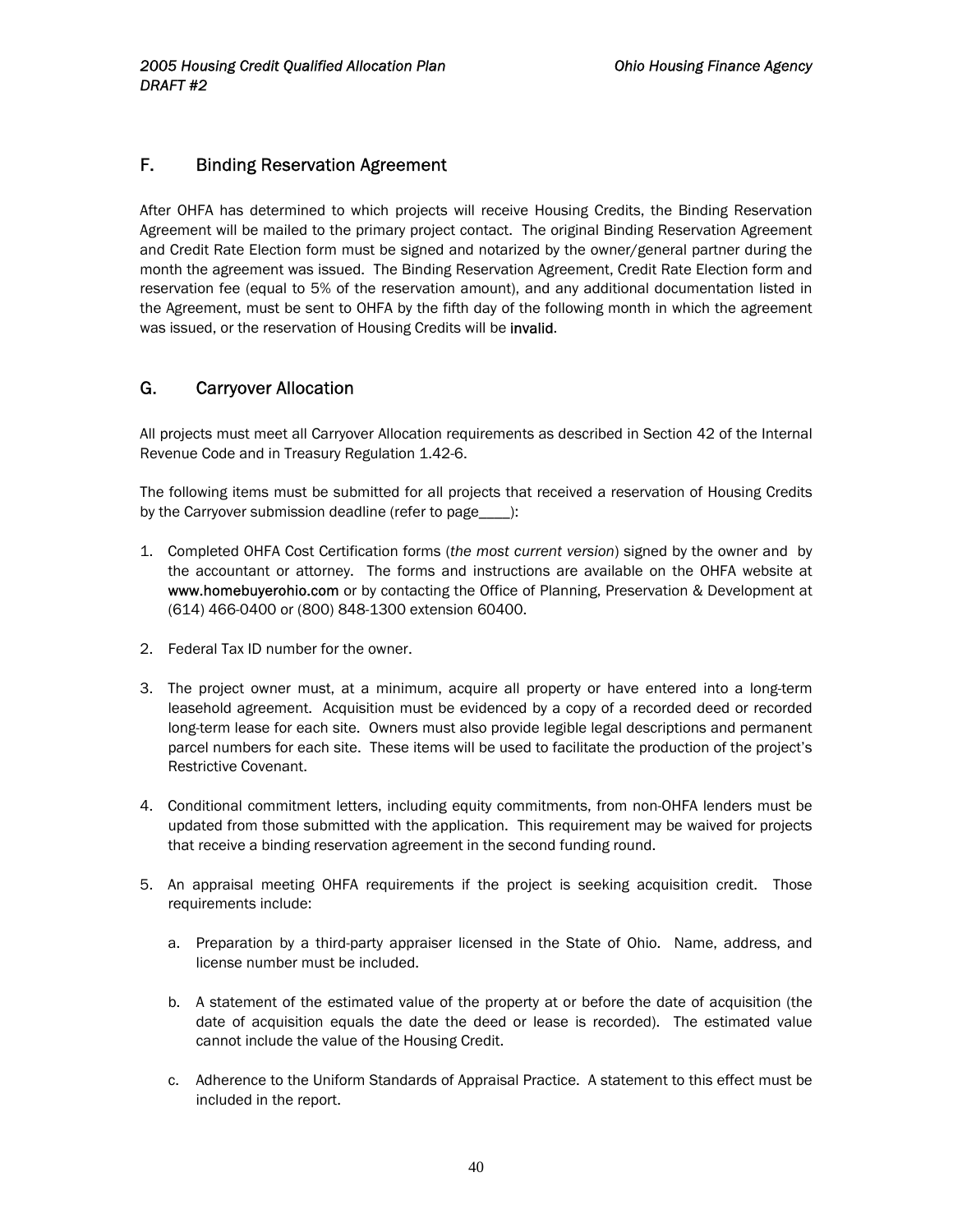- d. Conducted during 2005, although OHFA will consider earlier reports on a case-by-case basis. An appraisal submitted with the original application that meets all other requirements will be accepted.
- 6. All rehabilitation projects must submit a capital needs assessment performed by a third party professional. The assessment must meet the standards outlined in Exhibit K. For scattered site rehabilitation projects, a capital needs assessment must be performed for only 50% of the buildings. Based on the assessment, OHFA reserves the right to adjust the project's total project costs and eligible basis that may affect OHFA's financial analysis of the project.
- 7. Unless already submitted as required by HDAP, a copy of the Phase I Environmental Review (ER) for all the sites.
	- The ER(s) must specify compliance with ASTM standard E 1527-00 (or current standard).
	- The owner must submit a narrative that addresses any issues raised in the ER(s).
- 8. Any additional conditions that appeared on the reservation with a performance date by Carryover submission.

Projects that meet all requirements will be given a Carryover Allocation Agreement and a Building Identification Number (BIN) for each building in the project. Those buildings receiving credits for both acquisition and rehabilitation will receive one BIN for both Housing Credit types.

A Carryover Allocation Agreement is considered to be binding and will give the applicant 24 months from the end of the allocation year to complete the project and place the units in service. OHFA reserves the right to add conditions or require follow-up items in the Carryover Agreement that must be met before OHFA will issue 8609 Forms to the owner.

OHFA will charge an extension fee for any granted extension of the Carryover submission. Extension fees are 5% of the Binding Reservation fee. OHFA will not approve any extensions beyond November 17, 2005, unless the owner is unable to acquire the property until a later date and arrangements are made with OHFA in advance.

Projects that will be completed and placed-in-service in the same year in which they received a reservation should request 8609 form(s) and not a Carryover Allocation Agreement. The owner of the project must submit all appropriate request documentation by the Carryover submission deadline for that year.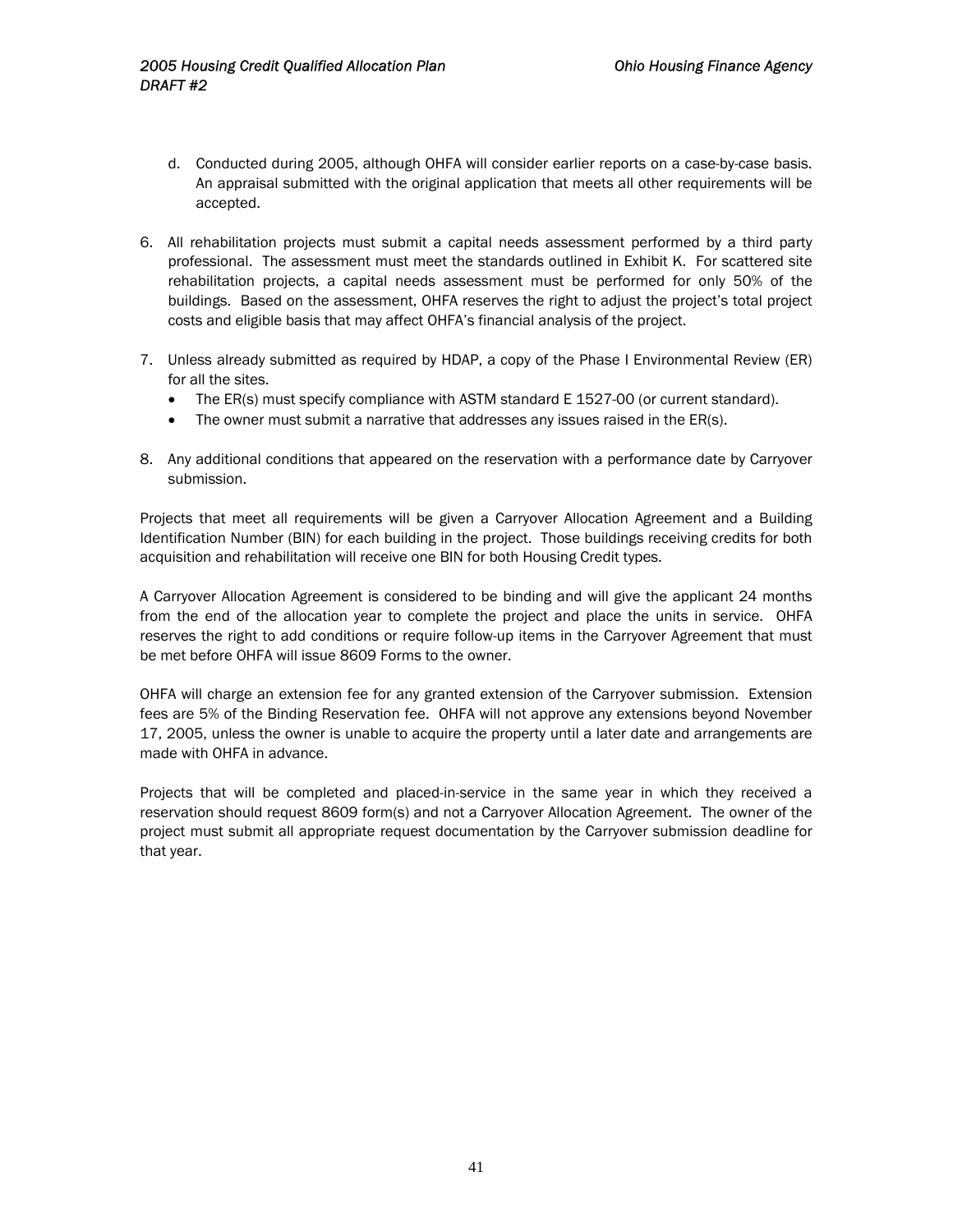### H. Project Completion Stage / 8609 Request

Upon project completion, the owner must notify the OHFA of the placed-in-service date of each building and submit the following items to request 8609 Forms:

- 1. Complete OHFA Cost Certification forms (the most current version) signed by the owner and by an independent accountant. The accountant will be required to conduct a complete audit of the project costs. The required audit language is included on the forms. The forms and instructions are available on the OHFA website at www.homebuyerohio.com. An electronic copy of the forms must also be submitted.
- 2. Final Certificates of Occupancy from the issuer of the building permits. Certificates of completion or similar information from the owner will be accepted for rehabilitation projects if certificates of occupancy are not issued. The OHFA reserves the right to conduct a site visit of a property to verify completion before issuing 8609 Forms to the owner.
- 3. All permanent financing sources (except for the first or primary mortgage) must be closed before the 8609 Forms are issued. An executed promissory note that includes the amount, interest rate, term, and amortization or repayment terms of the loan must be submitted for each source. In lieu of a note for the first or primary mortgage, a firm financing commitment signed by the lender and owner within 30 days of the request for the 8609 Forms may be submitted. This requirement is retroactive to projects that have not yet received 8609 Forms.
- 4. Final limited partnership agreement executed by the limited and general partners. The agreement must include all equity amounts and the pay-in schedule for the equity.
- 5. A copy of the executed and recorded OHFA Restrictive Covenant and consent of recorded lienholder forms.
- 6. Payment of the appropriate compliance monitoring fee and multiple project building fee (see page ).
- 7. Evidence that a representative of the project has attended the OHFA Basic Tax Credit Compliance Training within six (6) months prior to the placed-in-service date.
- 8. Completion of the final Energy Efficiency Certification (if applicable).
- 9. Narrative describing any material changes to the project since time of application.

The request for 8609 Forms must be submitted by the date listed in the Carryover Allocation Agreement. An extension of this deadline may be granted by OHFA upon request. However, any extension will not apply to payment of the compliance monitoring fee.

OHFA will issue 8609 Form(s) up to 90 days after a complete request has been submitted. An incomplete or insufficient request will not be processed until all items are submitted, which may result in a delay of the 8609 Form issuance. Any corrections or clarifications requested by the OHFA must be submitted within six (6) months or a resubmission fee of \$250 will be charged. OHFA reserves the right to defer processing 8609 Form requests that are received during a future competitive funding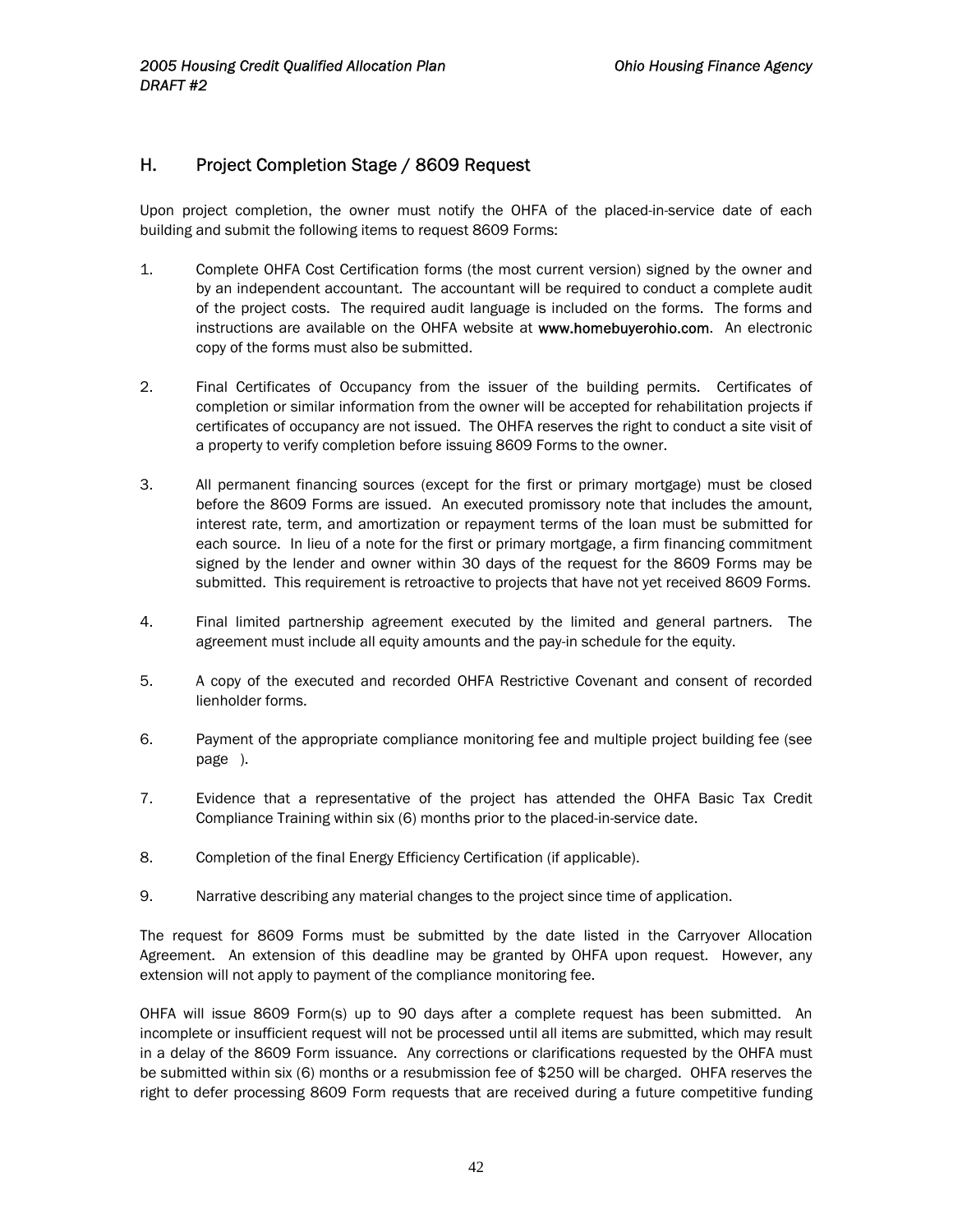round.

When a project financed with tax-exempt bonds is eligible for a higher amount of credit, the owner must inform the OHFA of the benefit of the additional housing credits and advise if any documentation must be updated due to the increase.

### I. Projects with Tax-Exempt Bond Financing

Projects receiving tax-exempt bonds that finance over 50% of the project's total aggregate basis may apply for an award of Housing Credits. These applicants must meet all threshold review requirements and OHFA underwriting standards in order to receive a letter of eligibility for Housing Credits. These projects do not have to compete for Housing Credits and will not receive a competitive score. OHFA is the final judge of eligibility for the amount of Housing Credits awarded to all tax-exempt bond financed projects. Project-specific conditions will be listed in the eligibility letter. The Maximum Credit Cap criterion does not apply to these projects. In addition, OHFA may also waive the Unit Cost Cap criterion for tax-exempt bond financed projects. Applicants must include a narrative with the application that describes the need for the waiver. OHFA has the sole discretion to approve such requests and will judge each request on a case-by-case basis.

In addition to the threshold and underwriting requirements listed in the QAP, the applicant must also meet the following requirements:

- 1. For non-OHFA-issued bonds, the inducement resolution or final approval resolution of the issuer is required. In addition, a letter from the bond underwriter indicating the anticipated interest rate, term, and amortization of the bonds must be submitted.
- 2. For OHFA-issued bonds, the Housing Credit letter of eligibility will be executed following final approval of the bond issuance by the OHFA Board.
- 3. OHFA reserves the right to require a legal opinion stating that the project is eligible to receive an allocation of Housing Credits pursuant to Section 42(h)(4) of the Internal Revenue Code.
- 4. The developer must submit a resume of their past experience, including affordable housing references that may be checked by the OHFA. The developer will be required to respond to any negative references found by the OHFA.
- 5. A representative of the developer or management company must meet with OHFA Housing management staff within six (6) months following issuance of the letter of eligibility to review management practices and establish a timetable for the placed-in-service review.
- 6. All rehabilitation projects must submit a capital needs assessment performed by a third party professional. The assessment must meet the standards outlined in Exhibit K. For scatteredsite rehabilitation projects, a capital needs assessment must be performed for only 50% of the buildings. Based on the assessment OHFA reserves the right to adjust the project's total project costs and eligible basis that may affect OHFA's financial analysis of the project.

These projects will be underwritten using the same standards outlined in these guidelines except that the owner has the option to elect the Housing Credit rate during the month in which the bonds are issued or the month the project is placed-in-service. Please note that the rate election period is tied to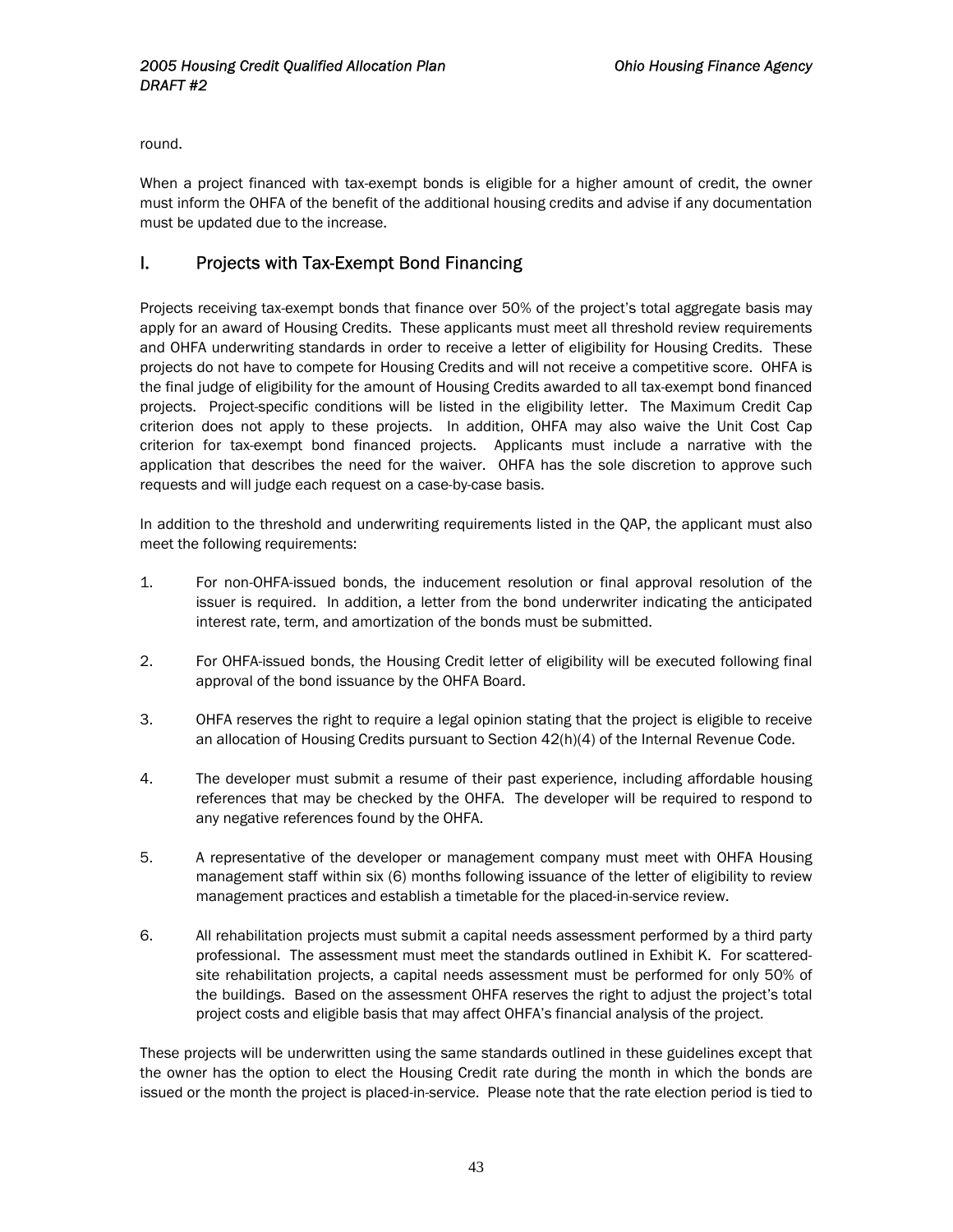the month the notice of issuance indicates. If a project closes in escrow, the rate election applies to that month, not when the final closing occurs. Furthermore, if a bond closes in escrow and does not make a rate election in that month, the credit rate utilized will be the credit rate applicable at the time and for the month in which each building is placed-in-service. Please note that the owner has up to five days following the month in which the bonds are issued to notify OHFA of the rate election, otherwise the month the project is placed-in-service will be used.

For non-OHFA issued bonds, applicants may apply at any time during the year. If public notification requirements have been met and any threshold deficiencies have been corrected, OHFA may take up to six (6) weeks to review an application and issue a letter of eligibility. These projects will not need a Carryover Allocation Agreement, but the owner must follow all 8609 Form request procedures outlined in the QAP (see page 40) and any conditions outlined in the letter of eligibility. Applicants must provide OHFA (by November 17, 2005 or date specified in the eligibility letter) the following items:

- 1. A copy of the property's recorded deed, legal description, and permanent parcel numbers.
- 2. An appraisal meeting OHFA requirements if the project is seeking acquisition credit. Those requirements include:
	- a. Preparation by a third-party appraiser licensed in the State of Ohio. Name, address, and license number must be included.
	- b. A statement of the estimated value of the property at or before the date of acquisition (the date of acquisition equals the date the deed or lease is recorded). The estimated value cannot include the value of the Housing Credit.
	- c. A statement of adherence to the Uniform Standards of Appraisal Practice. A statement to this effect must be included in the report.
	- d. Evidence that the appraisal was conducted during 2005, although OHFA will consider earlier reports on a case-by-case basis. An appraisal submitted with the original application that meets all other requirements will be accepted.
- 3. Unless already submitted as a required by HDAP, a copy of the Phase I Environmental Review (ER) for all the sites.
	- The ER(s) must specify compliance with ASTM standard E 1527-00 (or current standard).
	- The owner must submit a narrative that addresses any issues raised in the ER(s).

#### FOR OHFA ISSUED BONDS, PLEASE CONSULT THE MOST RECENT OHFA MULTIFAMILY BOND PROGRAM GUIDELINES FOR APPROPRIATE SUBMISSION DEADLINES.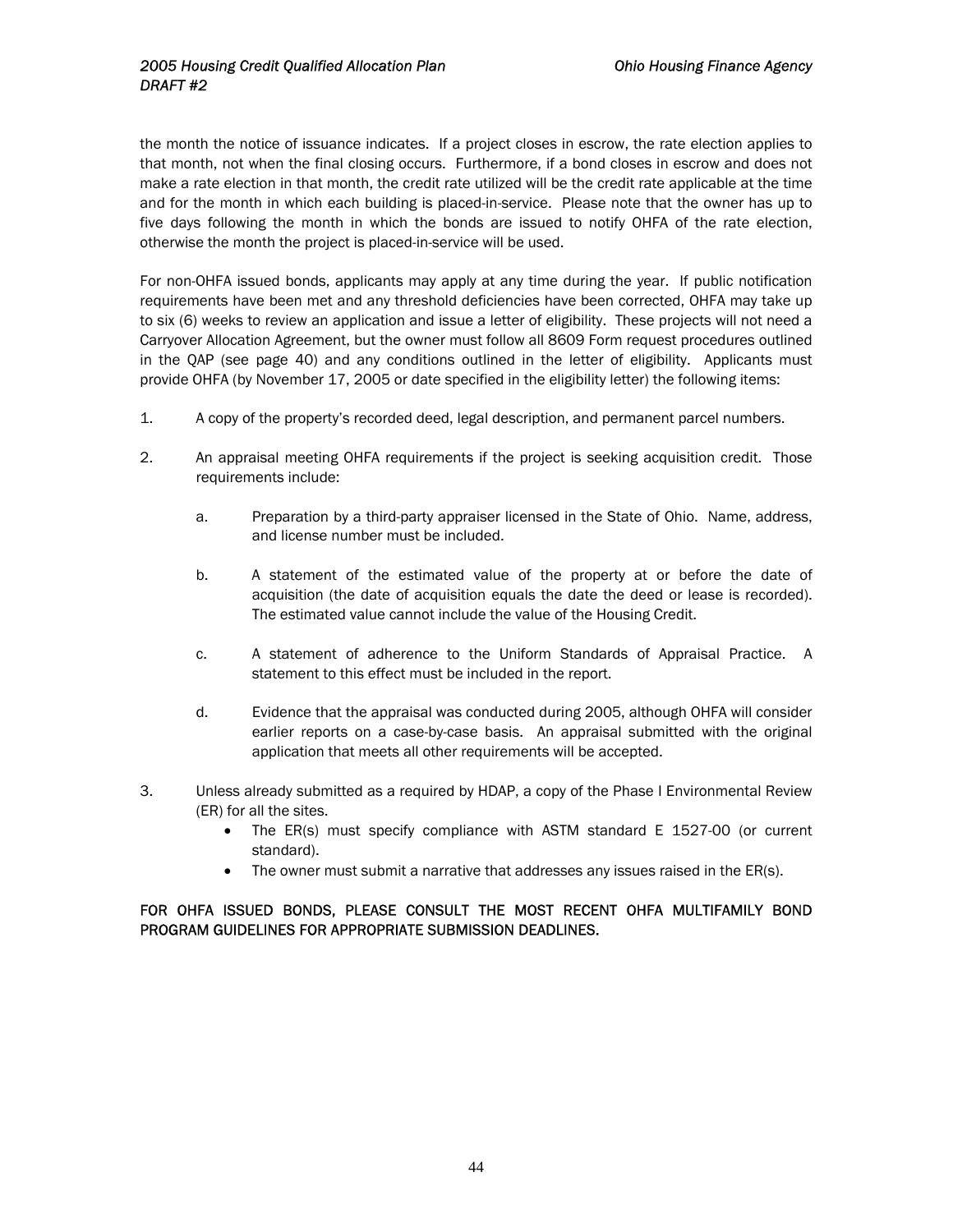### III. MONITORING

#### A. Introduction

The monitoring process determines if a project is complying with requirements of the IRC. The Housing Credit monitoring process is outlined in IRC Section 42, IRS Regulation 1.42, the QAP, and OHFA policies.

Compliance with the requirements of the IRC is the sole responsibility of the owner of the building for which the Housing Credit was allocated.

#### B. Monitoring Process

ALL Housing Credit projects are required to comply with the following:

- 1. All residents must be income qualified, adjusted for family size prior to moving into the unit. Units must be rent restricted as provided for in the IRC. All units allocated Housing Credits must be safe, decent and sanitary housing units complying with local building, health, safety, and zoning codes.
- 2. Before placing the project in service, the owner/manager must schedule a meeting with the OHFA New Properties and Training team to discuss the lease up of the tax credit project. OHFA may elect to waive this requirement.
- 3. Prior to the placed-in-service date, the owner/agent individual(s) responsible for final approval of tenant files or the site manager/leasing consultant who processes the Tenant Income Certifications for buildings receiving 8609 Forms will be required to attend the OHFA Basic Tax Credit Compliance Training, or an approved training, within the previous six (6) months. Please contact the OHFA Office of Program Compliance or the Midwest Affordable Housing Management Association (MAHMA) regarding registration for this training.
- 4. Within 15 days of placing in service the last building in a project, the project owner must forward a letter to the OHFA New Properties and Training Manager indicating the date on which the last building was placed in service. Based on this communication, the project will be preliminarily scheduled for a lease up monitoring visit.
- 5. The owner of a Housing Credit project must keep records for each qualified low-income building in the project for each year of the compliance and extended use period. These records must include:
	- a. The total number of residential rental units in the building (including the number of bedrooms and the size in square feet of each residential rental unit);
	- b. The percentage of residential rental units in the building that are low-income units;
	- c. The rent charged on each residential rental unit in the building (including any utility allowances);
	- d. The number of occupants in each low-income unit
	- e. The unit vacancies in the building and information showing when, and to whom, the next available units were rented;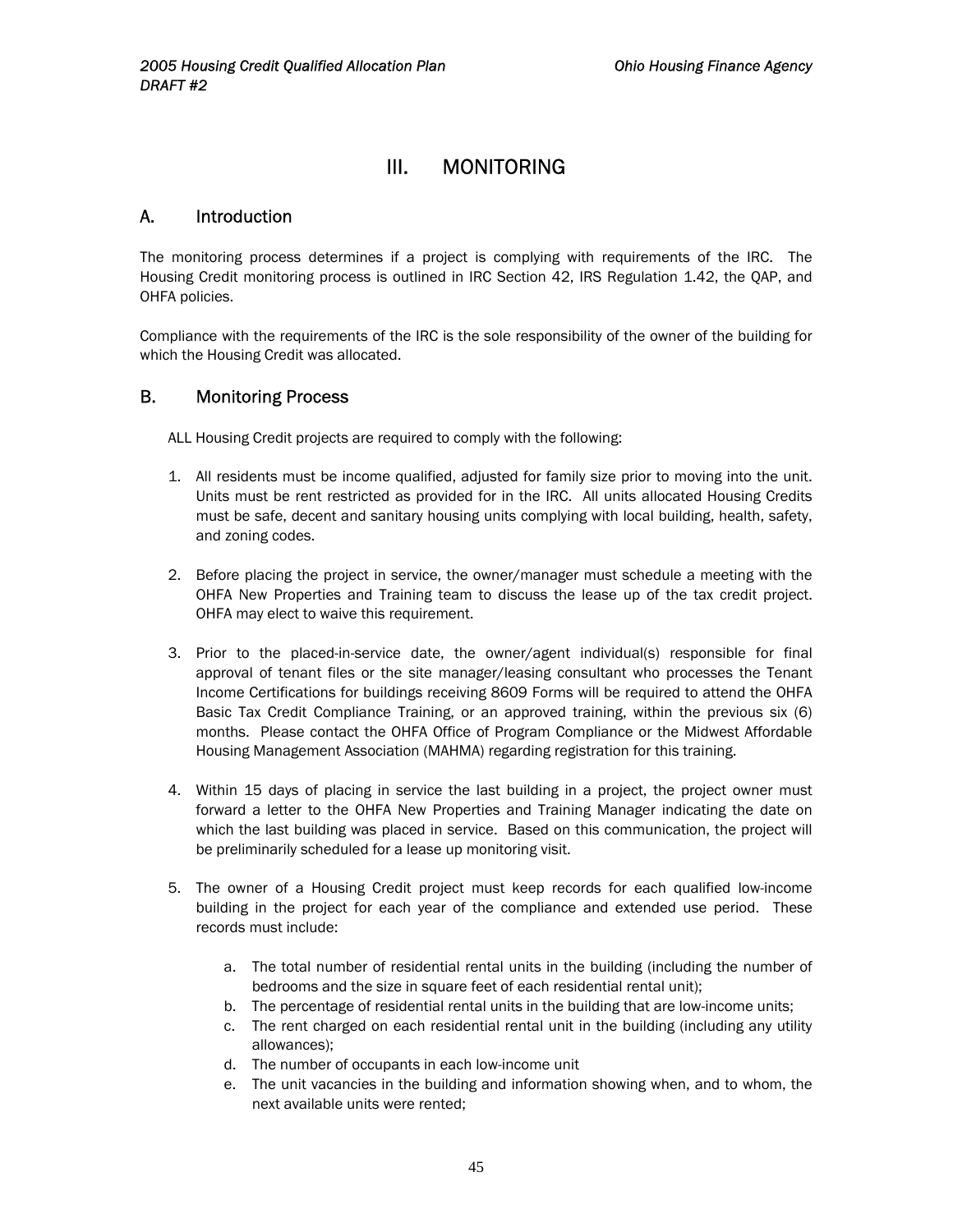- f. The annual income certification of each low-income tenant per unit;
- g. Documentation to support each low-income tenant's income certification. Tenant income is calculated in a manner consistent with the determination of annual income under Section 8 of the United States Housing Act of 1937 ("Section 8"), not in accordance with the determination of gross income for federal income tax liability;
- h. The eligible basis and qualified basis of the building at the end of each year of the credit period, compliance and extended use periods; and
- i. The character and use of the non-residential portion of the building included in the building's eligible basis under section 42(d).
- 6. The owner of a Housing Credit project is required to retain the records described in Section 5 above for the entire period of extended use.
- 7. The owner is responsible for reporting to OHFA annually in the form and manner OHFA specifies (reporting is currently composed of an owner certification and a tax credit summary report), the project's compliance with the Internal Revenue Code and restrictive covenant and for certifying under penalty of perjury that the information provided is true, accurate, and in compliance with Section 42 of the IRC. The owner certifies that for the preceding 12-month period the owner met the following requirements:
	- a. The 20-50 test under section  $42(g)(1)(A)$ , the 40-60 test under section  $42(g)(1)(B)$ , whichever minimum set-aside test was applicable to the project; and If applicable to the project, the 15-40 test under sections  $42(g)(4)$  and  $142(d)(4)(B)$  for "deep rent skewed" projects;
	- b. There was no change in the applicable fraction (as defined in section  $42(c)(1)(B)$ ) of any building in the project, or that there was a change, and a description of the change;
	- c. The owner has received an annual income certification from each low-income tenant, and documentation to support that certification; or, in the case of a tenant receiving Section 8 housing assistance payments, the statement from a public housing authority described in paragraph  $(b)(1)(vi)$  of this section;
	- d. Each low-income unit in the project was rent-restricted under section  $42(g)(2)$ ;
	- e. All units in the project were for use by the general public and used on a nontransitional basis (except for transitional housing for the homeless provided under section 42 (i)(3)(B)(iii));
	- f. Each building in the project was suitable for occupancy, taking into account local health, safety, and building codes;
	- g. There was no change in the eligible basis (as defined in section 42(d)) of any building in the project, or if there was a change, the nature of the change (e.g. a common area has become commercial space, or a fee is now charged for a tenant facility formerly provided without charge);
	- h. All tenants facilities included in the eligible basis under section 42(d) of any building in the project, such as swimming pools, other recreational facilities, and parking areas, were provided on an comparable basis without charge to all tenants in the building;
	- i. If a low-income unit in the project became vacant during the year, that reasonable attempts were or are being made to rent that unit or the next available unit of comparable or smaller size to tenants having a qualifying income before any units in the project were or will be rented to tenants not having a qualifying income;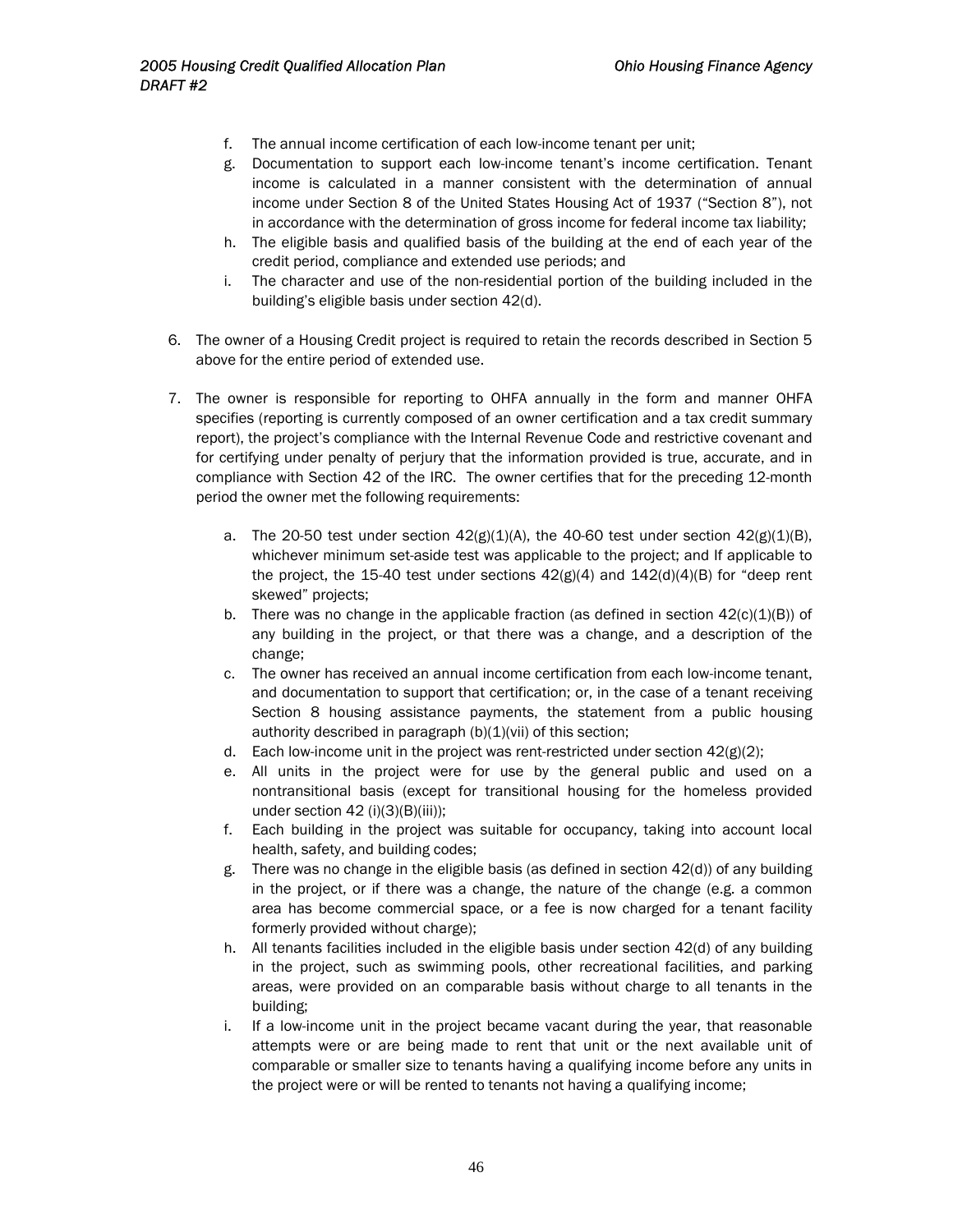- j. If the income of tenants of a low-income unit in the project increased above the limit allowed in section  $42(g)(2)(D)(ii)$ , the next available unit of comparable or smaller size in the building was or will be rented to tenants having a qualifying income;
- k. The owner has not refused to lease a unit in the project to a Section 8 applicant because the applicant holds a Section 8 voucher or certificate;
- l. No finding of discrimination under the Fair Housing Act has occurred for the project (a finding of discrimination includes an adverse final decision by HUD, an adverse final decision by a substantially equivalent state or local fair housing agency, or an adverse judgment from a Federal court); and
- m. An extended low-income housing commitment as described in Section 42(h)(6) was in effect.
- 8. OHFA requires that the owner of a Housing Credit project annually certify the resident's income and assets using the form(s) specified by OHFA. This requirement is waived if an owner receives a recertification waiver as described in IRS Revenue Procedure 2004-38 and OHFA 's recertification waiver policy.
- 9. OHFA has the right to review tenant files throughout the 15-year compliance period and the 15-year extended use period. OHFA has the right to perform on-site inspections of any lowincome housing project through the end of the extended use period. Buildings receiving new allocations of credit will be inspected no later than the end of the second calendar year following the year the last building in the project is placed in service. OHFA will provide prompt written notice to the owner of a Housing Credit project if OHFA does not receive the required certification or discovers through inspection, review, or any other manner that the project is in non-compliance. The owner will have up to 60 days from the date of the notification to correct any non-compliance issues found and give a written response to OHFA of corrective actions taken. OHFA may, with good cause, extend the correction period for up to six months. During the correction period, an owner must correct any non-compliance and provide evidence to OHFA of such corrections.
- 10. When OHFA identifies non-compliance, it is required to file Form 8823, "Low-Income Housing Credit Agencies Report of Non-Compliance" with the IRS no later than 45 days after the end of the correction period, and no earlier than the end of the correction period, whether or not the non-compliance is corrected. OHFA must explain on Form 8823 the nature of the noncompliance or failure to certify (reference 26 CFR Par. 2. 1.42-5 (e)(3)).
- 11. Compliance with the requirements of Section 42 of the IRC is the responsibility of the owner of the building(s) for which the Housing Credit is allowable. OHFA's obligation to monitor for compliance does not make OHFA liable for owner/agent non-compliance.
- 12. If OHFA is unable to serve notice on the property owner by mail and/or telephone during the compliance and extend use periods as defined by the IRS, OHFA will consider the property out of compliance and notify the IRS by filing Form 8823, or take other appropriate action such as designating the project and its owner and management agent as not in good standing with the Agency. Please Note: OHFA will maintain one contact person per project. The owner/agent will agree upon the contact person and notify OHFA immediately of any change.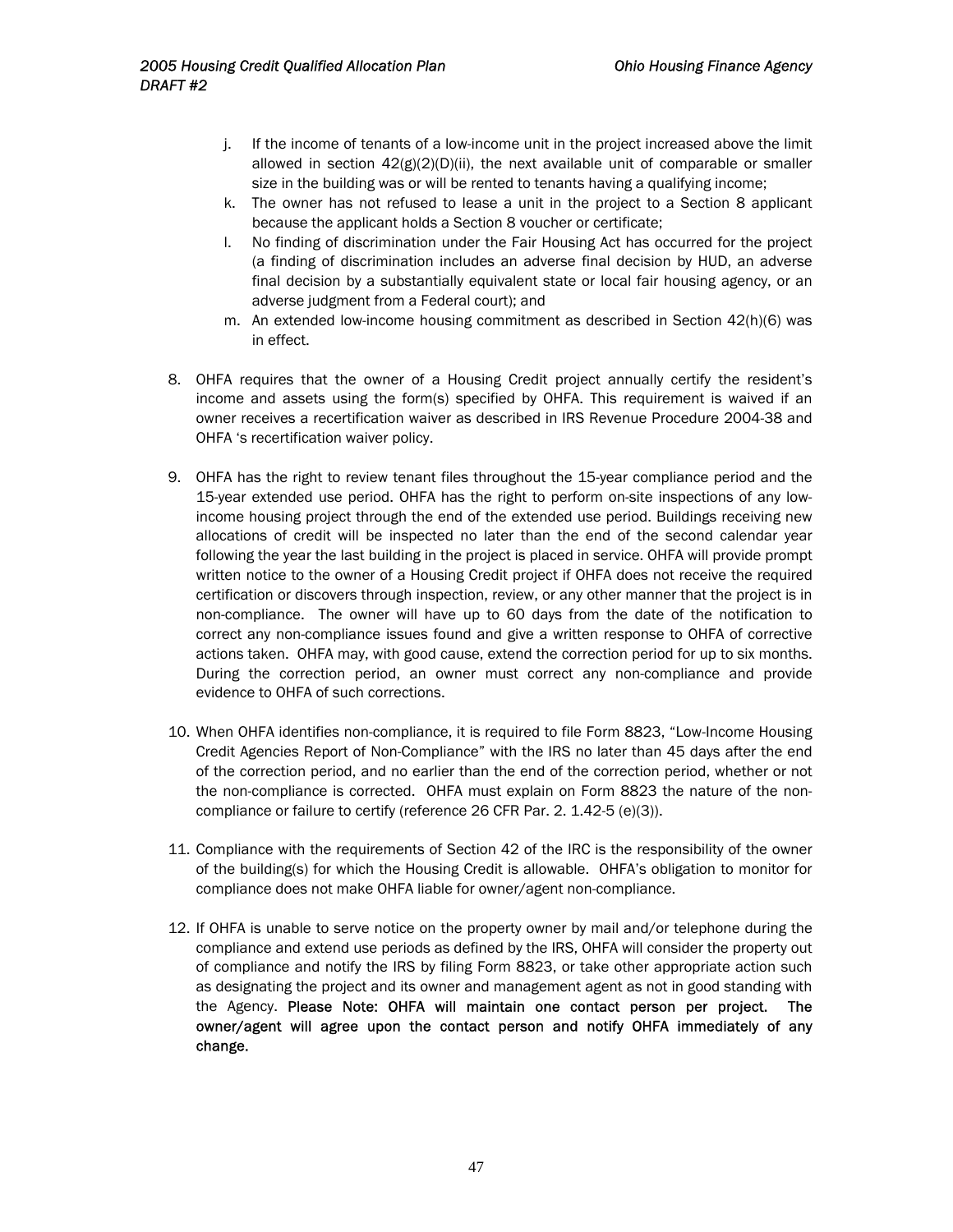- 13. OHFA requires Housing Credit owners to pay a one-time compliance monitoring fee. The fee amount for projects receiving a reservation in 2005 will be \$500 per unit. The fee must be submitted with the 8609 request.
- 14. In addition to the compliance fee, OHFA requires owners who select not to treat the buildings as a multiple building project, must pay a one-time fee of \$250 per residential building. The fee must be submitted with the 8609 request.
- 15. It is the responsibility of the owner and its agents to ensure that the property management agent has all documents and information necessary to meet all rent, income, or other requirements attached to all sources of funding used to develop the project. Such documents may include, but are not limited to, the Housing Credit restrictive covenant(s), Housing Development Assistance Program (HDAP) restrictive covenant, and the HDAP funding agreement.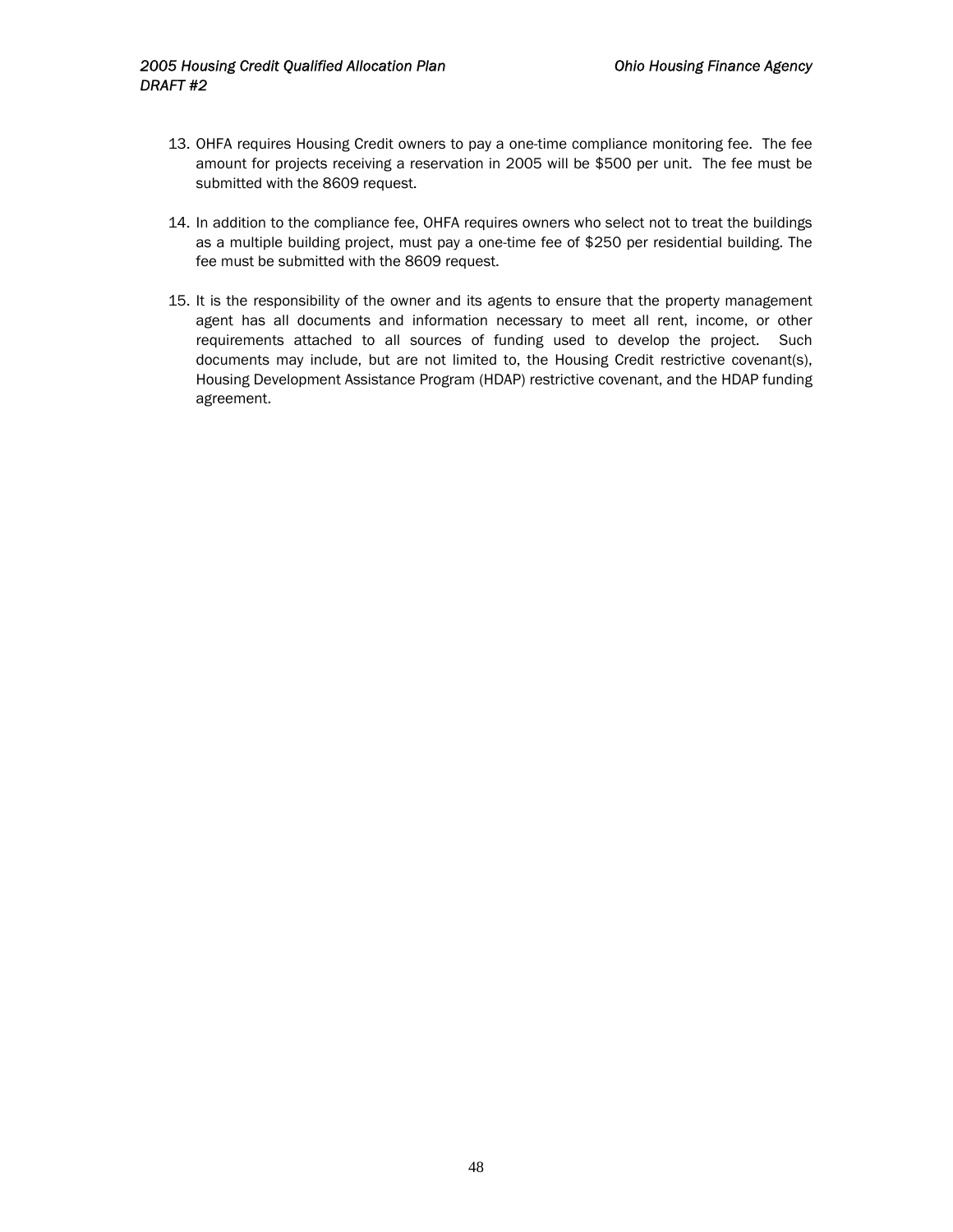## IV. MISCELLANEOUS

Project Changes: All project changes require OHFA approval, and all changes will be reviewed by OHFA on a case-by-case basis. Any change in a project which reduces the project score, or which reduces the project score below the score of the last funded project in a particular funding round, may result in a reduction or revocation of the Housing Credit reservation or allocation. No changes in a project are allowed if it reduces the project's score in rent structure. A new application, fee, and Competitive review may be required if any project characteristics change.

Failure to inform OHFA of any changes in the applicant's situation or project structure at any time may cause the application to be rejected or the Housing Credit reservation to be revoked.

OHFA may allow the admission of an additional general partner after Housing Credits are awarded in order to address a related-party loan issue. A letter from the owner's legal counsel that adequately explains the need for this action must be submitted. A letter signed by both the new general partner and the current controlling general partner must also be submitted to confirm the following:

- a. The new general partner will not own more than 24% of the general partner shares.
- b. The new general partner must agree to not materially participate in the project.
- c. The new general partner must gain little or no financial benefit from the project.
- d. The new general partner may not count the project toward experience points in future funding applications to OHFA.

OHFA will review and issue a decision for each request on a case-by-case basis. Approval of the OHFA Board may also be necessary for the HDLP and HDAP programs.

**Document Correction Fee:** OHFA will assess a correction fee of \$250 if a Carryover Allocation Agreement, Restrictive Covenant, or 8609 Form must be re-issued due to an error on the part of the owner or applicant.

Agency Information Sources: The OHFA web site contains important, easily accessible program information such as Housing Credit percentages, frequently asked questions, technical support, general tax credit information, important program dates, and downloadable files such as the QAP and Affordable Housing Funding Application. The web site address is www.homebuyerohio.com. It is the responsibility of the applicants to regularly browse the website to obtain current information on the Housing Credit and other OHFA programs.

Contacting the Applicant: OHFA will only contact the person listed in the application as the project contact. OHFA asks other parties involved in the project to communicate with the project contact, prior to contacting OHFA.

Requesting Information: At the end of each allocation round, OHFA will make available a listing by score of all projects, along with a detailed report featuring the reserved projects of that round. Please visit the OHFA web site at www.homebuyerohio.com or contact OHFA to obtain this listing. Interested parties requesting project specific information will be required to use a Freedom of Information Request Form (forms are available from OHFA) and follow Ohio Department of Development procedures.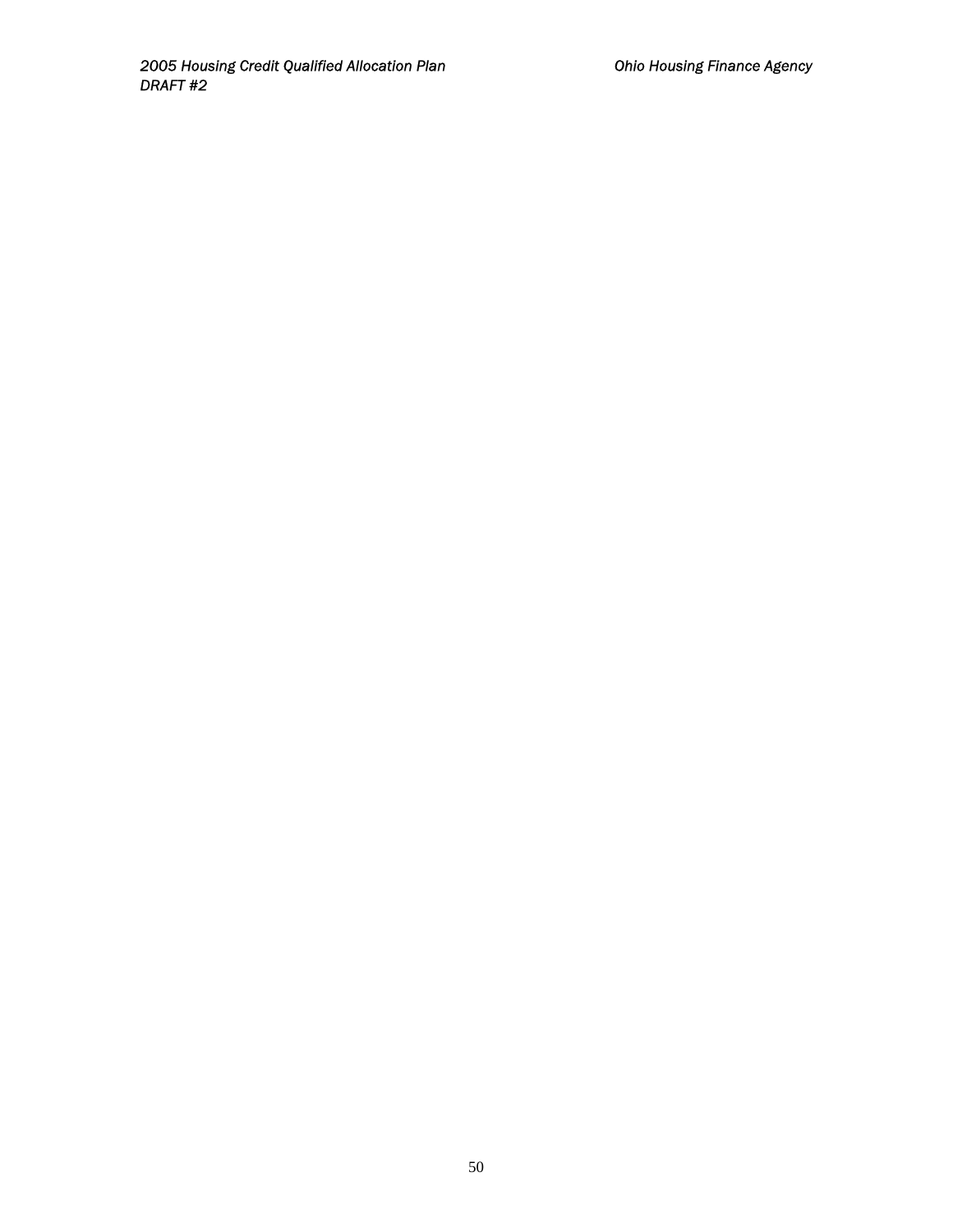### V. 2005 QAP EXHIBITS

NOTE: Updated Exhibit A is not available at the time of this printing. In early 2005 these exhibits will be published separately, and will also be included in the final Affordable Housing Funding Application (AHFA). Please contact OHFA or visit our web site located at www.homebuyerohio.com to receive the updated exhibits.

| А. | <b>RENT AND INCOME LIMITS</b>                                             |    | 56 |
|----|---------------------------------------------------------------------------|----|----|
| В. | MAXIMUM DEVELOPMENT COST PER UNIT                                         |    | 66 |
| C. | <b>QUALIFIED CENSUS TRACTS</b>                                            |    | 72 |
| D. | <b>COMMUNITIES WITH A CONSOLIDATED PLAN</b>                               |    | 74 |
| Ε. | AREAS WITH A COMMUNITY HOUSING<br><b>IMPROVEMENT STRATEGY (CHIS)</b>      | 75 |    |
| F. | MODEL LANGUAGE FOR LOCAL GOVERNMENT<br><b>NOTIFICATION</b>                |    | 81 |
| G. | <b>GEOGRAPHIC POOL AREAS</b>                                              |    | 83 |
| н. | <b>MARKET STUDY INDEX</b>                                                 |    | 84 |
| L  | SUPPORTIVE SERVICE PLAN INDEX & REQUIREMENTS                              |    | 86 |
| J. | <b>GOVERNOR'S REGIONAL ECONOMIC DEVELOPMENT</b><br><b>REPRESENTATIVES</b> |    | 90 |
| K. | <b>CAPITAL NEEDS ASSESSMENT STANDARDS</b>                                 |    | 92 |
| L. | <b>GUIDE TO FEDERAL ACCESSIBILITY REQUIREMENTS</b>                        |    | 93 |
| Μ. | Operating Expense Averages - to be added                                  |    | 93 |
| N. | <b>Watch Areas</b>                                                        |    |    |
| О. | <b>County Targets</b>                                                     |    |    |

P. Area Index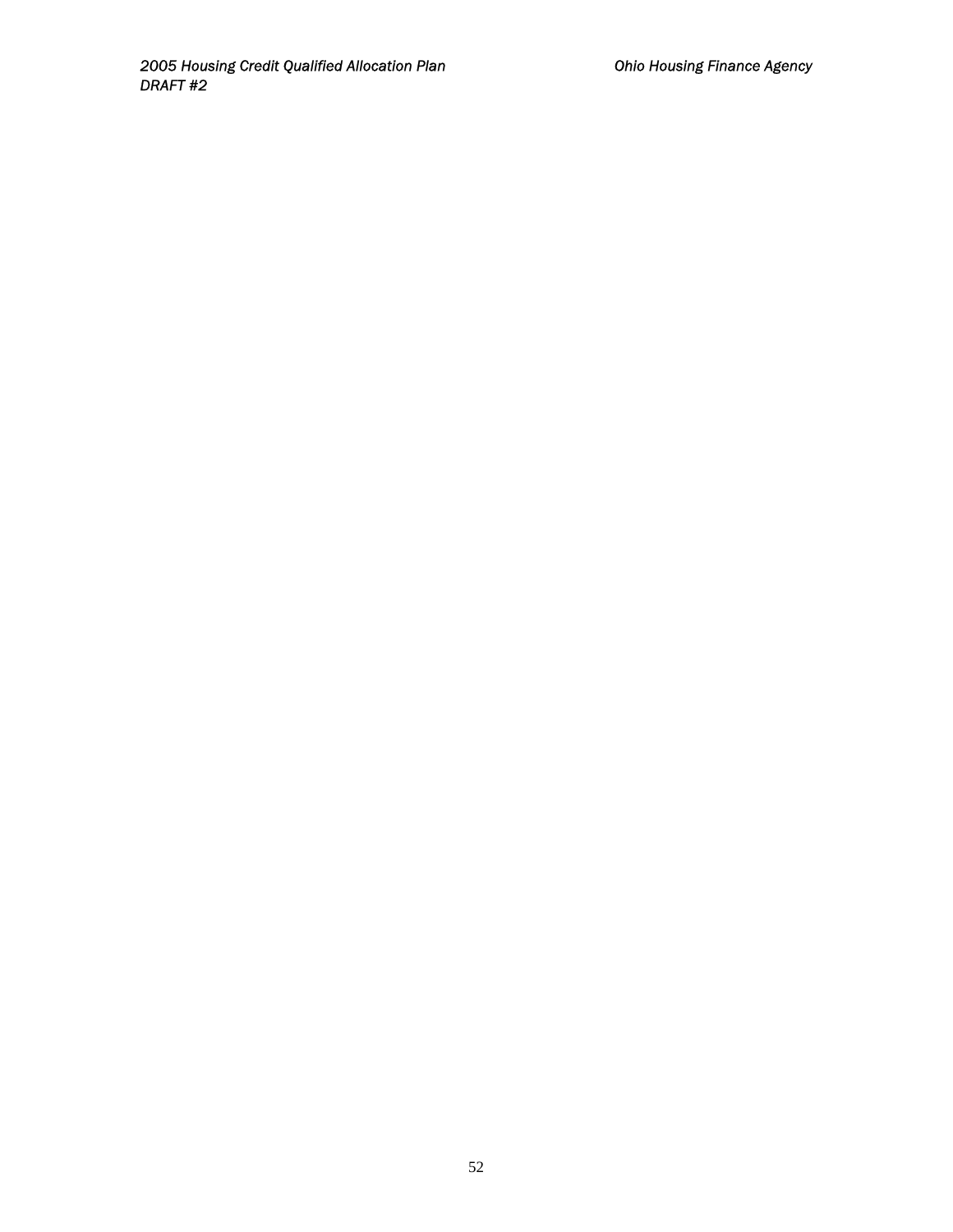### A. RENT AND INCOME LIMITS

#### *Instructions*

#### **Example:**

| County | (5.) Rent: Bedrooms (Residents) Eff $(1)$ 1 $(1.5)$ 2 $(3)$ 3 $(4.5)$ 4 $(6)$ 5 $(7.5)$ |     |       |       |       |       |       | 6 (9) |       |       |
|--------|-----------------------------------------------------------------------------------------|-----|-------|-------|-------|-------|-------|-------|-------|-------|
|        | (2.) Income: Residents                                                                  |     |       |       |       |       | G     | 6     |       |       |
| Adams  | $(6.) 50%$ rent                                                                         | 426 | 456   | 547   | 633   | 706   | 779   |       |       |       |
| (1.)   | $(3.) 50\%$ income                                                                      |     | 17050 | 19500 | 21900 | 24350 | 26300 | 28250 | 30200 | 32150 |
|        | $(7.) 60%$ rent                                                                         | 511 | 548   | 657   | 759   | 847   | 935   |       |       |       |
|        | (4.) 60% income                                                                         |     | 20460 | 23400 | 26280 | 29220 | 31560 | 33900 | 36240 | 38580 |

1. Name of County.

2. The number of residents in a household, used for the 50% and 60% income figures in the table.

3. The 50% Area Median Gross Income (AMGI) for the county, adjusted for the number of residents in a household. The source of these income figures are the HUD very low-income limits, which are updated and published annually.

4. The 60% Area Median Gross Income (AMGI) for the county, adjusted for the number of residents in a household. The 60% income figures are computed using the 50% income figures as follows:

 $[50\% \text{ income}] * 2 * 60\% = [60\% \text{ income}]$ 

5. The number of bedrooms in a unit, used for the 50% and 60% rent figures in the table. The number of residents in each type of unit (1 resident for SRO & efficiency units; 1.5 residents per bedroom for units with one or more bedrooms) are used to compute the rent figures in the table.

6. The 50% monthly rent figures for the county, adjusted for the number of bedrooms in a unit. The rents are computed using the 50% income figures, and the number of residents in each type of unit, as follows:

([50% income for the number of residents]  $*$  30%) / 12 = [50% monthly rent]

7. The 60% monthly rent figures for the county, adjusted for the number of bedrooms in a unit. The rents are computed using the 60% income figures, and the number of residents in each type of unit, as follows:

( $[60\%$  income for the number of residents]  $* 30\%$ ) /  $12 = [60\%$  monthly rent]

NOTE: The monthly rent for any percentage of income can be computed using the 50% income figures.

Example: Monthly rent figures for 45% Area Median Gross Income.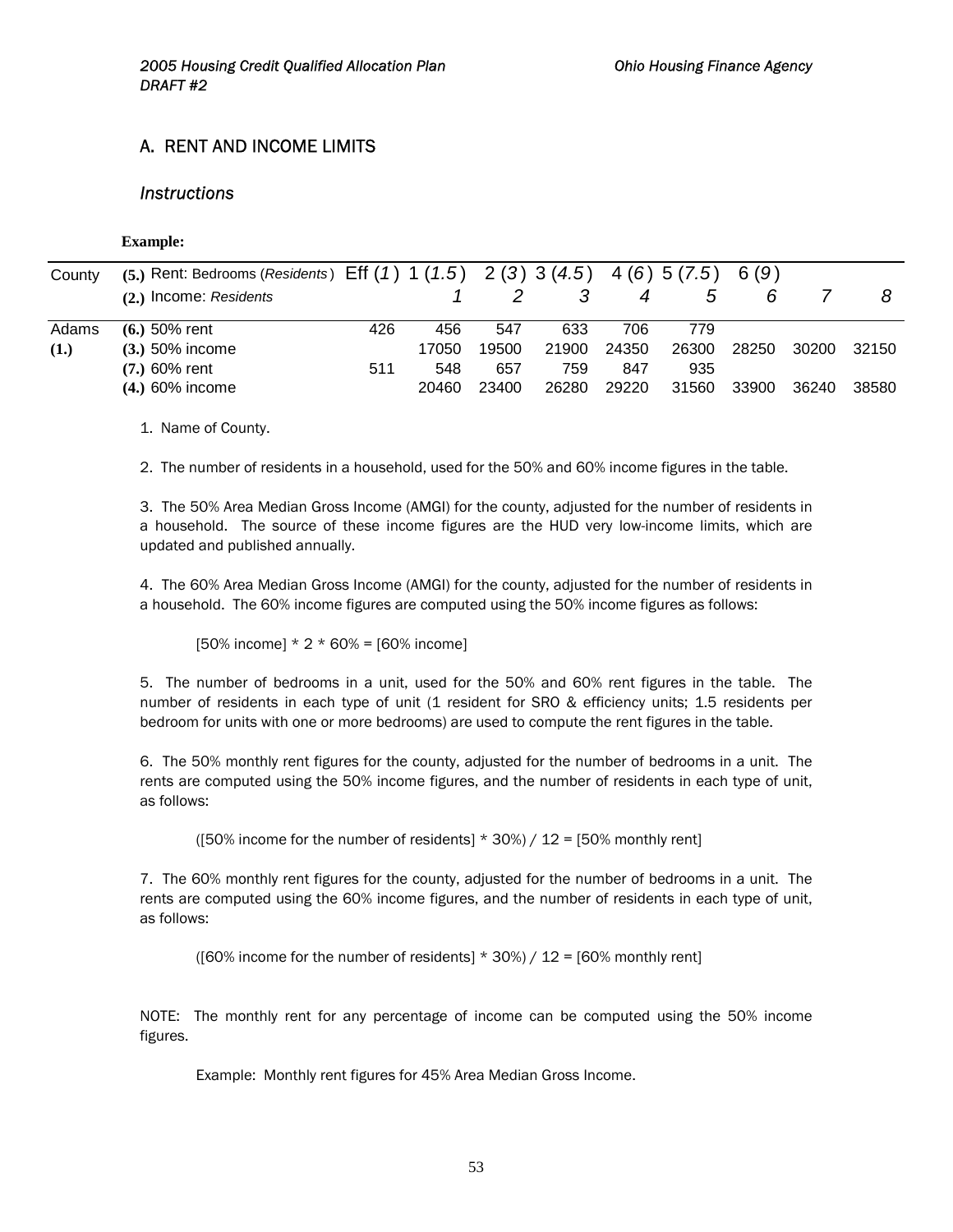$[50%$  income]  $* 2 * 45% = [45%$  income]

( $[45\%$  income for the number of residents] \* 30%) / 12 =  $[45\%$  monthly rent]

If the income or monthly rent figures contain a decimal, always round down to compute the correct figure.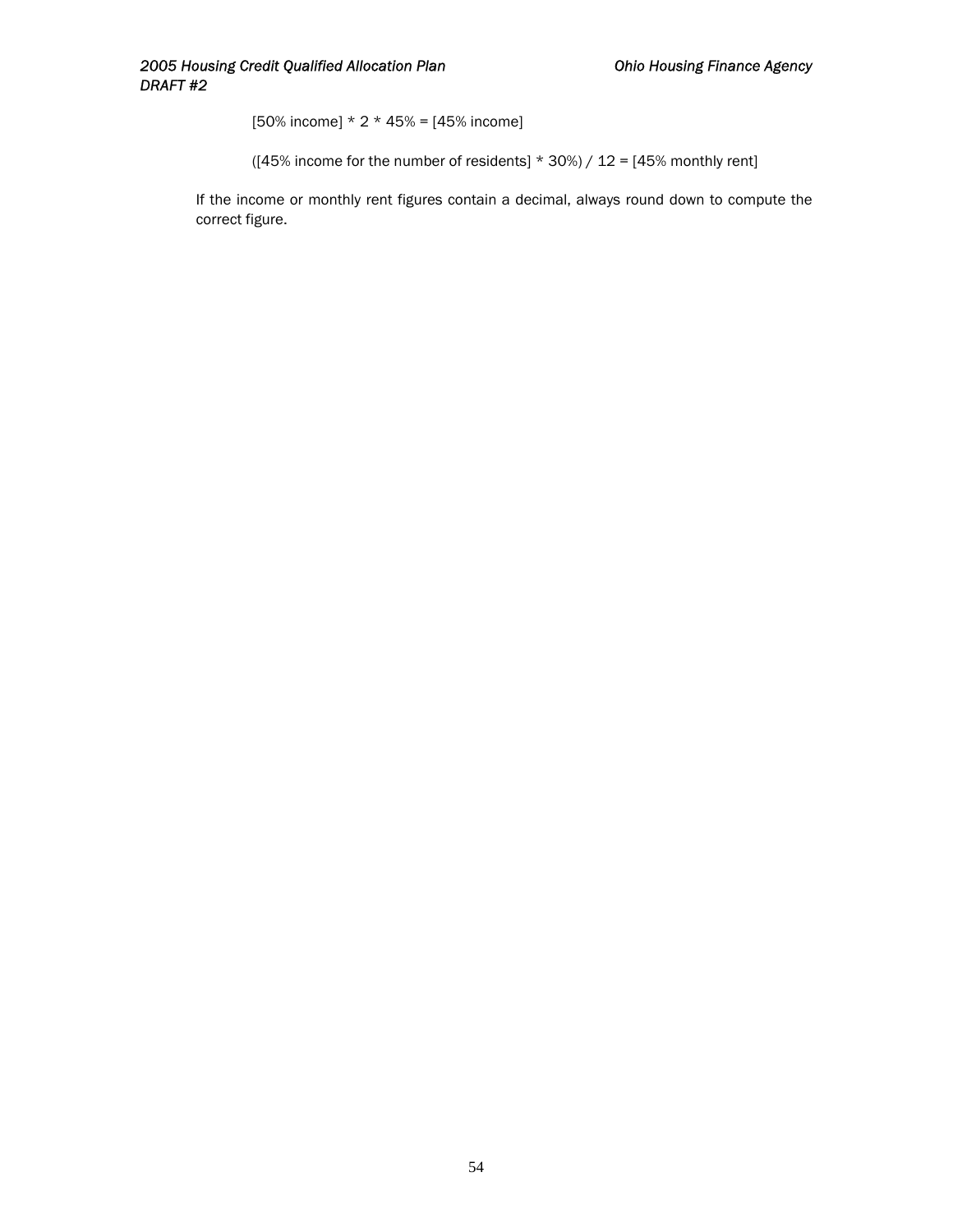## A. 2004 RENT AND INCOME LIMITS – *TO BE REPLACED BY 2005 LIMITS*

| H.U.D. Effective Date:<br>County | January 28, 2004<br>Rent: Bedrooms (Residents) Eff (1) 1 (1.5) |     |       |       | 2(3)3(4.5) |       | 4(6)5(7.5) | 6(9)  |       |       |
|----------------------------------|----------------------------------------------------------------|-----|-------|-------|------------|-------|------------|-------|-------|-------|
|                                  | <b>Income: Residents</b>                                       |     | 1     | 2     | 3          | 4     | 5          | 6     | 7     | 8     |
| Adams                            | 50% rent                                                       | 442 | 474   | 568   | 657        | 733   | 809        |       |       |       |
|                                  | 50% income                                                     |     | 17700 | 20250 | 22750      | 25300 | 27300      | 29350 | 31350 | 33400 |
|                                  | 60% rent                                                       | 531 | 569   | 682   | 789        | 880   | 971        |       |       |       |
|                                  | 60% income                                                     |     | 21240 | 24300 | 27300      | 30360 | 32760      | 35220 | 37620 | 40080 |
| Allen                            | 50% rent                                                       | 460 | 492   | 591   | 682        | 761   | 840        |       |       |       |
|                                  | 50% income                                                     |     | 18400 | 21000 | 23650      | 26250 | 28350      | 30450 | 32550 | 34650 |
|                                  | 60% rent                                                       | 552 | 591   | 709   | 819        | 913   | 1008       |       |       |       |
|                                  | 60% income                                                     |     | 22080 | 25200 | 28380      | 31500 | 34020      | 36540 | 39060 | 41580 |
| Ashland                          | 50% rent                                                       | 462 | 495   | 593   | 686        | 765   | 845        |       |       |       |
|                                  | 50% income                                                     |     | 18500 | 21100 | 23750      | 26400 | 28500      | 30600 | 32750 | 34850 |
|                                  | 60% rent                                                       | 555 | 594   | 712   | 823        | 918   | 1014       |       |       |       |
|                                  | 60% income                                                     |     | 22200 | 25320 | 28500      | 31680 | 34200      | 36720 | 39300 | 41820 |
| Ashtabula                        | 50% rent                                                       | 525 | 562   | 675   | 780        | 870   | 960        |       |       |       |
|                                  | 50% income                                                     |     | 21000 | 24000 | 27000      | 30000 | 32400      | 34800 | 37200 | 39600 |
|                                  | 60% rent                                                       | 630 | 675   | 810   | 936        | 1044  | 1152       |       |       |       |
|                                  | 60% income                                                     |     | 25200 | 28800 | 32400      | 36000 | 38880      | 41760 | 44640 | 47520 |
| Athens                           | 50% rent                                                       | 442 | 474   | 568   | 657        | 733   | 809        |       |       |       |
|                                  | 50% income                                                     |     | 17700 | 20250 | 22750      | 25300 | 27300      | 29350 | 31350 | 33400 |
|                                  | 60% rent                                                       | 531 | 569   | 682   | 789        | 880   | 971        |       |       |       |
|                                  | 60% income                                                     |     | 21240 | 24300 | 27300      | 30360 | 32760      | 35220 | 37620 | 40080 |
| Auglaize                         | 50% rent                                                       | 460 | 492   | 591   | 682        | 761   | 840        |       |       |       |
|                                  | 50% income                                                     |     | 18400 | 21000 | 23650      | 26250 | 28350      | 30450 | 32550 | 34650 |
|                                  | 60% rent                                                       | 552 | 591   | 709   | 819        | 913   | 1008       |       |       |       |
|                                  | 60% income                                                     |     | 22080 | 25200 | 28380      | 31500 | 34020      | 36540 | 39060 | 41580 |
| <b>Belmont</b>                   | 50% rent                                                       | 407 | 436   | 523   | 605        | 676   | 745        |       |       |       |
|                                  | 50% income                                                     |     | 16300 | 18650 | 20950      | 23300 | 25150      | 27050 | 28900 | 30750 |
|                                  | 60% rent                                                       | 489 | 524   | 628   | 726        | 811   | 894        |       |       |       |
|                                  | 60% income                                                     |     | 19560 | 22380 | 25140      | 27960 | 30180      | 32460 | 34680 | 36900 |
| <b>Brown</b>                     | 50% rent                                                       | 463 | 496   | 596   | 688        | 768   | 848        |       |       |       |
|                                  | 50% income                                                     |     | 18550 | 21200 | 23850      | 26500 | 28600      | 30750 | 32850 | 35000 |
|                                  | 60% rent                                                       | 556 | 596   | 715   | 826        | 922   | 1017       |       |       |       |
|                                  | 60% income                                                     |     | 22260 | 25440 | 28620      | 31800 | 34320      | 36900 | 39420 | 42000 |
| <b>Butler</b>                    | 50% rent                                                       | 565 | 605   | 726   | 838        | 935   | 1031       |       |       |       |
|                                  | 50% income                                                     |     | 22600 | 25800 | 29050      | 32250 | 34850      | 37400 | 40000 | 42550 |
|                                  | 60% rent                                                       | 678 | 726   | 871   | 1006       | 1122  | 1238       |       |       |       |
|                                  | 60% income                                                     |     | 27120 | 30960 | 34860      | 38700 | 41820      | 44880 | 48000 | 51060 |
| Carroll                          | 50% rent                                                       | 465 | 498   | 598   | 691        | 771   | 851        |       |       |       |
|                                  | 50% income                                                     |     | 18600 | 21300 | 23950      | 26600 | 28750      | 30850 | 33000 | 35100 |
|                                  | 60% rent                                                       | 558 | 598   | 718   | 830        | 925   | 1021       |       |       |       |
|                                  | 60% income                                                     |     | 22320 | 25560 | 28740      | 31920 | 34500      | 37020 | 39600 | 42120 |
| Champaign                        | 50% rent                                                       | 518 | 555   | 667   | 770        | 860   | 948        |       |       |       |
|                                  | 50% income                                                     |     | 20750 | 23700 | 26700      | 29650 | 32000      | 34400 | 36750 | 39150 |
|                                  | 60% rent                                                       | 622 | 666   | 801   | 924        | 1032  | 1138       |       |       |       |
|                                  | 60% income                                                     |     | 24900 | 28440 | 32040      | 35580 | 38400      | 41280 | 44100 | 46980 |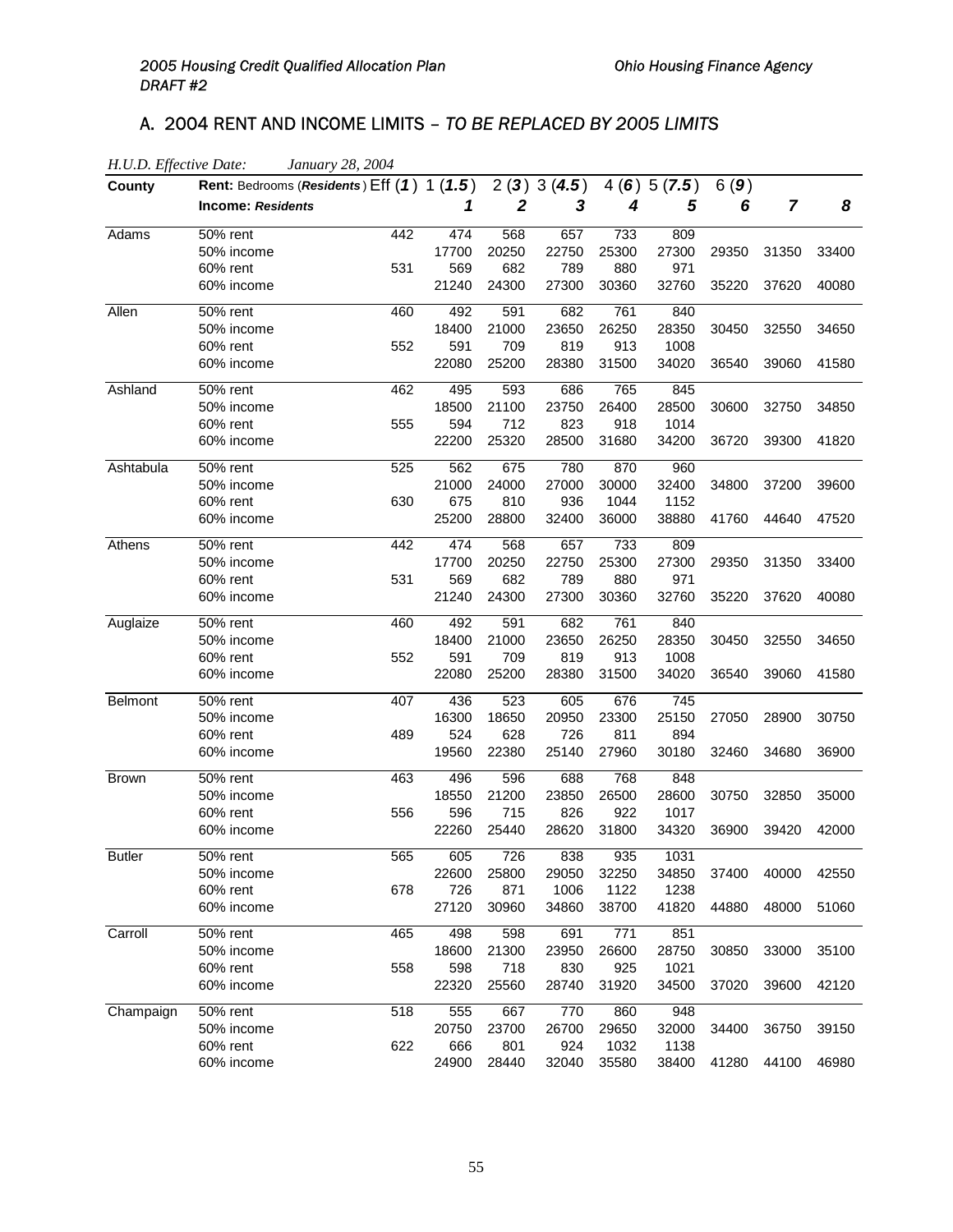| County     | Rent: Bedrooms (Residents) Eff (1) 1 (1.5) |     |       |                  | 2(3)3(4.5) |       | 4(6)5(7.5) | 6(9)  |                |       |
|------------|--------------------------------------------|-----|-------|------------------|------------|-------|------------|-------|----------------|-------|
|            | <b>Income: Residents</b>                   |     | 1     | $\boldsymbol{2}$ | 3          | 4     | 5          | 6     | $\overline{7}$ | 8     |
| Clark      | 50% rent                                   | 526 | 564   | 677              | 782        | 872   | 963        |       |                |       |
|            | 50% income                                 |     | 21050 | 24100            | 27100      | 30100 | 32500      | 34900 | 37300          | 39750 |
|            | 60% rent                                   | 631 | 677   | 813              | 939        | 1047  | 1155       |       |                |       |
|            | 60% income                                 |     | 25260 | 28920            | 32520      | 36120 | 39000      | 41880 | 44760          | 47700 |
| Clermont   | 50% rent                                   | 562 | 602   | 723              | 835        | 932   | 1028       |       |                |       |
|            | 50% income                                 |     | 22500 | 25700            | 28950      | 32150 | 34700      | 37300 | 39850          | 42450 |
|            | 60% rent                                   | 675 | 723   | 868              | 1002       | 1119  | 1234       |       |                |       |
|            | 60% income                                 |     | 27000 | 30840            | 34740      | 38580 | 41640      | 44760 | 47820          | 50940 |
| Clinton    | 50% rent                                   | 543 | 583   | 700              | 808        | 902   | 995        |       |                |       |
|            | 50% income                                 |     | 21750 | 24900            | 28000      | 31100 | 33600      | 36100 | 38550          | 41050 |
|            | 60% rent                                   | 652 | 699   | 840              | 970        | 1083  | 1194       |       |                |       |
|            | 60% income                                 |     | 26100 | 29880            | 33600      | 37320 | 40320      | 43320 | 46260          | 49260 |
| Columbiana | 50% rent                                   | 442 | 474   | 568              | 657        | 733   | 809        |       |                |       |
|            | 50% income                                 |     | 17700 | 20250            | 22750      | 25300 | 27300      | 29350 | 31350          | 33400 |
|            | 60% rent                                   | 531 | 569   | 682              | 789        | 880   | 971        |       |                |       |
|            | 60% income                                 |     | 21240 | 24300            | 27300      | 30360 | 32760      | 35220 | 37620          | 40080 |
| Coshocton  | 50% rent                                   | 442 | 474   | 568              | 657        | 733   | 809        |       |                |       |
|            | 50% income                                 |     | 17700 | 20250            | 22750      | 25300 | 27300      | 29350 | 31350          | 33400 |
|            | 60% rent                                   | 531 | 569   | 682              | 789        | 880   | 971        |       |                |       |
|            | 60% income                                 |     | 21240 | 24300            | 27300      | 30360 | 32760      | 35220 | 37620          | 40080 |
| Crawford   | 50% rent                                   | 443 | 475   | 570              | 659        | 735   | 811        |       |                |       |
|            | 50% income                                 |     | 17750 | 20300            | 22800      | 25350 | 27400      | 29400 | 31450          | 33450 |
|            | 60% rent                                   | 532 | 570   | 684              | 791        | 882   | 973        |       |                |       |
|            | 60% income                                 |     | 21300 | 24360            | 27360      | 30420 | 32880      | 35280 | 37740          | 40140 |
| Cuyahoga   | 50% rent                                   | 525 | 562   | 675              | 780        | 870   | 960        |       |                |       |
|            | 50% income                                 |     | 21000 | 24000            | 27000      | 30000 | 32400      | 34800 | 37200          | 39600 |
|            | 60% rent                                   | 630 | 675   | 810              | 936        | 1044  | 1152       |       |                |       |
|            | 60% income                                 |     | 25200 | 28800            | 32400      | 36000 | 38880      | 41760 | 44640          | 47520 |
| Darke      | 50% rent                                   | 463 | 496   | 596              | 688        | 768   | 848        |       |                |       |
|            | 50% income                                 |     | 18550 | 21200            | 23850      | 26500 | 28600      | 30750 | 32850          | 35000 |
|            | 60% rent                                   | 556 | 596   | 715              | 826        | 922   | 1017       |       |                |       |
|            | 60% income                                 |     | 22260 | 25440            | 28620      | 31800 | 34320      | 36900 | 39420          | 42000 |
| Defiance   | 50% rent                                   | 501 | 536   | 645              | 745        | 831   | 916        |       |                |       |
|            | 50% income                                 |     | 20050 | 22900            | 25800      | 28650 | 30950      | 33250 | 35550          | 37800 |
|            | 60% rent                                   | 601 | 644   | 774              | 894        | 997   | 1100       |       |                |       |
|            | 60% income                                 |     | 24060 | 27480            | 30960      | 34380 | 37140      | 39900 | 42660          | 45360 |
| Delaware   | 50% rent                                   | 558 | 598   | 717              | 829        | 925   | 1020       |       |                |       |
|            | 50% income                                 |     | 22350 | 25500            | 28700      | 31900 | 34450      | 37000 | 39550          | 42100 |
|            | 60% rent                                   | 670 | 717   | 861              | 995        | 1110  | 1224       |       |                |       |
|            | 60% income                                 |     | 26820 | 30600            | 34440      | 38280 | 41340      | 44400 | 47460          | 50520 |
| Erie       | 50% rent                                   | 522 | 560   | 671              | 776        | 866   | 955        |       |                |       |
|            | 50% income                                 |     | 20900 | 23900            | 26850      | 29850 | 32250      | 34650 | 37000          | 39400 |
|            | 60% rent                                   | 627 | 672   | 805              | 931        | 1039  | 1146       |       |                |       |
|            | 60% income                                 |     | 25080 | 28680            | 32220      | 35820 | 38700      | 41580 | 44400          | 47280 |
| Fairfield  | 50% rent                                   | 558 | 598   | 717              | 829        | 925   | 1020       |       |                |       |
|            | 50% income                                 |     | 22350 | 25500            | 28700      | 31900 | 34450      | 37000 | 39550          | 42100 |
|            | 60% rent                                   | 670 | 717   | 861              | 995        | 1110  | 1224       |       |                |       |
|            | 60% income                                 |     | 26820 | 30600            | 34440      | 38280 | 41340      | 44400 | 47460          | 50520 |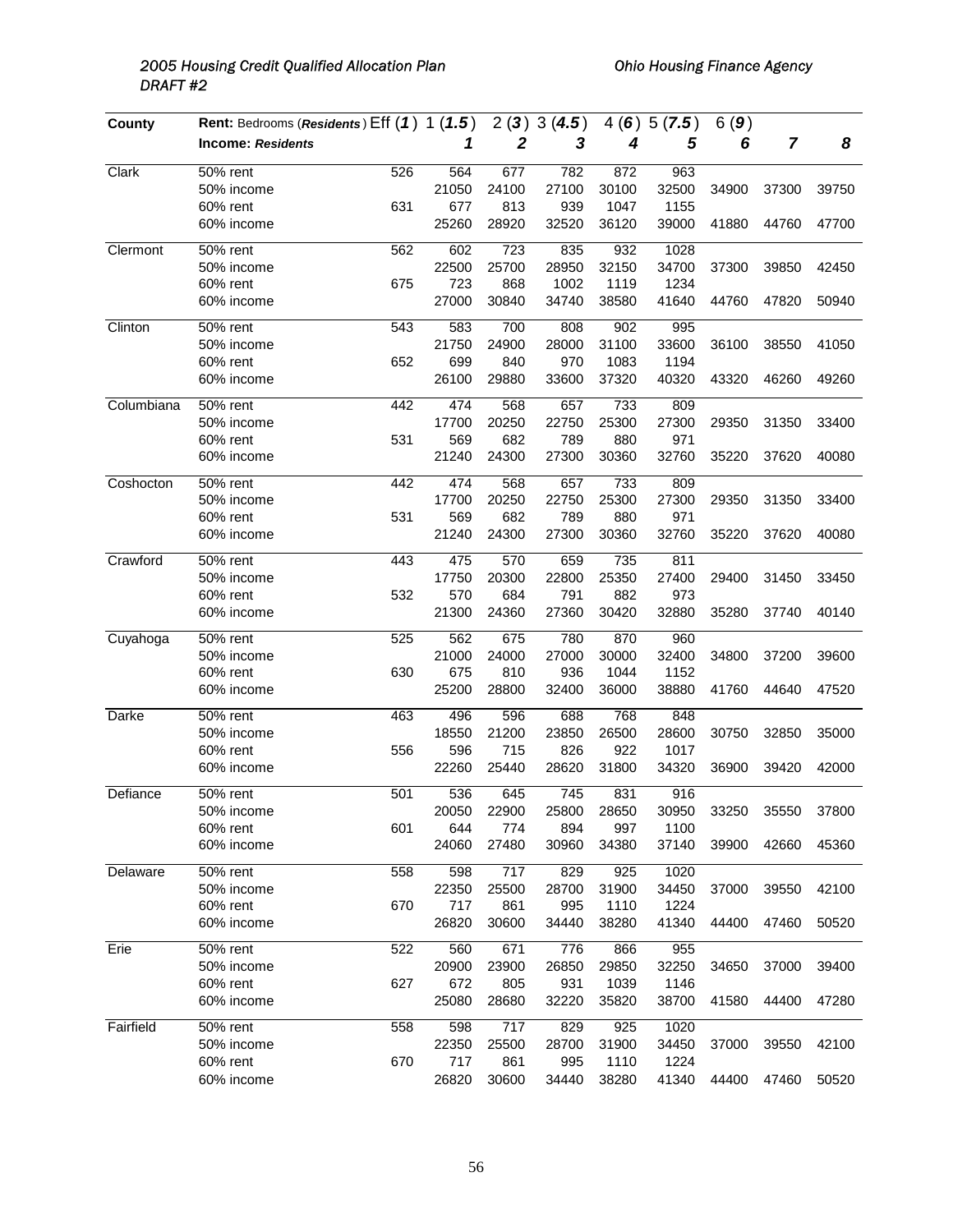| County   | Rent: Bedrooms (Residents) Eff (1) 1 (1.5) |     |       |                  | 2(3)3(4.5) |       | 4(6)5(7.5) | 6(9)  |                |       |
|----------|--------------------------------------------|-----|-------|------------------|------------|-------|------------|-------|----------------|-------|
|          | <b>Income: Residents</b>                   |     | 1     | $\boldsymbol{2}$ | 3          | 4     | 5          | 6     | $\overline{7}$ | 8     |
| Fayette  | 50% rent                                   | 442 | 474   | 568              | 657        | 733   | 809        |       |                |       |
|          | 50% income                                 |     | 17700 | 20250            | 22750      | 25300 | 27300      | 29350 | 31350          | 33400 |
|          | 60% rent                                   | 531 | 569   | 682              | 789        | 880   | 971        |       |                |       |
|          | 60% income                                 |     | 21240 | 24300            | 27300      | 30360 | 32760      | 35220 | 37620          | 40080 |
| Franklin | 50% rent                                   | 558 | 598   | 717              | 829        | 925   | 1020       |       |                |       |
|          | 50% income                                 |     | 22350 | 25500            | 28700      | 31900 | 34450      | 37000 | 39550          | 42100 |
|          | 60% rent                                   | 670 | 717   | 861              | 995        | 1110  | 1224       |       |                |       |
|          | 60% income                                 |     | 26820 | 30600            | 34440      | 38280 | 41340      | 44400 | 47460          | 50520 |
| Fulton   | 50% rent                                   | 497 | 532   | 638              | 738        | 823   | 908        |       |                |       |
|          | 50% income                                 |     | 19900 | 22700            | 25550      | 28400 | 30650      | 32950 | 35200          | 37500 |
|          | 60% rent                                   | 597 | 639   | 766              | 885        | 988   | 1090       |       |                |       |
|          | 60% income                                 |     | 23880 | 27240            | 30660      | 34080 | 36780      | 39540 | 42240          | 45000 |
| Gallia   | 50% rent                                   | 442 | 474   | 568              | 657        | 733   | 809        |       |                |       |
|          | 50% income                                 |     | 17700 | 20250            | 22750      | 25300 | 27300      | 29350 | 31350          | 33400 |
|          | 60% rent                                   | 531 | 569   | 682              | 789        | 880   | 971        |       |                |       |
|          | 60% income                                 |     | 21240 | 24300            | 27300      | 30360 | 32760      | 35220 | 37620          | 40080 |
| Geauga   | 50% rent                                   | 525 | 562   | 675              | 780        | 870   | 960        |       |                |       |
|          | 50% income                                 |     | 21000 | 24000            | 27000      | 30000 | 32400      | 34800 | 37200          | 39600 |
|          | 60% rent                                   | 630 | 675   | 810              | 936        | 1044  | 1152       |       |                |       |
|          | 60% income                                 |     | 25200 | 28800            | 32400      | 36000 | 38880      | 41760 | 44640          | 47520 |
| Greene   | 50% rent                                   | 526 | 564   | 677              | 782        | 872   | 963        |       |                |       |
|          | 50% income                                 |     | 21050 | 24100            | 27100      | 30100 | 32500      | 34900 | 37300          | 39750 |
|          | 60% rent                                   | 631 | 677   | 813              | 939        | 1047  | 1155       |       |                |       |
|          | 60% income                                 |     | 25260 | 28920            | 32520      | 36120 | 39000      | 41880 | 44760          | 47700 |
| Guernsey | 50% rent                                   | 442 | 474   | 568              | 657        | 733   | 809        |       |                |       |
|          | 50% income                                 |     | 17700 | 20250            | 22750      | 25300 | 27300      | 29350 | 31350          | 33400 |
|          | 60% rent                                   | 531 | 569   | 682              | 789        | 880   | 971        |       |                |       |
|          | 60% income                                 |     | 21240 | 24300            | 27300      | 30360 | 32760      | 35220 | 37620          | 40080 |
| Hamilton | 50% rent                                   | 562 | 602   | 723              | 835        | 932   | 1028       |       |                |       |
|          | 50% income                                 |     | 22500 | 25700            | 28950      | 32150 | 34700      | 37300 | 39850          | 42450 |
|          | 60% rent                                   | 675 | 723   | 868              | 1002       | 1119  | 1234       |       |                |       |
|          | 60% income                                 |     | 27000 | 30840            | 34740      | 38580 | 41640      | 44760 | 47820          | 50940 |
| Hancock  | 50% rent                                   | 521 | 558   | 670              | 773        | 862   | 951        |       |                |       |
|          | 50% income                                 |     | 20850 | 23800            | 26800      | 29750 | 32150      | 34500 | 36900          | 39250 |
|          | 60% rent                                   | 625 | 669   | 804              | 928        | 1035  | 1142       |       |                |       |
|          | 60% income                                 |     | 25020 | 28560            | 32160      | 35700 | 38580      | 41400 | 44280          | 47100 |
| Hardin   | 50% rent                                   | 442 | 474   | 568              | 657        | 733   | 809        |       |                |       |
|          | 50% income                                 |     | 17700 | 20250            | 22750      | 25300 | 27300      | 29350 | 31350          | 33400 |
|          | 60% rent                                   | 531 | 569   | 682              | 789        | 880   | 971        |       |                |       |
|          | 60% income                                 |     | 21240 | 24300            | 27300      | 30360 | 32760      | 35220 | 37620          | 40080 |
| Harrison | 50% rent                                   | 442 | 474   | 568              | 657        | 733   | 809        |       |                |       |
|          | 50% income                                 |     | 17700 | 20250            | 22750      | 25300 | 27300      | 29350 | 31350          | 33400 |
|          | 60% rent                                   | 531 | 569   | 682              | 789        | 880   | 971        |       |                |       |
|          | 60% income                                 |     | 21240 | 24300            | 27300      | 30360 | 32760      | 35220 | 37620          | 40080 |
| Henry    | 50% rent                                   | 500 | 536   | 643              | 743        | 830   | 915        |       |                |       |
|          | 50% income                                 |     | 20000 | 22900            | 25750      | 28600 | 30900      | 33200 | 35450          | 37750 |
|          | 60% rent                                   | 600 | 643   | 772              | 892        | 996   | 1098       |       |                |       |
|          | 60% income                                 |     | 24000 | 27480            | 30900      | 34320 | 37080      | 39840 | 42540          | 45300 |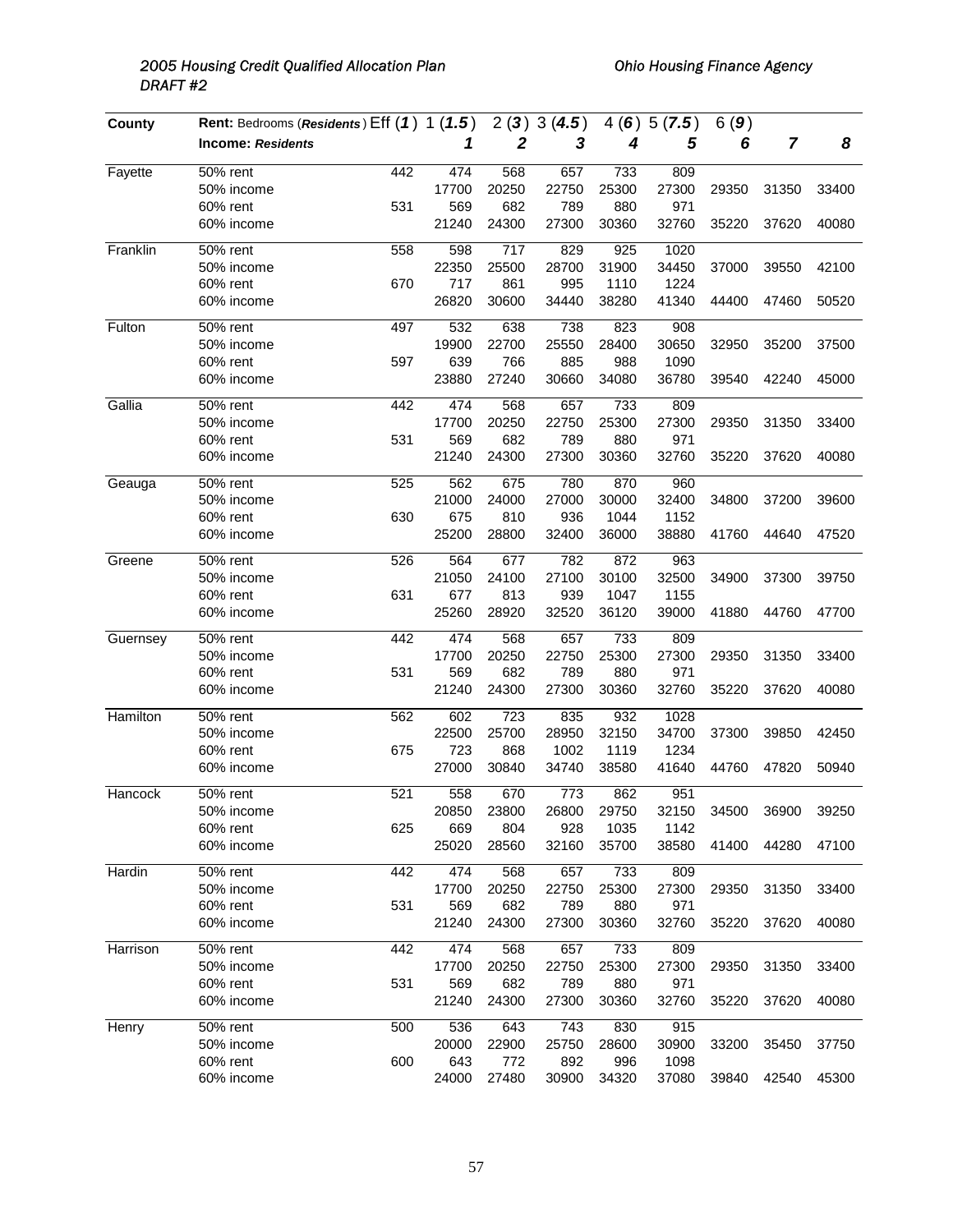| County       | Rent: Bedrooms (Residents) Eff (1) 1 (1.5) |     |       |                  | 2(3)3(4.5) |       | 4(6)5(7.5) | 6(9)  |                |       |
|--------------|--------------------------------------------|-----|-------|------------------|------------|-------|------------|-------|----------------|-------|
|              | <b>Income: Residents</b>                   |     | 1     | $\boldsymbol{2}$ | 3          | 4     | 5          | 6     | $\overline{7}$ | 8     |
| Highland     | 50% rent                                   | 442 | 474   | 568              | 657        | 733   | 809        |       |                |       |
|              | 50% income                                 |     | 17700 | 20250            | 22750      | 25300 | 27300      | 29350 | 31350          | 33400 |
|              | 60% rent                                   | 531 | 569   | 682              | 789        | 880   | 971        |       |                |       |
|              | 60% income                                 |     | 21240 | 24300            | 27300      | 30360 | 32760      | 35220 | 37620          | 40080 |
| Hocking      | 50% rent                                   | 442 | 474   | 568              | 657        | 733   | 809        |       |                |       |
|              | 50% income                                 |     | 17700 | 20250            | 22750      | 25300 | 27300      | 29350 | 31350          | 33400 |
|              | 60% rent                                   | 531 | 569   | 682              | 789        | 880   | 971        |       |                |       |
|              | 60% income                                 |     | 21240 | 24300            | 27300      | 30360 | 32760      | 35220 | 37620          | 40080 |
| Holmes       | 50% rent                                   | 442 | 474   | 568              | 657        | 733   | 809        |       |                |       |
|              | 50% income                                 |     | 17700 | 20250            | 22750      | 25300 | 27300      | 29350 | 31350          | 33400 |
|              | 60% rent                                   | 531 | 569   | 682              | 789        | 880   | 971        |       |                |       |
|              | 60% income                                 |     | 21240 | 24300            | 27300      | 30360 | 32760      | 35220 | 37620          | 40080 |
| <b>Huron</b> | 50% rent                                   | 468 | 502   | 602              | 696        | 777   | 858        |       |                |       |
|              | 50% income                                 |     | 18750 | 21450            | 24100      | 26800 | 28950      | 31100 | 33250          | 35400 |
|              | 60% rent                                   | 562 | 603   | 723              | 836        | 933   | 1029       |       |                |       |
|              | 60% income                                 |     | 22500 | 25740            | 28920      | 32160 | 34740      | 37320 | 39900          | 42480 |
| Jackson      | 50% rent                                   | 442 | 474   | 568              | 657        | 733   | 809        |       |                |       |
|              | 50% income                                 |     | 17700 | 20250            | 22750      | 25300 | 27300      | 29350 | 31350          | 33400 |
|              | 60% rent                                   | 531 | 569   | 682              | 789        | 880   | 971        |       |                |       |
|              | 60% income                                 |     | 21240 | 24300            | 27300      | 30360 | 32760      | 35220 | 37620          | 40080 |
| Jefferson    | 50% rent                                   | 442 | 474   | 568              | 657        | 733   | 809        |       |                |       |
|              | 50% income                                 |     | 17700 | 20250            | 22750      | 25300 | 27300      | 29350 | 31350          | 33400 |
|              | 60% rent                                   | 531 | 569   | 682              | 789        | 880   | 971        |       |                |       |
|              | 60% income                                 |     | 21240 | 24300            | 27300      | 30360 | 32760      | 35220 | 37620          | 40080 |
| Knox         | 50% rent                                   | 456 | 488   | 586              | 677        | 755   | 833        |       |                |       |
|              | 50% income                                 |     | 18250 | 20850            | 23450      | 26050 | 28150      | 30200 | 32300          | 34400 |
|              | 60% rent                                   | 547 | 586   | 703              | 813        | 906   | 1000       |       |                |       |
|              | 60% income                                 |     | 21900 | 25020            | 28140      | 31260 | 33780      | 36240 | 38760          | 41280 |
| Lake         | 50% rent                                   | 525 | 562   | 675              | 780        | 870   | 960        |       |                |       |
|              | 50% income                                 |     | 21000 | 24000            | 27000      | 30000 | 32400      | 34800 | 37200          | 39600 |
|              | 60% rent                                   | 630 | 675   | 810              | 936        | 1044  | 1152       |       |                |       |
|              | 60% income                                 |     | 25200 | 28800            | 32400      | 36000 | 38880      | 41760 | 44640          | 47520 |
| Lawrence     | 50% rent                                   | 390 | 418   | 501              | 580        | 646   | 713        |       |                |       |
|              | 50% income                                 |     | 15600 | 17850            | 20050      | 22300 | 24100      | 25850 | 27650          | 29450 |
|              | 60% rent                                   | 468 | 501   | 601              | 696        | 775   | 856        |       |                |       |
|              | 60% income                                 |     | 18720 | 21420            | 24060      | 26760 | 28920      | 31020 | 33180          | 35340 |
| Licking      | 50% rent                                   | 558 | 598   | 717              | 829        | 925   | 1020       |       |                |       |
|              | 50% income                                 |     | 22350 | 25500            | 28700      | 31900 | 34450      | 37000 | 39550          | 42100 |
|              | 60% rent                                   | 670 | 717   | 861              | 995        | 1110  | 1224       |       |                |       |
|              | 60% income                                 |     | 26820 | 30600            | 34440      | 38280 | 41340      | 44400 | 47460          | 50520 |
| Logan        | 50% rent                                   | 521 | 558   | 670              | 775        | 863   | 953        |       |                |       |
|              | 50% income                                 |     | 20850 | 23850            | 26800      | 29800 | 32200      | 34550 | 36950          | 39350 |
|              | 60% rent                                   | 625 | 670   | 804              | 930        | 1036  | 1144       |       |                |       |
|              | 60% income                                 |     | 25020 | 28620            | 32160      | 35760 | 38640      | 41460 | 44340          | 47220 |
| Lorain       | 50% rent                                   | 525 | 562   | 675              | 780        | 870   | 960        |       |                |       |
|              | 50% income                                 |     | 21000 | 24000            | 27000      | 30000 | 32400      | 34800 | 37200          | 39600 |
|              | 60% rent                                   | 630 | 675   | 810              | 936        | 1044  | 1152       |       |                |       |
|              | 60% income                                 |     | 25200 | 28800            | 32400      | 36000 | 38880      | 41760 | 44640          | 47520 |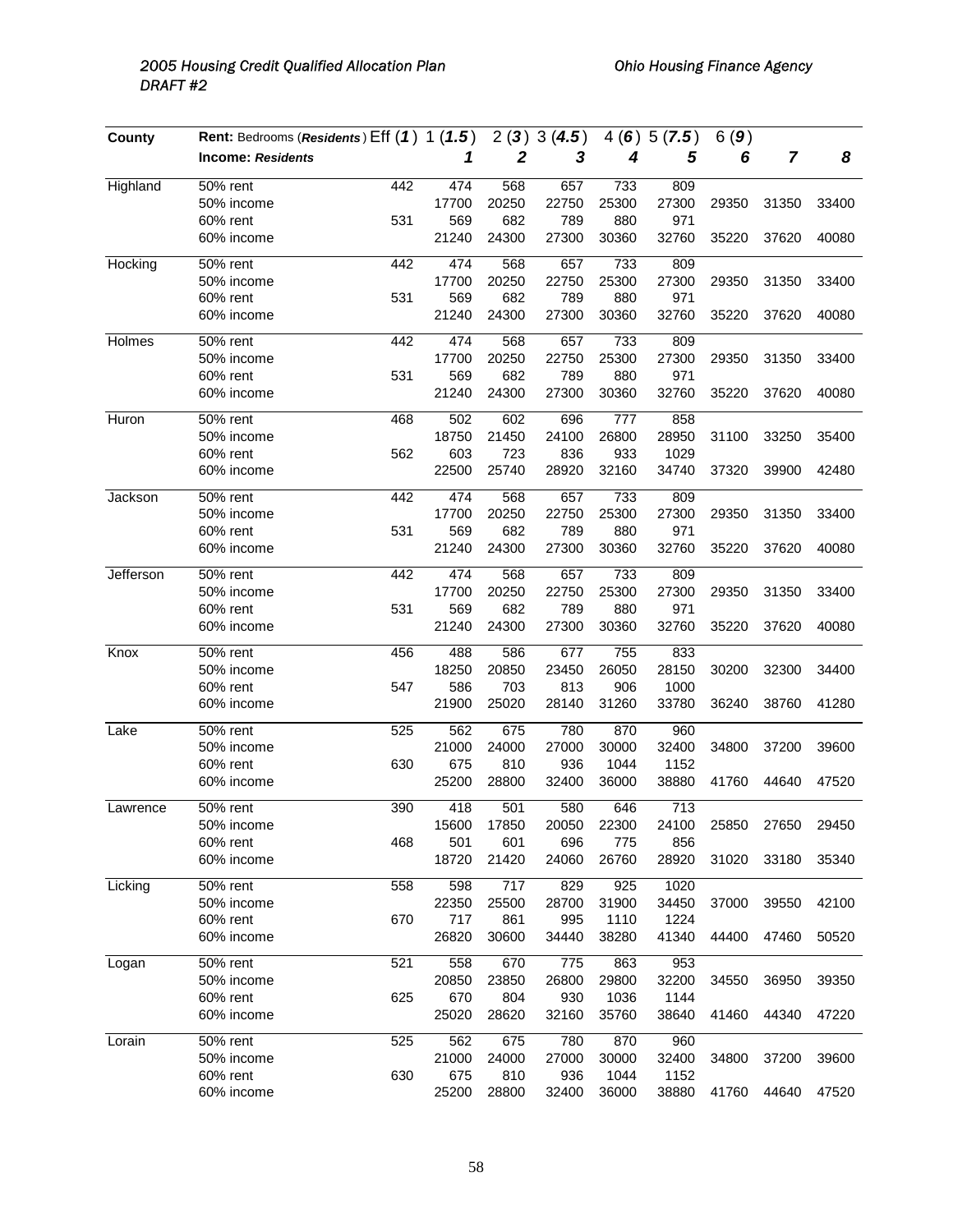| County     | Rent: Bedrooms (Residents) Eff (1) 1 (1.5) |     |       |                  | 2(3)3(4.5) |       | 4(6)5(7.5) | 6(9)  |                |       |
|------------|--------------------------------------------|-----|-------|------------------|------------|-------|------------|-------|----------------|-------|
|            | <b>Income: Residents</b>                   |     | 1     | $\boldsymbol{2}$ | 3          | 4     | 5          | 6     | $\overline{7}$ | 8     |
| Lucas      | 50% rent                                   | 497 | 532   | 638              | 738        | 823   | 908        |       |                |       |
|            | 50% income                                 |     | 19900 | 22700            | 25550      | 28400 | 30650      | 32950 | 35200          | 37500 |
|            | 60% rent                                   | 597 | 639   | 766              | 885        | 988   | 1090       |       |                |       |
|            | 60% income                                 |     | 23880 | 27240            | 30660      | 34080 | 36780      | 39540 | 42240          | 45000 |
| Madison    | 50% rent                                   | 558 | 598   | 717              | 829        | 925   | 1020       |       |                |       |
|            | 50% income                                 |     | 22350 | 25500            | 28700      | 31900 | 34450      | 37000 | 39550          | 42100 |
|            | 60% rent                                   | 670 | 717   | 861              | 995        | 1110  | 1224       |       |                |       |
|            | 60% income                                 |     | 26820 | 30600            | 34440      | 38280 | 41340      | 44400 | 47460          | 50520 |
| Mahoning   | 50% rent                                   | 442 | 474   | 568              | 657        | 733   | 809        |       |                |       |
|            | 50% income                                 |     | 17700 | 20250            | 22750      | 25300 | 27300      | 29350 | 31350          | 33400 |
|            | 60% rent                                   | 531 | 569   | 682              | 789        | 880   | 971        |       |                |       |
|            | 60% income                                 |     | 21240 | 24300            | 27300      | 30360 | 32760      | 35220 | 37620          | 40080 |
| Marion     | 50% rent                                   | 455 | 487   | 585              | 676        | 753   | 831        |       |                |       |
|            | 50% income                                 |     | 18200 | 20800            | 23400      | 26000 | 28100      | 30150 | 32250          | 34300 |
|            | 60% rent                                   | 546 | 585   | 702              | 811        | 904   | 998        |       |                |       |
|            | 60% income                                 |     | 21840 | 24960            | 28080      | 31200 | 33720      | 36180 | 38700          | 41160 |
| Medina     | 50% rent                                   | 525 | 562   | 675              | 780        | 870   | 960        |       |                |       |
|            | 50% income                                 |     | 21000 | 24000            | 27000      | 30000 | 32400      | 34800 | 37200          | 39600 |
|            | 60% rent                                   | 630 | 675   | 810              | 936        | 1044  | 1152       |       |                |       |
|            | 60% income                                 |     | 25200 | 28800            | 32400      | 36000 | 38880      | 41760 | 44640          | 47520 |
| Meigs      | 50% rent                                   | 442 | 474   | 568              | 657        | 733   | 809        |       |                |       |
|            | 50% income                                 |     | 17700 | 20250            | 22750      | 25300 | 27300      | 29350 | 31350          | 33400 |
|            | 60% rent                                   | 531 | 569   | 682              | 789        | 880   | 971        |       |                |       |
|            | 60% income                                 |     | 21240 | 24300            | 27300      | 30360 | 32760      | 35220 | 37620          | 40080 |
| Mercer     | 50% rent                                   | 496 | 531   | 637              | 736        | 822   | 906        |       |                |       |
|            | 50% income                                 |     | 19850 | 22700            | 25500      | 28350 | 30600      | 32900 | 35150          | 37400 |
|            | 60% rent                                   | 595 | 638   | 765              | 884        | 987   | 1088       |       |                |       |
|            | 60% income                                 |     | 23820 | 27240            | 30600      | 34020 | 36720      | 39480 | 42180          | 44880 |
| Miami      | 50% rent                                   | 526 | 564   | 677              | 782        | 872   | 963        |       |                |       |
|            | 50% income                                 |     | 21050 | 24100            | 27100      | 30100 | 32500      | 34900 | 37300          | 39750 |
|            | 60% rent                                   | 631 | 677   | 813              | 939        | 1047  | 1155       |       |                |       |
|            | 60% income                                 |     | 25260 | 28920            | 32520      | 36120 | 39000      | 41880 | 44760          | 47700 |
| Monroe     | 50% rent                                   | 442 | 474   | 568              | 657        | 733   | 809        |       |                |       |
|            | 50% income                                 |     | 17700 | 20250            | 22750      | 25300 | 27300      | 29350 | 31350          | 33400 |
|            | 60% rent                                   | 531 | 569   | 682              | 789        | 880   | 971        |       |                |       |
|            | 60% income                                 |     | 21240 | 24300            | 27300      | 30360 | 32760      | 35220 | 37620          | 40080 |
| Montgomery | 50% rent                                   | 526 | 564   | 677              | 782        | 872   | 963        |       |                |       |
|            | 50% income                                 |     | 21050 | 24100            | 27100      | 30100 | 32500      | 34900 | 37300          | 39750 |
|            | 60% rent                                   | 631 | 677   | 813              | 939        | 1047  | 1155       |       |                |       |
|            | 60% income                                 |     | 25260 | 28920            | 32520      | 36120 | 39000      | 41880 | 44760          | 47700 |
| Morgan     | $\overline{5}0\%$ rent                     | 442 | 474   | 568              | 657        | 733   | 809        |       |                |       |
|            | 50% income                                 |     | 17700 | 20250            | 22750      | 25300 | 27300      | 29350 | 31350          | 33400 |
|            | 60% rent                                   | 531 | 569   | 682              | 789        | 880   | 971        |       |                |       |
|            | 60% income                                 |     | 21240 | 24300            | 27300      | 30360 | 32760      | 35220 | 37620          | 40080 |
| Morrow     | $\overline{50\%}$ rent                     | 458 | 491   | 590              | 681        | 760   | 838        |       |                |       |
|            | 50% income                                 |     | 18350 | 20950            | 23600      | 26200 | 28300      | 30400 | 32500          | 34600 |
|            | 60% rent                                   | 550 | 589   | 708              | 817        | 912   | 1006       |       |                |       |
|            | 60% income                                 |     | 22020 | 25140            | 28320      | 31440 | 33960      | 36480 | 39000          | 41520 |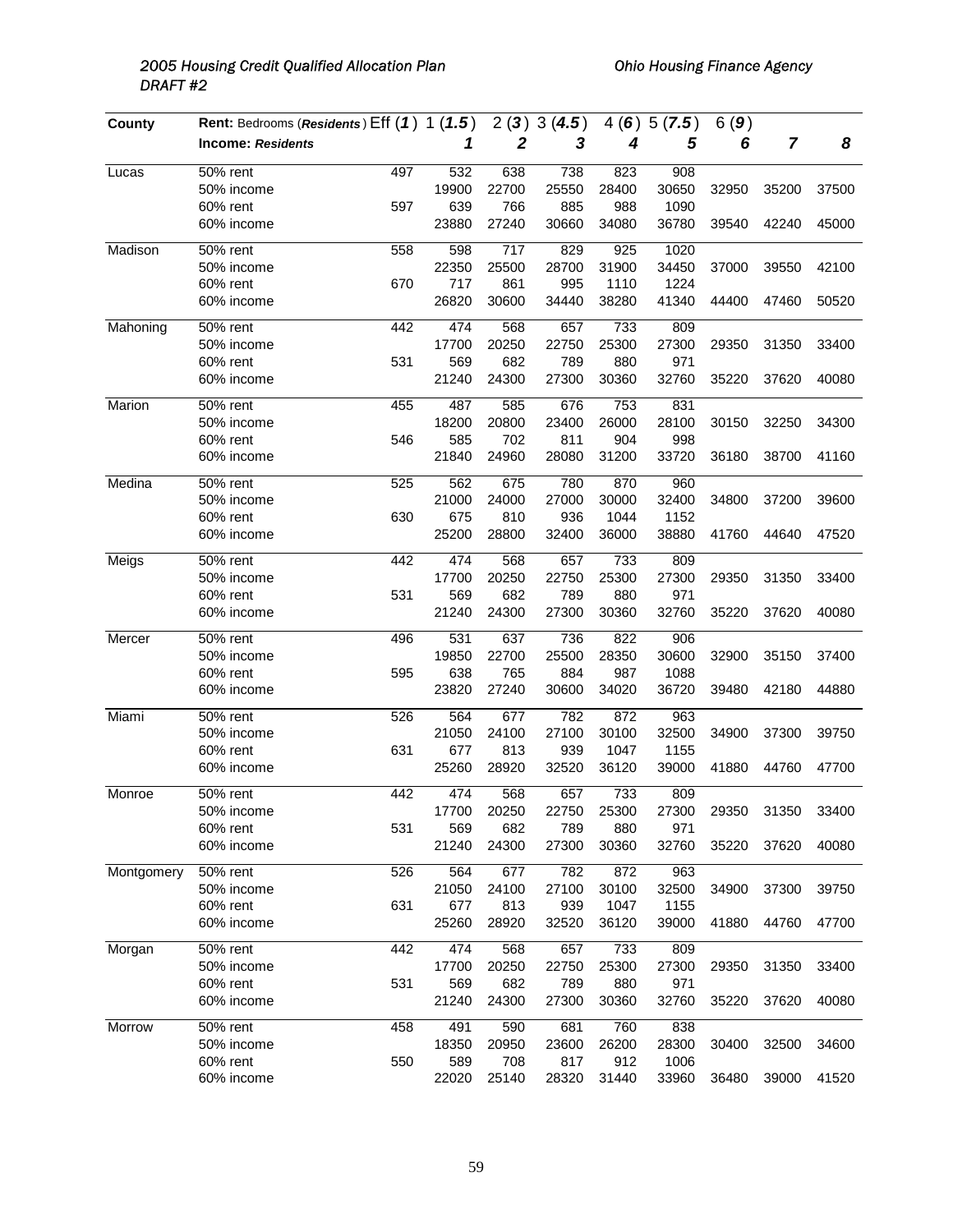| County    | Rent: Bedrooms (Residents) Eff (1) 1 (1.5) |     |       |                  | 2(3)3(4.5) | 4(6)  | 5(7.5) | 6(9)  |                |       |
|-----------|--------------------------------------------|-----|-------|------------------|------------|-------|--------|-------|----------------|-------|
|           | <b>Income: Residents</b>                   |     | 1     | $\boldsymbol{2}$ | 3          | 4     | 5      | 6     | $\overline{7}$ | 8     |
| Muskingum | 50% rent                                   | 442 | 474   | 568              | 657        | 733   | 809    |       |                |       |
|           | 50% income                                 |     | 17700 | 20250            | 22750      | 25300 | 27300  | 29350 | 31350          | 33400 |
|           | 60% rent                                   | 531 | 569   | 682              | 789        | 880   | 971    |       |                |       |
|           | 60% income                                 |     | 21240 | 24300            | 27300      | 30360 | 32760  | 35220 | 37620          | 40080 |
| Noble     | $\overline{50\%}$ rent                     | 442 | 474   | 568              | 657        | 733   | 809    |       |                |       |
|           | 50% income                                 |     | 17700 | 20250            | 22750      | 25300 | 27300  | 29350 | 31350          | 33400 |
|           | 60% rent                                   | 531 | 569   | 682              | 789        | 880   | 971    |       |                |       |
|           | 60% income                                 |     | 21240 | 24300            | 27300      | 30360 | 32760  | 35220 | 37620          | 40080 |
| Ottawa    | 50% rent                                   | 511 | 547   | 657              | 759        | 846   | 934    |       |                |       |
|           | 50% income                                 |     | 20450 | 23350            | 26300      | 29200 | 31550  | 33850 | 36200          | 38550 |
|           | 60% rent                                   | 613 | 657   | 789              | 911        | 1015  | 1121   |       |                |       |
|           | 60% income                                 |     | 24540 | 28020            | 31560      | 35040 | 37860  | 40620 | 43440          | 46260 |
| Paulding  | 50% rent                                   | 458 | 491   | 590              | 681        | 760   | 838    |       |                |       |
|           | 50% income                                 |     | 18350 | 20950            | 23600      | 26200 | 28300  | 30400 | 32500          | 34600 |
|           | 60% rent                                   | 550 | 589   | 708              | 817        | 912   | 1006   |       |                |       |
|           | 60% income                                 |     | 22020 | 25140            | 28320      | 31440 | 33960  | 36480 | 39000          | 41520 |
| Perry     | 50% rent                                   | 442 | 474   | 568              | 657        | 733   | 809    |       |                |       |
|           | 50% income                                 |     | 17700 | 20250            | 22750      | 25300 | 27300  | 29350 | 31350          | 33400 |
|           | 60% rent                                   | 531 | 569   | 682              | 789        | 880   | 971    |       |                |       |
|           | 60% income                                 |     | 21240 | 24300            | 27300      | 30360 | 32760  | 35220 | 37620          | 40080 |
| Pickaway  | $50%$ rent                                 | 558 | 598   | 717              | 829        | 925   | 1020   |       |                |       |
|           | 50% income                                 |     | 22350 | 25500            | 28700      | 31900 | 34450  | 37000 | 39550          | 42100 |
|           | 60% rent                                   | 670 | 717   | 861              | 995        | 1110  | 1224   |       |                |       |
|           | 60% income                                 |     | 26820 | 30600            | 34440      | 38280 | 41340  | 44400 | 47460          | 50520 |
| Pike      | 50% rent                                   | 442 | 474   | 568              | 657        | 733   | 809    |       |                |       |
|           | 50% income                                 |     | 17700 | 20250            | 22750      | 25300 | 27300  | 29350 | 31350          | 33400 |
|           | 60% rent                                   | 531 | 569   | 682              | 789        | 880   | 971    |       |                |       |
|           | 60% income                                 |     | 21240 | 24300            | 27300      | 30360 | 32760  | 35220 | 37620          | 40080 |
| Portage   | 50% rent                                   | 527 | 565   | 678              | 783        | 873   | 965    |       |                |       |
|           | 50% income                                 |     | 21100 | 24100            | 27150      | 30150 | 32550  | 34950 | 37400          | 39800 |
|           | 60% rent                                   | 633 | 678   | 814              | 940        | 1048  | 1158   |       |                |       |
|           | 60% income                                 |     | 25320 | 28920            | 32580      | 36180 | 39060  | 41940 | 44880          | 47760 |
| Preble    | 50% rent                                   | 477 | 511   | 613              | 710        | 791   | 873    |       |                |       |
|           | 50% income                                 |     | 19100 | 21850            | 24550      | 27300 | 29500  | 31650 | 33850          | 36050 |
|           | 60% rent                                   | 573 | 614   | 736              | 852        | 949   | 1048   |       |                |       |
|           | 60% income                                 |     | 22920 | 26220            | 29460      | 32760 | 35400  | 37980 | 40620          | 43260 |
| Putnam    | $50%$ rent                                 | 523 | 561   | 673              | 778        | 868   | 958    |       |                |       |
|           | 50% income                                 |     | 20950 | 23950            | 26950      | 29950 | 32350  | 34750 | 37150          | 39550 |
|           | 60% rent                                   | 628 | 673   | 808              | 934        | 1042  | 1150   |       |                |       |
|           | 60% income                                 |     | 25140 | 28740            | 32340      | 35940 | 38820  | 41700 | 44580          | 47460 |
| Richland  | 50% rent                                   | 443 | 475   | 570              | 659        | 735   | 811    |       |                |       |
|           | 50% income                                 |     | 17750 | 20300            | 22800      | 25350 | 27400  | 29400 | 31450          | 33450 |
|           | 60% rent                                   | 532 | 570   | 684              | 791        | 882   | 973    |       |                |       |
|           | 60% income                                 |     | 21300 | 24360            | 27360      | 30420 | 32880  | 35280 | 37740          | 40140 |
| Ross      | 50% rent                                   | 442 | 474   | 568              | 657        | 733   | 809    |       |                |       |
|           | 50% income                                 |     | 17700 | 20250            | 22750      | 25300 | 27300  | 29350 | 31350          | 33400 |
|           | 60% rent                                   | 531 | 569   | 682              | 789        | 880   | 971    |       |                |       |
|           | 60% income                                 |     | 21240 | 24300            | 27300      | 30360 | 32760  | 35220 | 37620          | 40080 |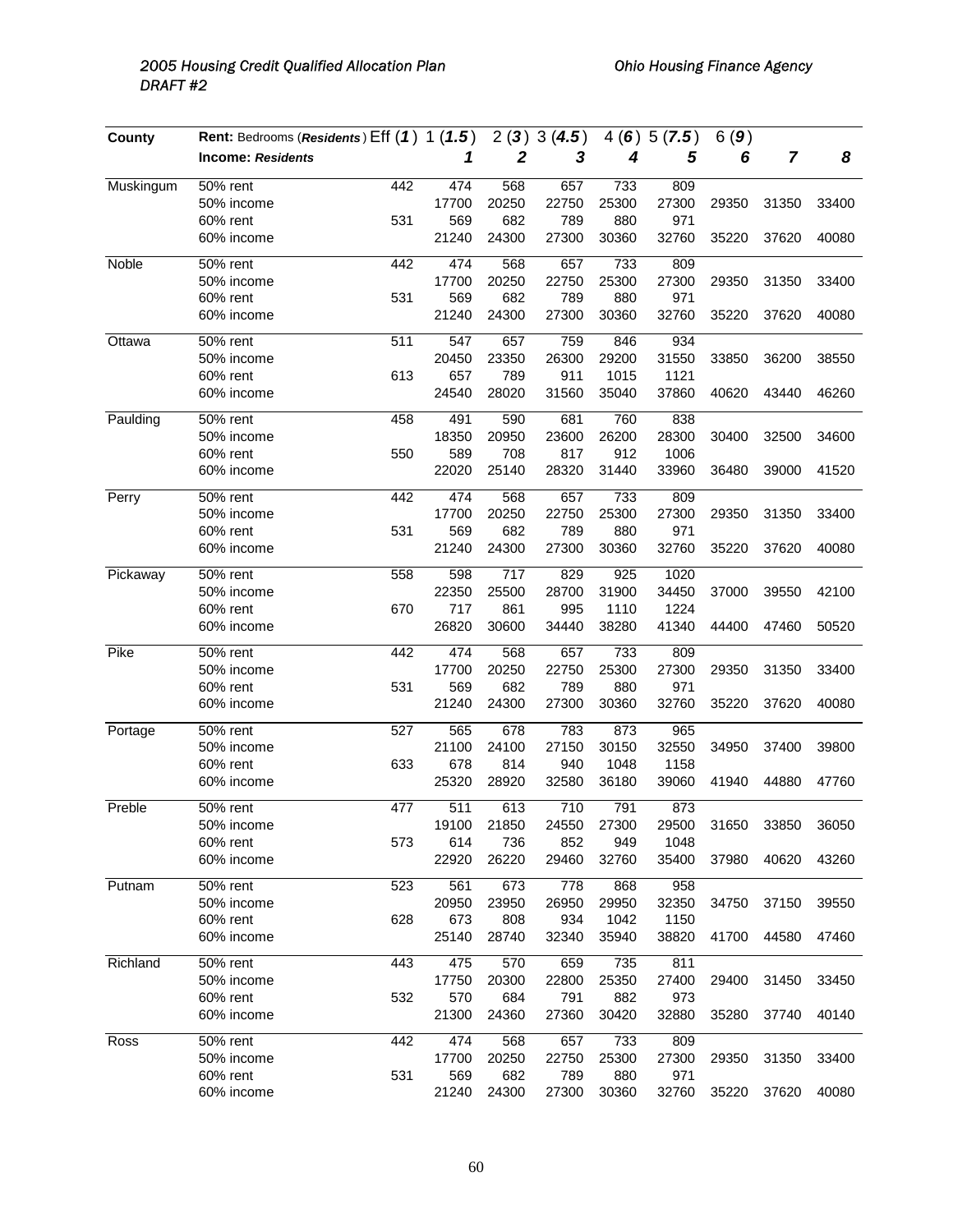| County       | Rent: Bedrooms (Residents) Eff (1) 1 (1.5) |     |       |                  | 2(3)3(4.5) |       | 4(6)5(7.5) | 6(9)  |                |       |
|--------------|--------------------------------------------|-----|-------|------------------|------------|-------|------------|-------|----------------|-------|
|              | <b>Income: Residents</b>                   |     | 1     | $\boldsymbol{2}$ | 3          | 4     | 5          | 6     | $\overline{7}$ | 8     |
| Sandusky     | 50% rent                                   | 466 | 499   | 600              | 693        | 772   | 853        |       |                |       |
|              | 50% income                                 |     | 18650 | 21300            | 24000      | 26650 | 28800      | 30900 | 33050          | 35200 |
|              | 60% rent                                   | 559 | 599   | 720              | 831        | 927   | 1023       |       |                |       |
|              | 60% income                                 |     | 22380 | 25560            | 28800      | 31980 | 34560      | 37080 | 39660          | 42240 |
| Scioto       | 50% rent                                   | 442 | 474   | 568              | 657        | 733   | 809        |       |                |       |
|              | 50% income                                 |     | 17700 | 20250            | 22750      | 25300 | 27300      | 29350 | 31350          | 33400 |
|              | 60% rent                                   | 531 | 569   | 682              | 789        | 880   | 971        |       |                |       |
|              | 60% income                                 |     | 21240 | 24300            | 27300      | 30360 | 32760      | 35220 | 37620          | 40080 |
| Seneca       | 50% rent                                   | 442 | 474   | 568              | 657        | 733   | 809        |       |                |       |
|              | 50% income                                 |     | 17700 | 20250            | 22750      | 25300 | 27300      | 29350 | 31350          | 33400 |
|              | 60% rent                                   | 531 | 569   | 682              | 789        | 880   | 971        |       |                |       |
|              | 60% income                                 |     | 21240 | 24300            | 27300      | 30360 | 32760      | 35220 | 37620          | 40080 |
| Shelby       | $50%$ rent                                 | 523 | 561   | 673              | 778        | 868   | 958        |       |                |       |
|              | 50% income                                 |     | 20950 | 23950            | 26950      | 29950 | 32350      | 34750 | 37150          | 39550 |
|              | 60% rent                                   | 628 | 673   | 808              | 934        | 1042  | 1150       |       |                |       |
|              | 60% income                                 |     | 25140 | 28740            | 32340      | 35940 | 38820      | 41700 | 44580          | 47460 |
| <b>Stark</b> | 50% rent                                   | 465 | 498   | 598              | 691        | 771   | 851        |       |                |       |
|              | 50% income                                 |     | 18600 | 21300            | 23950      | 26600 | 28750      | 30850 | 33000          | 35100 |
|              | 60% rent                                   | 558 | 598   | 718              | 830        | 925   | 1021       |       |                |       |
|              | 60% income                                 |     | 22320 | 25560            | 28740      | 31920 | 34500      | 37020 | 39600          | 42120 |
| Summit       | 50% rent                                   | 527 | 565   | 678              | 783        | 873   | 965        |       |                |       |
|              | 50% income                                 |     | 21100 | 24100            | 27150      | 30150 | 32550      | 34950 | 37400          | 39800 |
|              | 60% rent                                   | 633 | 678   | 814              | 940        | 1048  | 1158       |       |                |       |
|              | 60% income                                 |     | 25320 | 28920            | 32580      | 36180 | 39060      | 41940 | 44880          | 47760 |
| Trumbull     | 50% rent                                   | 442 | 474   | 568              | 657        | 733   | 809        |       |                |       |
|              | 50% income                                 |     | 17700 | 20250            | 22750      | 25300 | 27300      | 29350 | 31350          | 33400 |
|              | 60% rent                                   | 531 | 569   | 682              | 789        | 880   | 971        |       |                |       |
|              | 60% income                                 |     | 21240 | 24300            | 27300      | 30360 | 32760      | 35220 | 37620          | 40080 |
| Tuscarawas   | 50% rent                                   | 442 | 474   | 568              | 657        | 733   | 809        |       |                |       |
|              | 50% income                                 |     | 17700 | 20250            | 22750      | 25300 | 27300      | 29350 | 31350          | 33400 |
|              | 60% rent                                   | 531 | 569   | 682              | 789        | 880   | 971        |       |                |       |
|              | 60% income                                 |     | 21240 | 24300            | 27300      | 30360 | 32760      | 35220 | 37620          | 40080 |
| Union        | 50% rent                                   | 598 | 641   | 770              | 889        | 991   | 1094       |       |                |       |
|              | 50% income                                 |     | 23950 | 27350            | 30800      | 34200 | 36950      | 39650 | 42400          | 45150 |
|              | 60% rent                                   | 718 | 769   | 924              | 1067       | 1189  | 1313       |       |                |       |
|              | 60% income                                 |     | 28740 | 32820            | 36960      | 41040 | 44340      | 47580 | 50880          | 54180 |
| Van Wert     | 50% rent                                   | 456 | 489   | 587              | 678        | 757   | 835        |       |                |       |
|              | 50% income                                 |     | 18250 | 20900            | 23500      | 26100 | 28200      | 30300 | 32350          | 34450 |
|              | 60% rent                                   | 547 | 587   | 705              | 814        | 909   | 1002       |       |                |       |
|              | 60% income                                 |     | 21900 | 25080            | 28200      | 31320 | 33840      | 36360 | 38820          | 41340 |
| Vinton       | 50% rent                                   | 442 | 474   | 568              | 657        | 733   | 809        |       |                |       |
|              | 50% income                                 |     | 17700 | 20250            | 22750      | 25300 | 27300      | 29350 | 31350          | 33400 |
|              | 60% rent                                   | 531 | 569   | 682              | 789        | 880   | 971        |       |                |       |
|              | 60% income                                 |     | 21240 | 24300            | 27300      | 30360 | 32760      | 35220 | 37620          | 40080 |
| Warren       | 50% rent                                   | 562 | 602   | 723              | 835        | 932   | 1028       |       |                |       |
|              | 50% income                                 |     | 22500 | 25700            | 28950      | 32150 | 34700      | 37300 | 39850          | 42450 |
|              | 60% rent                                   | 675 | 723   | 868              | 1002       | 1119  | 1234       |       |                |       |
|              | 60% income                                 |     | 27000 | 30840            | 34740      | 38580 | 41640      | 44760 | 47820          | 50940 |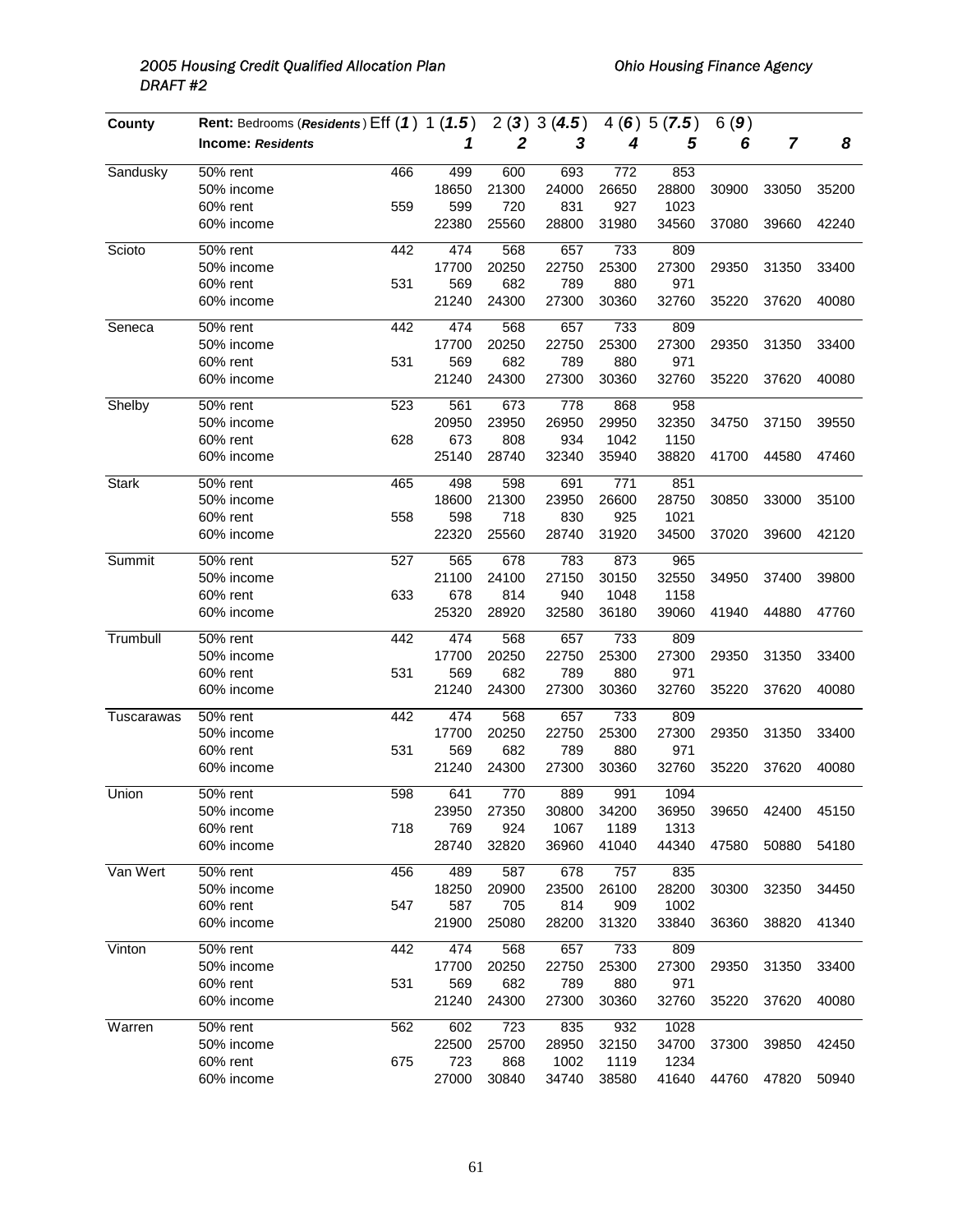### 2005 Housing Credit Qualified Allocation Plan **Communist Charles Communist Communist** Chio Housing Finance Agency *DRAFT #2*

| County     | Rent: Bedrooms (Residents) Eff (1) |     | 1(1.5) | $\mathbf{2}$<br>(3) | 3<br>(4.5) | (6)<br>4 | 5(7.5) | 6(9)  |       |       |
|------------|------------------------------------|-----|--------|---------------------|------------|----------|--------|-------|-------|-------|
|            | <b>Income: Residents</b>           |     | 1      | 2                   | 3          | 4        | 5      | 6     | 7     | 8     |
| Washington | 50% rent                           | 421 | 451    | 542                 | 626        | 698      | 771    |       |       |       |
|            | 50% income                         |     | 16850  | 19300               | 21700      | 24100    | 26050  | 27950 | 29900 | 31800 |
|            | 60% rent                           | 505 | 542    | 651                 | 752        | 838      | 925    |       |       |       |
|            | 60% income                         |     | 20220  | 23160               | 26040      | 28920    | 31260  | 33540 | 35880 | 38160 |
| Wayne      | 50% rent                           | 473 | 508    | 610                 | 704        | 786      | 866    |       |       |       |
|            | 50% income                         |     | 18950  | 21700               | 24400      | 27100    | 29250  | 31450 | 33600 | 35750 |
|            | 60% rent                           | 568 | 609    | 732                 | 845        | 943      | 1040   |       |       |       |
|            | 60% income                         |     | 22740  | 26040               | 29280      | 32520    | 35100  | 37740 | 40320 | 42900 |
| Williams   | 50% rent                           | 471 | 505    | 606                 | 700        | 781      | 861    |       |       |       |
|            | 50% income                         |     | 18850  | 21550               | 24250      | 26950    | 29100  | 31250 | 33400 | 35550 |
|            | $60\%$ rent                        | 565 | 606    | 727                 | 840        | 937      | 1034   |       |       |       |
|            | 60% income                         |     | 22620  | 25860               | 29100      | 32340    | 34920  | 37500 | 40080 | 42660 |
| Wood       | 50% rent                           | 497 | 532    | 638                 | 738        | 823      | 908    |       |       |       |
|            | 50% income                         |     | 19900  | 22700               | 25550      | 28400    | 30650  | 32950 | 35200 | 37500 |
|            | 60% rent                           | 597 | 639    | 766                 | 885        | 988      | 1090   |       |       |       |
|            | 60% income                         |     | 23880  | 27240               | 30660      | 34080    | 36780  | 39540 | 42240 | 45000 |
| Wyandot    | 50% rent                           | 463 | 496    | 596                 | 688        | 768      | 848    |       |       |       |
|            | 50% income                         |     | 18550  | 21200               | 23850      | 26500    | 28600  | 30750 | 32850 | 35000 |
|            | 60% rent                           | 556 | 596    | 715                 | 826        | 922      | 1017   |       |       |       |
|            | 60% income                         |     | 22260  | 25440               | 28620      | 31800    | 34320  | 36900 | 39420 | 42000 |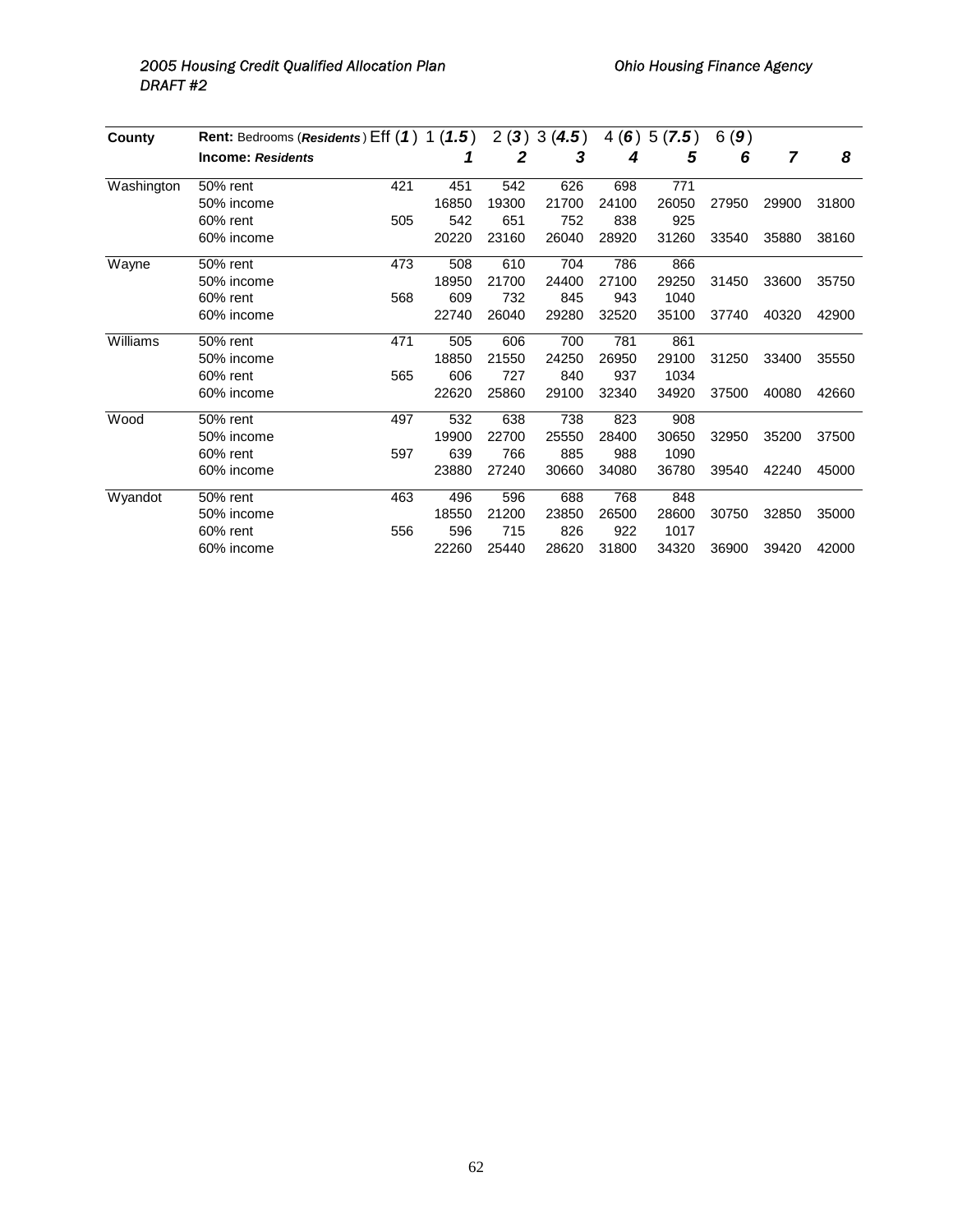## B. MAXIMUM DEVELOPMENT COST PER UNIT – *TO BE REPLACED BY 2004 LIMITS*

#### *H.U.D. 221(d)(3) Mortgage Limits*

*H.U.D. Effective Date: January, 2003*

|                | <b>Non-Elevator</b>       |                      |   |                                          |                        |                        |
|----------------|---------------------------|----------------------|---|------------------------------------------|------------------------|------------------------|
| <b>County</b>  | <b>Elevator</b>           | <b>Bedrooms</b>      |   |                                          |                        |                        |
|                |                           | Eff(0)               | 1 | $\overline{\mathbf{2}}$                  | 3                      | 4                      |
| Adams          | Non-Elevator<br>Elevator  | \$73,584<br>\$77,438 |   | \$84,842 \$102,321<br>\$88,767 \$107,940 | \$130,970<br>\$139,638 | \$145,906<br>\$153,279 |
| Allen          | Non-Elevator<br>Elevator  | \$74,004<br>\$77,880 |   | \$85,327 \$102,905<br>\$89,274 \$108,557 | \$131,718<br>\$140,436 | \$146,740<br>\$154,155 |
| Ashland        | Non-Elevator<br>Elevator  | \$81,573<br>\$85,845 |   | \$94,053 \$113,430<br>\$98,405 \$119,659 | \$145,190<br>\$154,798 | \$161,748<br>\$169,921 |
| Ashtabula      | Non-Elevator<br>Elevator  | \$81,573<br>\$85,845 |   | \$94,053 \$113,430<br>\$98,405 \$119,659 | \$145,190<br>\$154,798 | \$161,748<br>\$169,921 |
| Athens         | Non-Elevator<br>Elevator  | \$74,004<br>\$77,880 |   | \$85,327 \$102,905<br>\$89,274 \$108,557 | \$131,718<br>\$140,436 | \$146,740<br>\$154,155 |
| Auglaize       | Non-Elevator<br>Elevator  | \$74,004<br>\$77,880 |   | \$85,327 \$102,905<br>\$89,274 \$108,557 | \$131,718<br>\$140,436 | \$146,740<br>\$154,155 |
| <b>Belmont</b> | Non-Elevator<br>Elevator  | \$74,004<br>\$77,880 |   | \$85,327 \$102,905<br>\$89,274 \$108,557 | \$131,718<br>\$140,436 | \$146,740<br>\$154,155 |
| <b>Brown</b>   | Non-Elevator<br>Elevator  | \$73,584<br>\$77,438 |   | \$84,842 \$102,321<br>\$88,767 \$107,940 | \$130,970<br>\$139,638 | \$145,906<br>\$153,279 |
| <b>Butler</b>  | Non- Elevator<br>Elevator | \$73,584<br>\$77,438 |   | \$84,842 \$102,321<br>\$88,767 \$107,940 | \$130,970<br>\$139,638 | \$145,906<br>\$153,279 |
| Carroll        | Non- Elevator<br>Elevator | \$81,573<br>\$85,845 |   | \$94,053 \$113,430<br>\$98,405 \$119,659 | \$145,190<br>\$154,798 | \$161,748<br>\$169,921 |
| Champaign      | Non-Elevator<br>Elevator  | \$74,004<br>\$77,880 |   | \$85,327 \$102,905<br>\$89,274 \$108,557 | \$131,718<br>\$140,436 | \$146,740<br>\$154,155 |
| Clark          | Non-Elevator<br>Elevator  | \$74,004<br>\$77,880 |   | \$85,327 \$102,905<br>\$89,274 \$108,557 | \$131,718<br>\$140,436 | \$146,740<br>\$154,155 |
| Clermont       | Non-Elevator<br>Elevator  | \$73,584<br>\$77,438 |   | \$84,842 \$102,321<br>\$88,767 \$107,940 | \$130,970<br>\$139,638 | \$145,906<br>\$153,279 |
| Clinton        | Non-Elevator<br>Elevator  | \$73,584<br>\$77,438 |   | \$84,842 \$102,321<br>\$88,767 \$107,940 | \$130,970<br>\$139,638 | \$145,906<br>\$153,279 |
| Columbiana     | Non-Elevator<br>Elevator  | \$81,573<br>\$85,845 |   | \$94,053 \$113,430<br>\$98,405 \$119,659 | \$145,190<br>\$154,798 | \$161,748<br>\$169,921 |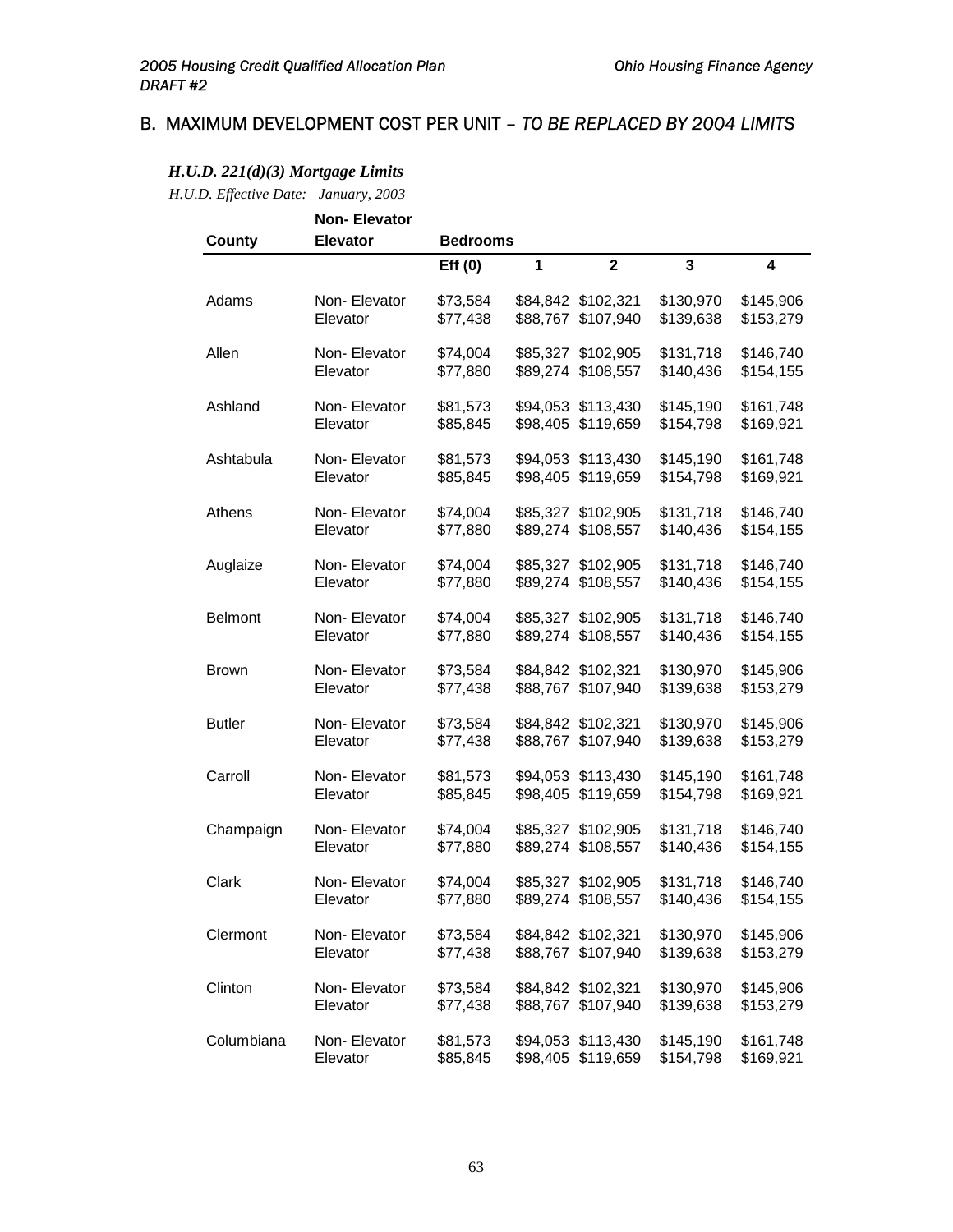|               | <b>Non-Elevator</b>      |                      |          |                                          |                         |                        |
|---------------|--------------------------|----------------------|----------|------------------------------------------|-------------------------|------------------------|
| <b>County</b> | <b>Elevator</b>          | <b>Bedrooms</b>      |          |                                          |                         |                        |
|               |                          | Eff(0)               | 1        | $\mathbf{2}$                             | $\overline{\mathbf{3}}$ | 4                      |
| Coshocton     | Non-Elevator<br>Elevator | \$74,004<br>\$77,880 |          | \$85,327 \$102,905<br>\$89,274 \$108,557 | \$131,718<br>\$140,436  | \$146,740<br>\$154,155 |
| Crawford      | Non-Elevator<br>Elevator | \$81,573<br>\$85,845 | \$98,405 | \$94,053 \$113,430<br>\$119,659          | \$145,190<br>\$154,798  | \$161,748<br>\$169,921 |
| Cuyahoga      | Non-Elevator<br>Elevator | \$81,573<br>\$85,845 | \$98,405 | \$94,053 \$113,430<br>\$119,659          | \$145,190<br>\$154,798  | \$161,748<br>\$169,921 |
| Darke         | Non-Elevator<br>Elevator | \$73,584<br>\$77,438 | \$88,767 | \$84,842 \$102,321<br>\$107,940          | \$130,970<br>\$139,638  | \$145,906<br>\$153,279 |
| Defiance      | Non-Elevator<br>Elevator | \$81,573<br>\$85,845 |          | \$94,053 \$113,430<br>\$98,405 \$119,659 | \$145,190<br>\$154,798  | \$161,748<br>\$169,921 |
| Delaware      | Non-Elevator<br>Elevator | \$74,004<br>\$77,880 | \$85,327 | \$102,905<br>\$89,274 \$108,557          | \$131,718<br>\$140,436  | \$146,740<br>\$154,155 |
| Erie          | Non-Elevator<br>Elevator | \$81,573<br>\$85,845 |          | \$94,053 \$113,430<br>\$98,405 \$119,659 | \$145,190<br>\$154,798  | \$161,748<br>\$169,921 |
| Fairfield     | Non-Elevator<br>Elevator | \$74,004<br>\$77,880 |          | \$85,327 \$102,905<br>\$89,274 \$108,557 | \$131,718<br>\$140,436  | \$146,740<br>\$154,155 |
| Fayette       | Non-Elevator<br>Elevator | \$74,004<br>\$77,880 | \$85,327 | \$102,905<br>\$89,274 \$108,557          | \$131,718<br>\$140,436  | \$146,740<br>\$154,155 |
| Franklin      | Non-Elevator<br>Elevator | \$74,004<br>\$77,880 |          | \$85,327 \$102,905<br>\$89,274 \$108,557 | \$131,718<br>\$140,436  | \$146,740<br>\$154,155 |
| Fulton        | Non-Elevator<br>Elevator | \$81,573<br>\$85,845 |          | \$94,053 \$113,430<br>\$98,405 \$119,659 | \$145,190<br>\$154,798  | \$161,748<br>\$169,921 |
| Gallia        | Non-Elevator<br>Elevator | \$74,004<br>\$77,880 |          | \$85,327 \$102,905<br>\$89,274 \$108,557 | \$131,718<br>\$140,436  | \$146,740<br>\$154,155 |
| Geauga        | Non-Elevator<br>Elevator | \$81,573<br>\$85,845 |          | \$94,053 \$113,430<br>\$98,405 \$119,659 | \$145,190<br>\$154,798  | \$161,748<br>\$169,921 |
| Greene        | Non-Elevator<br>Elevator | \$73,584<br>\$77,438 |          | \$84,842 \$102,321<br>\$88,767 \$107,940 | \$130,970<br>\$139,638  | \$145,906<br>\$153,279 |
| Guernsey      | Non-Elevator<br>Elevator | \$74,004<br>\$77,880 |          | \$85,327 \$102,905<br>\$89,274 \$108,557 | \$131,718<br>\$140,436  | \$146,740<br>\$154,155 |
| Hamilton      | Non-Elevator<br>Elevator | \$73,584<br>\$77,438 |          | \$84,842 \$102,321<br>\$88,767 \$107,940 | \$130,970<br>\$139,638  | \$145,906<br>\$153,279 |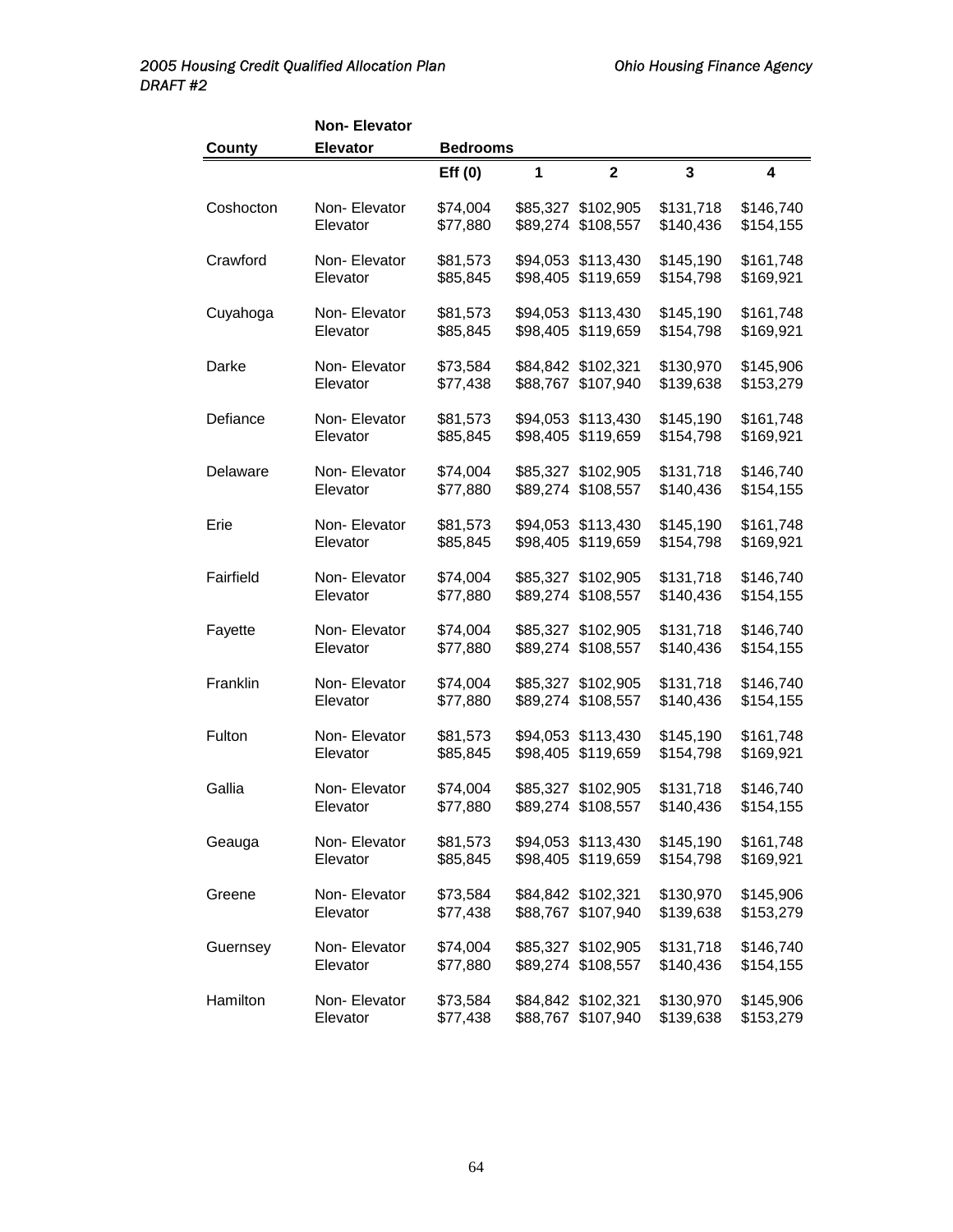|               | <b>Non-Elevator</b>      |                      |                      |                                          |                        |                        |
|---------------|--------------------------|----------------------|----------------------|------------------------------------------|------------------------|------------------------|
| <b>County</b> | <b>Elevator</b>          | <b>Bedrooms</b>      |                      |                                          |                        |                        |
|               |                          | Eff(0)               | 1                    | $\overline{2}$                           | 3                      | 4                      |
| Hancock       | Non-Elevator<br>Elevator | \$81,573<br>\$85,845 |                      | \$94,053 \$113,430<br>\$98,405 \$119,659 | \$145,190<br>\$154,798 | \$161,748<br>\$169,921 |
| Hardin        | Non-Elevator<br>Elevator | \$74,004<br>\$77,880 |                      | \$85,327 \$102,905<br>\$89,274 \$108,557 | \$131,718<br>\$140,436 | \$146,740<br>\$154,155 |
| Harrison      | Non-Elevator<br>Elevator | \$81,573<br>\$85,845 | \$98,405             | \$94,053 \$113,430<br>\$119,659          | \$145,190<br>\$154,798 | \$161,748<br>\$169,921 |
| Henry         | Non-Elevator<br>Elevator | \$81,573<br>\$85,845 | \$98,405             | \$94,053 \$113,430<br>\$119,659          | \$145,190<br>\$154,798 | \$161,748<br>\$169,921 |
| Highland      | Non-Elevator<br>Elevator | \$73,584<br>\$77,438 | \$88,767             | \$84,842 \$102,321<br>\$107,940          | \$130,970<br>\$139,638 | \$145,906<br>\$153,279 |
| Hocking       | Non-Elevator<br>Elevator | \$74,004<br>\$77,880 | \$85,327             | \$102,905<br>\$89,274 \$108,557          | \$131,718<br>\$140,436 | \$146,740<br>\$154,155 |
| Holmes        | Non-Elevator<br>Elevator | \$81,573<br>\$85,845 | \$94,053<br>\$98,405 | \$113,430<br>\$119,659                   | \$145,190<br>\$154,798 | \$161,748<br>\$169,921 |
| Huron         | Non-Elevator<br>Elevator | \$81,573<br>\$85,845 | \$98,405             | \$94,053 \$113,430<br>\$119,659          | \$145,190<br>\$154,798 | \$161,748<br>\$169,921 |
| Jackson       | Non-Elevator<br>Elevator | \$74,004<br>\$77,880 | \$85,327<br>\$89,274 | \$102,905<br>\$108,557                   | \$131,718<br>\$140,436 | \$146,740<br>\$154,155 |
| Jefferson     | Non-Elevator<br>Elevator | \$81,573<br>\$85,845 | \$94,053<br>\$98,405 | \$113,430<br>\$119,659                   | \$145,190<br>\$154,798 | \$161,748<br>\$169,921 |
| Knox          | Non-Elevator<br>Elevator | \$74,004<br>\$77,880 |                      | \$85,327 \$102,905<br>\$89,274 \$108,557 | \$131,718<br>\$140,436 | \$146,740<br>\$154,155 |
| Lake          | Non-Elevator<br>Elevator | \$81,573<br>\$85,845 |                      | \$94,053 \$113,430<br>\$98,405 \$119,659 | \$145,190<br>\$154,798 | \$161,748<br>\$169,921 |
| Lawrence      | Non-Elevator<br>Elevator | \$74,004<br>\$77,880 |                      | \$85,327 \$102,905<br>\$89,274 \$108,557 | \$131,718<br>\$140,436 | \$146,740<br>\$154,155 |
| Licking       | Non-Elevator<br>Elevator | \$74,004<br>\$77,880 |                      | \$85,327 \$102,905<br>\$89,274 \$108,557 | \$131,718<br>\$140,436 | \$146,740<br>\$154,155 |
| Logan         | Non-Elevator<br>Elevator | \$74,004<br>\$77,880 |                      | \$85,327 \$102,905<br>\$89,274 \$108,557 | \$131,718<br>\$140,436 | \$146,740<br>\$154,155 |
| Lorain        | Non-Elevator<br>Elevator | \$81,573<br>\$85,845 |                      | \$94,053 \$113,430<br>\$98,405 \$119,659 | \$145,190<br>\$154,798 | \$161,748<br>\$169,921 |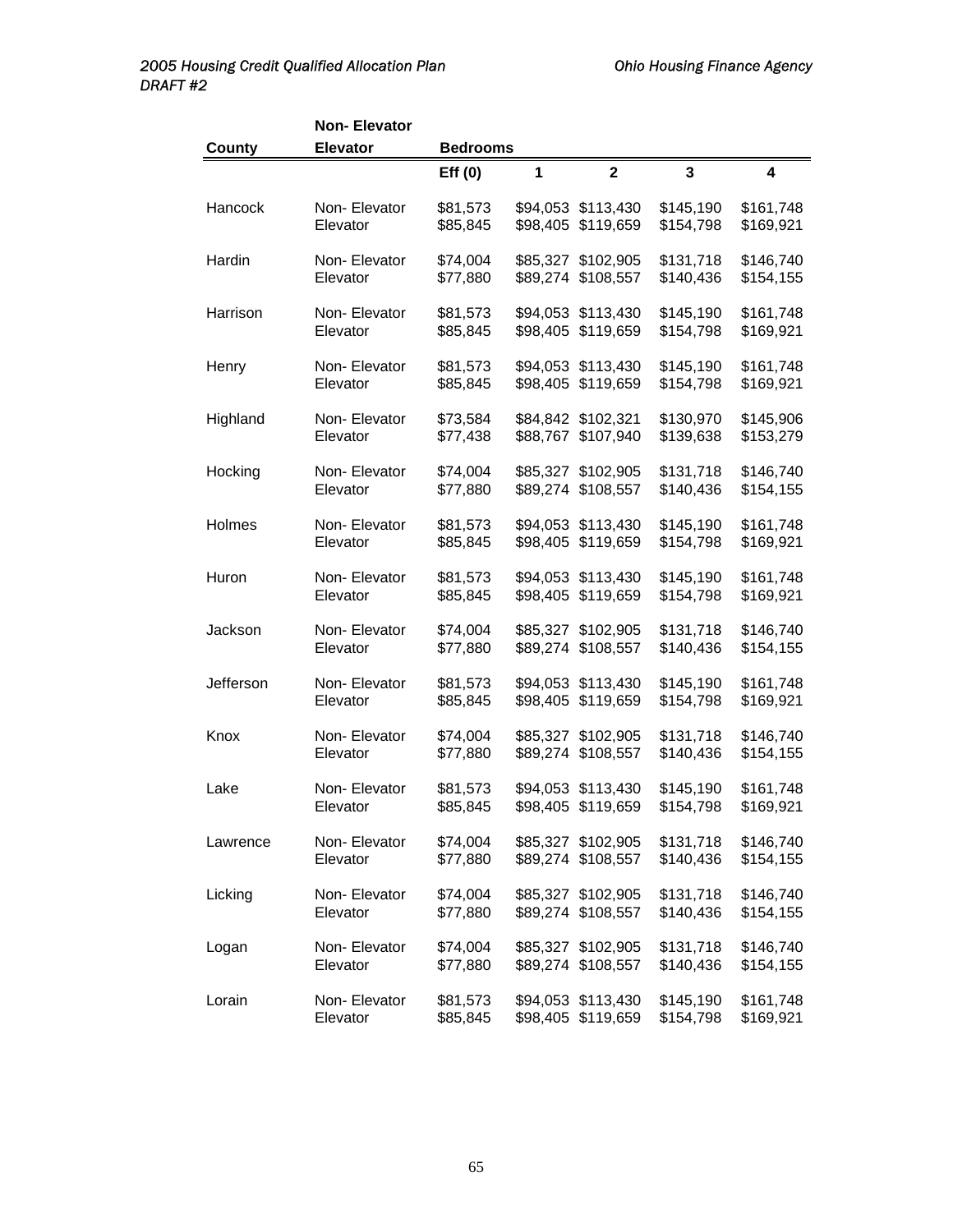|            | <b>Non-Elevator</b>      |                      |          |                                          |                        |                        |
|------------|--------------------------|----------------------|----------|------------------------------------------|------------------------|------------------------|
| County     | <b>Elevator</b>          | <b>Bedrooms</b>      |          |                                          |                        |                        |
|            |                          | Eff(0)               | 1        | $\overline{2}$                           | 3                      | 4                      |
| Lucas      | Non-Elevator             | \$81,573             |          | \$94,053 \$113,430                       | \$145,190              | \$161,748              |
|            | Elevator                 | \$85,845             |          | \$98,405 \$119,659                       | \$154,798              | \$169,921              |
| Madison    | Non-Elevator             | \$74,004             |          | \$85,327 \$102,905                       | \$131,718              | \$146,740              |
|            | Elevator                 | \$77,880             |          | \$89,274 \$108,557                       | \$140,436              | \$154,155              |
|            | Non-Elevator             |                      |          |                                          | \$145,190              |                        |
| Mahoning   | Elevator                 | \$81,573<br>\$85,845 |          | \$94,053 \$113,430<br>\$98,405 \$119,659 | \$154,798              | \$161,748<br>\$169,921 |
|            |                          |                      |          |                                          |                        |                        |
| Marion     | Non-Elevator             | \$74,004             |          | \$85,327 \$102,905                       | \$131,718              | \$146,740              |
|            | Elevator                 | \$77,880             |          | \$89,274 \$108,557                       | \$140,436              | \$154,155              |
| Medina     | Non-Elevator             | \$81,573             |          | \$94,053 \$113,430                       | \$145,190              | \$161,748              |
|            | Elevator                 | \$85,845             |          | \$98,405 \$119,659                       | \$154,798              | \$169,921              |
| Meigs      | Non-Elevator             | \$74,004             |          | \$85,327 \$102,905                       | \$131,718              | \$146,740              |
|            | Elevator                 | \$77,880             |          | \$89,274 \$108,557                       | \$140,436              | \$154,155              |
|            |                          |                      |          |                                          |                        |                        |
| Mercer     | Non-Elevator             | \$74,004             |          | \$85,327 \$102,905                       | \$131,718              | \$146,740              |
|            | Elevator                 | \$77,880             |          | \$89,274 \$108,557                       | \$140,436              | \$154,155              |
| Miami      | Non-Elevator             | \$73,584             |          | \$84,842 \$102,321                       | \$130,970              | \$145,906              |
|            | Elevator                 | \$77,438             | \$88,767 | \$107,940                                | \$139,638              | \$153,279              |
| Monroe     | Non-Elevator             | \$74,004             |          | \$85,327 \$102,905                       | \$131,718              | \$146,740              |
|            | Elevator                 | \$77,880             |          | \$89,274 \$108,557                       | \$140,436              | \$154,155              |
|            |                          |                      |          |                                          |                        |                        |
| Montgomery | Non-Elevator<br>Elevator | \$73,584<br>\$77,438 |          | \$84,842 \$102,321<br>\$88,767 \$107,940 | \$130,970<br>\$139,638 | \$145,906<br>\$153,279 |
|            |                          |                      |          |                                          |                        |                        |
| Morgan     | Non-Elevator             | \$74,004             |          | \$85,327 \$102,905                       | \$131,718              | \$146,740              |
|            | Elevator                 | \$77,880             |          | \$89,274 \$108,557                       | \$140,436              | \$154,155              |
| Morrow     | Non-Elevator             | \$74,004             |          | \$85,327 \$102,905                       | \$131,718              | \$146,740              |
|            | Elevator                 | \$77,880             |          | \$89,274 \$108,557                       | \$140,436              | \$154,155              |
|            |                          |                      |          |                                          |                        |                        |
| Muskingum  | Non-Elevator<br>Elevator | \$74,004<br>\$77,880 |          | \$85,327 \$102,905<br>\$89,274 \$108,557 | \$131,718<br>\$140,436 | \$146,740<br>\$154,155 |
|            |                          |                      |          |                                          |                        |                        |
| Noble      | Non-Elevator             | \$74,004             |          | \$85,327 \$102,905                       | \$131,718              | \$146,740              |
|            | Elevator                 | \$77,880             |          | \$89,274 \$108,557                       | \$140,436              | \$154,155              |
| Ottawa     | Non-Elevator             | \$81,573             |          | \$94,053 \$113,430                       | \$145,190              | \$161,748              |
|            | Elevator                 | \$85,845             |          | \$98,405 \$119,659                       | \$154,798              | \$169,921              |
| Paulding   | Non-Elevator             | \$81,573             |          | \$94,053 \$113,430                       | \$145,190              | \$161,748              |
|            | Elevator                 | \$85,845             |          | \$98,405 \$119,659                       | \$154,798              | \$169,921              |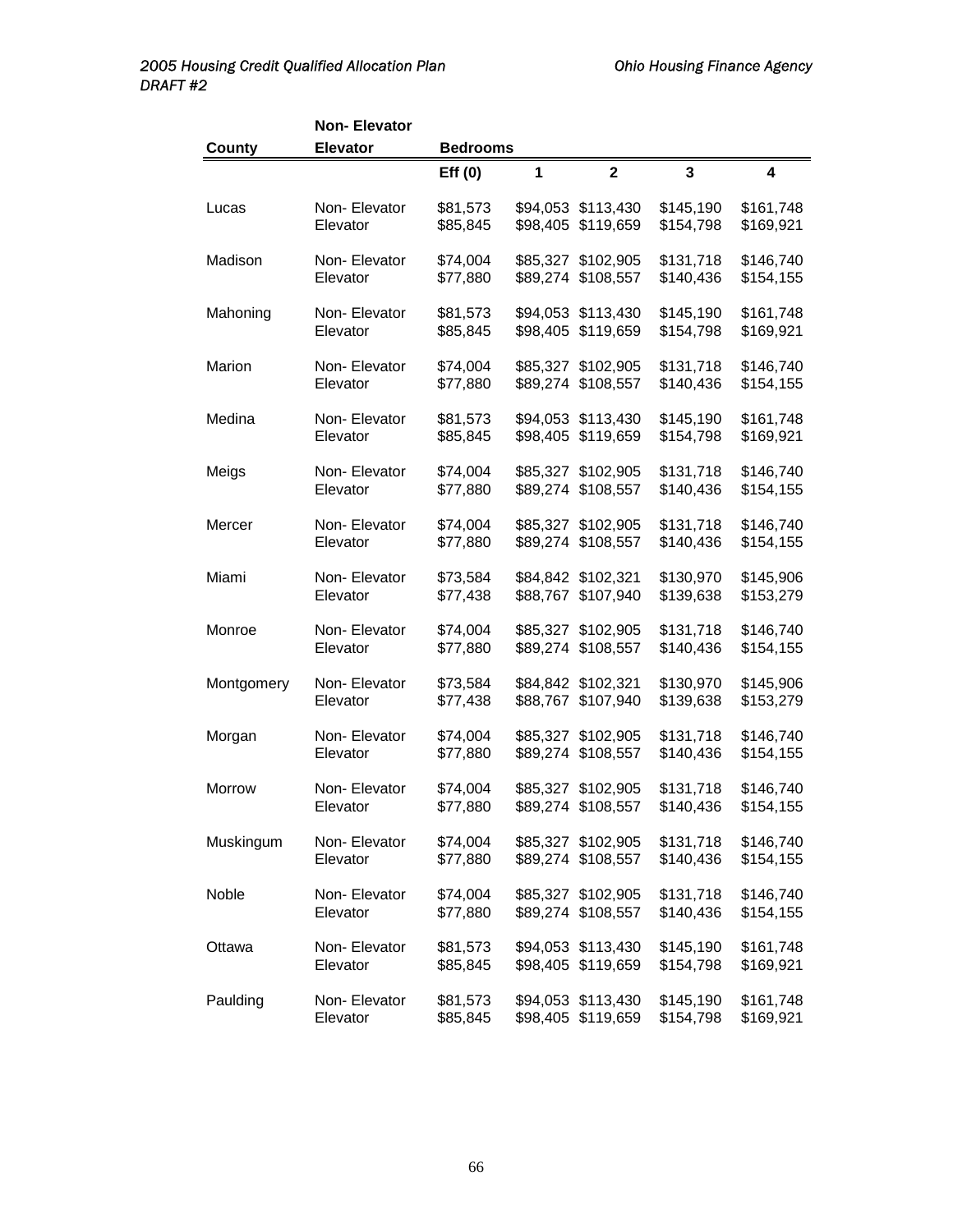|              | <b>Non-Elevator</b>       |                      |   |                                          |                        |                        |  |  |  |  |
|--------------|---------------------------|----------------------|---|------------------------------------------|------------------------|------------------------|--|--|--|--|
| County       | <b>Elevator</b>           | <b>Bedrooms</b>      |   |                                          |                        |                        |  |  |  |  |
|              |                           | Eff(0)               | 1 | $\overline{2}$                           | 3                      | 4                      |  |  |  |  |
| Perry        | Non-Elevator<br>Elevator  | \$74,004<br>\$77,880 |   | \$85,327 \$102,905<br>\$89,274 \$108,557 | \$131,718<br>\$140,436 | \$146,740<br>\$154,155 |  |  |  |  |
| Pickaway     | Non-Elevator<br>Elevator  | \$74,004<br>\$77,880 |   | \$85,327 \$102,905<br>\$89,274 \$108,557 | \$131,718<br>\$140,436 | \$146,740<br>\$154,155 |  |  |  |  |
| Pike         | Non-Elevator<br>Elevator  | \$74,004<br>\$77,880 |   | \$85,327 \$102,905<br>\$89,274 \$108,557 | \$131,718<br>\$140,436 | \$146,740<br>\$154,155 |  |  |  |  |
| Portage      | Non-Elevator<br>Elevator  | \$81,573<br>\$85,845 |   | \$94,053 \$113,430<br>\$98,405 \$119,659 | \$145,190<br>\$154,798 | \$161,748<br>\$169,921 |  |  |  |  |
| Preble       | Non-Elevator<br>Elevator  | \$73,584<br>\$77,438 |   | \$84,842 \$102,321<br>\$88,767 \$107,940 | \$130,970<br>\$139,638 | \$145,906<br>\$153,279 |  |  |  |  |
| Putnam       | Non-Elevator<br>Elevator  | \$74,004<br>\$77,880 |   | \$85,327 \$102,905<br>\$89,274 \$108,557 | \$131,718<br>\$140,436 | \$146,740<br>\$154,155 |  |  |  |  |
| Richland     | Non-Elevator<br>Elevator  | \$81,573<br>\$85,845 |   | \$94,053 \$113,430<br>\$98,405 \$119,659 | \$145,190<br>\$154,798 | \$161,748<br>\$169,921 |  |  |  |  |
| Ross         | Non-Elevator<br>Elevator  | \$74,004<br>\$77,880 |   | \$85,327 \$102,905<br>\$89,274 \$108,557 | \$131,718<br>\$140,436 | \$146,740<br>\$154,155 |  |  |  |  |
| Sandusky     | Non-Elevator<br>Elevator  | \$81,573<br>\$85,845 |   | \$94,053 \$113,430<br>\$98,405 \$119,659 | \$145,190<br>\$154,798 | \$161,748<br>\$169,921 |  |  |  |  |
| Scioto       | Non-Elevator<br>Elevator  | \$74,004<br>\$77,880 |   | \$85,327 \$102,905<br>\$89,274 \$108,557 | \$131,718<br>\$140,436 | \$146,740<br>\$154,155 |  |  |  |  |
| Seneca       | Non-Elevator<br>Elevator  | \$81,573<br>\$85,845 |   | \$94,053 \$113,430<br>\$98,405 \$119,659 | \$145,190<br>\$154,798 | \$161,748<br>\$169,921 |  |  |  |  |
| Shelby       | Non-Elevator<br>Elevator  | \$74,004<br>\$77,880 |   | \$85,327 \$102,905<br>\$89,274 \$108,557 | \$131,718<br>\$140,436 | \$146,740<br>\$154,155 |  |  |  |  |
| <b>Stark</b> | Non-Elevator<br>Elevator  | \$81,573<br>\$85,845 |   | \$94,053 \$113,430<br>\$98,405 \$119,659 | \$145,190<br>\$154,798 | \$161,748<br>\$169,921 |  |  |  |  |
| Summit       | Non-Elevator<br>Elevator  | \$81,573<br>\$85,845 |   | \$94,053 \$113,430<br>\$98,405 \$119,659 | \$145,190<br>\$154,798 | \$161,748<br>\$169,921 |  |  |  |  |
| Trumbull     | Non- Elevator<br>Elevator | \$81,573<br>\$85,845 |   | \$94,053 \$113,430<br>\$98,405 \$119,659 | \$145,190<br>\$154,798 | \$161,748<br>\$169,921 |  |  |  |  |
| Tuscarawas   | Non-Elevator<br>Elevator  | \$81,573<br>\$85,845 |   | \$94,053 \$113,430<br>\$98,405 \$119,659 | \$145,190<br>\$154,798 | \$161,748<br>\$169,921 |  |  |  |  |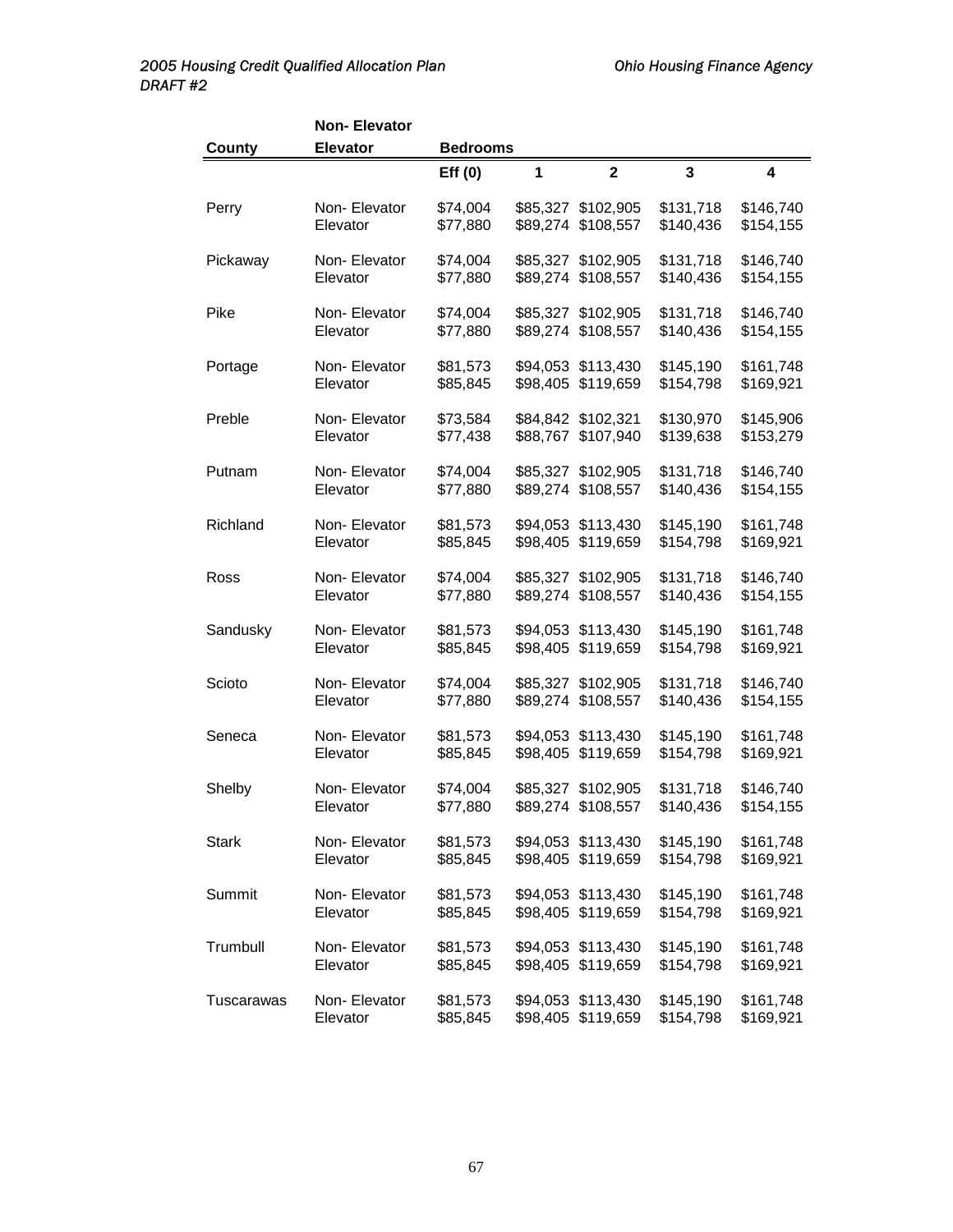| <b>County</b> | <b>Non-Elevator</b><br><b>Elevator</b> | <b>Bedrooms</b>      |                      |                                          |                        |                         |
|---------------|----------------------------------------|----------------------|----------------------|------------------------------------------|------------------------|-------------------------|
|               |                                        | Eff(0)               | 1                    | $\overline{2}$                           | 3                      | $\overline{\mathbf{4}}$ |
| Union         | Non-Elevator<br>Elevator               | \$74,004<br>\$77,880 |                      | \$85,327 \$102,905<br>\$89,274 \$108,557 | \$131,718<br>\$140,436 | \$146,740<br>\$154,155  |
| Van Wert      | Non-Elevator<br>Elevator               | \$74,004<br>\$77,880 |                      | \$85,327 \$102,905<br>\$89,274 \$108,557 | \$131,718<br>\$140,436 | \$146,740<br>\$154,155  |
| Vinton        | Non-Elevator<br>Elevator               | \$74,004<br>\$77,880 |                      | \$85,327 \$102,905<br>\$89,274 \$108,557 | \$131,718<br>\$140,436 | \$146,740<br>\$154,155  |
| Warren        | Non-Elevator<br>Elevator               | \$73,584<br>\$77,438 |                      | \$84,842 \$102,321<br>\$88,767 \$107,940 | \$130,970<br>\$139,638 | \$145,906<br>\$153,279  |
| Washington    | Non-Elevator<br>Elevator               | \$74,004<br>\$77,880 |                      | \$85,327 \$102,905<br>\$89,274 \$108,557 | \$131,718<br>\$140,436 | \$146,740<br>\$154,155  |
| Wayne         | Non-Elevator<br>Elevator               | \$81,573<br>\$85,845 |                      | \$94,053 \$113,430<br>\$98.405 \$119.659 | \$145,190<br>\$154,798 | \$161,748<br>\$169,921  |
| Williams      | Non-Elevator<br>Elevator               | \$81,573<br>\$85,845 |                      | \$94,053 \$113,430<br>\$98,405 \$119,659 | \$145,190<br>\$154,798 | \$161,748<br>\$169,921  |
| Wood          | Non-Elevator<br>Elevator               | \$81,573<br>\$85,845 | \$98,405             | \$94,053 \$113,430<br>\$119,659          | \$145,190<br>\$154,798 | \$161,748<br>\$169,921  |
| Wyandot       | Non-Elevator<br>Elevator               | \$81,573<br>\$85,845 | \$94.053<br>\$98,405 | \$113,430<br>\$119,659                   | \$145,190<br>\$154,798 | \$161,748<br>\$169,921  |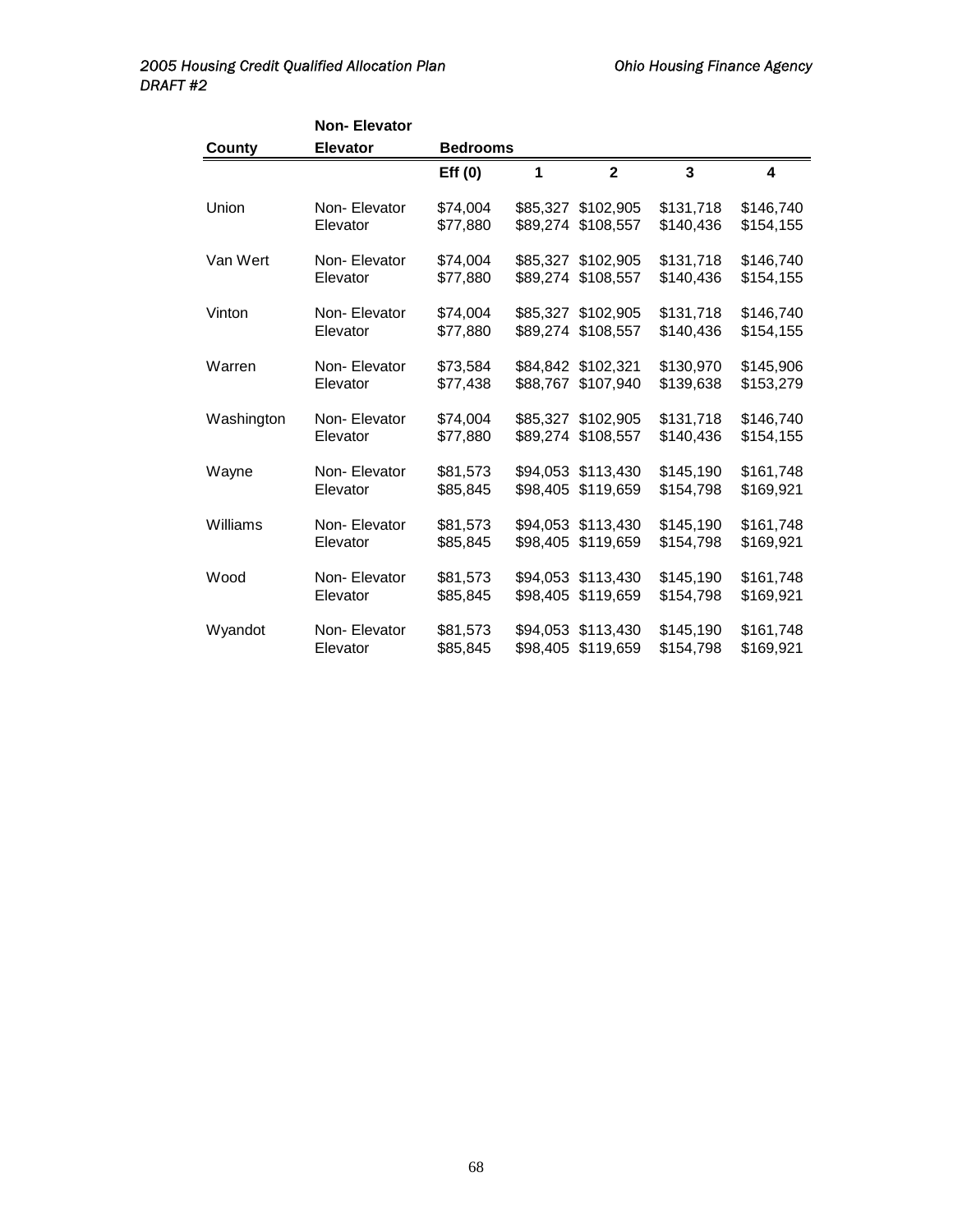# C. QUALIFIED CENSUS TRACTS *– TRACTS MAY CHANGE AS OF 1/1/04*

| County           | <b>Tracts</b> |         |         |         |                                         |         |         |                 |         |         |         |         |
|------------------|---------------|---------|---------|---------|-----------------------------------------|---------|---------|-----------------|---------|---------|---------|---------|
| <b>Allen</b>     | 125.00        | 127.00  | 128.00  | 133.00  | 134.00                                  | 136.00  | 137.00  | 138.00          |         |         |         |         |
| Ashtabula        | 7.01          | 7.03    |         |         |                                         |         |         |                 |         |         |         |         |
| <b>Athens</b>    | 9726.00       | 9727.00 | 9728.00 |         | 9729.00 9730.00 9731.01 9731.02 9731.03 |         |         |                 |         |         |         |         |
| <b>Belmont</b>   | 115.00        | 116.00  | 121.00  |         |                                         |         |         |                 |         |         |         |         |
| <b>Butler</b>    | 3.00          | 4.00    | 6.00    | 7.01    | 7.02                                    | 8.00    | 101.01  | 101.03          | 101.04  | 128.00  | 129.00  | 130.00  |
|                  | 131.00        | 140.00  |         |         |                                         |         |         |                 |         |         |         |         |
| <b>Clark</b>     | 1.00          | 2.00    | 3.00    | 7.00    | 9.01                                    | 12.00   |         |                 |         |         |         |         |
| Columbiana       | 9521.00       | 9523.00 |         |         |                                         |         |         |                 |         |         |         |         |
| Cuyahoga         | 1011.01       | 1012.00 | 1013.00 | 1015.00 | 1017.00                                 | 1018.00 | 1019.00 | 1024.02         | 1025.00 | 1026.00 | 1027.00 | 1028.00 |
|                  | 1029.00       | 1032.00 | 1033.00 | 1034.00 | 1035.00                                 | 1037.00 | 1038.00 | 1039.00         | 1041.00 | 1043.00 | 1044.00 | 1045.00 |
|                  | 1046.00       | 1047.01 | 1047.02 | 1048.00 | 1049.00                                 | 1051.00 | 1052.00 | 1056.01         | 1056.02 | 1072.00 | 1073.00 | 1075.00 |
|                  | 1077.00       | 1078.00 | 1079.00 | 1082.00 | 1083.00                                 | 1084.00 | 1085.00 | 1086.00         | 1087.00 | 1088.00 | 1089.00 | 1093.00 |
|                  | 1096.00       | 1097.00 | 1098.00 | 1104.00 | 1105.00                                 | 1106.00 | 1108.00 | 1109.00         | 1111.00 | 1112.00 | 1113.00 | 1114.01 |
|                  | 1114.02       | 1115.00 | 1116.00 | 1117.00 | 1118.00                                 | 1119.02 | 1121.00 | 1122.00         | 1123.00 | 1124.00 | 1126.00 | 1127.00 |
|                  | 1128.00       | 1129.00 | 1131.00 | 1132.00 | 1133.00                                 | 1134.00 | 1135.00 | 1136.00         | 1137.00 | 1138.00 | 1139.00 | 1141.00 |
|                  | 1142.00       | 1143.00 | 1144.00 | 1145.00 | 1146.00                                 | 1147.00 | 1148.00 | 1149.00         | 1151.00 | 1152.00 | 1153.00 | 1154.00 |
|                  | 1155.00       | 1161.00 | 1162.00 | 1164.00 | 1165.00                                 | 1166.00 | 1167.00 | 1168.00         | 1169.00 | 1171.02 | 1172.01 | 1173.00 |
|                  | 1175.00       | 1178.00 | 1179.00 | 1181.00 | 1182.00                                 | 1188.00 | 1184.00 | 1185.00         | 1186.01 | 1186.02 | 1187.00 | 1189.00 |
|                  | 1191.00       | 1192.01 | 1192.02 | 1193.00 | 1194.02                                 | 1195.02 | 1196.00 | 1197.02         | 1198.00 | 1199.00 | 1201.00 | 1202.00 |
|                  | 1204.00       | 1205.00 | 1206.00 | 1207.01 | 1211.00                                 | 1212.00 | 1213.00 | 1214.01         | 1216.00 | 1233.00 | 1238.00 | 1244.00 |
|                  | 1275.00       | 1501.00 | 1503.00 | 1504.00 | 1511.00 1512.00                         |         | 1513.00 | 1514.00 1515.00 |         | 1516.00 | 1517.00 | 1518.00 |
|                  | 1527.01       | 1618.00 | 1915.00 |         |                                         |         |         |                 |         |         |         |         |
| Erie             | 408.00        |         |         |         |                                         |         |         |                 |         |         |         |         |
| <b>Fairfield</b> | 317.00        |         |         |         |                                         |         |         |                 |         |         |         |         |
| <b>Franklin</b>  | 7.20          | 7.30    | 9.10    | 9.20    | 10.00                                   | 11.10   | 11.20   | 12.00           | 13.00   | 14.00   | 15.00   | 16.00   |
|                  | 17.00         | 18.10   | 22.00   | 23.00   | 25.20                                   | 26.00   | 27.10   | 28.00           | 29.00   | 30.00   | 36.00   | 37.00   |
|                  | 40.00         | 42.00   | 47.00   | 48.20   | 50.00                                   | 51.00   | 53.00   | 54.10           | 54.20   | 55.00   | 56.10   | 60.00   |
|                  | 61.00         | 68.30   | 74.10   | 75.11   | 75.20                                   | 75.32   | 75.34   | 75.40           | 78.20   | 82.30   | 82.41   | 83.50   |
|                  | 87.20         | 87.30   | 93.31   |         |                                         |         |         |                 |         |         |         |         |
| Gallia           | 9537.00       |         |         |         |                                         |         |         |                 |         |         |         |         |
| Greene           | 2001.02       |         |         |         |                                         |         |         |                 |         |         |         |         |
| <b>Guernsey</b>  | 9776.00       |         |         |         |                                         |         |         |                 |         |         |         |         |
| <b>Hamilton</b>  | 1.00          | 2.00    | 3.01    | 3.02    | 4.00                                    | 7.00    | 8.00    | 9.00            | 10.00   | 11.00   | 14.00   | 15.00   |
|                  | 16.00         | 17.00   | 19.00   | 21.00   | 22.00                                   | 23.00   | 25.00   | 26.00           | 28.00   | 29.00   | 30.00   | 32.00   |
|                  | 33.00         | 34.00   | 35.00   | 36.00   | 37.00                                   | 38.00   | 39.00   | 47.02           | 63.00   | 66.00   | 67.00   | 68.00   |
|                  | 69.00         | 74.00   | 77.00   | 80.00   | 85.02                                   | 86.01   | 87.00   | 88.00           | 89.00   | 91.00   | 92.00   | 93.00   |
|                  | 94.00         | 95.00   | 100.02  | 227.00  |                                         |         |         |                 |         |         |         |         |

#### *H.U.D. Effective Date: January 1, 2003*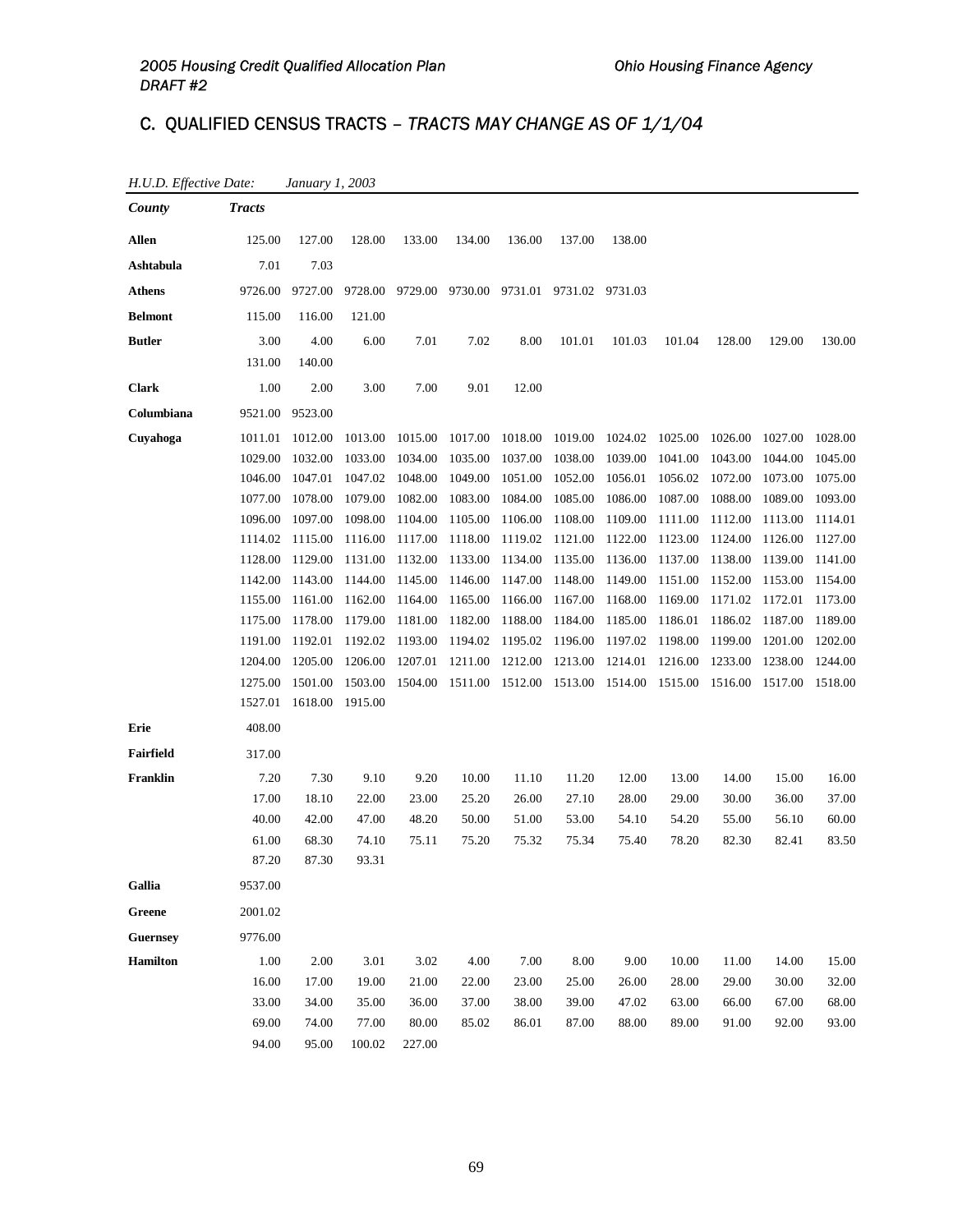| County            | <b>Tracts</b> |         |         |         |         |         |         |         |         |         |         |         |
|-------------------|---------------|---------|---------|---------|---------|---------|---------|---------|---------|---------|---------|---------|
| <b>Jefferson</b>  | 2.00          | 4.00    | 8.00    | 9.00    |         |         |         |         |         |         |         |         |
| Lawrence          | 503.00        | 504.00  | 506.00  |         |         |         |         |         |         |         |         |         |
| Licking           | 7501.00       | 7504.00 | 7525.00 |         |         |         |         |         |         |         |         |         |
| Lorain            | 223.00        | 228.00  | 229.00  | 231.00  | 238.00  | 708.00  | 709.01  |         |         |         |         |         |
| Lucas             | 8.00          | 9.00    | 12.02   | 13.02   | 13.04   | 14.00   | 15.00   | 16.00   | 17.00   | 18.00   | 19.00   | 20.00   |
|                   | 21.00         | 22.00   | 23.00   | 24.02   | 25.00   | 26.00   | 27.00   | 28.00   | 29.00   | 30.00   | 31.00   | 32.00   |
|                   | 33.00         | 34.00   | 35.00   | 36.00   | 37.00   | 38.00   | 40.00   | 41.00   | 42.00   | 43.01   | 47.01   | 48.00   |
|                   | 51.00         | 53.00   | 54.00   | 68.00   | 73.03   |         |         |         |         |         |         |         |
| <b>Mahoning</b>   | 8002.00       | 8004.00 | 8005.00 | 8006.00 | 8007.00 | 8009.00 | 8010.00 | 8016.00 | 8017.00 | 8019.00 | 8020.00 | 8021.00 |
|                   | 8022.00       | 8023.00 | 8024.00 | 8025.00 | 8031.00 | 8034.00 | 8035.00 | 8037.00 | 8040.00 | 8041.00 | 8043.00 | 8044.00 |
|                   | 8103.00       |         |         |         |         |         |         |         |         |         |         |         |
| <b>Meigs</b>      | 9644.00       |         |         |         |         |         |         |         |         |         |         |         |
| <b>Montgomery</b> | 3.00          | 7.00    | 9.00    | 10.00   | 12.00   | 13.00   | 14.00   | 15.00   | 17.00   | 18.00   | 19.00   | 20.00   |
|                   | 21.00         | 22.00   | 23.00   | 34.00   | 35.00   | 36.00   | 37.00   | 38.00   | 39.00   | 40.00   | 41.00   | 42.00   |
|                   | 43.00         | 44.00   | 45.00   | 602.00  | 702.01  | 702.02  | 703.00  | 805.00  |         |         |         |         |
| <b>Muskingum</b>  | 9814.00       | 9821.00 |         |         |         |         |         |         |         |         |         |         |
| Pickaway          | 201.00        | 204.00  |         |         |         |         |         |         |         |         |         |         |
| <b>Pike</b>       | 9527.00       |         |         |         |         |         |         |         |         |         |         |         |
| Portage           | 6015.01       | 6015.02 | 6015.03 |         |         |         |         |         |         |         |         |         |
| <b>Richland</b>   | 1.00          | 2.00    | 3.00    | 6.00    | 7.00    |         |         |         |         |         |         |         |
| <b>Scioto</b>     | 9932.00       | 9934.00 | 9935.00 | 9936.00 |         |         |         |         |         |         |         |         |
| <b>Stark</b>      | 7001.00       | 7015.00 | 7017.00 | 7018.00 | 7021.00 | 7023.00 | 7102.00 | 7104.00 | 7105.00 | 7138.00 | 7142.00 |         |
| Summit            | 5011.00       | 5012.00 | 5013.01 | 5013.02 | 5017.00 | 5018.00 | 5019.00 | 5021.01 | 5024.00 | 5025.00 | 5032.00 | 5034.00 |
|                   | 5038.00       | 5041.00 | 5042.00 | 5046.00 | 5044.00 | 5051.00 | 5053.00 | 5056.00 | 5063.04 | 5065.00 | 5066.00 | 5067.00 |
|                   | 5068.00       | 5069.00 | 5074.00 | 5075.00 | 5101.00 | 5103.01 |         |         |         |         |         |         |
| <b>Trumbull</b>   | 9201.00       | 9205.00 | 9206.00 | 9208.00 | 9212.00 | 9324.00 |         |         |         |         |         |         |
| Wayne             | 15.00         |         |         |         |         |         |         |         |         |         |         |         |
| Wood              | 217.01        | 217.02  | 218.00  |         |         |         |         |         |         |         |         |         |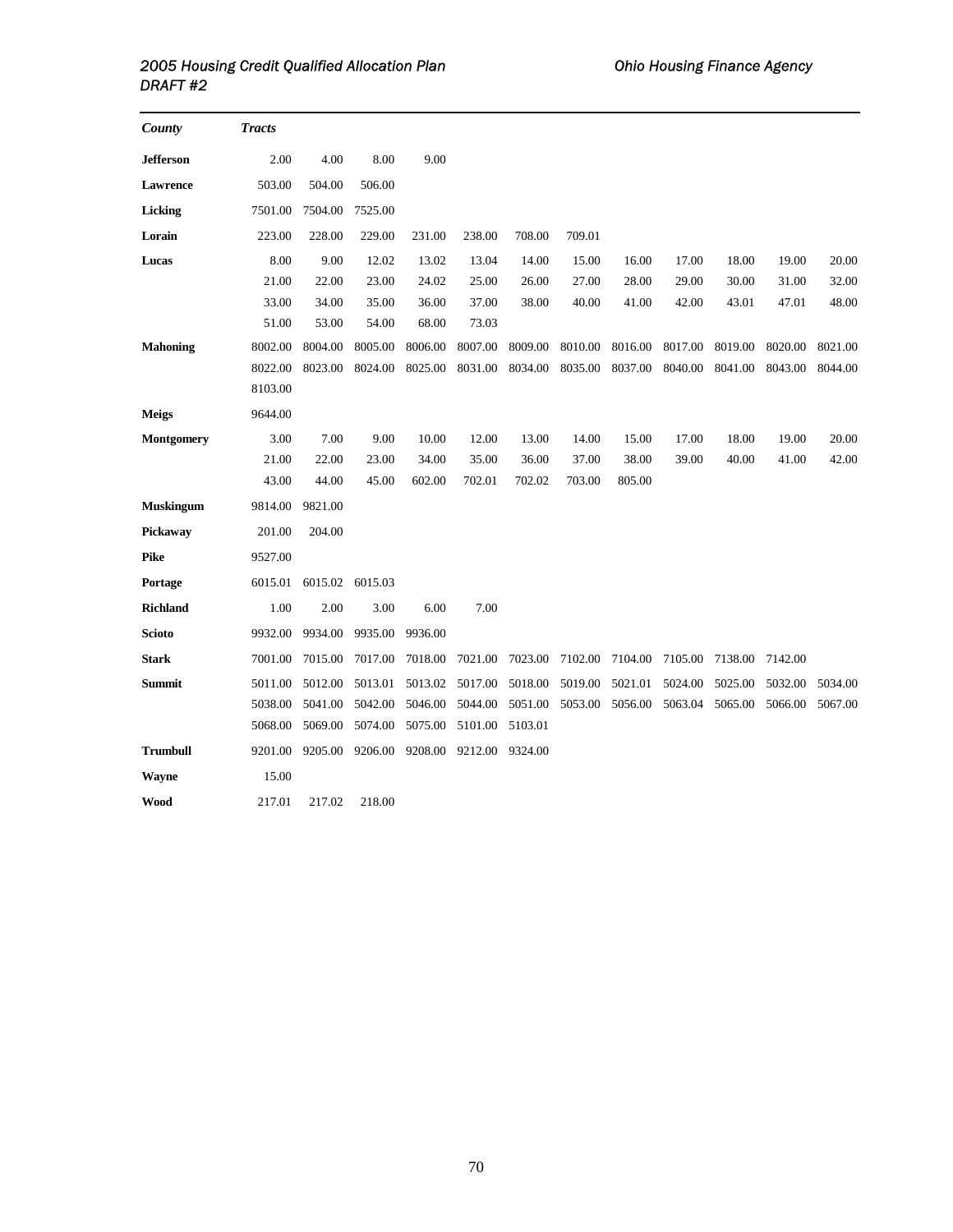## D. COMMUNITIES WITH A CONSOLIDATED PLAN

#### 1. HUD Entitlement Cities

| Akron                    | Elyria    | Marietta      |
|--------------------------|-----------|---------------|
| Alliance                 | Euclid    | Massillon     |
| <b>Barberton</b>         | Fairborn  | Mentor        |
| <b>Bowling Green</b>     | Hamilton  | Middletown    |
| Canton                   | Kent      | <b>Newark</b> |
| Cincinnati               | Kettering | Parma         |
| Cleveland                | Lakewood  | Springfield   |
| <b>Cleveland Heights</b> | Lancaster | Steubenville  |
| Columbus                 | Lima      | Toledo        |
| Dayton                   | Lorain    | Warren**      |
| East Cleveland           | Mansfield | Youngstown    |

*\*\*includes Trumbull County* 

### 2. HUD Eligible Urban Counties

 Butler Cuyahoga Franklin Hamilton Lake Montgomery **Stark** Summit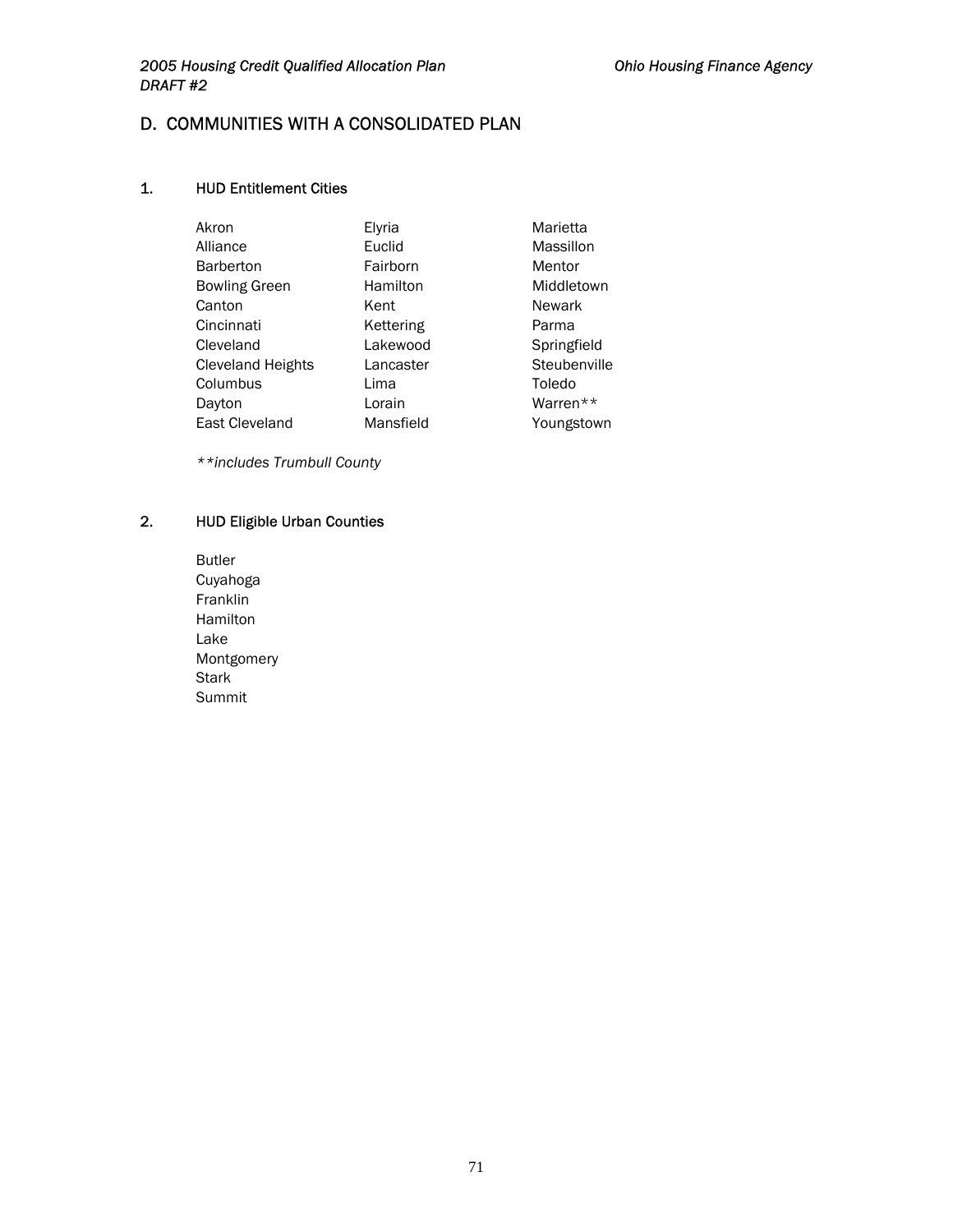# E. AREAS WITH A COMMUNITY HOUSING IMPROVEMENT STRATEGY (CHIS)

# *1. Counties*

| Adams          | Fairfield | Logan     | Portage    |
|----------------|-----------|-----------|------------|
| Allen          | Fayette   | Lorain    | Preble     |
| Ashland        | Fulton    | Lucas     | Putnam     |
| Ashtabula      | Gallia    | Madison   | Richland   |
| Athens         | Geauga    | Mahoning  | Ross       |
| Auglaize       | Greene    | Medina    | Sandusky   |
| <b>Belmont</b> | Guernsey  | Meigs     | Scioto     |
| <b>Brown</b>   | Hancock   | Mercer    | Seneca     |
| Butler         | Harrison  | Miami     | Shelby     |
| Carroll        | Henry     | Monroe    | Tuscarawas |
| Champaign      | Highland  | Morgan    | Union      |
| Clinton        | Hocking   | Morrow    | Van Wert   |
| Columbiana     | Holmes    | Muskingum | Vinton     |
| Coshocton      | Huron     | Noble     | Warren     |
| Crawford       | Jackson   | Ottawa    | Washington |
| Darke          | Jefferson | Paulding  | Wayne      |
| Defiance       | Knox      | Perry     | Williams   |
| Delaware       | Lawrence  | Pickaway  | Wood       |
| Erie           | Licking   | Pike      | Wyandot    |

# *2. Cities*

| Amherst              | East Liverpool       | Mount Vernon     | Sheffield Lake        |
|----------------------|----------------------|------------------|-----------------------|
| Ashland              | Fairborn             | Napoleon         | Shelby                |
| Ashtabula            | Findlay              | New Philadelphia | Sidney                |
| Athens               | Fostoria             | <b>Niles</b>     | St. Clairsville       |
| <b>Bellaire</b>      | Fremont              | North Ridgeville | Tiffin                |
| <b>Bellefontaine</b> | Galion               | Northwood        | Toronto               |
| Cambridge            | Girard               | Norwalk          | Uhrichsville          |
| Campbell             | Greenfield           | Oberlin          | <b>Upper Sandusky</b> |
| Celina               | Hillsboro            | Oregon           | Urbana                |
| Chillicothe          | Ironton              | Oxford           | Van Wert              |
| Circleville          | Jackson              | Pigua            | Wadsworth             |
| Conneaut             | Logan                | Portsmouth       | Washington C.H.       |
| Coshocton            | London               | Ravenna          | Wellston              |
| Defiance             | Marion               | Rossford         | Wooster               |
| Delaware             | <b>Martins Ferry</b> | Salem            | Xenia                 |
| Dover                | Maumee               | Sandusky         | Zanesville            |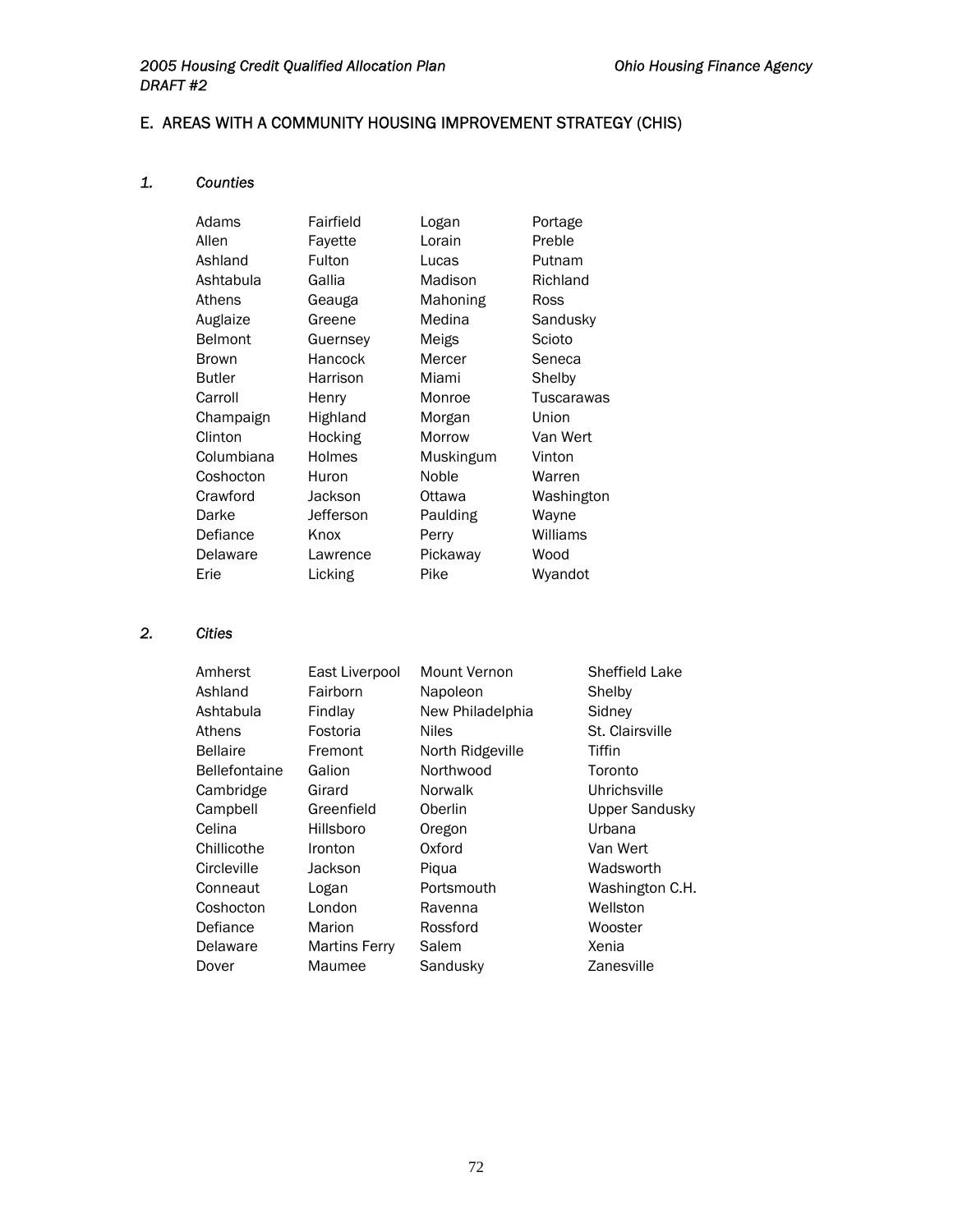# F. MODEL LANGUAGE FOR LOCAL GOVERNMENT NOTIFICATION

**DATE** 

CERTIFIED MAIL RETURN RECEIPT REQUESTED (Attach copies)

Applicable Person Title Name of Political Jurisdiction Address City, State Zip

RE: Name of Project

Dear Applicable Person:

The purpose of this letter is to apprise your office that (Name of General Partner, Managing Member, etc.) will be the (general partner, managing member, etc.) of a multifamily residential development located in or within a one-half mile radius of your political jurisdiction. The following describes this development and the multifamily funding programs of the Ohio Housing Finance Agency (OHFA) that will be utilized for the development and notifies you of your right to submit written comments to the OHFA:

Project Address: Be as specific as possible; note city or township location as well as county location. Number of Units: Total number of units; you may wish to do a breakdown on unit types, i.e. 1BR, 2BR, 3BR. Nature of Project: Such as new construction, acquisition & rehabilitation, substantial rehabilitation, adaptive reuse. Note any other distinguishing characteristics. Program(s) Utilized in the Project: Indicate that the project will utilize funding from the Housing Credit, Affordable Housing Loans, and/or Multifamily Bond Programs. Right to Submit Comments: You have the right to submit comments to the OHFA regarding the development's impact on the community. If you intend to submit a statement of disapproval or objection, you must submit a written statement that is signed by a majority of the voting members of the legislative body governing your jurisdiction. The written objection must be forwarded separately to the Chairman and to the Executive Director of the OHFA and be delivered by certified mail, return receipt requested. The persons and addresses to be notified at the OHFA are: Lt. Gov. Jennette Bradley, Board Chair Ohio Housing Finance Agency 77 S. High Street, 30th Floor Columbus, OH 43215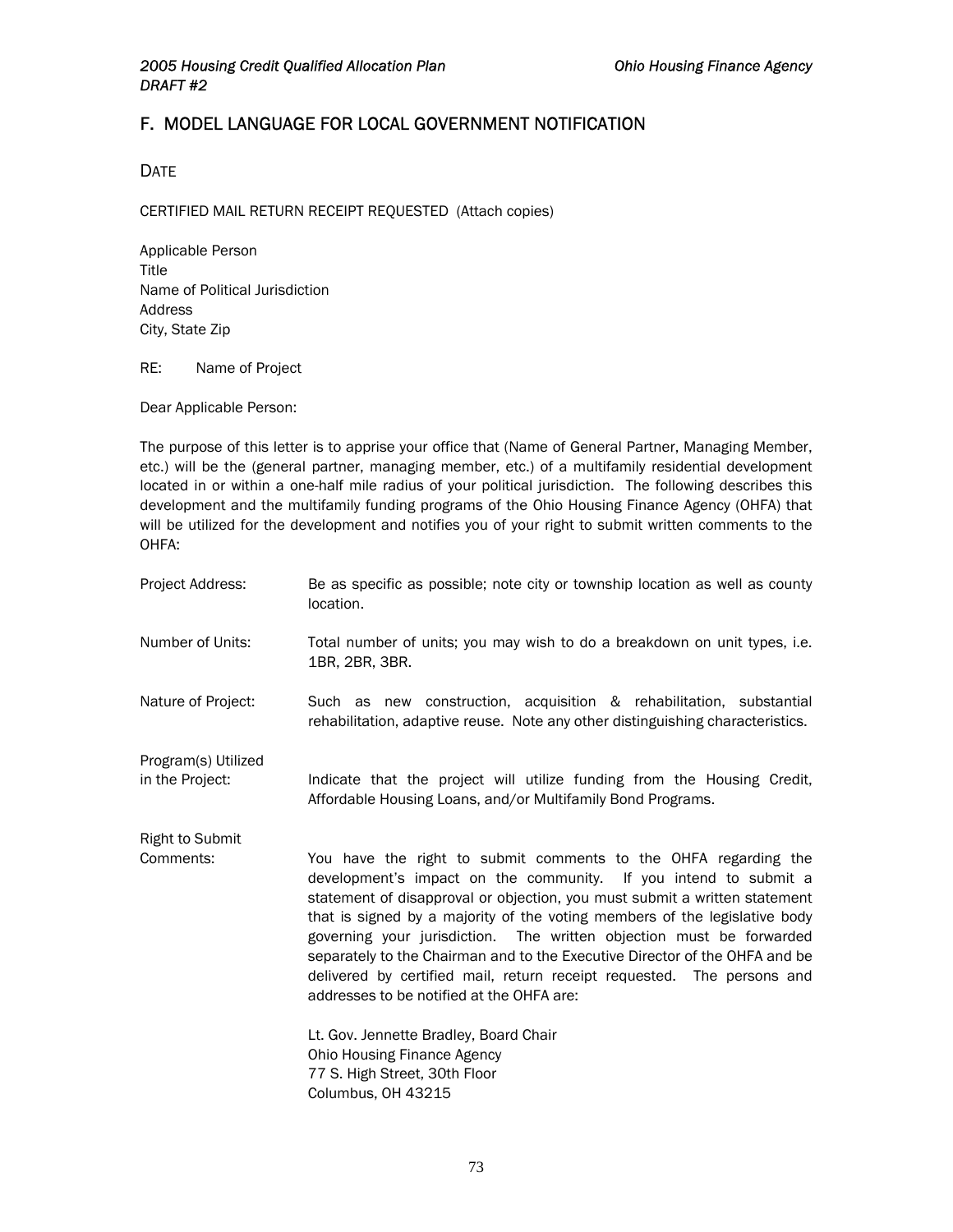Mr. Douglas A. Garver, Executive Director Ohio Housing Finance Agency 57 E. Main Street Columbus, OH 43215

The written objection must be submitted within 30 days of your receipt of this notice, and must be received by OHFA within 45 days of the date of the sponsor's or private developer's notice.

OHFA is required to respond to any written statement submitted by you under the terms outlined above.

Sincerely,

Name Title of Writer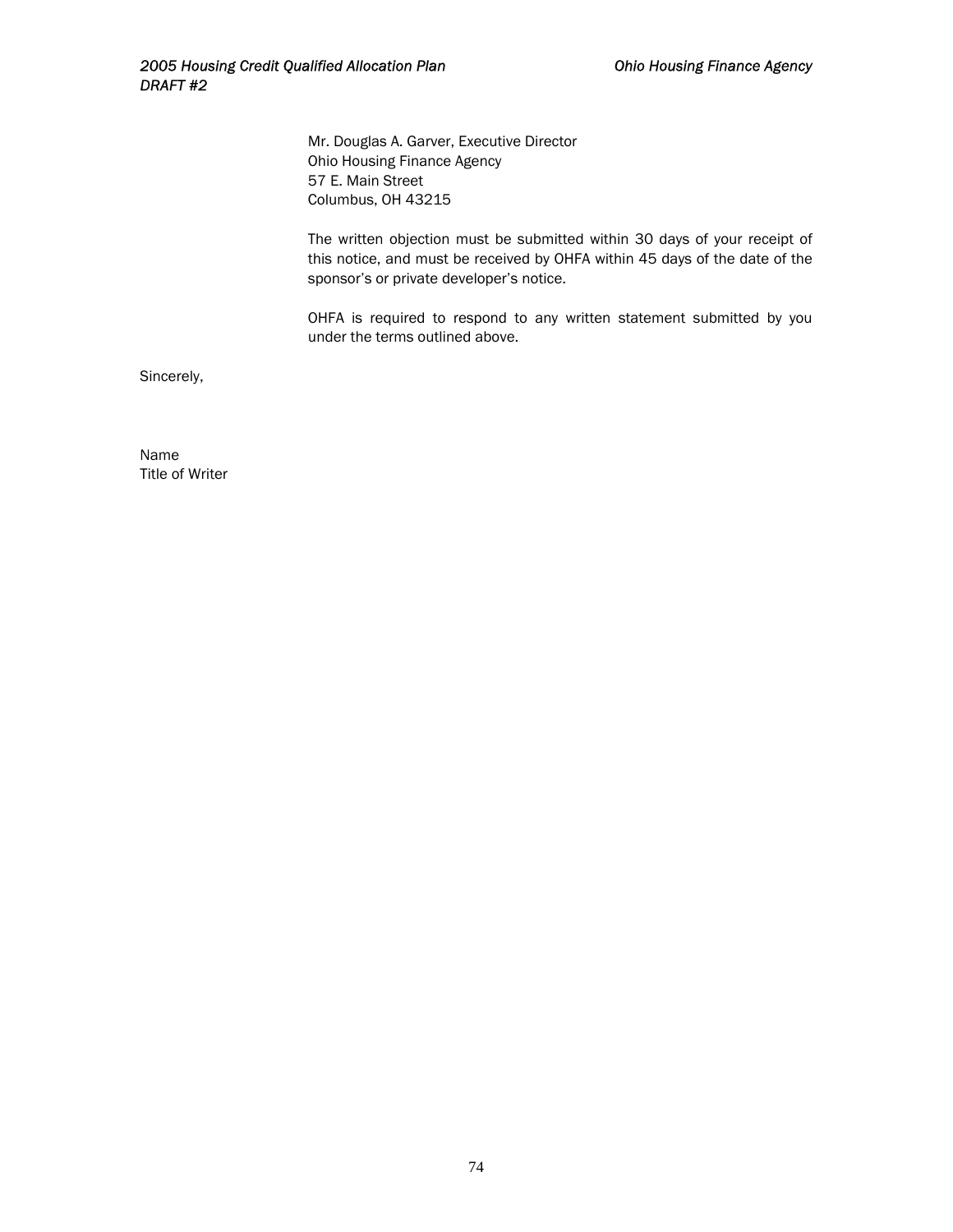# G. GEOGRAPHIC POOL AREAS

*.* 

| <u>Category A</u> | <b>Category B</b> | <b>Category C</b> |        | <b>Category C</b><br>(continued) |
|-------------------|-------------------|-------------------|--------|----------------------------------|
|                   |                   |                   |        |                                  |
| Akron             | Allen             | Adams             |        | Lawrence                         |
| Canton            | <b>Butler</b>     | Ashland           |        | Logan                            |
| Cincinnati        | Clark             | Ashtabula         |        | Madison                          |
| Cleveland         | Clermont          | Athens            |        | Marion                           |
| Columbus          | Cuyahoga          | Auglaize          |        | Meigs                            |
| Dayton            | Delaware          | Belmont           |        | Mercer                           |
| Toledo            | Fairfield         | <b>Brown</b>      |        | Monroe                           |
| Youngstown        | Franklin          | Carroll           |        | Morgan                           |
|                   | Geauga            | Champaign         | Morrow |                                  |
|                   | Greene            | Clinton           |        | Muskingum                        |
|                   | Hamilton          | Columbiana        |        | Noble                            |
|                   | Jefferson         | Coshocton         |        | Ottawa                           |
|                   | Lake              | Crawford          |        | Paulding                         |
|                   | Licking           | Darke             |        | Perry                            |
|                   | Lorain            | Defiance          |        | Pike                             |
|                   | Lucas             | Erie              |        | Preble                           |
|                   | Mahoning          | Fayette           |        | Putnam                           |
|                   | Medina            | Fulton            |        | Ross                             |
|                   | Miami             | Gallia            |        | Sandusky                         |
|                   | Montgomery        | Guernsey          |        | Seneca                           |
|                   | Pickaway          | Hancock           |        | Scioto                           |
|                   | Portage           | Hardin            | Shelby |                                  |
|                   | Richland          | Harrison          |        | Tuscarawas                       |
|                   | <b>Stark</b>      | Henry             |        | Union                            |
|                   | Summit            | Highland          |        | Van Wert                         |
|                   | Trumbull          | Hocking           |        | Vinton                           |
|                   | Warren            | Holmes            |        | Wayne                            |
|                   | Washington        | Huron             |        | Williams                         |
|                   | Wood              | Jackson           |        | Wyandot                          |
|                   |                   | Knox              |        |                                  |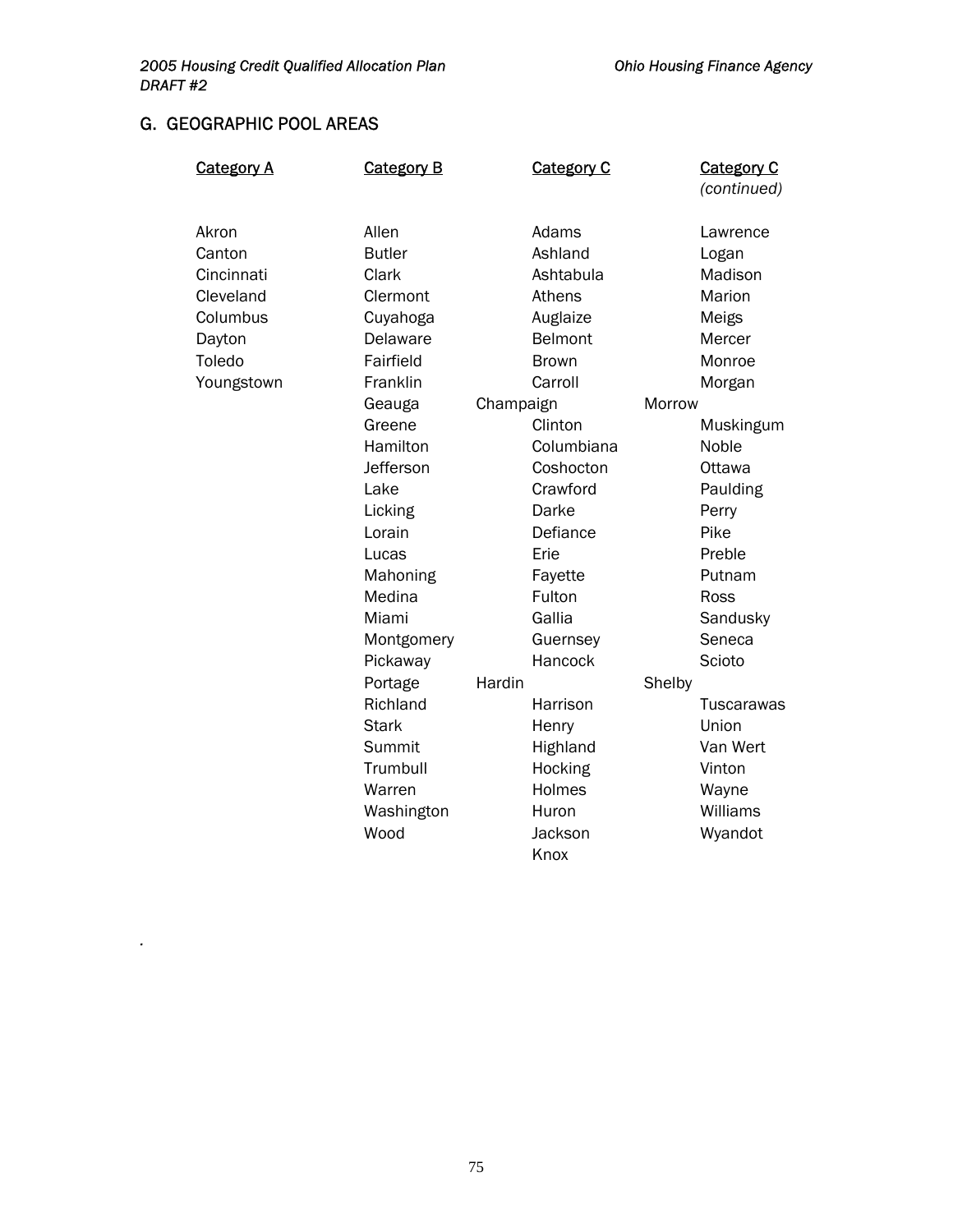# H. MARKET STUDY INDEX

The following information must be included in a market study. The market study author must organize the information using this index or provide the corresponding page number(s) for each item. Please refer to Pages 12-14 of the 2005 QAP for more details.

- I. Executive summary
	- A. Statement that a market exists for the proposed project
	- **B.** Estimated stable year vacancy rate for the proposed project 1. Explanation if greater than 7%
	- C. Estimated lease-up time for the proposed project
		- 1. Explanation if greater than one year
- II. Description of the proposed project including location; project design; number of units, bedrooms and baths; amenities; rents and utility allowances; population served; review of site and floor plans; etc.
- III. Description of the primary market area for the project
	- A. Map of the primary market area
	- B. Explanation if areas outside of five-mile radius included
- IV. Rent comparison
	- A. Rents for the proposed project
	- B. Market rents and methodology for calculation of market rents
- V. Number of income-eligible renter households in the primary market area
	- A. Percentage required to fully lease-up the project
		- 1. Explanation if greater than 10%
- VI. Description and evaluation of services (including approximate distance to project)
	- A. Public services
	- **B.** Infrastructure
	- C. Community services
	- D. Employers
- VII. Number of income-eligible special needs households in the primary market area
	- A. Percentage required to meet the special needs set-aside
	- **B.** Source of information
- VIII. List of federally subsidized and Housing Credit projects (including projects under construction) in the primary market area
	- A. Brief description of each project including number of units, rents, amenities, unit and bedroom sizes, population served, etc.
	- **B.** Current vacancy rate for each project
	- C. Contact name and method of contact for each project
	- D. Ratio of all subsidized and Housing Credit units to the number of income-eligible renter households in the primary market area
	- E. For Housing Credit projects only, calculate the estimated vacancy rate for each project (except those under construction) during the first stabilized year of the proposed project
		- 1. Explanation for estimated vacancy rates greater than 10%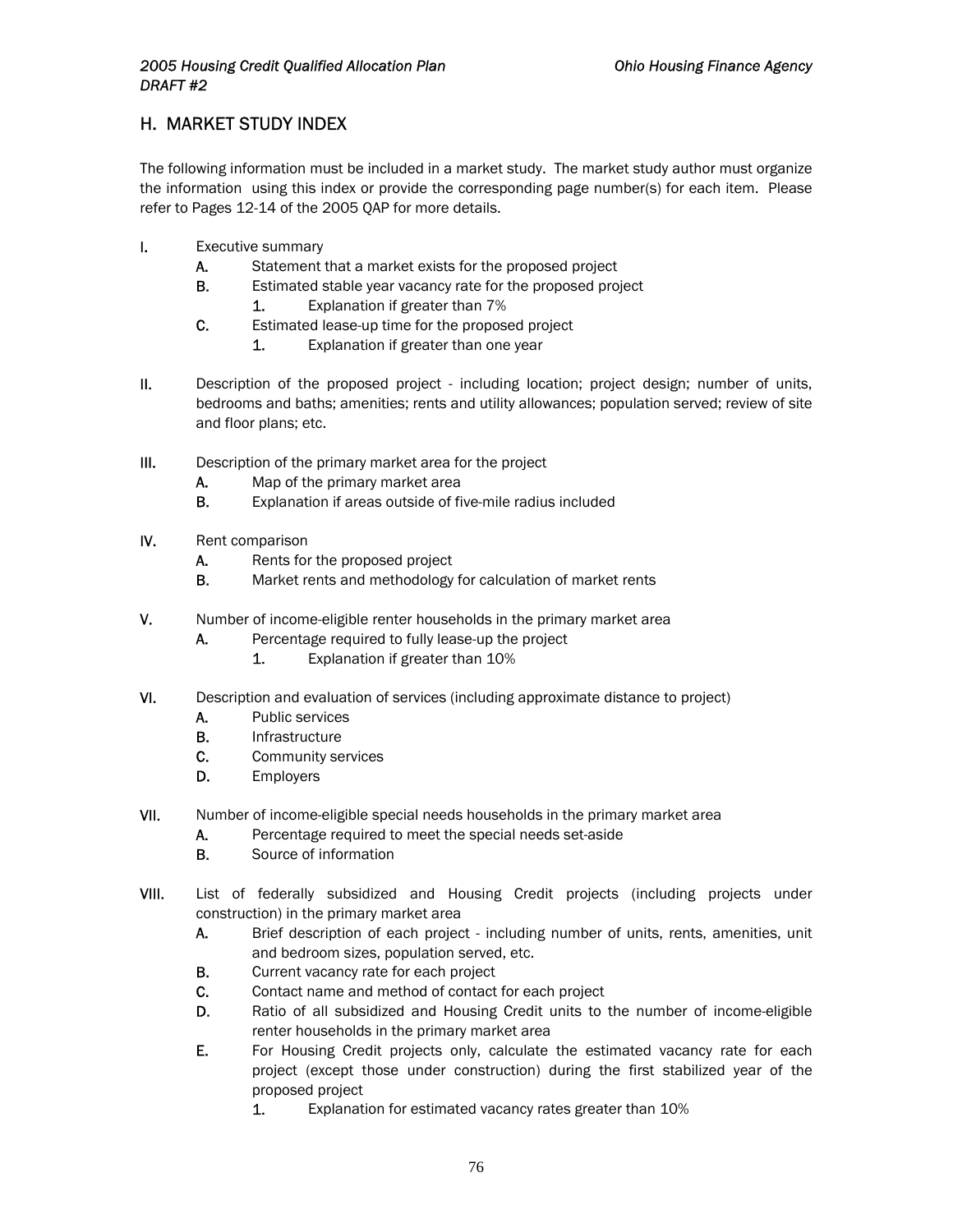- IX. List of comparable market rate developments in the primary market area
	- A. Brief description of each project including number of units, rents, amenities, unit and bedroom sizes, population served, etc.
	- **B.** Current vacancy rate for each project
	- C. Contact name and method of contact for each project
- X. Analysis of Public Housing Authority (PHA) concerns and issues
	- A. Copy of letter and certified mail receipt or details of interview
	- B. Copy of response(s) from PHA or transcript of interview
	- C. Narrative that evaluates and addresses any issues or concerns raised by the PHA
- XI. Original signed copy of ODOD Form 008 Market Study Certification
- XII. Listing of all data sources used in the study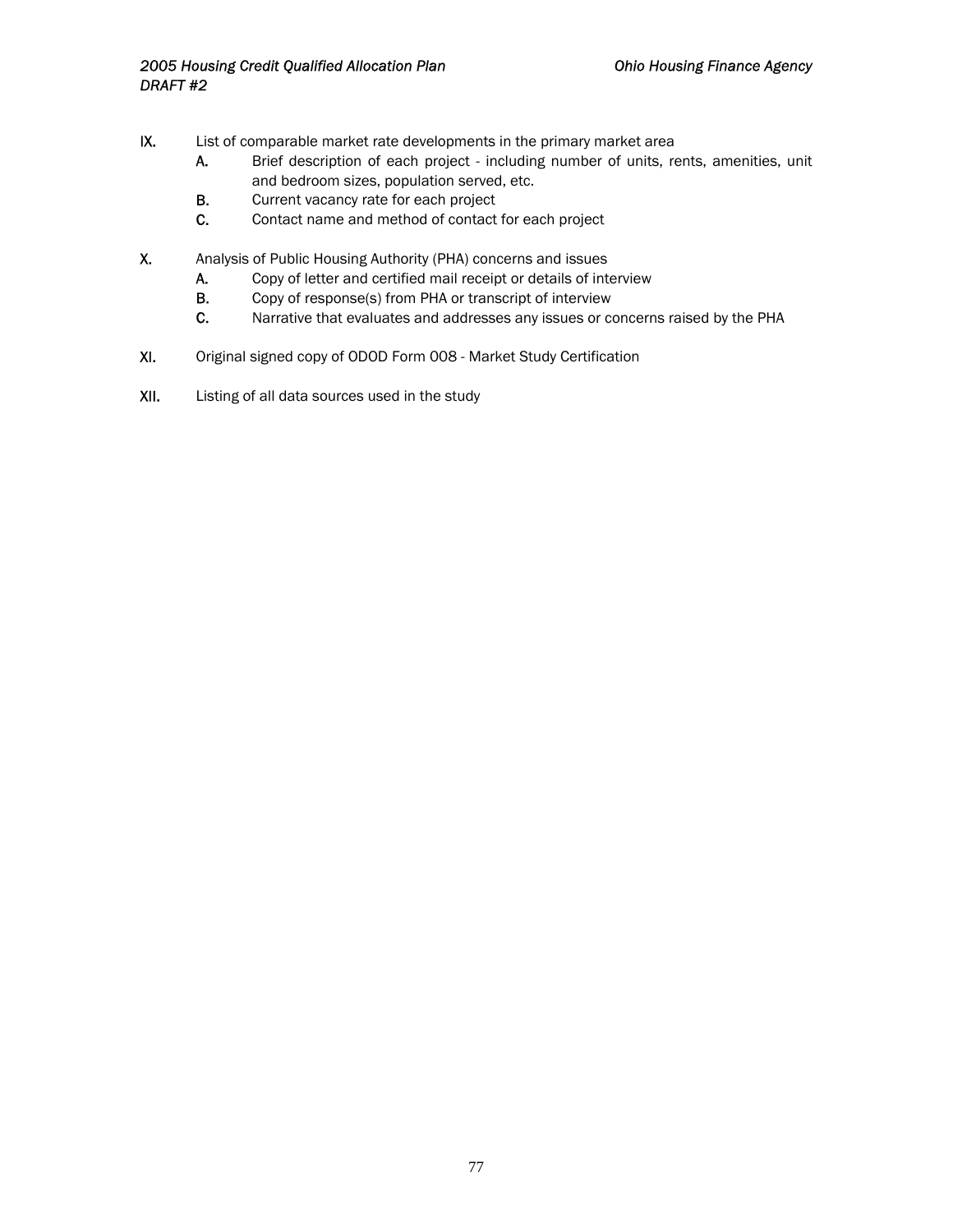# I. SUPPORTIVE SERVICE PLAN INDEX & REQUIREMENTS

Applicants for projects designed to serve a special needs population must submit a supportive services plan in order to qualify for competitive points. The supportive service plan must include the following elements in the order listed:

I. Population Served - Describe the population to be served and indicate the number of units to be set-aside for this population.

II. Service Coordinator - Describe the role of the supportive service coordinator. Include a copy of the coordinator's resume or if the coordinator is not known at application, a copy the coordinator's job description. List the experience in providing supportive services, including trainings that the coordinator may have attended. Identify the budget line item for the service coordinator's salary or document in-kind assistance with commitment letters per section VI. Detail the number of hours that the coordinator will spend at the site and working with residents from the project.

III. Annual Budget - List in detail the estimated annual costs of providing services including the coordinator's salary and equipment.

IV. Description of Services - Provide specific descriptions of the following services and explain how they will be made available to residents (see below for required services for each population).

V. Support Letters - (see below for required support letters for each population).

VI. Commitment Letters - Attach signed letters from agencies/organizations that have committed to provide or refer services to residents. Also, where services have been contracted, provide a signed letter from an agency/organization providing contracted service coordination. Commitment letters should contain a brief description and history of the agency/organization, a description of the services to be provided, and details of any funding to be provided to the project for services. Commitment letters must be provided for all agencies/organizations referred to in IV. Description of Services.

The supportive service plan must be specific to the proposed project. All requirements, including all population specific service requirements, must be listed in the plan. The descriptions of services must include enough details and information so that OHFA can determine what services are being provided, how are the services being provided, and who is providing the services.

#### Population Specific Requirements

#### A. Persons Age 55 Years and Older

#### Requirements

- 1. Minimum set-aside of 100% of the total units.
- 2. All buildings must contain only one story unless an elevator is provided.
- 3. The project cannot receive points for lease-purchase of units.
- 4. Units may contain no more than two bedrooms.
- 5. All units and buildings must contain at least 20 universal design features as described on ODOD Form 000, in addition to grab bars in the bathrooms (in shower and around the toilet).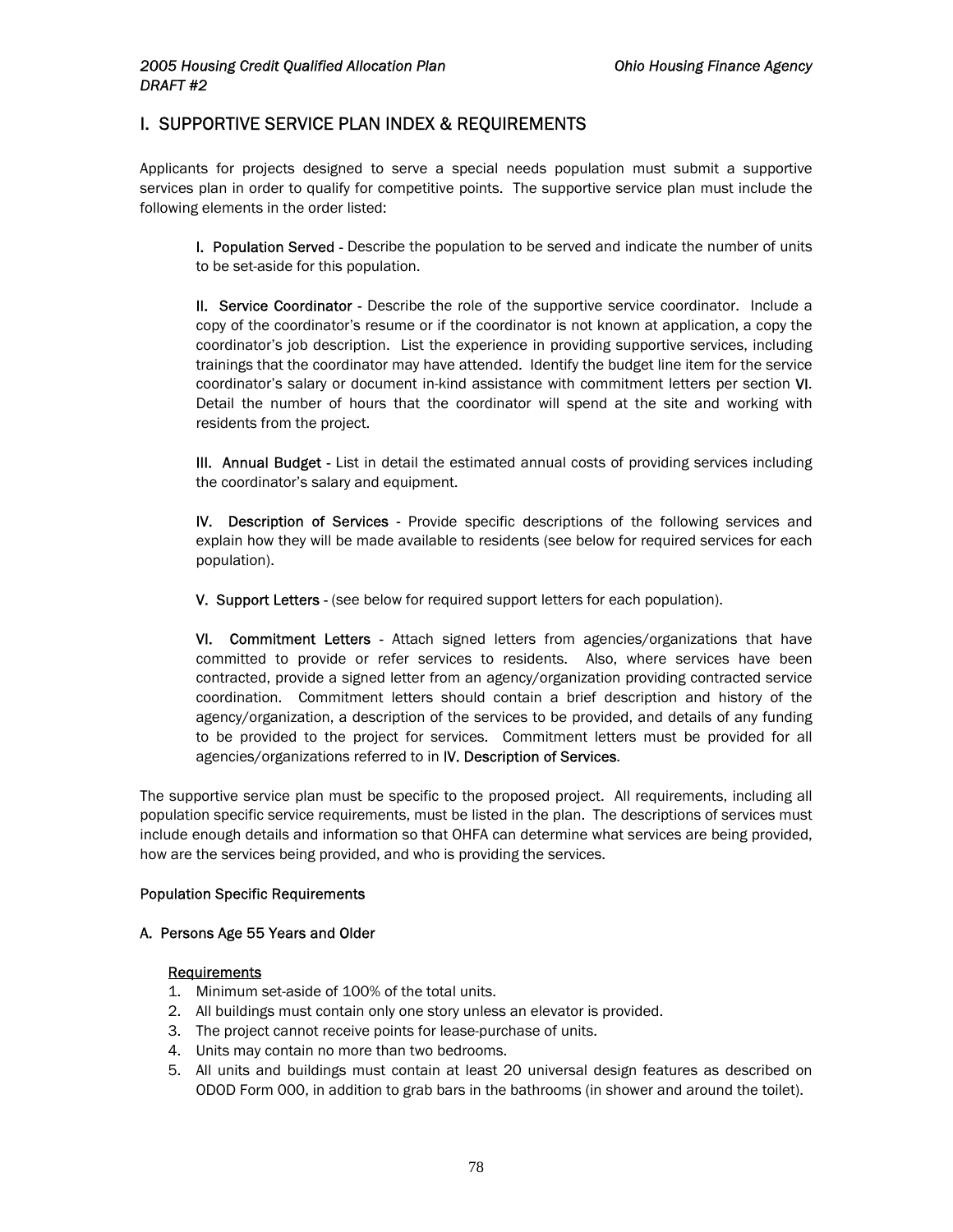## *2005 Housing Credit Qualified Allocation Plan Ohio Housing Finance Agency DRAFT #2*

- 6. The project must contain common space equal to the lesser of 5% of the total residential square footage for the entire project or 20 square feet per number of units in entire project.
- 7. Project must annually set-aside at least \$100 per unit for service coordination.

## Description of Services

- 1. Make at least one meal per day available at or accessible to housing facility.
- 2. Make light housekeeping services available.
- 3. Ensure the availability to adequate transportation services for residents.
- 4. Provide information and referral to home health services.
- 5. Provide evidence of regularly scheduled activity programs reflecting the cultural, social, recreational, and health and wellness aspects of resident lives.
- 6. Provide accommodations for and support of a Resident Association.

### **Support Letters**

1. Submit a letter of support from local Area Agency on Aging (AAA). If a letter of support is unavailable from the AAA provide an explanation as to why, and then provide letters of support from local senior citizens centers, the public housing authority, or the Department of Aging.

### B. Persons with Severe and Persistent Mental Illness

### Requirements

- 1. OHFA requires a maximum target set-aside of 20% of the total units for this population in order to work toward the goal of integration. The final set-aside determined in collaboration with local ADAMHS or Mental Health Board must be greater than or equal to 5% of the total units. However, OHFA recognizes that circumstances may require projects to exceed the 20% target. In such instances, exceeding the 20% target set-aside will not be considered a noncompliance issue.
- 2. Acceptance of services should not be a condition of occupancy.

## Description of Services

- 1. The local ADAMHS or Mental Health Board must approve the level of services and service coordination to be provided. Projects targeting persons with severe and persistent mental illness have the option not to provide on-site services and service coordination if a local case management and community support services system are already in place. A service coordinator would not be required in these circumstances.
- 2. Demonstration of input from people with mental illness in the Housing Credit application and design and development of the project.
- 3. Residents must have control over the assistance they receive and who provides that assistance. Service coordinators must work directly with the local county board case management system.
- 4. Residents may choose to seek mental health services through public or private mental health providers. (All local mental health systems are required to have 24-hour mobile case management and crisis intervention services available and accessible to all people with mental illness; such services need not be housing project based).

#### Support Letters

1. Letters of support from local Alliance for the Mentally Ill (AMI) and/or qualified consumer groups including their mission statement, agency goals, and a *specific* statement of support for the proposed project.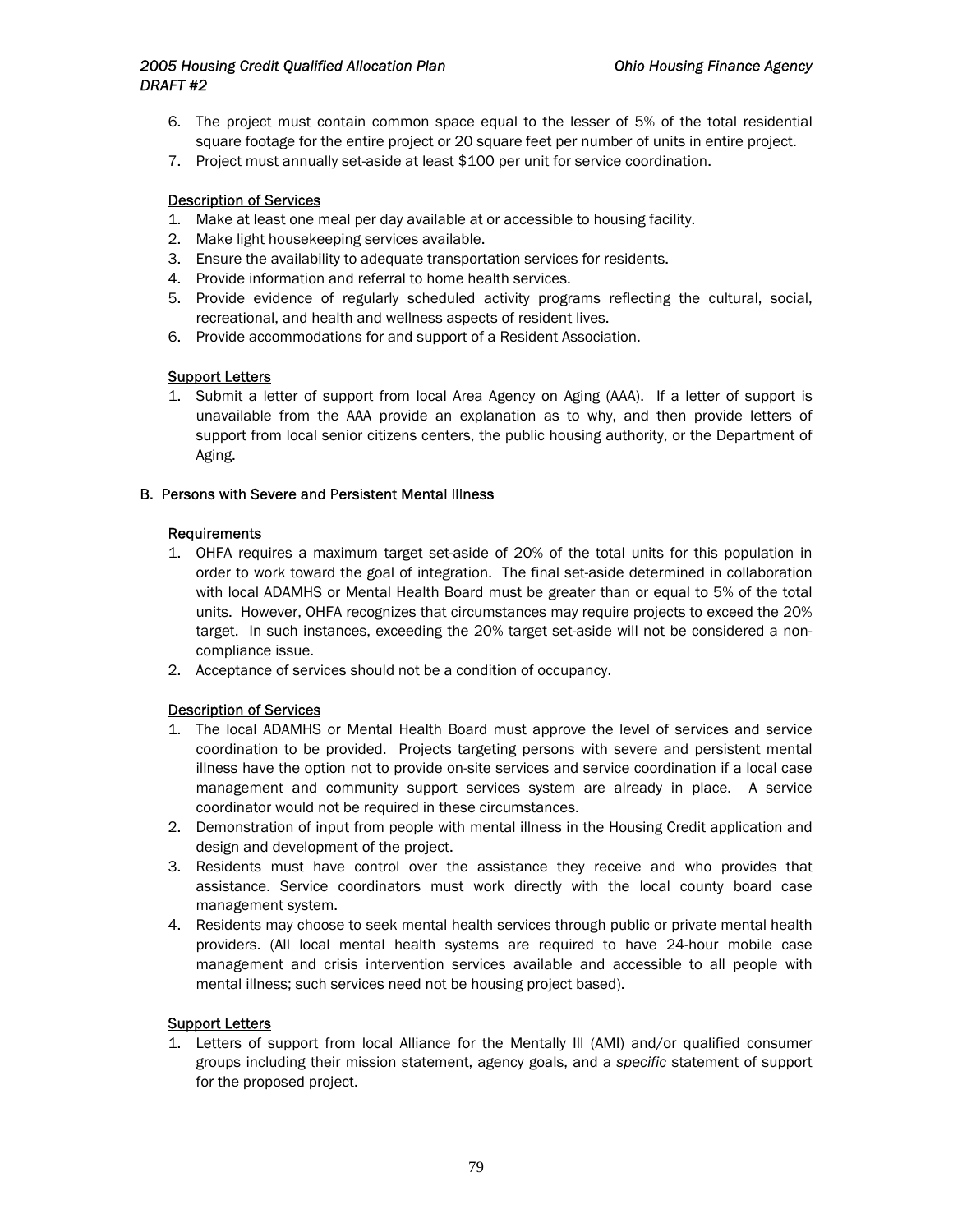## *2005 Housing Credit Qualified Allocation Plan Ohio Housing Finance Agency DRAFT #2*

- 2. Written support from the Executive Director of the local ADAMHS or Mental Health Board. The support letter must describe how the number of set-aside units was determined and how this set-aside will benefit the special needs population.
- 3. A copy of a letter from the applicant to the local ADAMHS or Mental Health Board stating that up to 20% of the units can be set-aside for persons with severe or persistent mental illness. The local ADAMHS or Mental Health Board will determine the exact set-aside. A copy of the certified mail receipt must be included.

#### C. Persons with Mental Retardation/Developmental Disabilities

### **Requirements**

1. The percentage of units set-aside must be established in collaboration with the local MR/DD agency but cannot exceed 20% of the total units. The final set-aside determined in collaboration with local MR/DD agency must be greater than or equal to 5% of the total units. However, OHFA recognizes that circumstances may require projects to exceed the 20% target. In such instances, exceeding the 20% target set-aside will not be considered a noncompliance issue.

### Description of Services

- 1. The level of services and service coordination to be provided must be approved by the local MR/DD agency. Projects targeting persons with mental retardation/developmental disabilities have the option to not provide on-site services and service coordination if a local case management and community support services system are already in place. A service coordinator would not be required in these circumstances.
- 2. Ensure adequate education and awareness of community resources, intervention and support for residents experiencing a crisis, referral to resources and services in the community, development and support for resident participation with management.
- 3. Assistance to residents in identifying and accessing local resources and services.
- 4. Development and support of resident participation in the development of services, programs and activities.
- 5. Crisis intervention and short-term support or referral to outside resources.
- 6. Longer-term support for residents pursuing goals related to social and/or economic selfsufficiency.
- 7. Intervention and prevention of problems related to substance abuse, criminal activity, destruction of property or other issues harmful to residents.
- 8. A continually updated notebook or bulletin board of neighborhood and community programs and resources.

## Support Letters

- 1. Letter from the local MR/DD agency indicating *specific* support and evidencing collaboration with the project related to the projected percentage of set-aside units for this population. The support letter must describe how the number of set-aside units was determined and how this set-aside will benefit the special needs population.
- 2. A copy of a certified letter from the applicant to the local MR/DD agency stating that up to 20% of the units can be set-aside for persons with severe or persistent mental illness. The exact set-aside will be determined by the local MR/DD agency. A copy of the certified mail receipt must be included.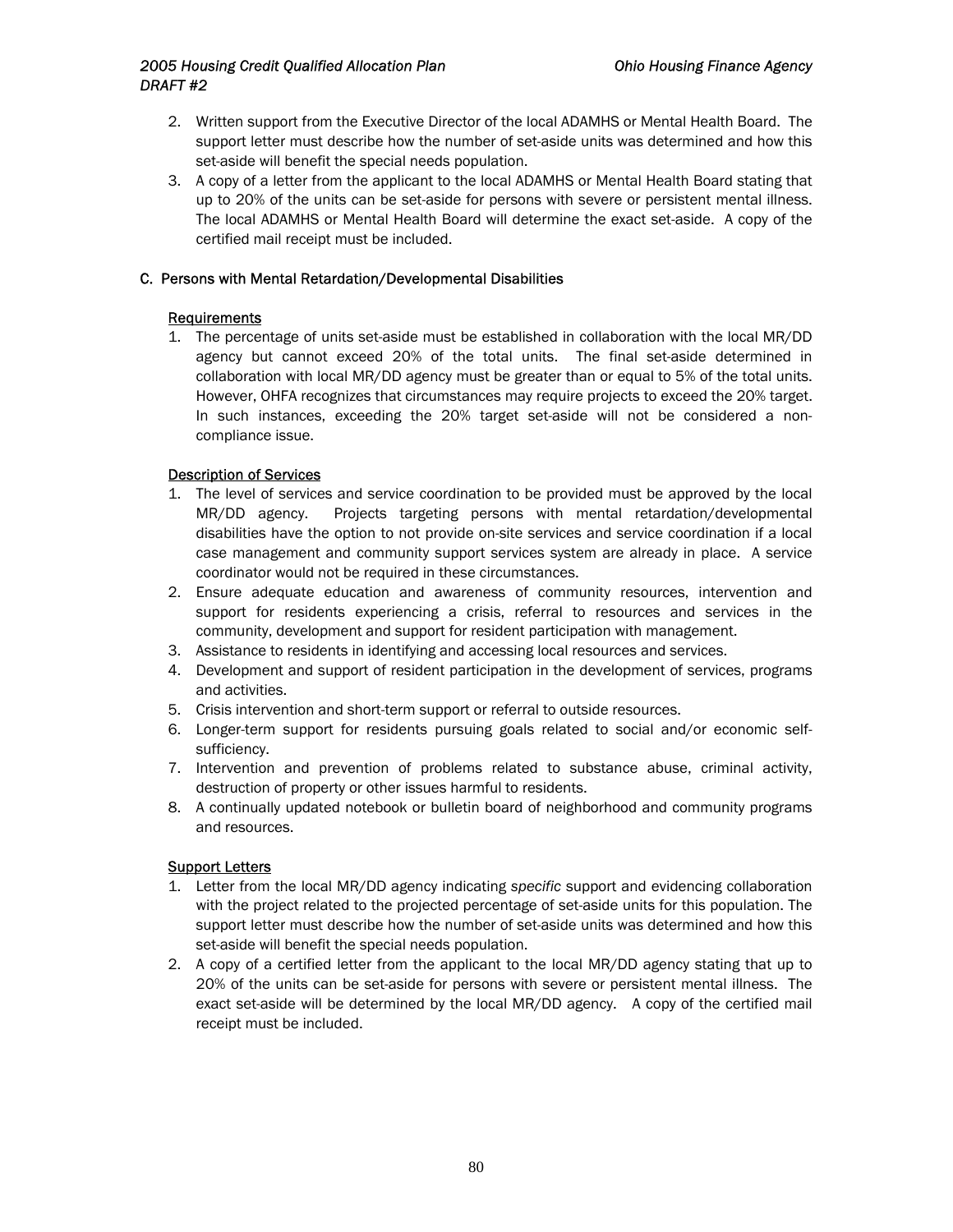#### D. Permanent Supportive Housing for the Homeless

#### Requirements

- 1. Minimum set-aside of 50% of the total units.
- 2. A comprehensive service plan that identifies the services to be provided, the anticipated sources of funding for such services, the physical space that will be used to provide such services, and the previous experience of the supportive services provider.
- 3. Provide a commitment for rental subsidy for at least 50% of the total units. Sources may include project-based vouchers or other assistance from the local PHA, McKinney-Vento Homelessness grant, or other federal, state or local government source.
- 4. The project is ineligible for mixed-income points.
- 5. Acceptance of services should not be a condition of occupancy.

#### Description of Services

- 1. Services available on-site or through coordinated relationships with community-based providers shall be consistent with the population being served in the project (i.e. mental health services shall be available if the project targets persons with mental illness).
- 2. Residents must have control over the services they receive and who provides these services, and may choose to seek assistance through public or private community-based service providers.

#### Support Letters

- 1. Letter of support from the primary funder and/or coordinator of homeless services, including a specific statement of support for the proposed project.
- 2. Letter of support from the chair of the local Continuum of Care committee (or the state Continuum of Care if there is no local committee), including a statement indicating that the project is consistent with the consolidated plan.
- 3. Letter of support from the local government jurisdiction (city, village or township) in which the project is located.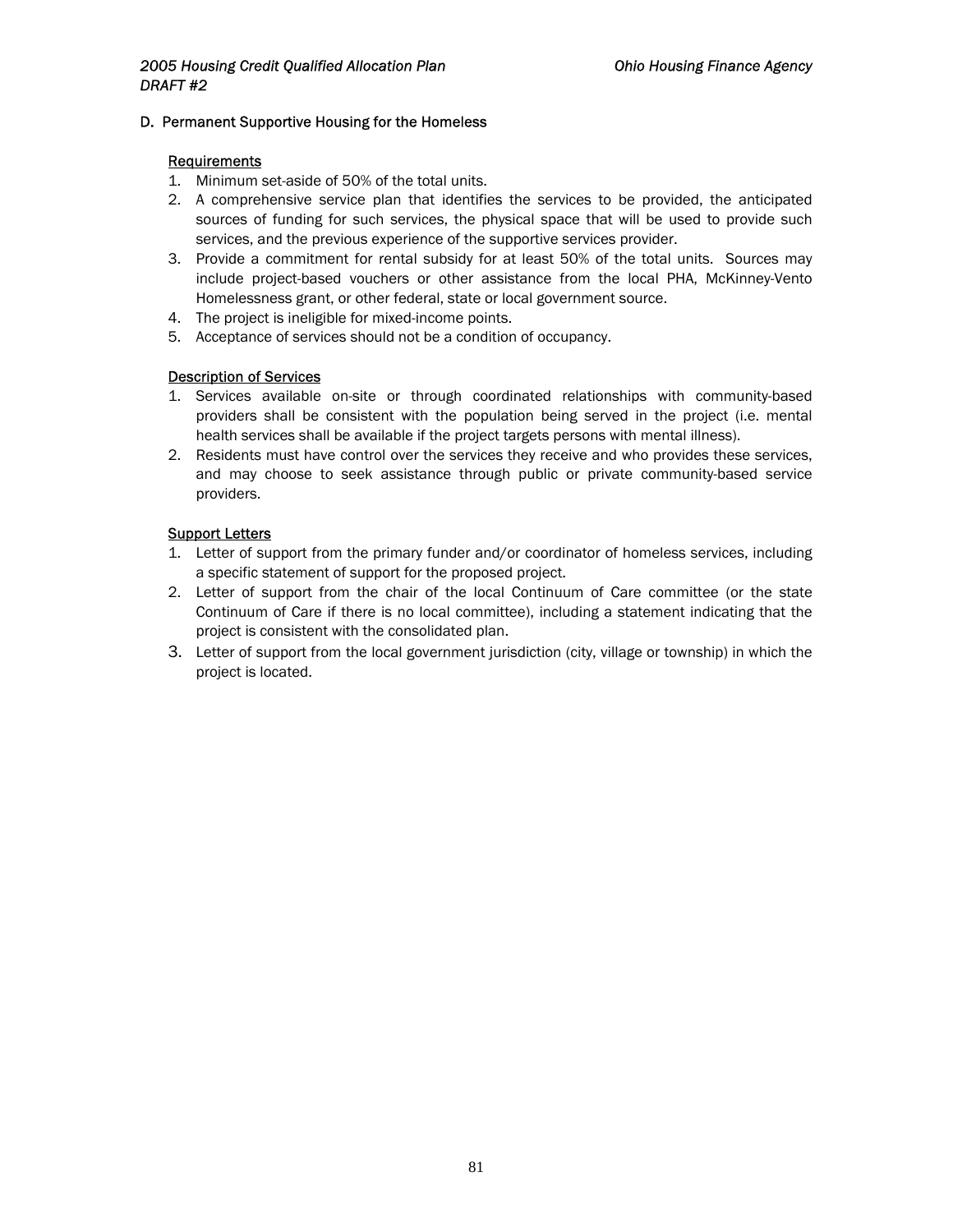## J. GOVERNOR'S REGIONAL ECONOMIC DEVELOPMENT REPRESENTATIVES

Dawn Larzelere, Manager Governor's Regional Offices Phone: 614-995-1895 Fax: 614-644-0108 Riffe Center 77 S. High Street, 29th Floor Columbus, OH 43215

Region 1 - Columbus Tonya L. Barnett Phone: 614-466-9627 Fax: 614-752-4858 Riffe Center 77 S. High Street, 29th Floor Columbus, OH 43215 Counties Represented: Delaware, Fairfield, Fayette, Franklin, Licking, Logan, Madison, Pickaway and Union

Region 2 - Toledo Wesley R. Fahrbach Phone: 419-245-2445 Fax: 419-245-2448 One Government Center, Suite 1520 Toledo, OH 43604-2205 Counties Represented: Defiance, Erie, Fulton, Henry, Lucas, Ottawa, Sandusky, Williams and Wood

Region 3 - Lima Judith M. Cowan Phone: 419-229-5320 Fax: 419-229-5424 Perry Building 545 W. Market Street, Suite 305 Lima, OH 45801-4717 Counties Represented: Allen, Auglaize, Hancock, Hardin, Mercer, Paulding, Putnam and Van Wert

Region 4 - Dayton Stephen P. Lake Phone: 937-285-6185 Fax: 937-223-3584 One Dayton Centre 1 S. Main Street, Suite 2060 Dayton, OH 45402-2016 Counties Represented: Champaign, Clark, Clinton, Darke, Greene, Miami, Montgomery, Preble and Shelby

Region 5 - Cincinnati Chris Smith Phone: 513-852-2826 Fax: 513-852-2840 One W. Fourth Street, Suite 425 Cincinnati, OH 45202 Counties Represented: Butler, Clermont, Hamilton and Warren

Region 6 - Mansfield David L. Williamson Phone: 419-522-2029 Fax: 419-522-2203 Walnut Building 24 W. Third Street, Suite 301 Mansfield, OH 44902-1235 Counties Represented: Ashland, Crawford, Huron, Knox, Marion, Morrow, Richland, Seneca and Wyandot

Region 7 - Chillicothe Kara Willis Phone: 740-775-0612 Fax: 740-775-0604 15 N. Paint Street, Suite 102 Chillicothe, OH 45601-3116 Counties Represented: Adams, Brown, Gallia, Highland, Jackson, Lawrence, Pike, Ross, Scioto and Vinton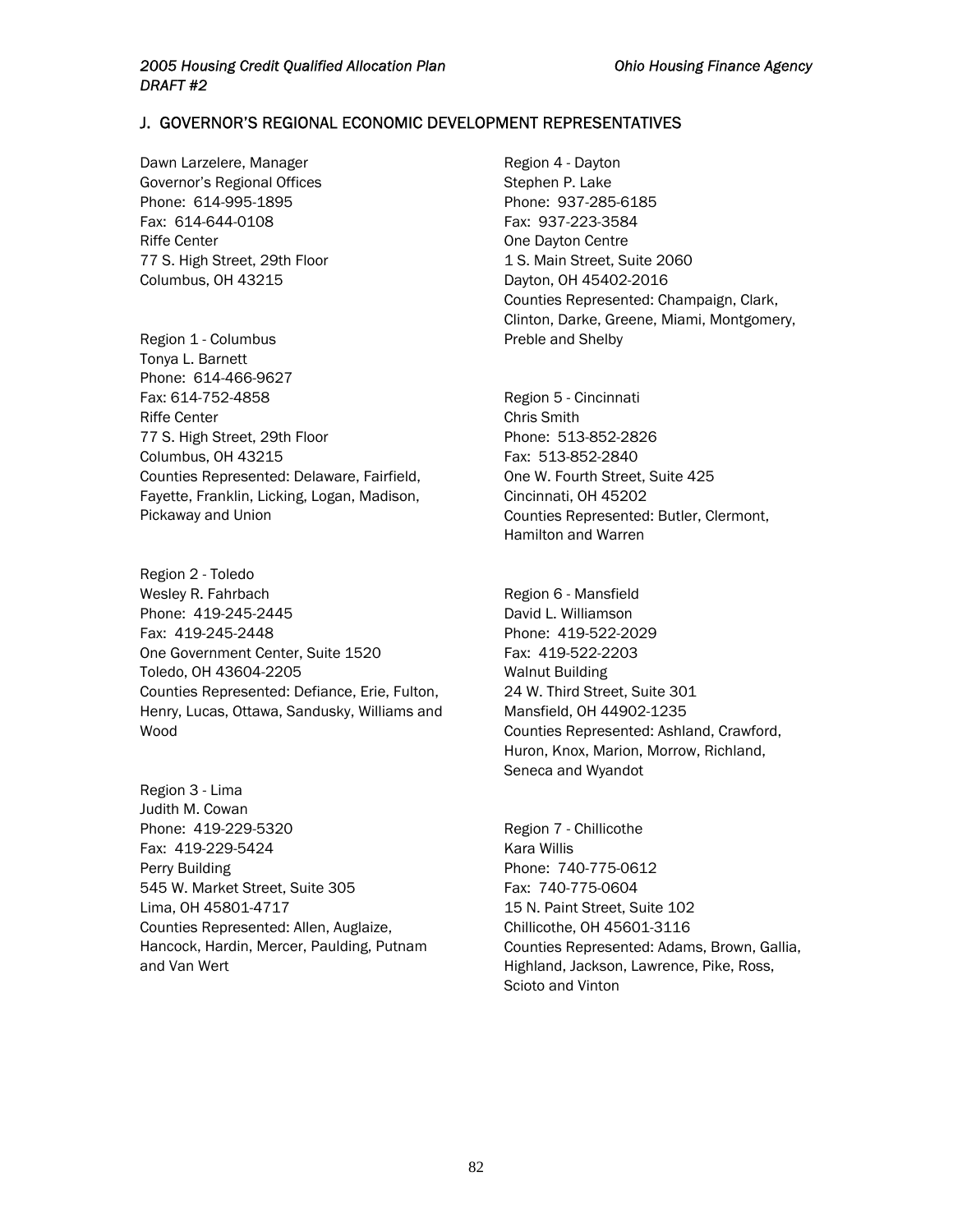## *2005 Housing Credit Qualified Allocation Plan Ohio Housing Finance Agency DRAFT #2*

Region 8 - Cleveland **Region 11 - Marietta** Fran Migliorino **Darlene Lukshin** Phone: 216-787-3240 Phone: 740-373-5150 Fax: 216-787-3244 Fax: 740-373-2984 615 W. Superior Avenue, 12th Floor 308 Front Street Cleveland, OH 44113 Marietta, OH 45750 Counties Represented: Cuyahoga, Geauga, Lake and Lorain

Region 9 - Akron Daryl L. Revoldt **Region 12 - Youngstown** Phone: 330-643-3392 Julie Michael-Smith Fax: 330-643-3391 Phone: 330-797-6301 Ocasek Government Office Building Fax: 330-744-1822 161 S. High Street, Room 404 George V. Voinovich Government Center Akron, OH 44308-1615 242 Federal Plaza West, Suite 401 Counties Represented: Medina, Portage, Stark, Summit and Wayne

Region 10 - Cambridge William Gotschall Phone: 740-439-2263 Fax: 740-439-1524 2146 Southgate Parkway Cambridge, OH 43725-3082 Counties Represented: Belmont, Carroll, Columbiana, Coshocton, Guernsey, Harrison, Holmes, Jefferson, Muskingum and **Tuscarawas** 

Counties Represented: Athens, Hocking, Meigs, Monroe, Morgan, Noble, Perry and Washington

Youngstown, OH 44503 Counties Represented: Ashtabula, Mahoning and Trumbull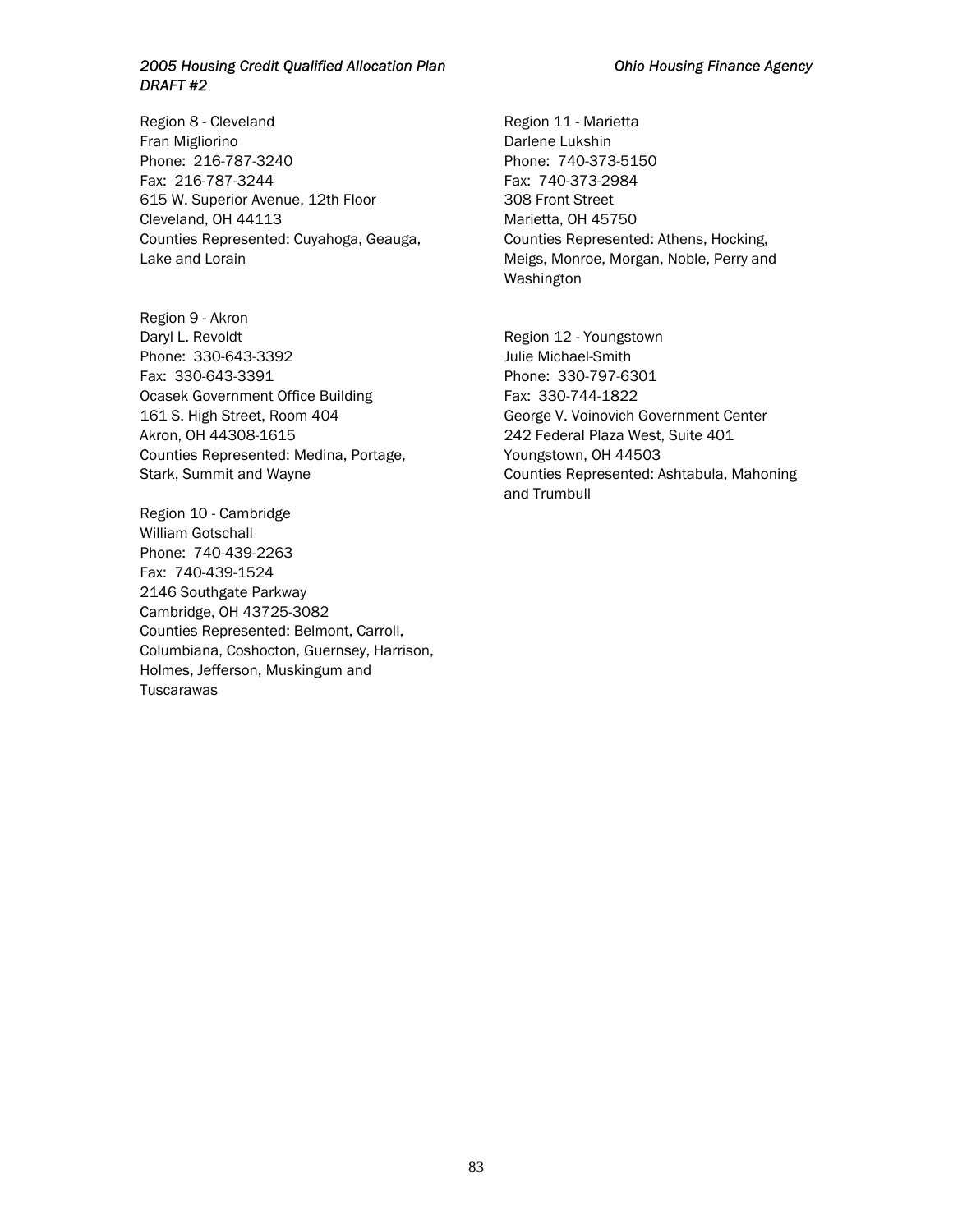# K. CAPITAL NEEDS ASSESSMENT STANDARDS

#### Purpose

A capital needs assessment represents a qualified professional's opinion of a property's current overall physical condition and identifies significant deferred maintenance, existing deficiencies, and material building code violations that affect the property's use and its structural and mechanical integrity. The assessment should include an opinion as to the proposed budget for recommended improvements and should identify critical building systems or components that have reached or exceeded their expected useful lives.

The assessment should include a projection of recurring probable expenditures for significant systems and components impacting use and tenancy, which are not considered operation or maintenance expenses, in order to determine the appropriate replacement reserve deposits on a per unit per year basis.

#### Process

- 1. Conduct site visit and physical inspection of interior and exterior of units and structures
- 2. Interview available on-site property management and maintenance personnel and inquire about past repairs/improvements, pending repairs and existing or chronic physical deficiencies

#### **Components**

Components which should be examined and analyzed in order to prepare a comprehensive property condition report or capital needs assessment for rehabilitation projects:

#### Site, including:

- Topography and drainage
- Pavement, curbing, sidewalks and parking
- Landscaping and amenities
- Water, sewer, storm drainage, gas and electric utilities and lines

Structural system, both substructure and superstructure, including:

- **Exterior walls and balconies**
- Exterior doors and windows
- Roofing system and drainage

#### Interiors, including:

- Unit and common area finishes (carpeting, vinyl tile, plaster walls, paint condition)
- Unit kitchen finishes and appliances
- Unit bathroom finishes and fixtures
- Common area lobbies and corridors

Mechanical systems, including:

- Plumbing and domestic hot water
- HVAC
- Electrical and fire protection
- **Elevators**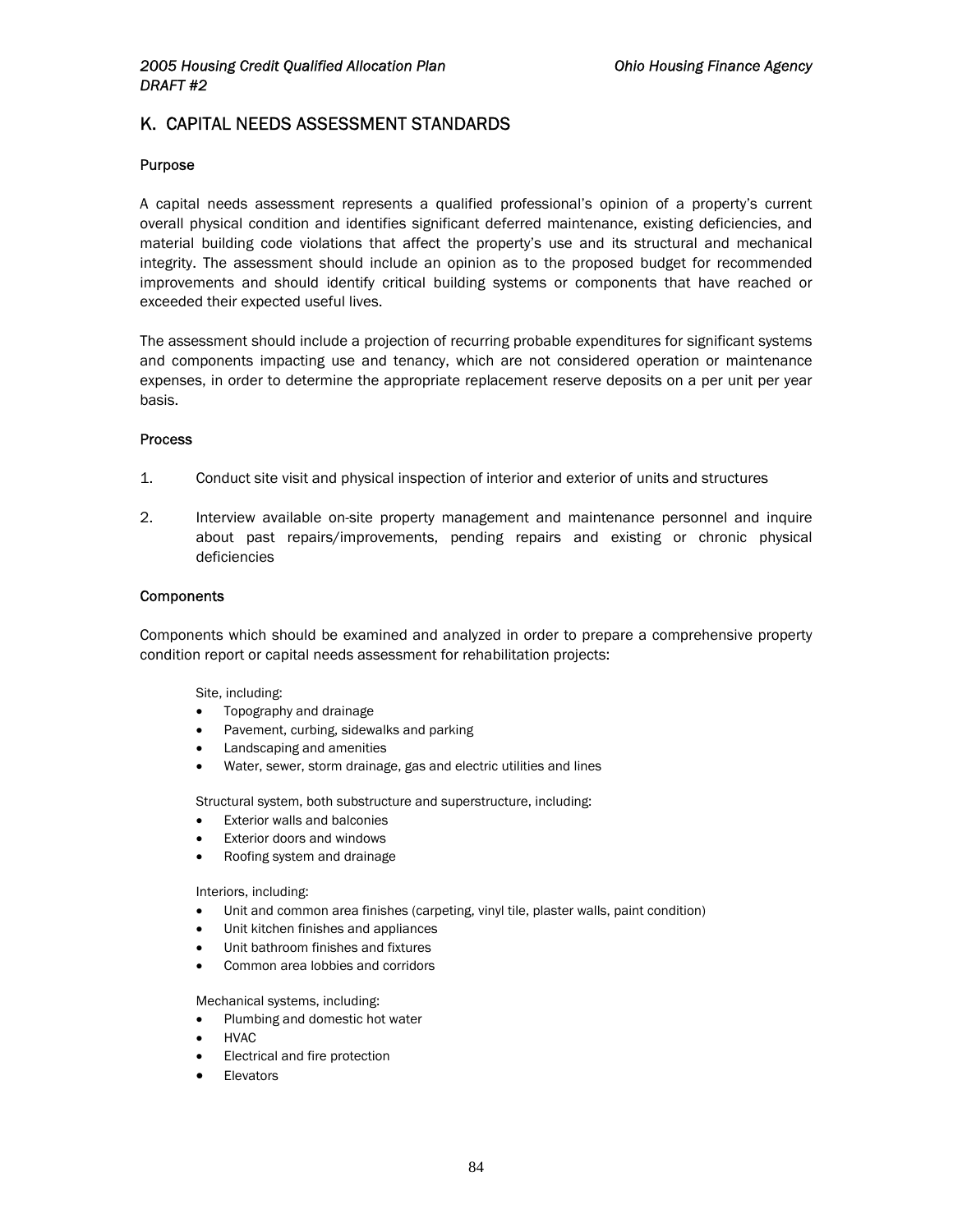# L. GUIDE TO FEDERAL ACCESSIBILITY REQUIREMENTS

The following is a checklist of design and construction requirements of the Fair Housing Act. This checklist represents many, but not all, of the requirements to the Act. This checklist is not intended to be exhaustive, but rather is a helpful guide in determining if the major requirements of the Act have been met in designing and constructing a particular multifamily development. Projects may also be required to meet additional requirements included in Section 504 of the Rehabilitation Act of 1973, the Americans With Disabilities Act as well as any state and local Civil Rights legislation along with any required related codes and laws.

### General Requirements

- Affected projects are developments with buildings containing four (4) or more units that were designed and constructed for first occupancy on or after March 13, 1991.
- If it is an elevator building, all units are "covered units."
	- All units in buildings with elevators must have features required by the Act.
- If it is a non-elevator building, all ground-floor units are "covered units."
	- All ground-floor units in buildings without elevators must have features required by the Act.

NOTE: There is a narrow exception that provides that a non-elevator building in a development need not meet all of the Act's requirements if it is impractical to have an accessible entrance to the nonelevator building because of hilly terrain or other unusual characteristics of the site.

## *FEATURES REQUIRED BY THE FAIR HOUSING ACT*

- 1. ACCESSIBLE BUILDING ENTRANCE ON AN ACCESSIBLE ROUTE
- The accessible route is a continuous, unobstructed path (no stairs) through the development that connects all buildings containing covered units and all other amenities.
- The accessible route also connects to parking lots, public streets, public sidewalks, and to public transportation stops.
- All slopes are no steeper than 8.33%.
- All slopes between 5% and 8.33% have handrails.
- Covered units have at least one entrance on an accessible route.
- There are sufficient curb cuts for a person using a wheelchair to reach every building in the development.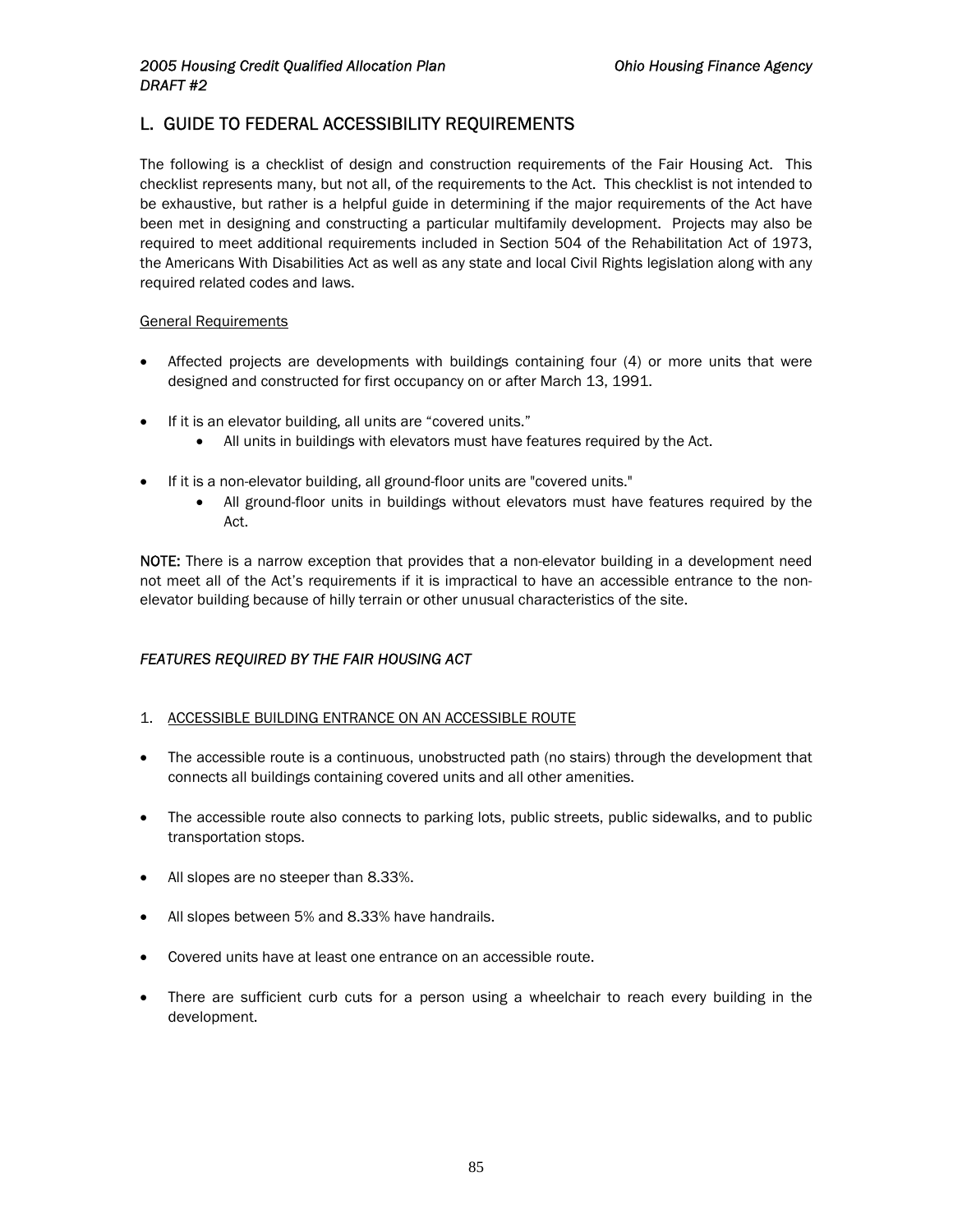#### 2. COMMON AND PUBLIC USE AREAS

- At least two percent (2%) of all parking spaces are designated as handicapped parking.
- At least one (1) parking space at each common and public use amenity is designated as handicapped parking.
- All handicapped parking spaces are properly marked.
- All handicapped parking spaces are at least 96 inches wide with a 60-inch wide access aisle that can be shared between two spaces.
- The accessible aisle connects to a curb ramp and the accessible route.
- The rental or sales office is readily accessible and usable by persons with disabilities.
- All mailboxes, swimming pools, tennis courts, clubhouses, rest rooms, showers, laundry facilities, trash facilities, drinking fountains, public telephones, and other common and public use amenities offered by the development are readily accessible and usable by persons with disabilities.

### 3. USABLE DOORS

- All doors into and through covered units and common use facilities provide a clear opening of at least 32 inches nominal width.
- All doors leading into common use facilities have lever door handles that do not require grasping and twisting.
- Thresholds at doors to common use facilities are no greater than one-half  $(1/2)$  inch.
- All primary entrance doors to covered units have lever door handles that do not require grasping and twisting.
- Thresholds at primary entrance doors to covered units are no greater than three-quarter (3/4) inches and beveled.

#### 4. ACCESSIBLE ROUTE INTO AND THROUGH THE COVERED UNIT

• All routes through the covered units are no less than 36 inches wide.

#### 5. ACCESSIBLE ENVIORMENTAL CONTROLS

• All light switches, electrical outlets, thermostats, and other environmental controls must be no less than 15 inches and no greater than 48 inches from the floor.